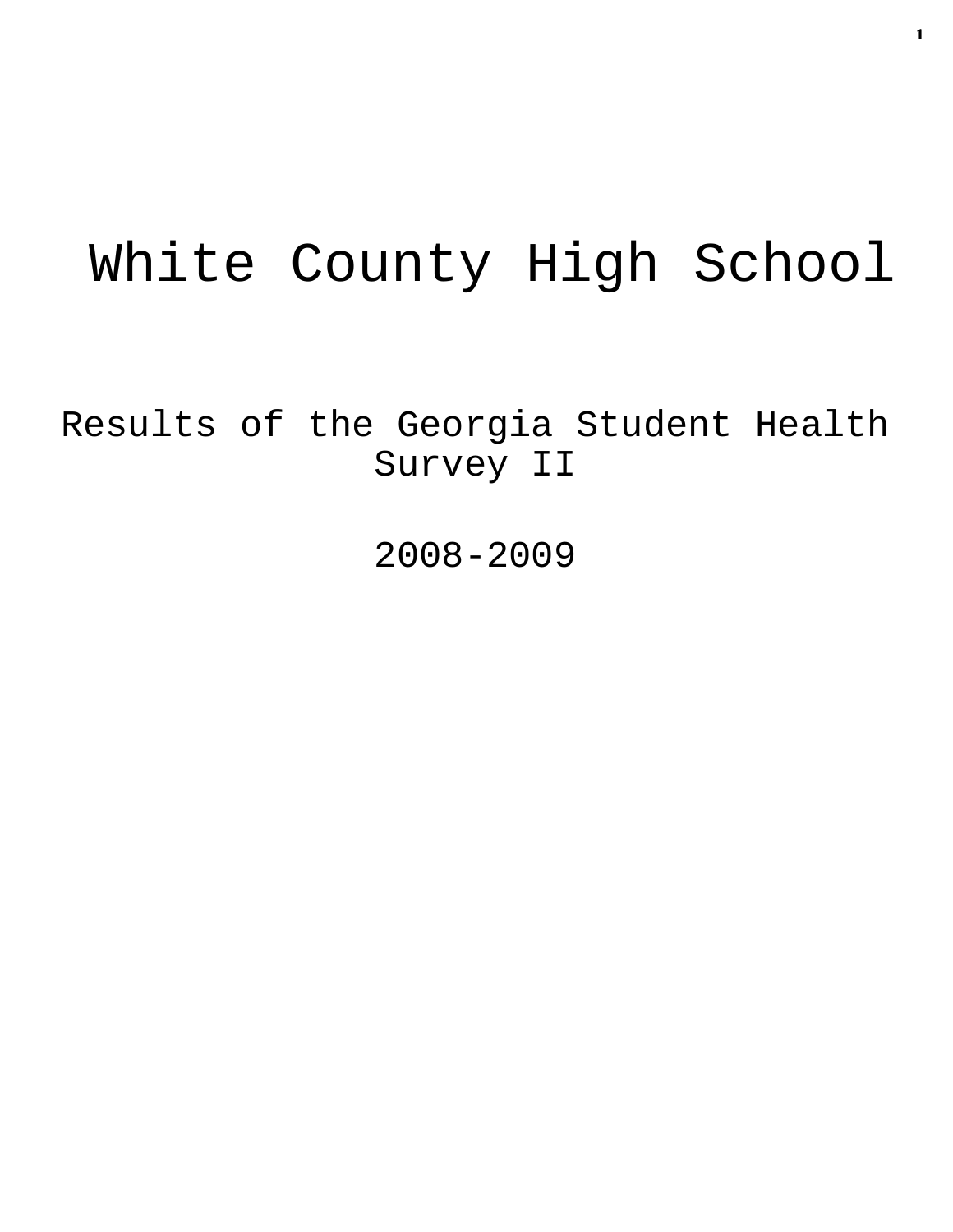# *Demographics* **2**

| Grade                    |     |  |  |  |
|--------------------------|-----|--|--|--|
| <b>Grade   Frequency</b> |     |  |  |  |
| 10                       | 225 |  |  |  |
| 12                       | 174 |  |  |  |

| Frequency      | <b>Table of Gender by Grade</b> |              |             |              |  |
|----------------|---------------------------------|--------------|-------------|--------------|--|
| <b>Col Pct</b> |                                 | Grade(Grade) |             |              |  |
|                | Gender(Gender)                  | 10           | 12          | <b>Total</b> |  |
|                | <b>Female</b>                   | 123<br>54.67 | 96<br>55.17 | 219          |  |
|                | <b>Male</b>                     | 102<br>45.33 | 78<br>44.83 | 180          |  |
|                | <b>Total</b>                    | 225          | 174         | 399          |  |

| Frequency<br>Col Pct |
|----------------------|
|                      |

| <b>Table of Ethnicity by Grade</b> |              |              |              |  |  |  |
|------------------------------------|--------------|--------------|--------------|--|--|--|
|                                    | Grade(Grade) |              |              |  |  |  |
| <b>Ethnicity</b> (Ethnicity)       | 10           | 12           | <b>Total</b> |  |  |  |
| <b>Black</b>                       | 5<br>2.22    | 10<br>5.75   | 15           |  |  |  |
| <b>Hispanic</b>                    | 6<br>2.67    | 7<br>4.02    | 13           |  |  |  |
| White                              | 206<br>91.56 | 149<br>85.63 | 355          |  |  |  |
| <b>Asian</b>                       | 3<br>1.33    | 2<br>1.15    | 5            |  |  |  |
| <b>Other</b>                       | 5<br>2.22    | 6<br>3.45    | 11           |  |  |  |
| <b>Total</b>                       | 225          | 174          | 399          |  |  |  |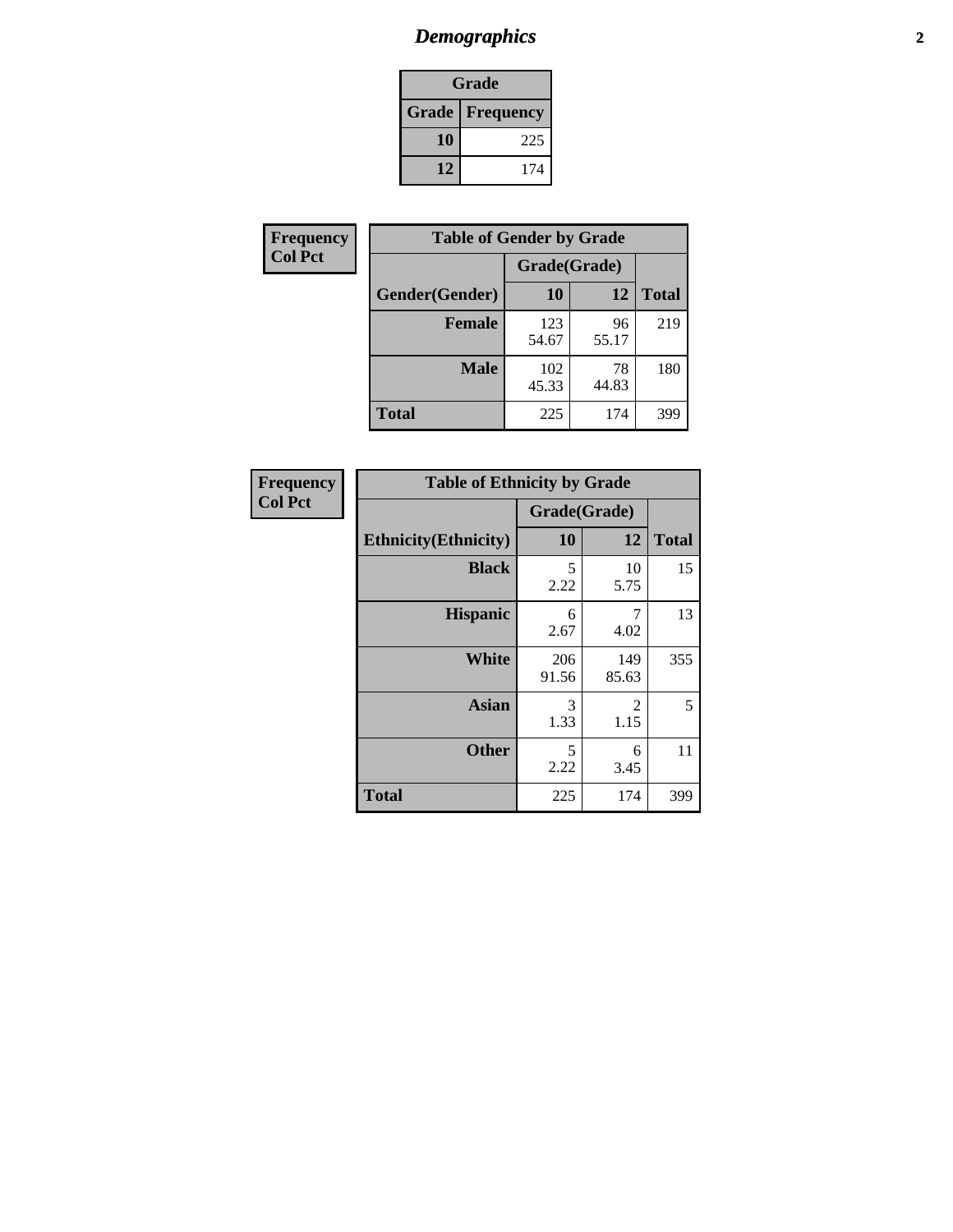### *Title IV, Part A, Schedule A* **3** *Goal 1: Ensure that all schools are drug-free Baseline Data: Year 2008-2009 Prevalence of Drug Use*

| Frequency<br><b>Col Pct</b> | <b>Table of AlcoholAlt by Grade</b> |              |              |              |  |  |
|-----------------------------|-------------------------------------|--------------|--------------|--------------|--|--|
|                             | AlcoholAlt(Alcohol                  | Grade(Grade) |              |              |  |  |
|                             | use, past 30 days)                  | 10           | 12           | <b>Total</b> |  |  |
|                             | Yes                                 | 53<br>23.56  | 54<br>31.03  | 107          |  |  |
|                             | N <sub>0</sub>                      | 172<br>76.44 | 120<br>68.97 | 292          |  |  |
|                             | <b>Total</b>                        | 225          | 174          | 399          |  |  |

| Frequency      | <b>Table of TobaccoAny by Grade</b> |              |             |              |  |  |
|----------------|-------------------------------------|--------------|-------------|--------------|--|--|
| <b>Col Pct</b> | TobaccoAny(Tobacco                  | Grade(Grade) |             |              |  |  |
|                | use, past 30 days)                  | 10           | 12          | <b>Total</b> |  |  |
|                | Yes                                 | 56<br>24.89  | 76<br>43.68 | 132          |  |  |
|                | N <sub>0</sub>                      | 169<br>75.11 | 98<br>56.32 | 267          |  |  |
|                | <b>Total</b>                        | 225          | 174         | 399          |  |  |

| Frequency<br><b>Col Pct</b> | <b>Table of MarijuanaAlt by Grade</b> |              |              |              |  |
|-----------------------------|---------------------------------------|--------------|--------------|--------------|--|
|                             | MarijuanaAlt(Marijuana                | Grade(Grade) |              |              |  |
|                             | use, past 30 days)                    | 10           | 12           | <b>Total</b> |  |
|                             | <b>Yes</b>                            | 33<br>14.67  | 28<br>16.09  | 61           |  |
|                             | N <sub>0</sub>                        | 192<br>85.33 | 146<br>83.91 | 338          |  |
|                             | <b>Total</b>                          | 225          | 174          | 399          |  |

| <b>Frequency</b> | <b>Table of OtherDrugAny by Grade</b>                  |              |              |              |  |
|------------------|--------------------------------------------------------|--------------|--------------|--------------|--|
| <b>Col Pct</b>   | <b>OtherDrugAny(Other</b><br>Grade(Grade)<br>drug use, |              |              |              |  |
|                  | past 30 days)                                          | 10           | 12           | <b>Total</b> |  |
|                  | Yes                                                    | 26<br>11.56  | 18<br>10.34  | 44           |  |
|                  | N <sub>0</sub>                                         | 199<br>88.44 | 156<br>89.66 | 355          |  |
|                  | <b>Total</b>                                           | 225          | 174          | 399          |  |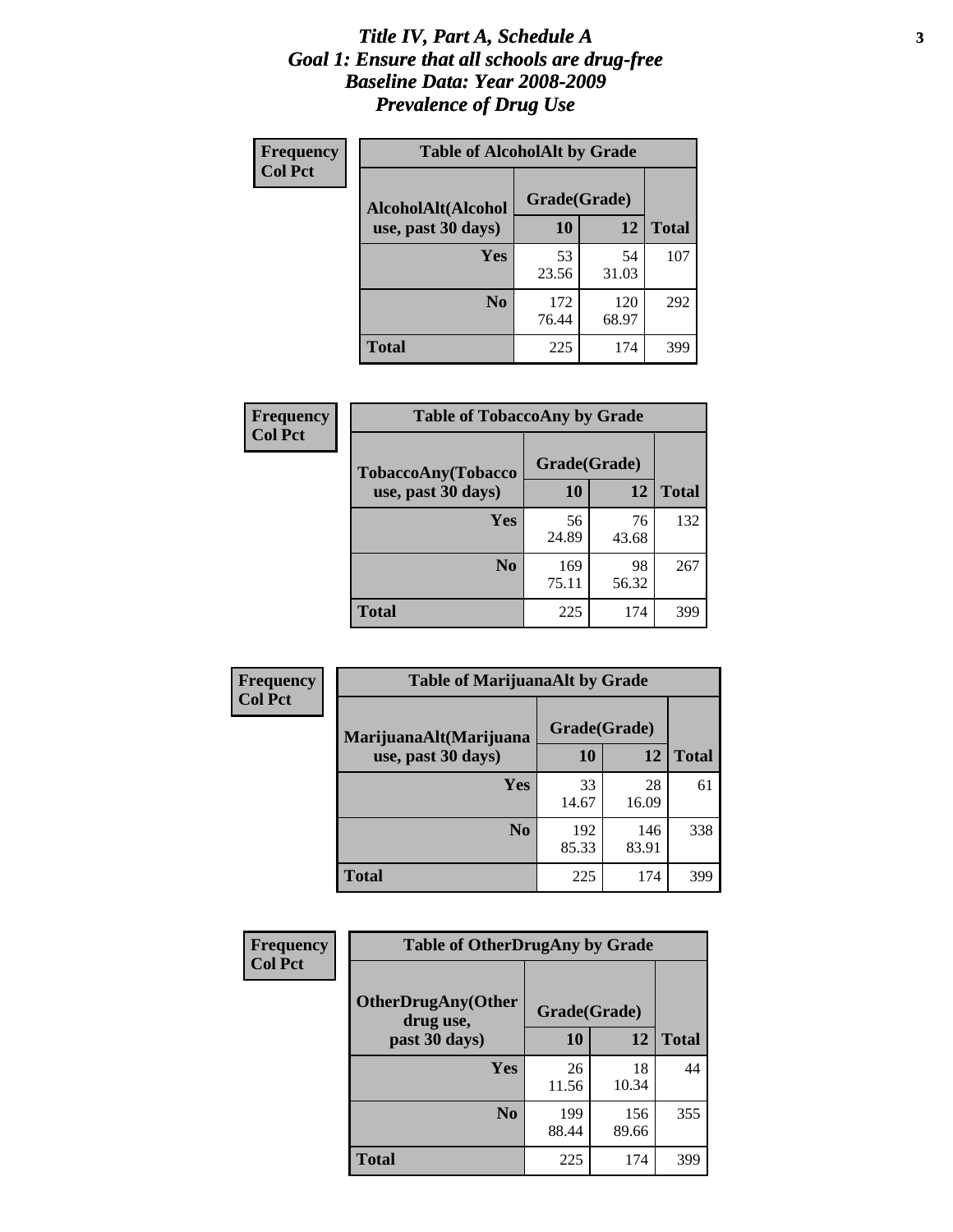### *Average Age of Onset of Use* **4** *Results for "Average Age of Onset of Use" questions exclude students who said they did not use that substance*

| <b>Variable</b>       | Label                                                              | <b>Mean</b> |
|-----------------------|--------------------------------------------------------------------|-------------|
| Alcoholinit2          | I started using alcohol when I was                                 | 13.79       |
| Cigarettesinit2       | I started smoking tobacco when I was                               | 13.65       |
| Smokelessinit2        | I started chewing tobacco when I was                               | 13.05       |
| Marijuanainit2        | I started using marijuana when I was                               | 14.00       |
| Cocaineinit2          | I started using cocaine when I was                                 | 14.46       |
| Inhalantsinit2        | I started using inhalants when I was                               | 12.84       |
| Steroidsinit2         | I started using steroids when I was                                | 12.86       |
| Ecstasyinit2          | I started using ecstasy when I was                                 | 14.93       |
| Methinit <sub>2</sub> | I started using methamphetamines when I was                        | 12.86       |
| Hallucinogensinit2    | I started using hallucinogens when I was                           | 13.75       |
| Prescriptioninit2     | I started using prescription drugs not prescribed to me when I was | 13.74       |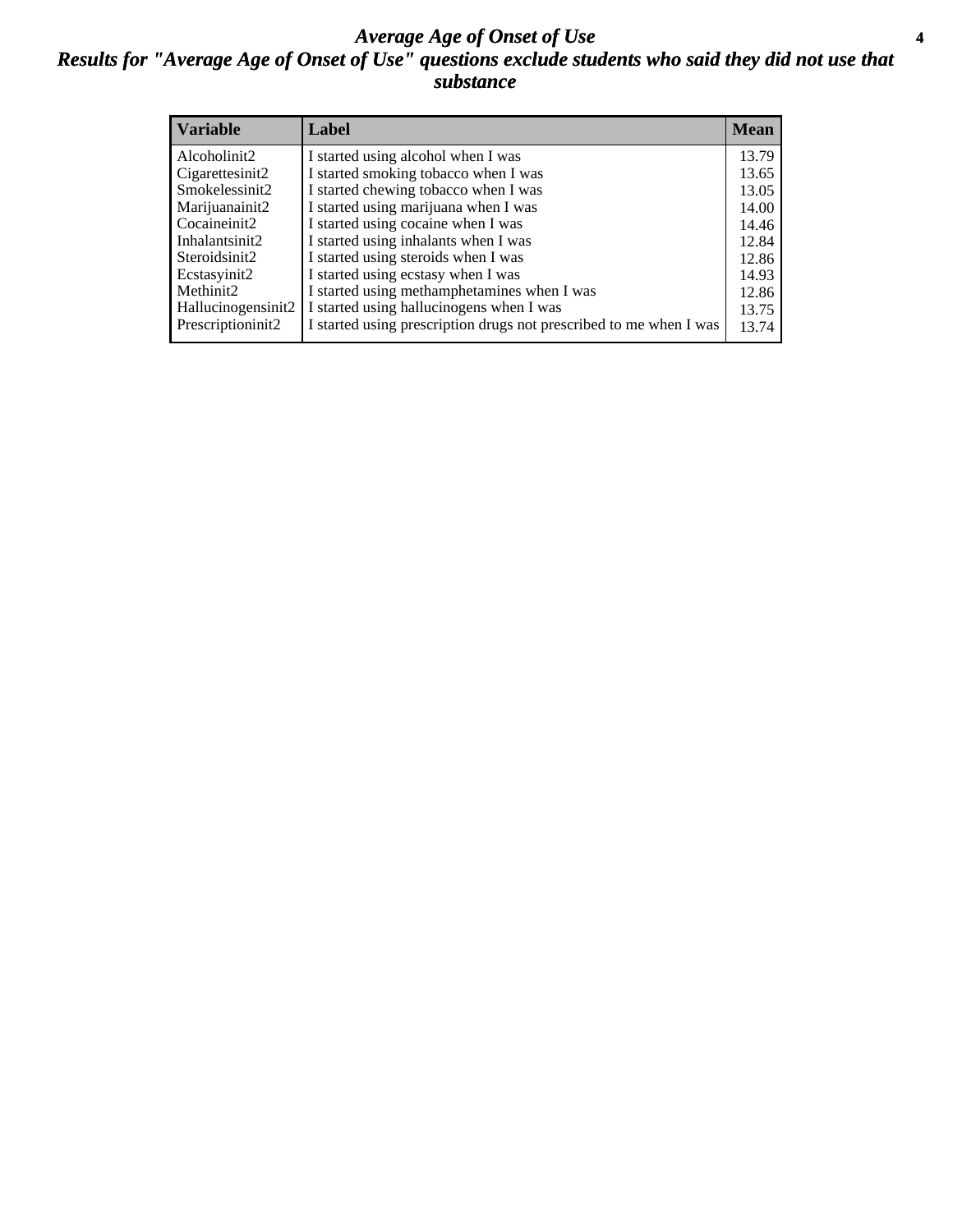# *Perception of Health Risk* **5**

| Frequency      | <b>Table of Alcoholharmdich by Grade</b> |              |              |              |  |
|----------------|------------------------------------------|--------------|--------------|--------------|--|
| <b>Col Pct</b> | Alcoholharmdich(I<br>think alcohol is    | Grade(Grade) |              |              |  |
|                | harmful)                                 | 10           | 12           | <b>Total</b> |  |
|                | <b>Yes</b>                               | 182<br>80.89 | 142<br>81.61 | 324          |  |
|                | N <sub>0</sub>                           | 43<br>19.11  | 32<br>18.39  | 75           |  |
|                | <b>Total</b>                             | 225          | 174          | 399          |  |

| Frequency      | <b>Table of Tobaccoharmdich by Grade</b> |              |              |              |  |
|----------------|------------------------------------------|--------------|--------------|--------------|--|
| <b>Col Pct</b> | Tobaccoharmdich(I<br>think tobacco is    | Grade(Grade) |              |              |  |
|                | harmful)                                 | 10           | 12           | <b>Total</b> |  |
|                | <b>Yes</b>                               | 204<br>90.67 | 162<br>93.10 | 366          |  |
|                | N <sub>0</sub>                           | 21<br>9.33   | 12<br>6.90   | 33           |  |
|                | <b>Total</b>                             | 225          | 174          | 399          |  |

| Frequency      | <b>Table of Marijuanaharmdich by Grade</b> |              |              |              |  |  |
|----------------|--------------------------------------------|--------------|--------------|--------------|--|--|
| <b>Col Pct</b> | Marijuanaharmdich(I<br>think marijuana is  |              | Grade(Grade) |              |  |  |
|                | harmful)                                   | 10           | 12           | <b>Total</b> |  |  |
|                | Yes                                        | 175<br>77.78 | 134<br>77.01 | 309          |  |  |
|                | N <sub>0</sub>                             | 50<br>22.22  | 40<br>22.99  | 90           |  |  |
|                | <b>Total</b>                               | 225          | 174          | 399          |  |  |

| Frequency      | <b>Table of Otherdrugharmdich by Grade</b>   |              |              |              |  |  |  |  |
|----------------|----------------------------------------------|--------------|--------------|--------------|--|--|--|--|
| <b>Col Pct</b> | Otherdrugharmdich(I<br>think other drugs are | Grade(Grade) |              |              |  |  |  |  |
|                | harmful)                                     | 10           | 12           | <b>Total</b> |  |  |  |  |
|                | <b>Yes</b>                                   | 214<br>95.11 | 172<br>98.85 | 386          |  |  |  |  |
|                | N <sub>0</sub>                               | 4.89         | 2<br>1.15    | 13           |  |  |  |  |
|                | <b>Total</b>                                 | 225          | 174          | 399          |  |  |  |  |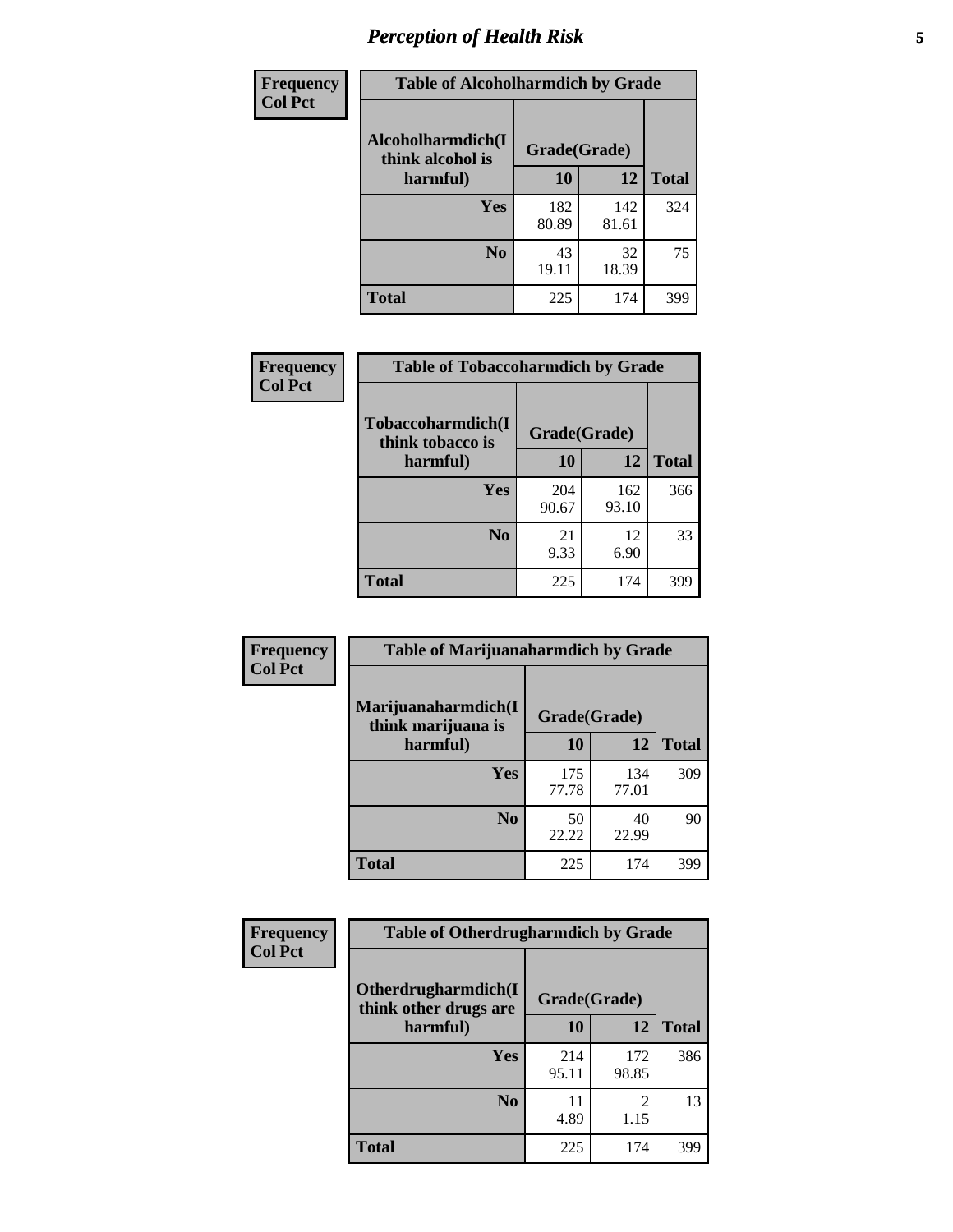# *Social Disapproval* **6**

| Frequency      | <b>Table of Alcoholpeerdich by Grade</b>                    |              |              |              |
|----------------|-------------------------------------------------------------|--------------|--------------|--------------|
| <b>Col Pct</b> | Alcoholpeerdich(My<br>friends would<br>disapprove if I used | Grade(Grade) |              |              |
|                | alcohol)                                                    | 10           | 12           | <b>Total</b> |
|                | <b>Yes</b>                                                  | 110<br>48.89 | 68<br>39.08  | 178          |
|                | N <sub>0</sub>                                              | 115<br>51.11 | 106<br>60.92 | 221          |
|                | Total                                                       | 225          | 174          | 399          |

| <b>Frequency</b> |
|------------------|
| <b>Col Pct</b>   |

| <b>Table of Tobaccopeerdich by Grade</b>                    |              |              |              |  |  |  |
|-------------------------------------------------------------|--------------|--------------|--------------|--|--|--|
| Tobaccopeerdich(My<br>friends would<br>disapprove if I used | Grade(Grade) |              |              |  |  |  |
| tobacco)                                                    | 10           | 12           | <b>Total</b> |  |  |  |
| Yes                                                         | 121<br>53.78 | 67<br>38.51  | 188          |  |  |  |
| N <sub>0</sub>                                              | 104<br>46.22 | 107<br>61.49 | 211          |  |  |  |
| <b>Total</b>                                                | 225          | 174          |              |  |  |  |

| <b>Frequency</b> | <b>Table of Marijuanapeerdich by Grade</b>                    |              |              |              |  |  |  |  |
|------------------|---------------------------------------------------------------|--------------|--------------|--------------|--|--|--|--|
| <b>Col Pct</b>   | Marijuanapeerdich(My<br>friends would<br>disapprove if I used | Grade(Grade) |              |              |  |  |  |  |
|                  | marijuana)                                                    | 10           | 12           | <b>Total</b> |  |  |  |  |
|                  | <b>Yes</b>                                                    | 147<br>65.33 | 110<br>63.22 | 257          |  |  |  |  |
|                  | N <sub>0</sub>                                                | 78<br>34.67  | 64<br>36.78  | 142          |  |  |  |  |
|                  | <b>Total</b>                                                  | 225          | 174          | 399          |  |  |  |  |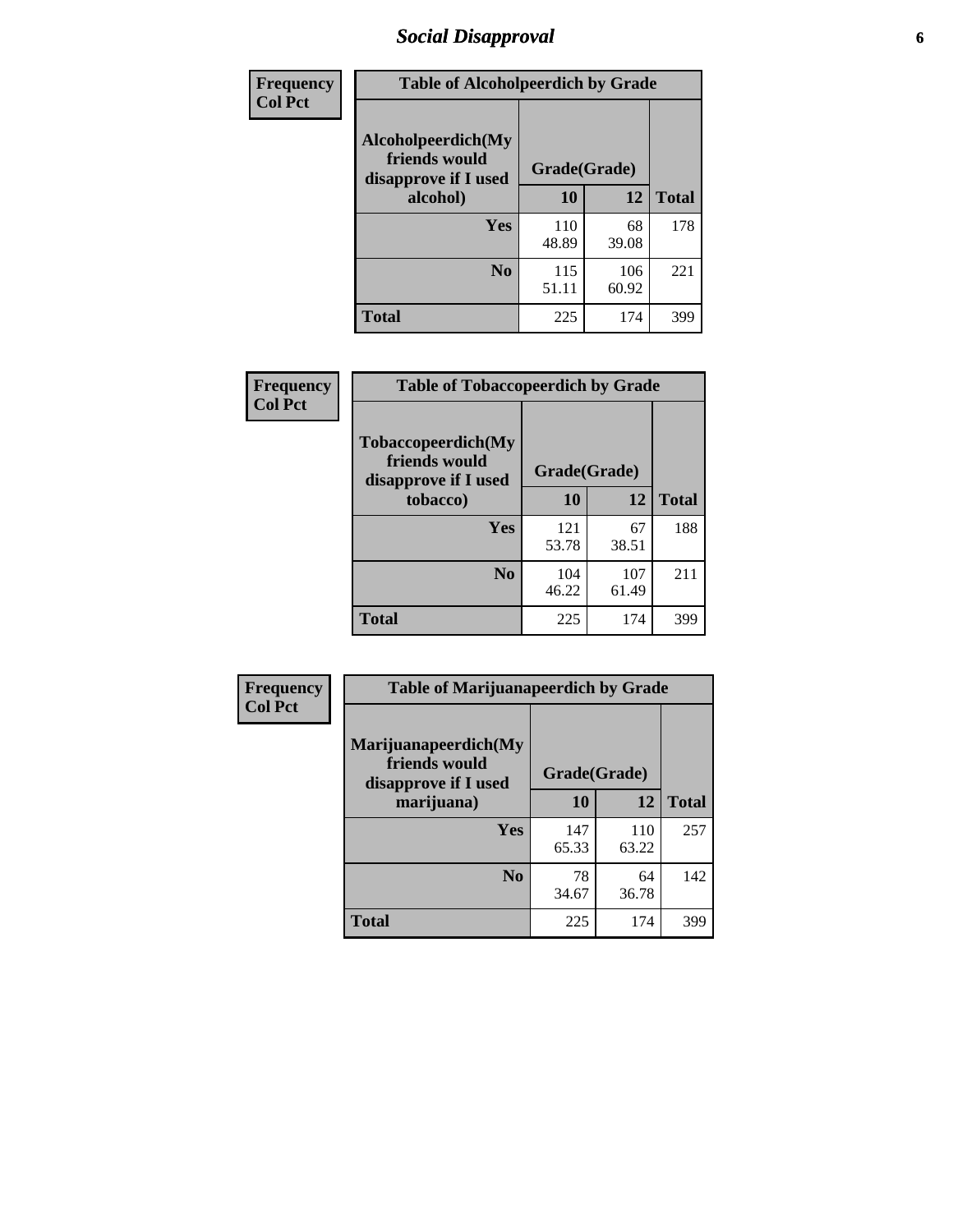# *Social Disapproval* **7**

| Frequency      | <b>Table of Otherdrugpeerdich by Grade</b>                    |              |              |              |  |  |  |  |
|----------------|---------------------------------------------------------------|--------------|--------------|--------------|--|--|--|--|
| <b>Col Pct</b> | Otherdrugpeerdich(My<br>friends would<br>disapprove if I used | Grade(Grade) |              |              |  |  |  |  |
|                | other drugs)                                                  | 10           | 12           | <b>Total</b> |  |  |  |  |
|                | Yes                                                           | 167<br>74.22 | 141<br>81.03 | 308          |  |  |  |  |
|                | N <sub>0</sub>                                                | 58<br>25.78  | 33<br>18.97  | 91           |  |  |  |  |
|                | <b>Total</b>                                                  | 225          | 174          | 399          |  |  |  |  |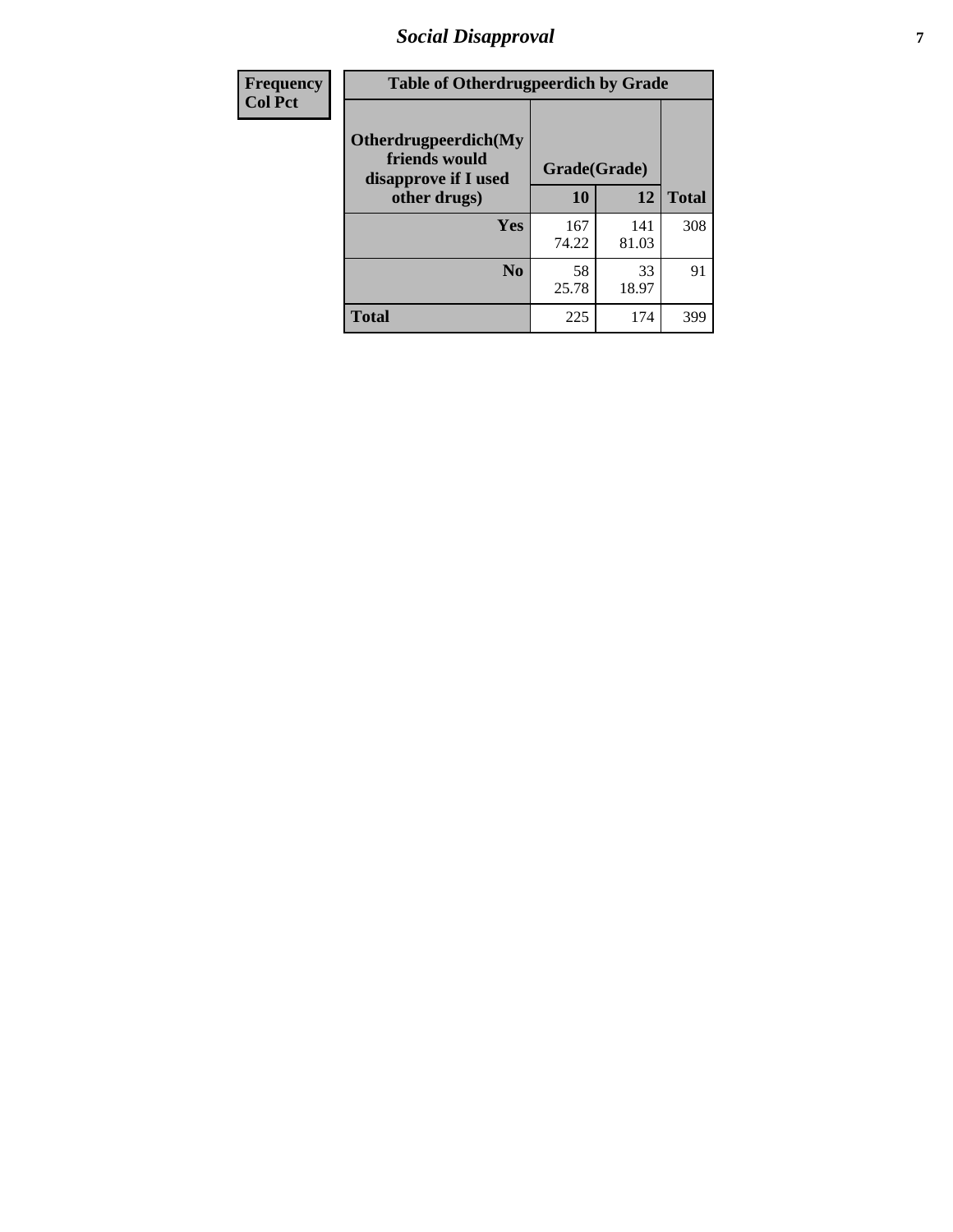### Title IV, Part A, Schedule A **8** *Goal 2: To help ensure that all schools are safe and disciplined Baseline Data: Year 2008-2009 Student Involvement in Gang Activity*

| Frequency      | <b>Table of Gangself by Grade</b>                                                                         |                    |              |              |
|----------------|-----------------------------------------------------------------------------------------------------------|--------------------|--------------|--------------|
| <b>Col Pct</b> | <b>Gangself</b> (I<br>have<br>participated<br>in illegal<br>gang<br>activities in<br>the past 30<br>days) | Grade(Grade)<br>10 | 12           | <b>Total</b> |
|                | Yes                                                                                                       | 19<br>8.44         | 9<br>5.17    | 28           |
|                | N <sub>0</sub>                                                                                            | 206<br>91.56       | 165<br>94.83 | 371          |
|                | <b>Total</b>                                                                                              | 225                | 174          | 399          |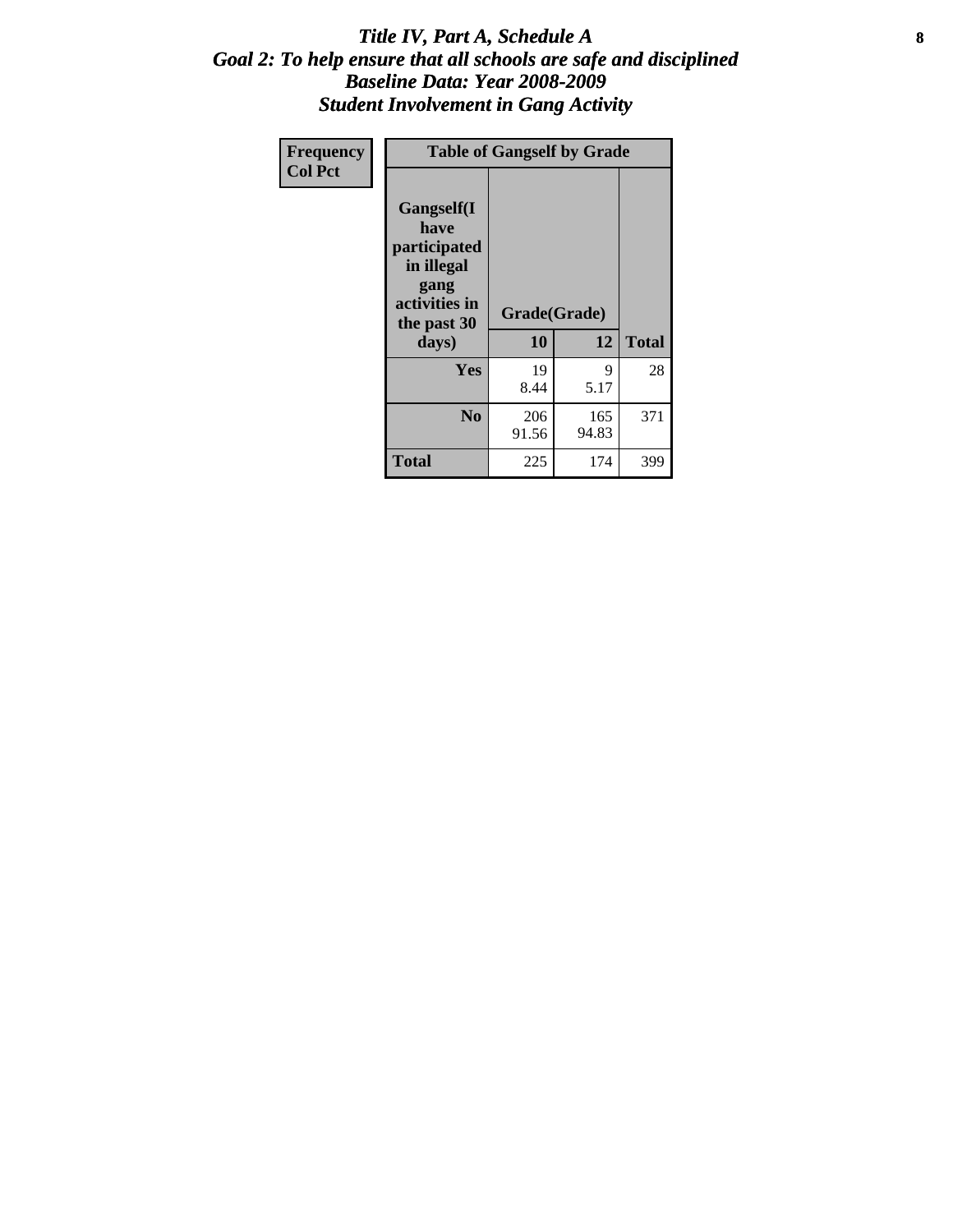# *Student Perception of School Safety* **9**

| <b>Frequency</b><br>Row Pct |
|-----------------------------|
|                             |

| <b>Table of Grade by Safeschool</b> |                          |                                                        |                                    |                                    |              |  |  |
|-------------------------------------|--------------------------|--------------------------------------------------------|------------------------------------|------------------------------------|--------------|--|--|
|                                     |                          | Safeschool (School is a place at which I feel<br>safe) |                                    |                                    |              |  |  |
| Grade(Grade)                        | <b>Strongly</b><br>Agree | <b>Somewhat</b><br>Agree                               | <b>Somewhat</b><br><b>Disagree</b> | <b>Strongly</b><br><b>Disagree</b> | <b>Total</b> |  |  |
| 10                                  | 55<br>24.44              | 108<br>48.00                                           | 40<br>17.78                        | 22<br>9.78                         | 225          |  |  |
| 12                                  | 39<br>22.41              | 103<br>59.20                                           | 21<br>12.07                        | 11<br>6.32                         | 174          |  |  |
| <b>Total</b>                        | 94                       | 211                                                    | 61                                 | 33                                 | 399          |  |  |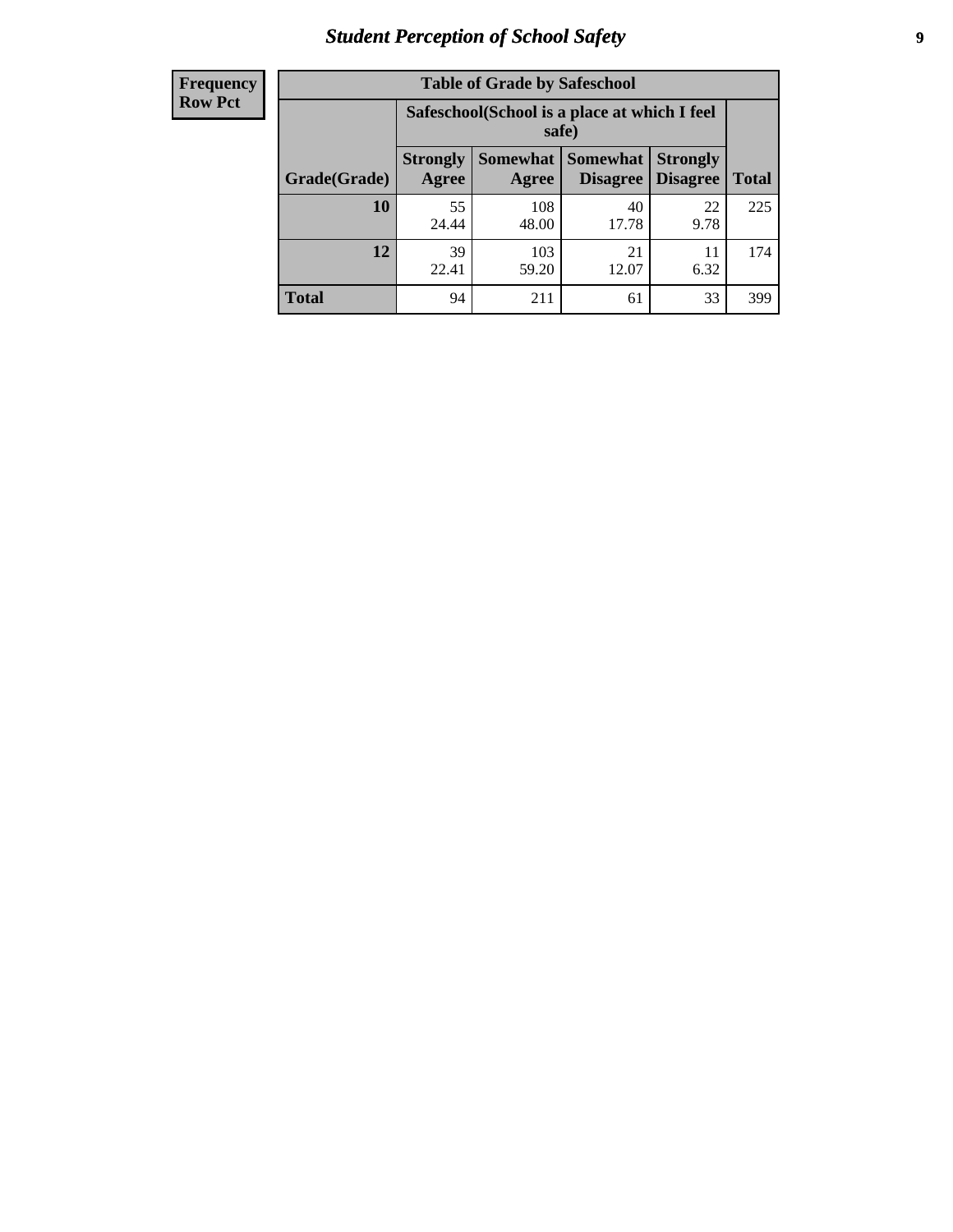### *Students Who Have Been Bullied* **10**

| <b>Frequency</b> |
|------------------|
| Row Pct          |

| <b>Table of Grade by Bullied</b> |                            |                                                                               |                              |                              |                               |                               |                   |       |
|----------------------------------|----------------------------|-------------------------------------------------------------------------------|------------------------------|------------------------------|-------------------------------|-------------------------------|-------------------|-------|
|                                  |                            | <b>Bullied</b> (I have been bullied by other<br>students in the past 30 days) |                              |                              |                               |                               |                   |       |
| Grade(Grade)                     | $\mathbf 0$<br><b>Days</b> | 1 or<br>$\mathbf{2}$<br>days                                                  | 3 <sub>to</sub><br>5<br>days | 6 <sub>to</sub><br>9<br>days | <b>10</b><br>to<br>19<br>days | <b>20</b><br>to<br>29<br>days | All<br>30<br>days | Total |
| 10                               | 179<br>79.56               | 12<br>5.33                                                                    | 7<br>3.11                    | 5<br>2.22                    | 6<br>2.67                     | 6<br>2.67                     | 10<br>4.44        | 225   |
| 12                               | 143<br>82.18               | 12<br>6.90                                                                    | 6<br>3.45                    | 0.57                         | 4<br>2.30                     | 3<br>1.72                     | 5<br>2.87         | 174   |
| <b>Total</b>                     | 322                        | 24                                                                            | 13                           | 6                            | 10                            | 9                             | 15                | 399   |

 $\blacksquare$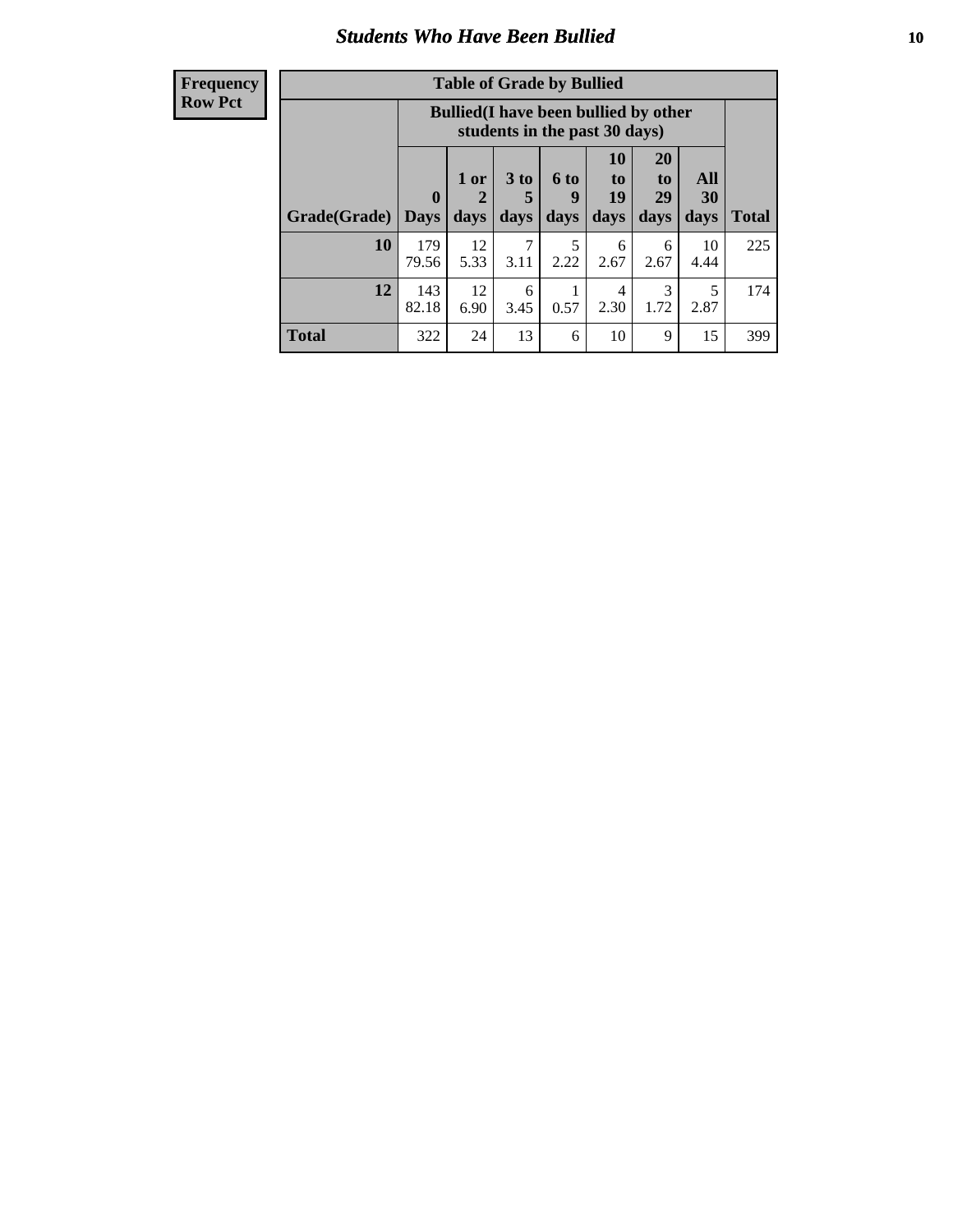### *School Climate* **11**

| <b>Frequency</b> | <b>Table of SchoolClimate1 by Grade</b> |                    |              |              |  |  |
|------------------|-----------------------------------------|--------------------|--------------|--------------|--|--|
| <b>Col Pct</b>   | SchoolClimate1(I<br>like school)        | Grade(Grade)<br>10 | 12           | <b>Total</b> |  |  |
|                  | <b>Strongly Agree</b>                   | 41<br>18.22        | 25<br>14.37  | 66           |  |  |
|                  | <b>Somewhat Agree</b>                   | 139<br>61.78       | 103<br>59.20 | 242          |  |  |
|                  | <b>Somewhat Disagree</b>                | 22<br>9.78         | 31<br>17.82  | 53           |  |  |
|                  | <b>Strongly Disagree</b>                | 23<br>10.22        | 15<br>8.62   | 38           |  |  |
|                  | <b>Total</b>                            | 225                | 174          | 399          |  |  |

| <b>Frequency</b> |
|------------------|
| <b>Col Pct</b>   |

| <b>Table of SchoolClimate2 by Grade</b>           |                    |              |              |  |  |
|---------------------------------------------------|--------------------|--------------|--------------|--|--|
| SchoolClimate2(I<br>feel successful at<br>school) | Grade(Grade)<br>10 | 12           | <b>Total</b> |  |  |
| <b>Strongly Agree</b>                             | 66<br>29.33        | 38<br>21.84  | 104          |  |  |
| <b>Somewhat Agree</b>                             | 119<br>52.89       | 109<br>62.64 | 228          |  |  |
| <b>Somewhat Disagree</b>                          | 24<br>10.67        | 22<br>12.64  | 46           |  |  |
| <b>Strongly Disagree</b>                          | 16<br>7.11         | 5<br>2.87    | 21           |  |  |
| <b>Total</b>                                      | 225                | 174          | 399          |  |  |

| Frequency      | <b>Table of SchoolClimate3 by Grade</b>                      |                          |              |              |  |  |
|----------------|--------------------------------------------------------------|--------------------------|--------------|--------------|--|--|
| <b>Col Pct</b> | <b>SchoolClimate3(My</b><br>school has high<br>standards for | Grade(Grade)<br>10<br>12 |              |              |  |  |
|                | achievement)                                                 |                          |              | <b>Total</b> |  |  |
|                | <b>Strongly Agree</b>                                        | 61<br>27.11              | 18<br>10.34  | 79           |  |  |
|                | <b>Somewhat Agree</b>                                        | 116<br>51.56             | 106<br>60.92 | 222          |  |  |
|                | <b>Somewhat Disagree</b>                                     | 27<br>12.00              | 35<br>20.11  | 62           |  |  |
|                | <b>Strongly Disagree</b>                                     | 21<br>9.33               | 15<br>8.62   | 36           |  |  |
|                | Total                                                        | 225                      | 174          | 399          |  |  |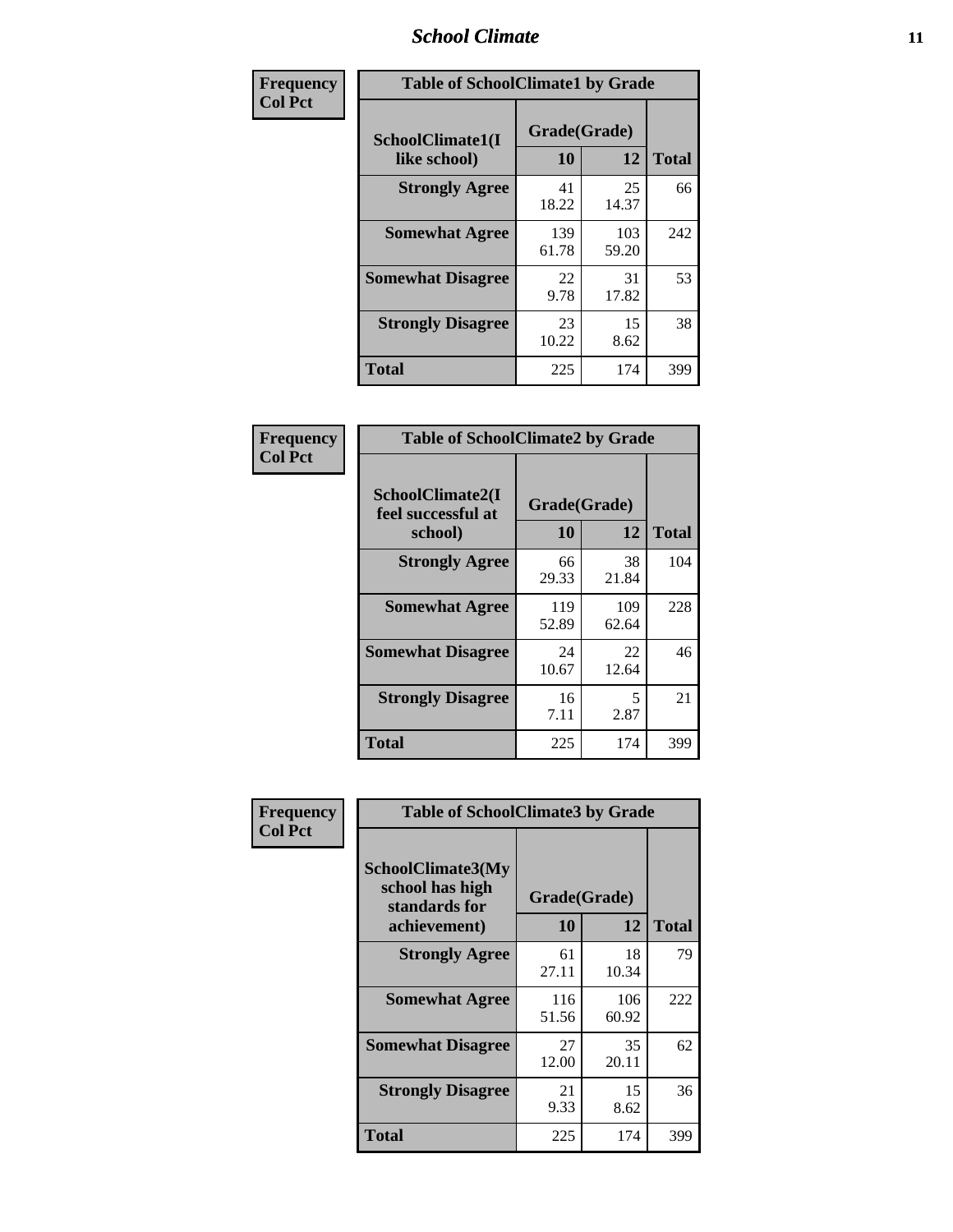### *School Climate* **12**

| Frequency      | <b>Table of SchoolClimate4 by Grade</b>                              |                    |             |              |  |
|----------------|----------------------------------------------------------------------|--------------------|-------------|--------------|--|
| <b>Col Pct</b> | <b>SchoolClimate4(My</b><br>school sets clear<br>rules for behavior) | Grade(Grade)<br>10 | 12          | <b>Total</b> |  |
|                | <b>Strongly Agree</b>                                                | 70<br>31.11        | 40<br>22.99 | 110          |  |
|                | <b>Somewhat Agree</b>                                                | 120<br>53.33       | 84<br>48.28 | 204          |  |
|                | <b>Somewhat Disagree</b>                                             | 20<br>8.89         | 39<br>22.41 | 59           |  |
|                | <b>Strongly Disagree</b>                                             | 15<br>6.67         | 11<br>6.32  | 26           |  |
|                | <b>Total</b>                                                         | 225                | 174         | 399          |  |

| <b>Table of SchoolClimate5 by Grade</b>                   |              |             |              |  |  |
|-----------------------------------------------------------|--------------|-------------|--------------|--|--|
| SchoolClimate5(I<br>know what to do in<br>an emergency at | Grade(Grade) |             |              |  |  |
| school)                                                   | 10           | 12          | <b>Total</b> |  |  |
| <b>Strongly Agree</b>                                     | 94<br>41.78  | 91<br>52.30 | 185          |  |  |
| <b>Somewhat Agree</b>                                     | 94<br>41.78  | 64<br>36.78 | 158          |  |  |
| <b>Somewhat Disagree</b>                                  | 20<br>8.89   | 14<br>8.05  | 34           |  |  |
| <b>Strongly Disagree</b>                                  | 17<br>7.56   | 5<br>2.87   | 22           |  |  |
| Total                                                     | 225          | 174         | 399          |  |  |

| Frequency      | <b>Table of SchoolClimate6 by Grade</b>                  |                    |             |              |  |  |
|----------------|----------------------------------------------------------|--------------------|-------------|--------------|--|--|
| <b>Col Pct</b> | <b>SchoolClimate6(Teachers</b><br>treat me with respect) | Grade(Grade)<br>10 | 12          | <b>Total</b> |  |  |
|                | <b>Strongly Agree</b>                                    | 85<br>37.78        | 59<br>33.91 | 144          |  |  |
|                | <b>Somewhat Agree</b>                                    | 85<br>37.78        | 75<br>43.10 | 160          |  |  |
|                | <b>Somewhat Disagree</b>                                 | 35<br>15.56        | 30<br>17.24 | 65           |  |  |
|                | <b>Strongly Disagree</b>                                 | 20<br>8.89         | 10<br>5.75  | 30           |  |  |
|                | <b>Total</b>                                             | 225                | 174         | 399          |  |  |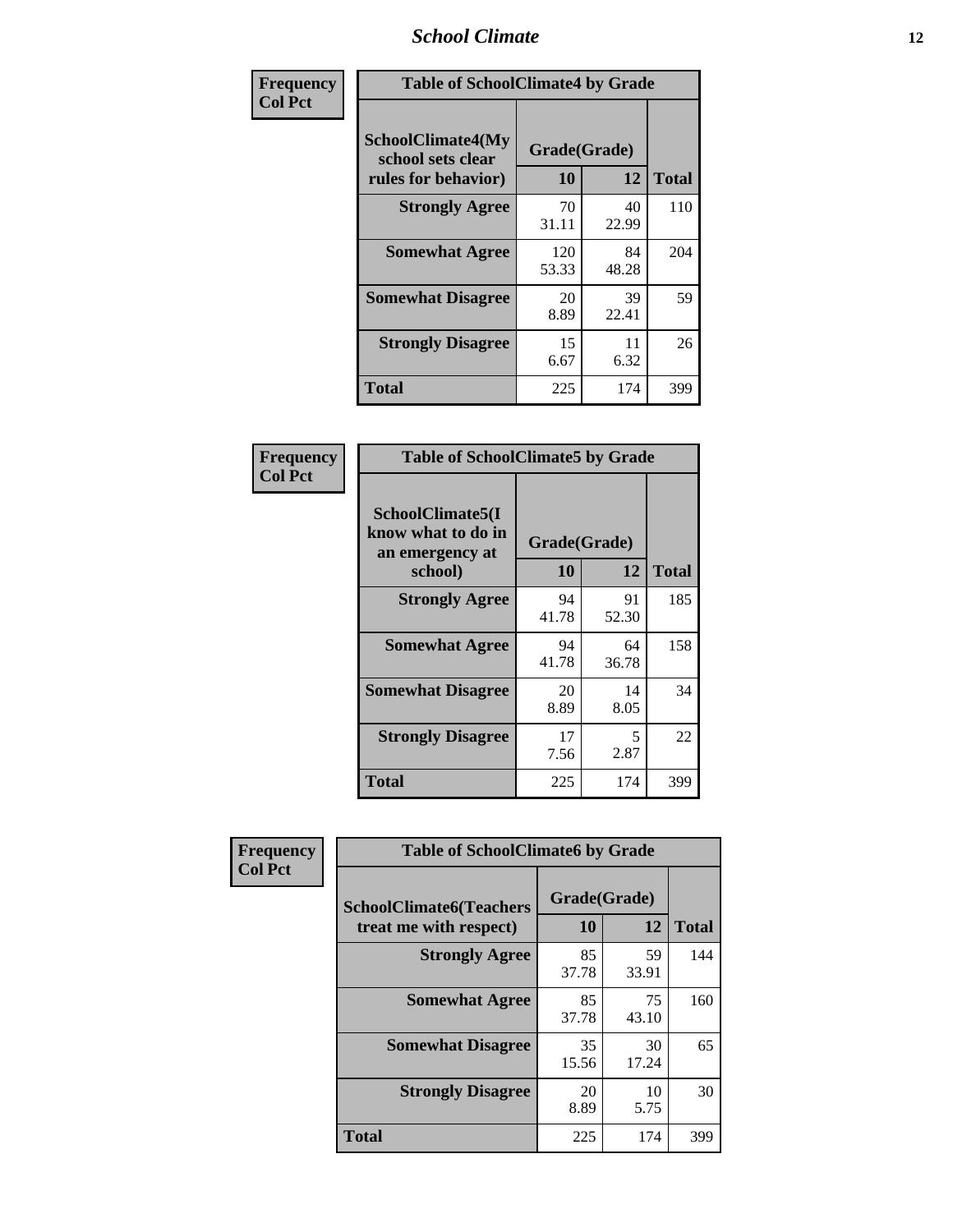### *School Climate* **13**

| Frequency      | <b>Table of SchoolClimate7 by Grade</b>                                       |                           |             |              |  |
|----------------|-------------------------------------------------------------------------------|---------------------------|-------------|--------------|--|
| <b>Col Pct</b> | <b>SchoolClimate7(Behaviors</b><br>in my class allow the<br>teacher to teach) | Grade(Grade)<br><b>10</b> | 12          | <b>Total</b> |  |
|                | <b>Strongly Agree</b>                                                         | 41<br>18.22               | 34<br>19.54 | 75           |  |
|                | <b>Somewhat Agree</b>                                                         | 105<br>46.67              | 94<br>54.02 | 199          |  |
|                | <b>Somewhat Disagree</b>                                                      | 49<br>21.78               | 37<br>21.26 | 86           |  |
|                | <b>Strongly Disagree</b>                                                      | 30<br>13.33               | 9<br>5.17   | 39           |  |
|                | <b>Total</b>                                                                  | 225                       | 174         | 399          |  |

| Frequency      | <b>Table of SchoolClimate8 by Grade</b>                                              |                    |             |              |  |  |
|----------------|--------------------------------------------------------------------------------------|--------------------|-------------|--------------|--|--|
| <b>Col Pct</b> | <b>SchoolClimate8(Students</b><br>are frequently<br>recognized for good<br>behavior) | Grade(Grade)<br>10 | 12          | <b>Total</b> |  |  |
|                | <b>Strongly Agree</b>                                                                | 33<br>14.67        | 25<br>14.37 | 58           |  |  |
|                | <b>Somewhat Agree</b>                                                                | 86<br>38.22        | 62<br>35.63 | 148          |  |  |
|                | <b>Somewhat Disagree</b>                                                             | 63<br>28.00        | 67<br>38.51 | 130          |  |  |
|                | <b>Strongly Disagree</b>                                                             | 43<br>19.11        | 20<br>11.49 | 63           |  |  |
|                | <b>Total</b>                                                                         | 225                | 174         | 399          |  |  |

| Frequency      | <b>Table of SchoolClimate9 by Grade</b>                                           |                    |             |              |  |
|----------------|-----------------------------------------------------------------------------------|--------------------|-------------|--------------|--|
| <b>Col Pct</b> | SchoolClimate9(School<br>counselor would be<br>helpful if I needed<br>assistance) | Grade(Grade)<br>10 | 12          | <b>Total</b> |  |
|                | <b>Strongly Agree</b>                                                             | 87<br>38.67        | 73<br>41.95 | 160          |  |
|                | <b>Somewhat Agree</b>                                                             | 88<br>39.11        | 64<br>36.78 | 152          |  |
|                | <b>Somewhat Disagree</b>                                                          | 23<br>10.22        | 25<br>14.37 | 48           |  |
|                | <b>Strongly Disagree</b>                                                          | 27<br>12.00        | 12<br>6.90  | 39           |  |
|                | <b>Total</b>                                                                      | 225                | 174         | 399          |  |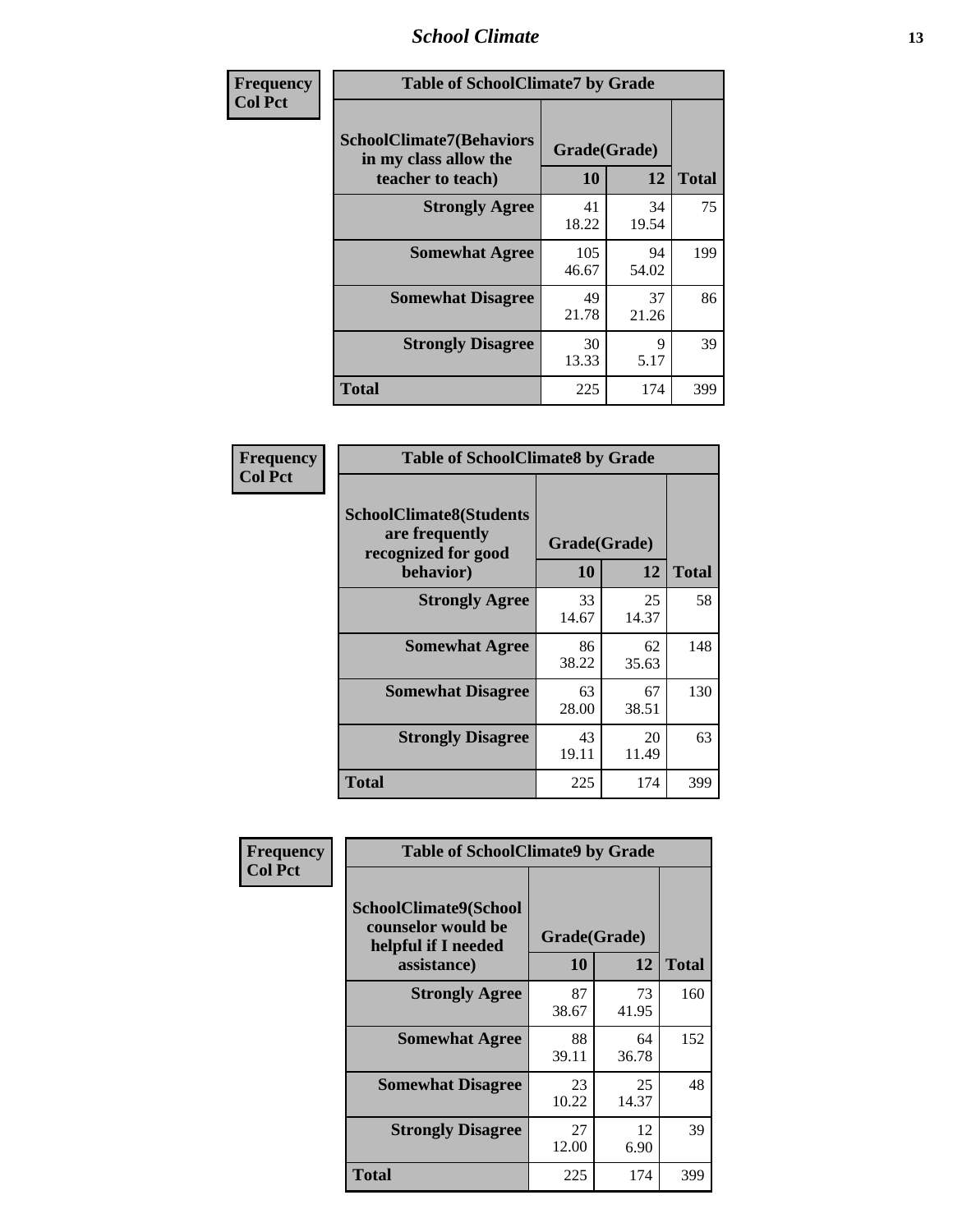### *Reasons for Dropping Out* **14**

| Frequency      | <b>Table of Dropoutreason by Grade</b>                                   |                    |             |              |
|----------------|--------------------------------------------------------------------------|--------------------|-------------|--------------|
| <b>Col Pct</b> | Dropoutreason(If<br>I dropped out the<br>reason would<br>most likely be) | Grade(Grade)<br>10 | 12          | <b>Total</b> |
|                | <b>Won't Drop out</b>                                                    | 133<br>59.11       | 97<br>55.75 | 230          |
|                | <b>Bored</b>                                                             | 33<br>14.67        | 24<br>13.79 | 57           |
|                | <b>Family Reasons</b>                                                    | 18<br>8.00         | 15<br>8.62  | 33           |
|                | <b>Being Bullied</b>                                                     | 5<br>2.22          | 4<br>2.30   | 9            |
|                | <b>Other</b>                                                             | 36<br>16.00        | 34<br>19.54 | 70           |
|                | <b>Total</b>                                                             | 225                | 174         | 399          |

| Frequency      | <b>Table of Dropout by Grade</b>                                       |                    |              |              |  |
|----------------|------------------------------------------------------------------------|--------------------|--------------|--------------|--|
| <b>Col Pct</b> | Dropout(I<br>have<br>thought<br>about<br>dropping<br>out of<br>school) | Grade(Grade)<br>10 | 12           | <b>Total</b> |  |
|                | Yes                                                                    | 60<br>26.67        | 48<br>27.59  | 108          |  |
|                | N <sub>0</sub>                                                         | 165<br>73.33       | 126<br>72.41 | 291          |  |
|                | <b>Total</b>                                                           | 225                | 174          | 399          |  |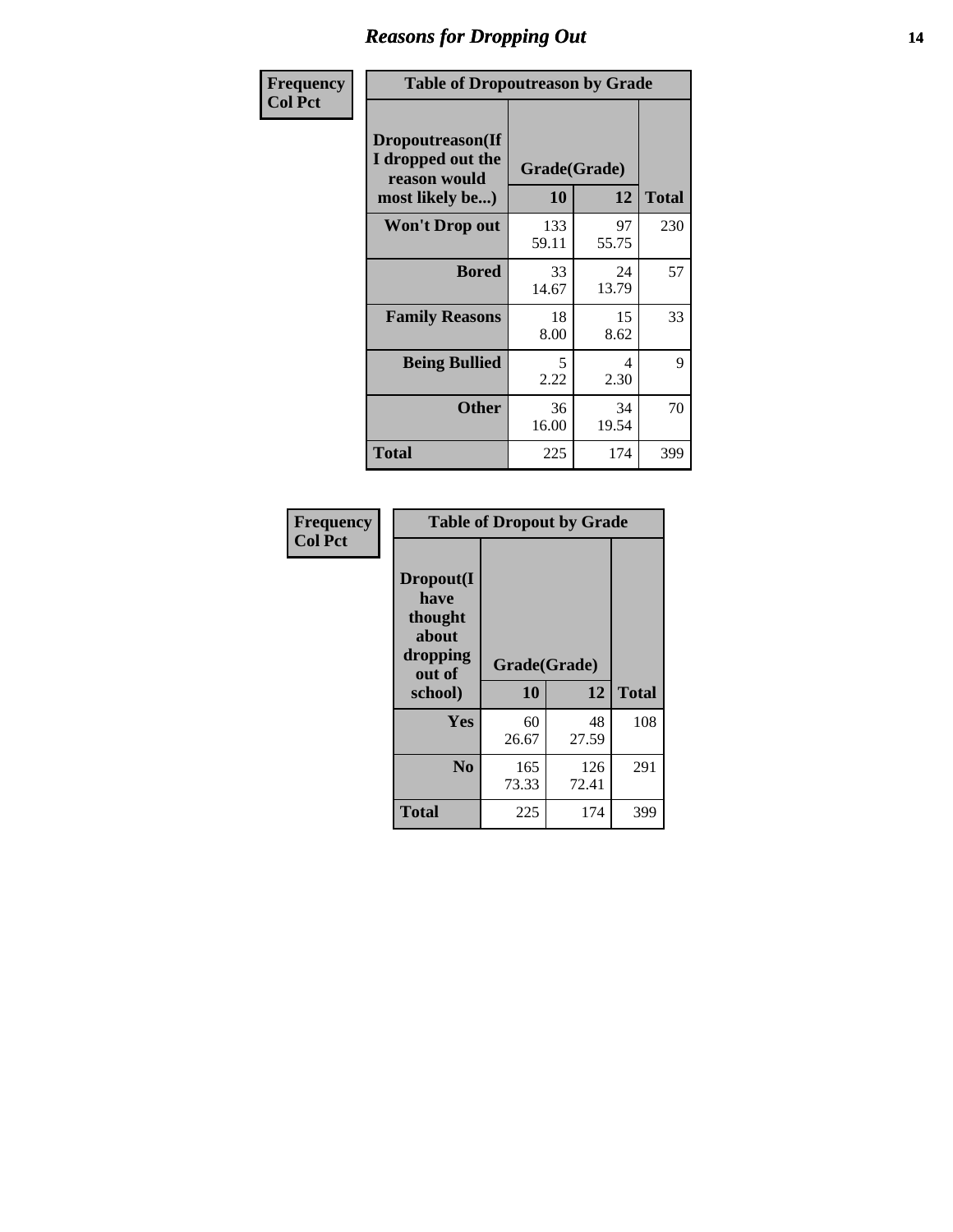*School Safety* **15**

| Frequency      | <b>Table of Gangself by Grade</b>                                                                 |                    |              |              |
|----------------|---------------------------------------------------------------------------------------------------|--------------------|--------------|--------------|
| <b>Col Pct</b> | Gangself(I<br>have<br>participated<br>in illegal<br>gang<br>activities in<br>the past 30<br>days) | Grade(Grade)<br>10 | 12           | <b>Total</b> |
|                | Yes                                                                                               | 19<br>8.44         | 9<br>5.17    | 28           |
|                | N <sub>o</sub>                                                                                    | 206<br>91.56       | 165<br>94.83 | 371          |
|                | <b>Total</b>                                                                                      | 225                | 174          | 399          |

| Frequency<br><b>Col Pct</b> | <b>Table of Gangpeers by Grade</b>                                                                                             |                    |              |              |  |  |  |
|-----------------------------|--------------------------------------------------------------------------------------------------------------------------------|--------------------|--------------|--------------|--|--|--|
|                             | <b>Gangpeers</b> (I<br>have friends<br>who have<br>participated<br>in illegal<br>gang<br>activities in<br>the past 30<br>days) | Grade(Grade)<br>10 | 12           | <b>Total</b> |  |  |  |
|                             | <b>Yes</b>                                                                                                                     | 37<br>16.44        | 20<br>11.49  | 57           |  |  |  |
|                             | N <sub>0</sub>                                                                                                                 | 188<br>83.56       | 154<br>88.51 | 342          |  |  |  |
|                             | <b>Total</b>                                                                                                                   | 225                | 174          | 399          |  |  |  |

| Frequency      |                                                                     | <b>Table of Pickedon by Grade</b> |             |              |  |  |  |  |  |
|----------------|---------------------------------------------------------------------|-----------------------------------|-------------|--------------|--|--|--|--|--|
| <b>Col Pct</b> | <b>Pickedon</b> (I have<br>been picked on or<br>teased at school in | Grade(Grade)                      |             |              |  |  |  |  |  |
|                | the past 30 days)                                                   | 10                                | 12          | <b>Total</b> |  |  |  |  |  |
|                | <b>Strongly Agree</b>                                               | 31<br>13.78                       | 18<br>10.34 | 49           |  |  |  |  |  |
|                | <b>Somewhat Agree</b>                                               | 45<br>20.00                       | 37<br>21.26 | 82           |  |  |  |  |  |
|                | <b>Somewhat Disagree</b>                                            | 52<br>23.11                       | 32<br>18.39 | 84           |  |  |  |  |  |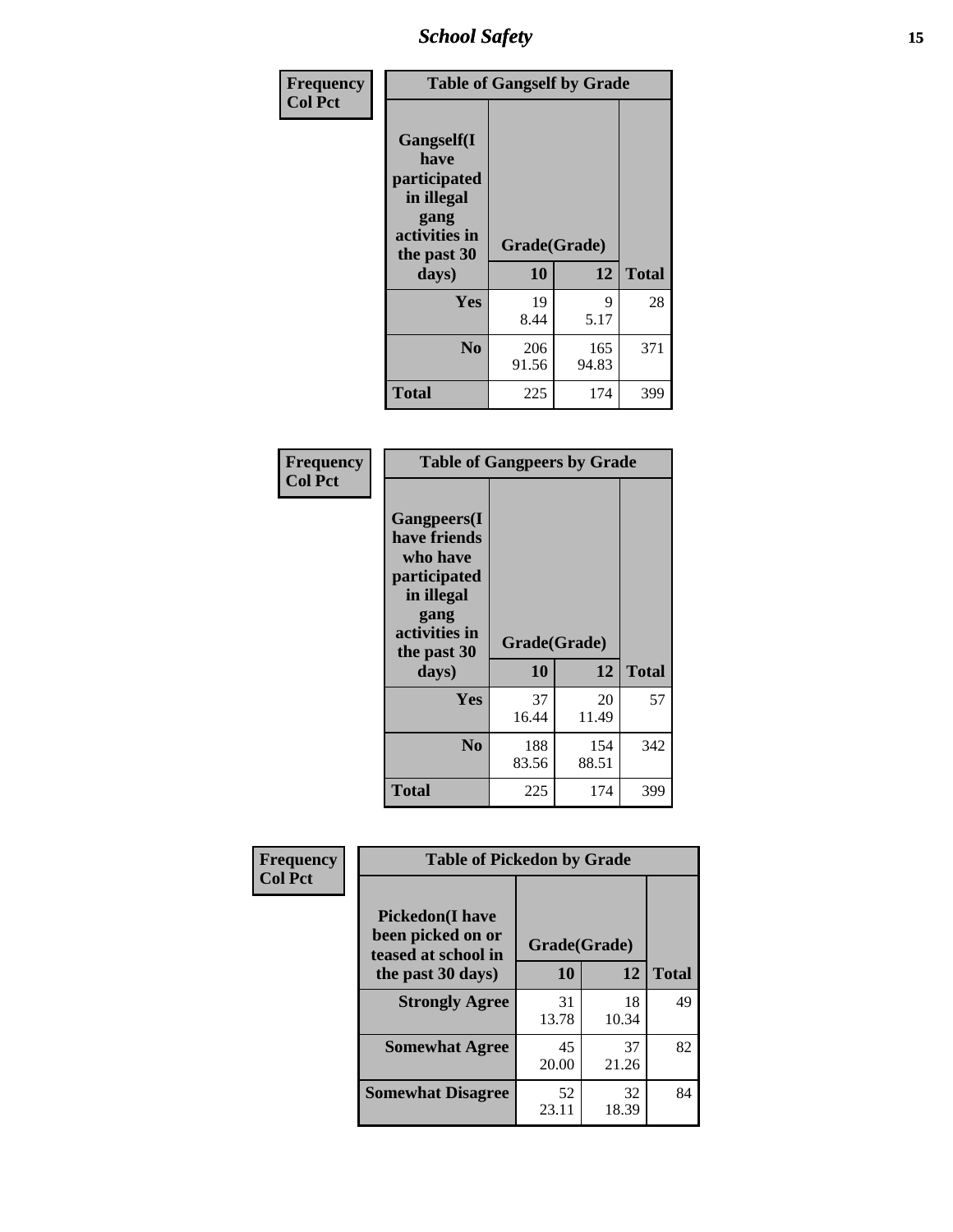*School Safety* **16**

| <b>Frequency</b> | <b>Table of Pickedon by Grade</b>                                                        |                    |             |              |
|------------------|------------------------------------------------------------------------------------------|--------------------|-------------|--------------|
| <b>Col Pct</b>   | <b>Pickedon</b> (I have<br>been picked on or<br>teased at school in<br>the past 30 days) | Grade(Grade)<br>10 | 12          | <b>Total</b> |
|                  | <b>Strongly Disagree</b>                                                                 | 97<br>43.11        | 87<br>50.00 | 184          |
|                  | Total                                                                                    | 225                | 174         | 399          |

| Frequency      |                                                          | <b>Table of Safeschool by Grade</b> |              |              |  |  |  |  |  |  |
|----------------|----------------------------------------------------------|-------------------------------------|--------------|--------------|--|--|--|--|--|--|
| <b>Col Pct</b> | Safeschool(School<br>is a place at which I<br>feel safe) | Grade(Grade)<br>10                  | 12           | <b>Total</b> |  |  |  |  |  |  |
|                | <b>Strongly Agree</b>                                    | 55<br>24.44                         | 39<br>22.41  | 94           |  |  |  |  |  |  |
|                | <b>Somewhat Agree</b>                                    | 108<br>48.00                        | 103<br>59.20 | 211          |  |  |  |  |  |  |
|                | <b>Somewhat Disagree</b>                                 | 40<br>17.78                         | 21<br>12.07  | 61           |  |  |  |  |  |  |
|                | <b>Strongly Disagree</b>                                 | 22<br>9.78                          | 11<br>6.32   | 33           |  |  |  |  |  |  |
|                | <b>Total</b>                                             | 225                                 | 174          | 399          |  |  |  |  |  |  |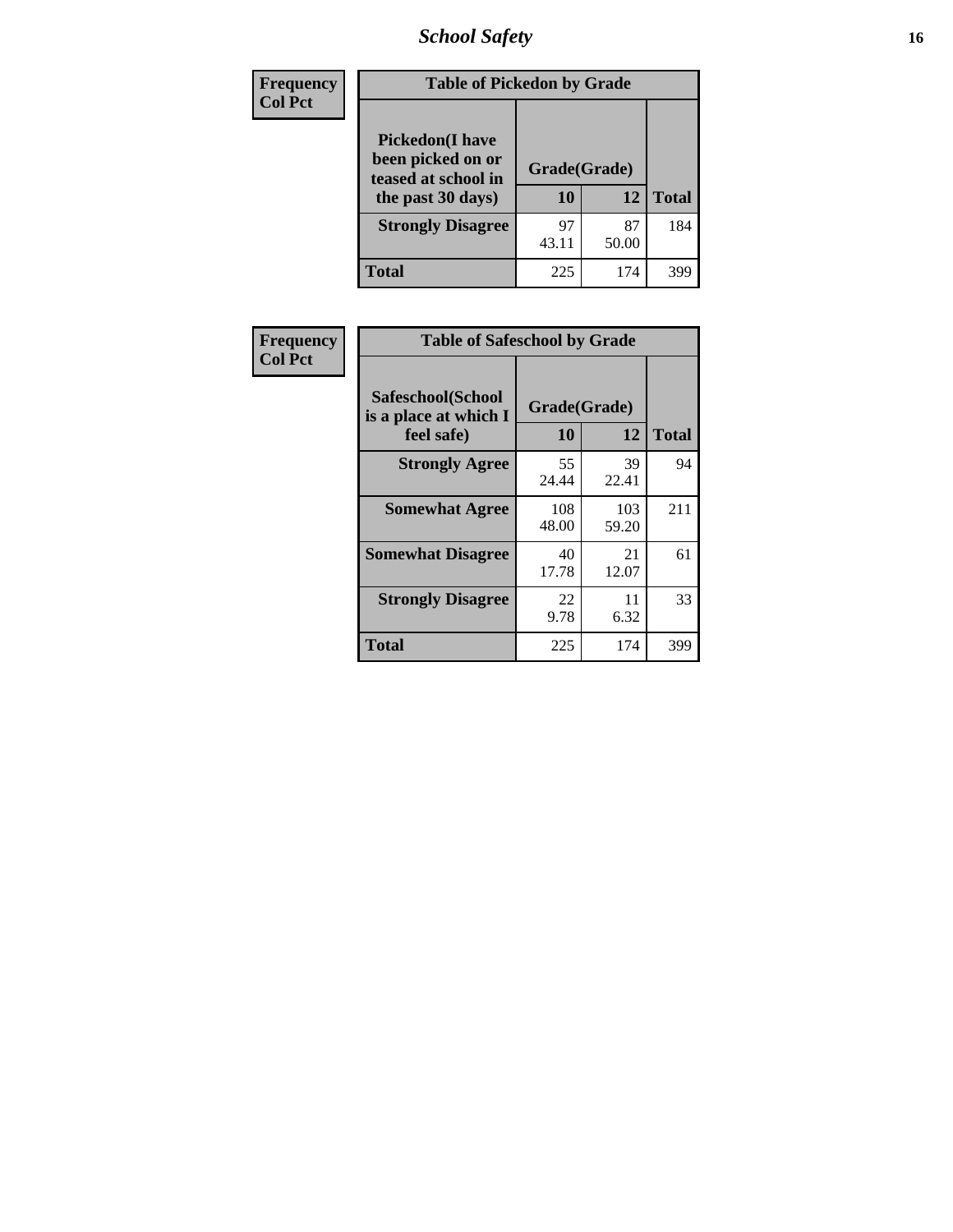*School Safety* **17**

**Frequency Row Pct**

| <b>Table of Grade by Bullied</b> |              |                                                                               |                              |                   |                        |                               |                          |              |
|----------------------------------|--------------|-------------------------------------------------------------------------------|------------------------------|-------------------|------------------------|-------------------------------|--------------------------|--------------|
|                                  |              | <b>Bullied</b> (I have been bullied by other<br>students in the past 30 days) |                              |                   |                        |                               |                          |              |
| <b>Grade</b> (Grade)   Days      | $\mathbf{0}$ | 1 or<br>days                                                                  | 3 <sub>to</sub><br>5<br>days | 6 to<br>g<br>days | 10<br>to<br>19<br>days | <b>20</b><br>to<br>29<br>days | All<br><b>30</b><br>days | <b>Total</b> |
| 10                               | 179<br>79.56 | 12<br>5.33                                                                    | 7<br>3.11                    | 5<br>2.22         | 6<br>2.67              | 6<br>2.67                     | 10<br>4.44               | 225          |
| 12                               | 143<br>82.18 | 12<br>6.90                                                                    | 6<br>3.45                    | 0.57              | 4<br>2.30              | 3<br>1.72                     | 5<br>2.87                | 174          |
| Total                            | 322          | 24                                                                            | 13                           | 6                 | 10                     | 9                             | 15                       | 399          |

| <b>Frequency</b> |
|------------------|
| <b>Row Pct</b>   |

| <b>Table of Grade by Bulliedothers</b> |                        |                                                                |                              |                        |                               |                               |                   |              |  |
|----------------------------------------|------------------------|----------------------------------------------------------------|------------------------------|------------------------|-------------------------------|-------------------------------|-------------------|--------------|--|
|                                        |                        | <b>Bulliedothers</b> (I bullied others in the past<br>30 days) |                              |                        |                               |                               |                   |              |  |
| Grade(Grade)                           | $\mathbf{0}$<br>  Days | 1 or<br>days                                                   | 3 <sub>to</sub><br>5<br>days | 6 to<br>q<br>days      | <b>10</b><br>to<br>19<br>days | <b>20</b><br>to<br>29<br>days | All<br>30<br>days | <b>Total</b> |  |
| 10                                     | 198<br>88.00           | 13<br>5.78                                                     | 5<br>2.22                    | 0.44                   | 4<br>1.78                     | 0<br>0.00                     | 4<br>1.78         | 225          |  |
| 12                                     | 156<br>89.66           | 8<br>4.60                                                      | 2<br>1.15                    | $\mathfrak{D}$<br>1.15 | 2<br>1.15                     | 3<br>1.72                     | 0.57              | 174          |  |
| <b>Total</b>                           | 354                    | 21                                                             | 7                            | 3                      | 6                             | 3                             | 5                 | 399          |  |

| <b>Frequency</b> | <b>Table of Grade by Weaponschool</b> |                         |                                                                    |                   |                               |                                           |                   |              |  |
|------------------|---------------------------------------|-------------------------|--------------------------------------------------------------------|-------------------|-------------------------------|-------------------------------------------|-------------------|--------------|--|
| <b>Row Pct</b>   |                                       |                         | Weaponschool (I brought a weapon<br>to school in the past 30 days) |                   |                               |                                           |                   |              |  |
|                  | Grade(Grade)                          | $\bf{0}$<br><b>Days</b> | 1 or<br>days                                                       | 6 to<br>4<br>days | <b>10</b><br>to<br>19<br>days | <b>20</b><br>t <sub>0</sub><br>29<br>days | All<br>30<br>days | <b>Total</b> |  |
|                  | 10                                    | 218<br>96.89            | $\mathcal{R}$<br>1.33                                              | 0.44              | 0.44                          | 0<br>0.00                                 | 2<br>0.89         | 225          |  |
|                  | 12                                    | 164<br>94.25            | $\mathfrak{D}$<br>1.15                                             | 0.57              | 0.57                          | $\mathcal{F}$<br>1.72                     | 3<br>1.72         | 174          |  |
|                  | <b>Total</b>                          | 382                     | 5                                                                  | $\mathfrak{D}$    | $\mathfrak{D}$                | 3                                         | 5                 | 399          |  |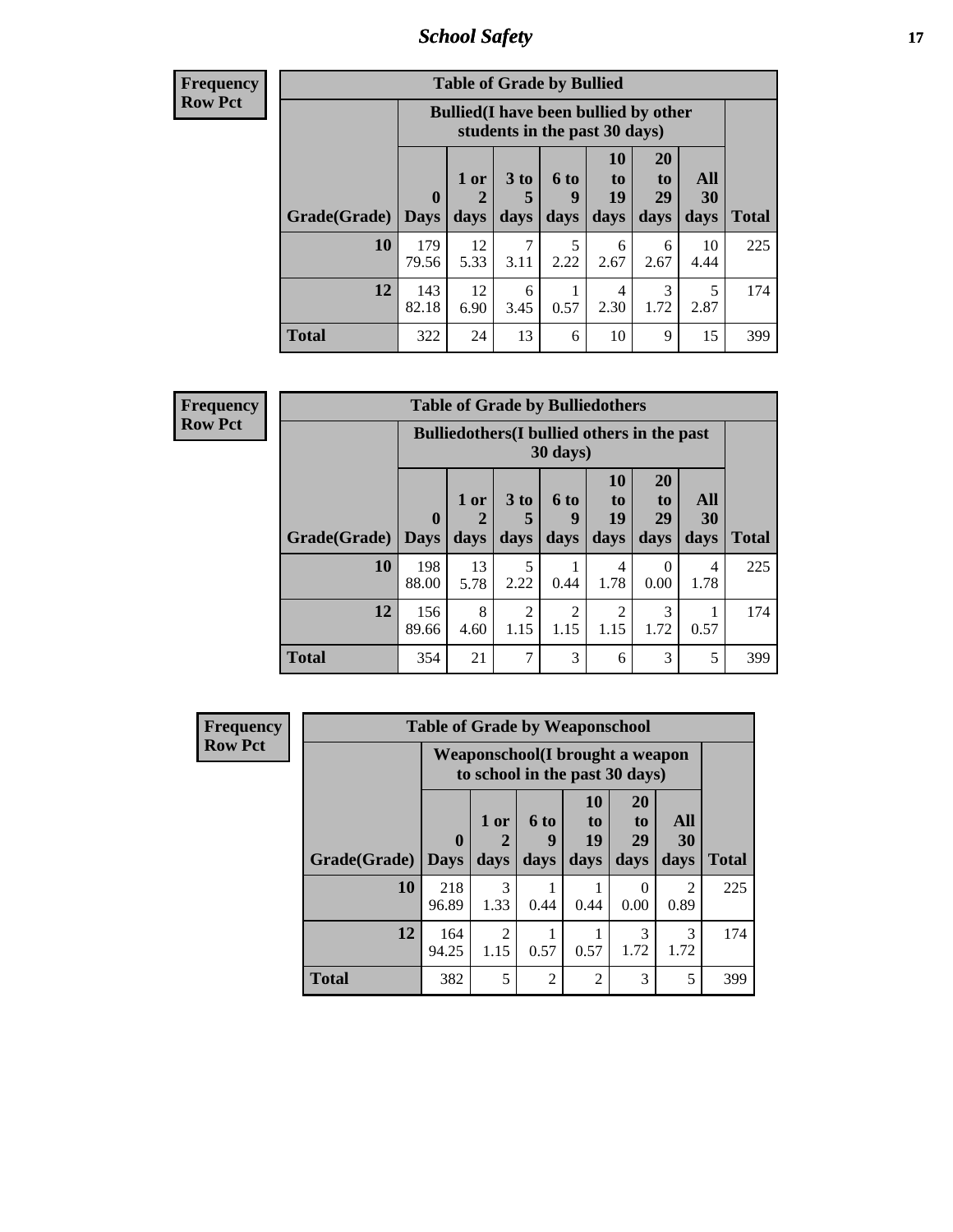*School Safety* **18**

| <b>Frequency</b> | <b>Table of Grade by Absentunsafe</b> |                                                                                 |                        |                      |                  |                  |                       |                |              |
|------------------|---------------------------------------|---------------------------------------------------------------------------------|------------------------|----------------------|------------------|------------------|-----------------------|----------------|--------------|
| <b>Row Pct</b>   |                                       | Absentunsafe(I have missed school<br>because I felt unsafe in the past 30 days) |                        |                      |                  |                  |                       |                |              |
|                  |                                       | $\mathbf{0}$                                                                    | 1 or<br>2              | 3 <sub>to</sub><br>5 | 6 to<br>y        | 10<br>to<br>19   | <b>20</b><br>to<br>29 | All<br>30      |              |
|                  | Grade(Grade)                          | <b>Days</b>                                                                     | days                   | days                 | days             | days             | days                  | days           | <b>Total</b> |
|                  | 10                                    | 214<br>95.11                                                                    | 5<br>2.22              | $\Omega$<br>0.00     | 0.44             | 3<br>1.33        | 0.44                  | 0.44           | 225          |
|                  | 12                                    | 167<br>95.98                                                                    | $\overline{2}$<br>1.15 | 0.57                 | $\Omega$<br>0.00 | $\Omega$<br>0.00 | 3<br>1.72             | 0.57           | 174          |
|                  | <b>Total</b>                          | 381                                                                             | 7                      |                      |                  | 3                | $\overline{4}$        | $\overline{c}$ | 399          |
|                  |                                       |                                                                                 |                        |                      |                  |                  |                       |                |              |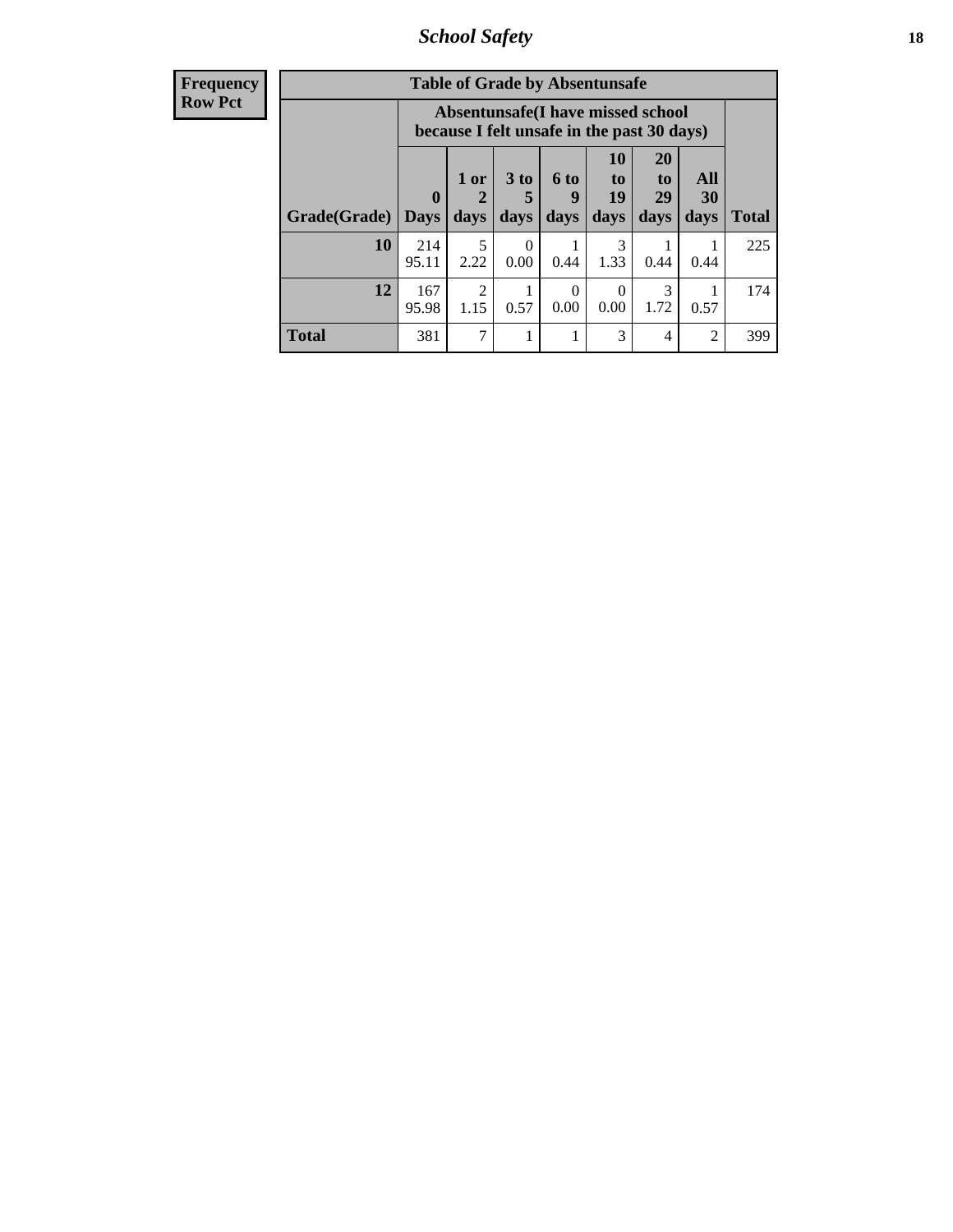# *Drug Use During Last 30 Days* **19**

#### **Frequency Row Pct**

| <b>Table of Grade by Alcohol</b> |                                 |               |                 |               |                 |                                     |                     |       |
|----------------------------------|---------------------------------|---------------|-----------------|---------------|-----------------|-------------------------------------|---------------------|-------|
|                                  |                                 |               |                 |               |                 | Alcohol (Alcohol use, past 30 days) |                     |       |
| Grade(Grade)                     | <b>Did</b><br>not<br><b>use</b> | $1-2$<br>days | $3 - 5$<br>days | $6-9$<br>days | $10-19$<br>days | $20 - 29$<br>days                   | <b>Every</b><br>day | Total |
| 10                               | 172<br>76.44                    | 15<br>6.67    | 10<br>4.44      | 11<br>4.89    | 8<br>3.56       | 5<br>2.22                           | 4<br>1.78           | 225   |
| 12                               | 120<br>68.97                    | 19<br>10.92   | 13<br>7.47      | 6<br>3.45     | 5<br>2.87       | 7<br>4.02                           | 4<br>2.30           | 174   |
| <b>Total</b>                     | 292                             | 34            | 23              | 17            | 13              | 12                                  | 8                   | 399   |

#### **Frequency Row Pct**

| <b>Table of Grade by Cigarettes</b> |                                 |                                                                                                                         |           |                        |           |           |                                                |     |
|-------------------------------------|---------------------------------|-------------------------------------------------------------------------------------------------------------------------|-----------|------------------------|-----------|-----------|------------------------------------------------|-----|
|                                     |                                 |                                                                                                                         |           |                        |           |           | Cigarettes (Smoking tobacco use, past 30 days) |     |
| Grade(Grade)                        | <b>Did</b><br>not<br><b>use</b> | $6-9$<br>10-19<br>$1-2$<br>$3 - 5$<br>$20 - 29$<br><b>Every</b><br>days<br>day<br>days<br>days<br>Total<br>days<br>days |           |                        |           |           |                                                |     |
| 10                                  | 179<br>79.56                    | 24<br>10.67                                                                                                             | 9<br>4.00 | $\overline{2}$<br>0.89 | 3<br>1.33 | 3<br>1.33 | 2.22                                           | 225 |
| 12                                  | 107<br>61.49                    | 31<br>17.82                                                                                                             | 3<br>1.72 | $\Omega$<br>0.00       | 2.87      | 8<br>4.60 | 20<br>11.49                                    | 174 |
| <b>Total</b>                        | 286                             | 55                                                                                                                      | 12        | $\overline{2}$         | 8         | 11        | 25                                             | 399 |

| <b>Frequency</b> |
|------------------|
| <b>Row Pct</b>   |

Ť

| <b>Table of Grade by Smokeless</b> |                                 |                                                                                                                             |                        |                  |           |           |           |     |  |  |
|------------------------------------|---------------------------------|-----------------------------------------------------------------------------------------------------------------------------|------------------------|------------------|-----------|-----------|-----------|-----|--|--|
|                                    |                                 | <b>Smokeless</b> (Chewing tobaccouse,<br>past 30 days)                                                                      |                        |                  |           |           |           |     |  |  |
| Grade(Grade)                       | <b>Did</b><br>not<br><b>use</b> | $10-19$<br>$20 - 29$<br>$3 - 5$<br>$6-9$<br>$1 - 2$<br>Every<br><b>Total</b><br>days<br>days<br>days<br>days<br>day<br>days |                        |                  |           |           |           |     |  |  |
| 10                                 | 195<br>86.67                    | 16<br>7.11                                                                                                                  | 4<br>1.78              | $\Omega$<br>0.00 | 6<br>2.67 | 0<br>0.00 | 4<br>1.78 | 225 |  |  |
| 12                                 | 144<br>82.76                    | 11<br>6.32                                                                                                                  | $\overline{2}$<br>1.15 | 0.57             | 3<br>1.72 | 4<br>2.30 | 9<br>5.17 | 174 |  |  |
| <b>Total</b>                       | 339                             | 27                                                                                                                          | 6                      |                  | 9         | 4         | 13        | 399 |  |  |

| <b>Frequency</b> |
|------------------|
| <b>Row Pct</b>   |

| <b>Table of Grade by Marijuana</b> |                                 |                                                                                                                      |           |                        |                        |           |           |     |  |  |  |
|------------------------------------|---------------------------------|----------------------------------------------------------------------------------------------------------------------|-----------|------------------------|------------------------|-----------|-----------|-----|--|--|--|
|                                    |                                 | Marijuana (Marijuana use, past 30 days)                                                                              |           |                        |                        |           |           |     |  |  |  |
| Grade(Grade)                       | <b>Did</b><br>not<br><b>use</b> | $10-19$<br>$6-9$<br>$20 - 29$<br>$3 - 5$<br>$1 - 2$<br>Every<br>days<br>days<br>days<br>day<br>days<br>Total<br>days |           |                        |                        |           |           |     |  |  |  |
| 10                                 | 192<br>85.33                    | 9<br>4.00                                                                                                            | 7<br>3.11 | 2<br>0.89              | $\mathfrak{D}$<br>0.89 | 9<br>4.00 | 4<br>1.78 | 225 |  |  |  |
| 12                                 | 146<br>83.91                    | 6<br>3.45                                                                                                            | 4<br>2.30 | $\overline{2}$<br>1.15 | 9<br>5.17              | 5<br>2.87 | 2<br>1.15 | 174 |  |  |  |
| <b>Total</b>                       | 338                             | 15                                                                                                                   | 11        | $\overline{4}$         | 11                     | 14        | 6         | 399 |  |  |  |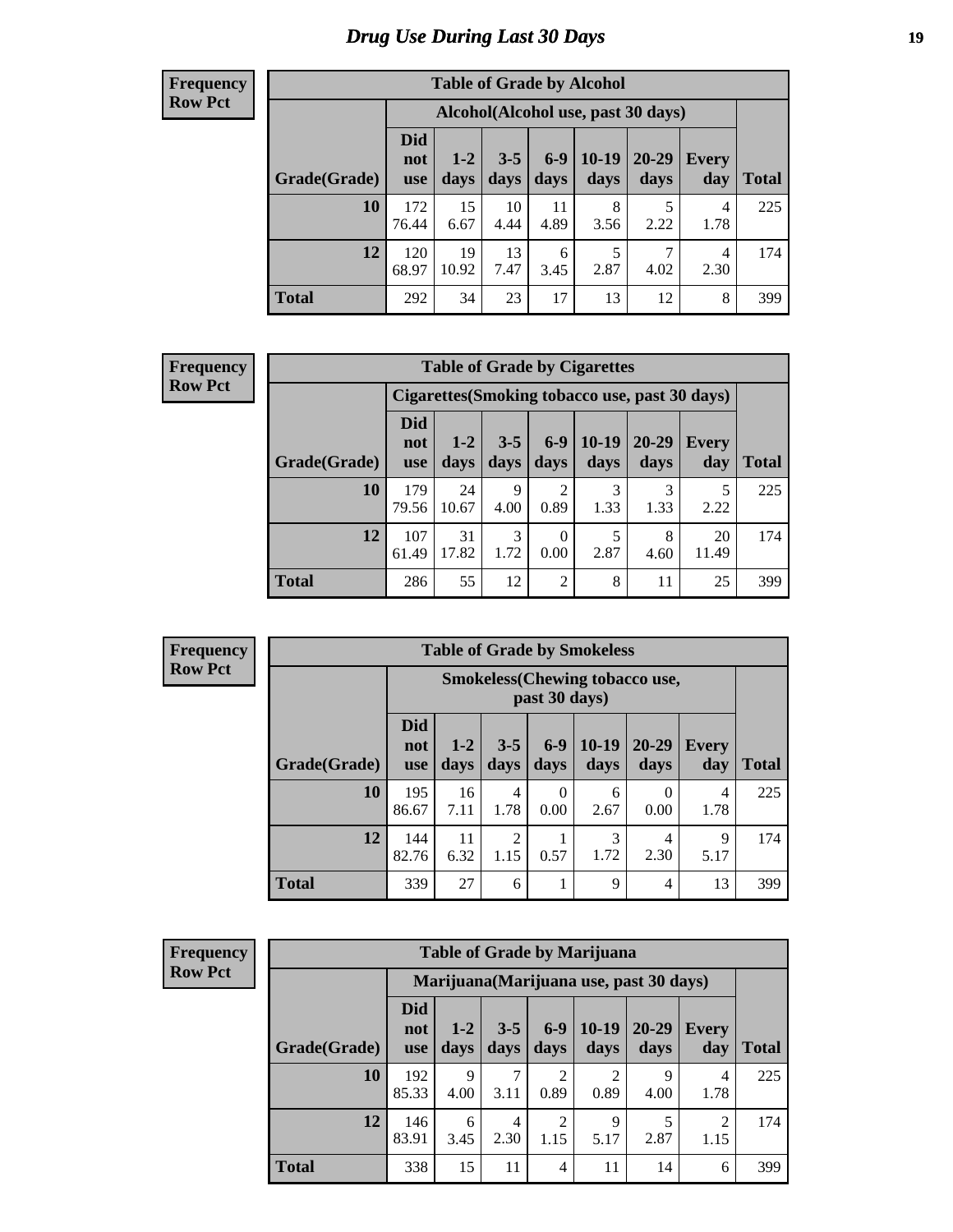#### **Frequency Row Pct**

| <b>Table of Grade by Cocaine</b> |                          |                                     |                 |                  |                   |                     |              |  |  |  |
|----------------------------------|--------------------------|-------------------------------------|-----------------|------------------|-------------------|---------------------|--------------|--|--|--|
|                                  |                          | Cocaine (Cocaine use, past 30 days) |                 |                  |                   |                     |              |  |  |  |
| Grade(Grade)                     | Did<br>not<br><b>use</b> | $1 - 2$<br>days                     | $3 - 5$<br>days | $10-19$<br>days  | $20 - 29$<br>days | <b>Every</b><br>day | <b>Total</b> |  |  |  |
| 10                               | 221<br>98.22             | 3<br>1.33                           | 0.00            | $\Omega$<br>0.00 | 0.44              | 0<br>0.00           | 225          |  |  |  |
| 12                               | 170<br>97.70             | 0.57                                | 0.57            | 0.57             | 0.00              | 0.57                | 174          |  |  |  |
| <b>Total</b>                     | 391                      | 4                                   |                 |                  |                   |                     | 399          |  |  |  |

#### **Frequency Row Pct**

| <b>Table of Grade by Inhalants</b> |                                 |                                                                                                                               |                |           |                |      |           |     |  |  |  |
|------------------------------------|---------------------------------|-------------------------------------------------------------------------------------------------------------------------------|----------------|-----------|----------------|------|-----------|-----|--|--|--|
|                                    |                                 | Inhalants (Inhalant use, past 30 days)                                                                                        |                |           |                |      |           |     |  |  |  |
| Grade(Grade)                       | <b>Did</b><br>not<br><b>use</b> | $6 - 9$<br>$10-19$<br>$20 - 29$<br>$3 - 5$<br>$1 - 2$<br><b>Every</b><br>days<br>days<br>days<br>days<br>day<br>Total<br>days |                |           |                |      |           |     |  |  |  |
| 10                                 | 216<br>96.00                    | 2<br>0.89                                                                                                                     | 2<br>0.89      | 2<br>0.89 | 2<br>0.89      | 0.44 | 0<br>0.00 | 225 |  |  |  |
| 12                                 | 169<br>97.13                    | っ<br>1.15                                                                                                                     | 0<br>0.00      | 0.57      | 0<br>0.00      | 0.57 | 0.57      | 174 |  |  |  |
| <b>Total</b>                       | 385                             | 4                                                                                                                             | $\overline{2}$ | 3         | $\overline{2}$ | 2    |           | 399 |  |  |  |

| <b>Frequency</b> |              | <b>Table of Grade by Steroids</b> |                 |                 |                        |                     |              |  |  |  |
|------------------|--------------|-----------------------------------|-----------------|-----------------|------------------------|---------------------|--------------|--|--|--|
| <b>Row Pct</b>   |              |                                   |                 | past 30 days)   | Steroids (Steroid use, |                     |              |  |  |  |
|                  | Grade(Grade) | <b>Did</b><br>not<br><b>use</b>   | $1 - 2$<br>days | $3 - 5$<br>days | $20 - 29$<br>days      | <b>Every</b><br>day | <b>Total</b> |  |  |  |
|                  | 10           | 221<br>98.22                      | 3<br>1.33       | 0<br>0.00       | 0.44                   | $\Omega$<br>0.00    | 225          |  |  |  |
|                  | 12           | 170<br>97.70                      | 0.57            | 0.57            | 0.57                   | 0.57                | 174          |  |  |  |
|                  | <b>Total</b> | 391                               | 4               |                 | $\mathfrak{D}$         |                     | 399          |  |  |  |

| <b>Frequency</b> |              | <b>Table of Grade by Ecstasy</b>    |                        |                 |               |                 |                   |              |  |  |  |
|------------------|--------------|-------------------------------------|------------------------|-----------------|---------------|-----------------|-------------------|--------------|--|--|--|
| <b>Row Pct</b>   |              | Ecstasy (Ecstasy use, past 30 days) |                        |                 |               |                 |                   |              |  |  |  |
|                  | Grade(Grade) | <b>Did</b><br>not<br>use            | $1-2$<br>days          | $3 - 5$<br>days | $6-9$<br>days | $10-19$<br>days | $20 - 29$<br>days | <b>Total</b> |  |  |  |
|                  | 10           | 220<br>97.78                        | $\mathfrak{D}$<br>0.89 | 0.00            | 0.44          | 0.44            | 0.44              | 225          |  |  |  |
|                  | 12           | 171<br>98.28                        | 0.57                   | 0.57            | 0<br>0.00     | 0.57            | 0<br>0.00         | 174          |  |  |  |
|                  | <b>Total</b> | 391                                 | 3                      |                 |               | 2               |                   | 399          |  |  |  |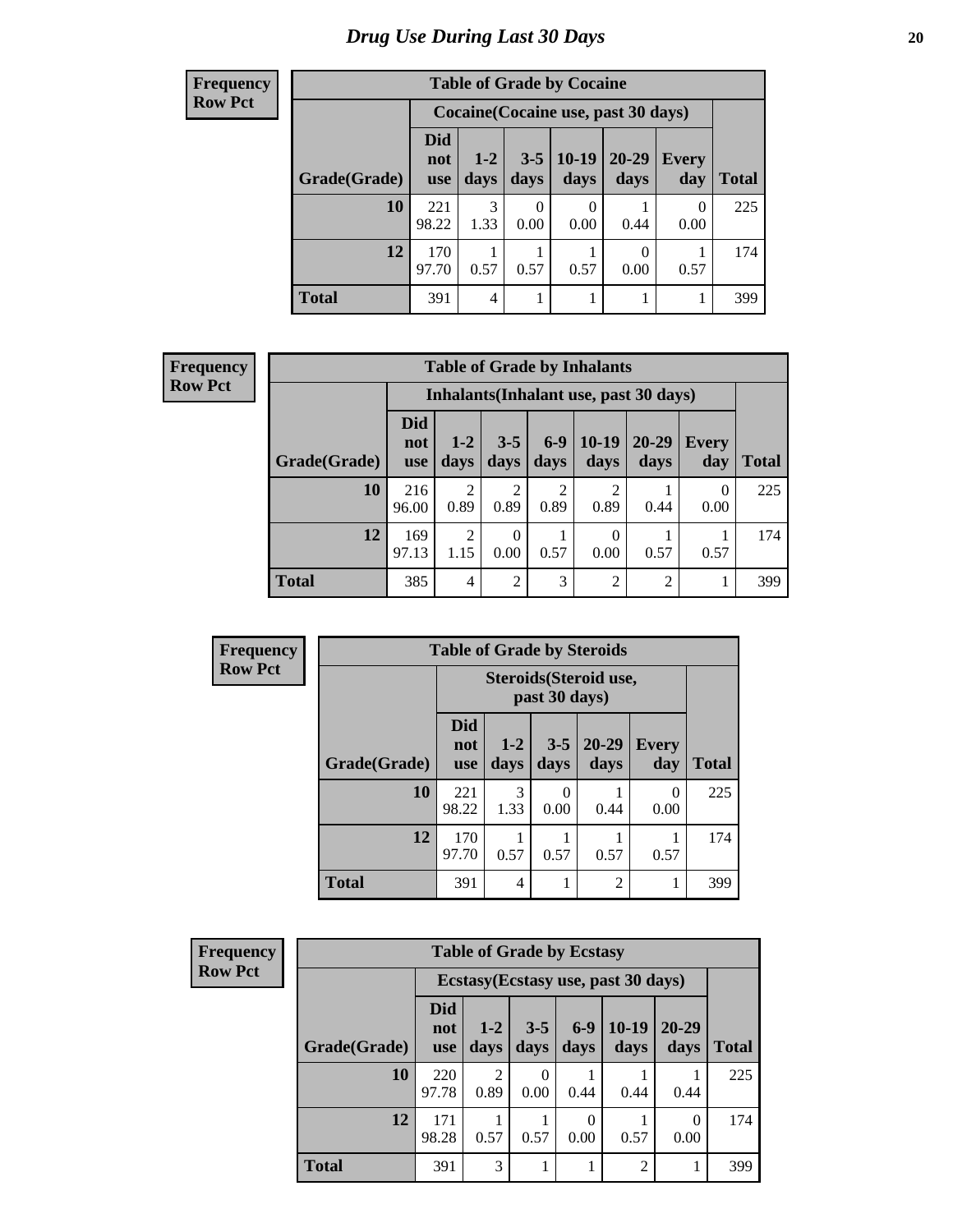#### **Frequency Row Pct**

| <b>Table of Grade by Meth</b> |                                 |                                                                                                                                  |           |                        |                |           |           |     |  |  |  |
|-------------------------------|---------------------------------|----------------------------------------------------------------------------------------------------------------------------------|-----------|------------------------|----------------|-----------|-----------|-----|--|--|--|
|                               |                                 | Meth(Methamphetamine use, past 30 days)                                                                                          |           |                        |                |           |           |     |  |  |  |
| Grade(Grade)                  | <b>Did</b><br>not<br><b>use</b> | $10-19$<br>$6 - 9$<br>20-29<br>$3 - 5$<br>$1 - 2$<br><b>Every</b><br>days<br><b>Total</b><br>days<br>days<br>days<br>day<br>days |           |                        |                |           |           |     |  |  |  |
| 10                            | 220<br>97.78                    | $\overline{2}$<br>0.89                                                                                                           | 0<br>0.00 | 0.44                   | 0.44           | 0.44      | 0<br>0.00 | 225 |  |  |  |
| 12                            | 170<br>97.70                    | 0.57                                                                                                                             | 0.57      | $\overline{0}$<br>0.00 | 0.57           | 0<br>0.00 | 0.57      | 174 |  |  |  |
| <b>Total</b>                  | 390                             | 3                                                                                                                                |           | ı                      | $\overline{2}$ |           |           | 399 |  |  |  |

| <b>Frequency</b> | <b>Table of Grade by Hallucinogens</b> |                                 |                 |                                                   |                 |                        |              |  |  |  |  |  |
|------------------|----------------------------------------|---------------------------------|-----------------|---------------------------------------------------|-----------------|------------------------|--------------|--|--|--|--|--|
| <b>Row Pct</b>   |                                        |                                 |                 | Hallucinogens (Hallucinogen use,<br>past 30 days) |                 |                        |              |  |  |  |  |  |
|                  | Grade(Grade)                           | <b>Did</b><br>not<br><b>use</b> | $1 - 2$<br>days | $6-9$<br>days                                     | $10-19$<br>days | $20 - 29$<br>days      | <b>Total</b> |  |  |  |  |  |
|                  | 10                                     | 219<br>97.33                    | 2<br>0.89       | 0.44                                              | 0<br>0.00       | 3<br>1.33              | 225          |  |  |  |  |  |
|                  | 12                                     | 170<br>97.70                    | 0.57            | 0.00                                              | 0.57            | $\overline{2}$<br>1.15 | 174          |  |  |  |  |  |
|                  | <b>Total</b>                           | 389                             | 3               |                                                   |                 | 5                      | 399          |  |  |  |  |  |

| Frequency      |              | <b>Table of Grade by Prescription</b> |                 |                 |               |                                                                                |                   |                     |              |  |
|----------------|--------------|---------------------------------------|-----------------|-----------------|---------------|--------------------------------------------------------------------------------|-------------------|---------------------|--------------|--|
| <b>Row Pct</b> |              |                                       |                 |                 |               | <b>Prescription</b> (Prescription drugs not<br>prescribed to me, past 30 days) |                   |                     |              |  |
|                | Grade(Grade) | <b>Did</b><br>not<br><b>use</b>       | $1 - 2$<br>days | $3 - 5$<br>days | $6-9$<br>days | $10-19$<br>days                                                                | $20 - 29$<br>days | <b>Every</b><br>day | <b>Total</b> |  |
|                | 10           | 202<br>89.78                          | 15<br>6.67      | 3<br>1.33       | 0.00          | 0.44                                                                           | 4<br>1.78         | 0<br>0.00           | 225          |  |
|                | 12           | 158<br>90.80                          | 0.57            | 5<br>2.87       | 0.57          | 5<br>2.87                                                                      | 3<br>1.72         | 0.57                | 174          |  |
|                | <b>Total</b> | 360                                   | 16              | 8               |               | 6                                                                              | 7                 |                     | 399          |  |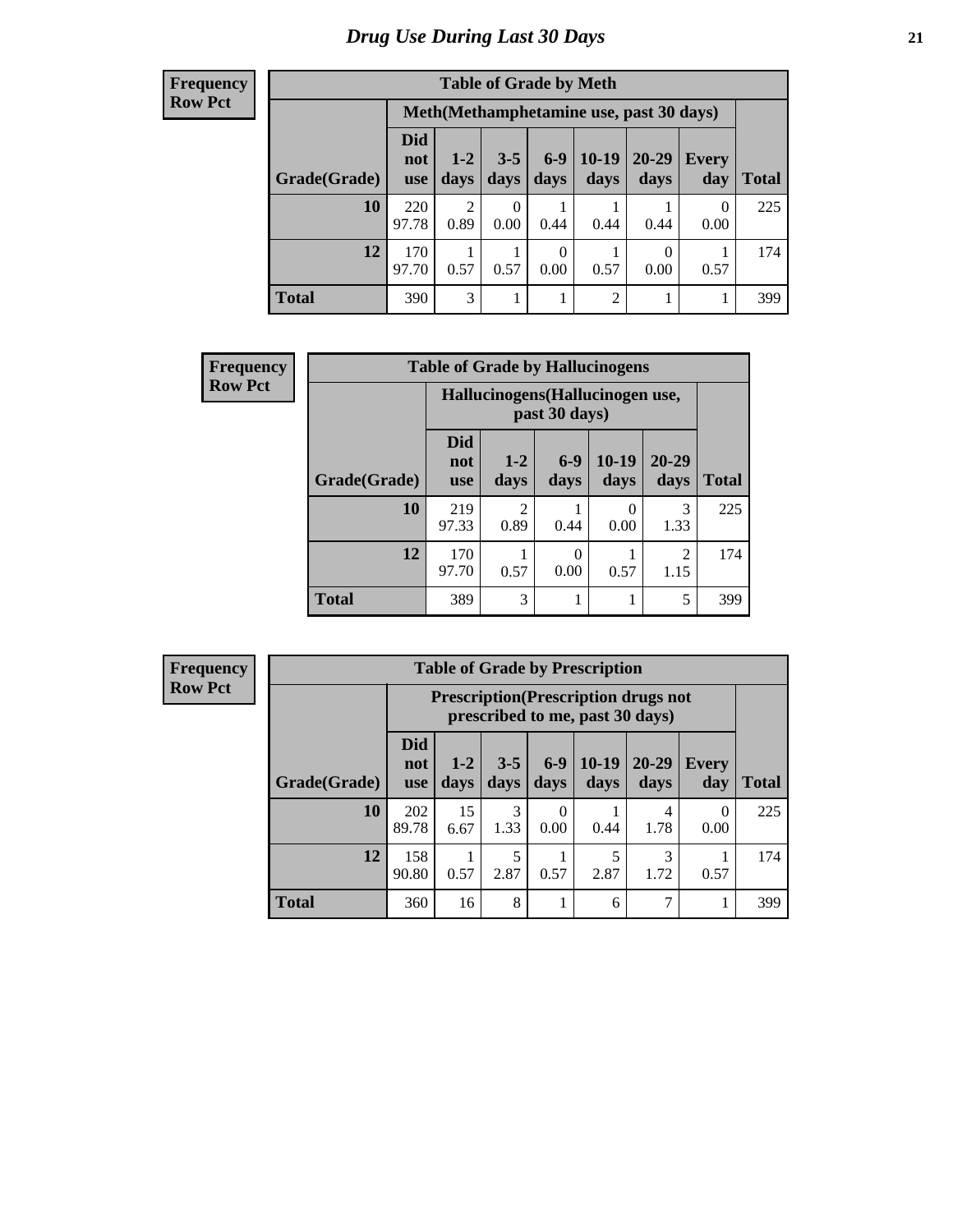| Frequency      | <b>Table of Alcoholease by Grade</b>              |                    |             |              |  |  |  |  |  |  |
|----------------|---------------------------------------------------|--------------------|-------------|--------------|--|--|--|--|--|--|
| <b>Col Pct</b> | <b>Alcoholease</b> (It is<br>easy to get alcohol) | Grade(Grade)<br>10 | 12          | <b>Total</b> |  |  |  |  |  |  |
|                | <b>Strongly Agree</b>                             | 88<br>39.11        | 89<br>51.15 | 177          |  |  |  |  |  |  |
|                | <b>Somewhat Agree</b>                             | 70<br>31.11        | 54<br>31.03 | 124          |  |  |  |  |  |  |
|                | <b>Somewhat Disagree</b>                          | 29<br>12.89        | 21<br>12.07 | 50           |  |  |  |  |  |  |
|                | <b>Strongly Disagree</b>                          | 38<br>16.89        | 10<br>5.75  | 48           |  |  |  |  |  |  |
|                | <b>Total</b>                                      | 225                | 174         | 399          |  |  |  |  |  |  |

| Frequency<br>Col Pct |
|----------------------|

| <b>Table of Cigarettesease by Grade</b>                 |                    |              |              |  |  |  |  |
|---------------------------------------------------------|--------------------|--------------|--------------|--|--|--|--|
| Cigarettesease(It is<br>easy to get smoking<br>tobacco) | Grade(Grade)<br>10 | 12           | <b>Total</b> |  |  |  |  |
| <b>Strongly Agree</b>                                   | 117<br>52.00       | 129<br>74.14 | 246          |  |  |  |  |
| <b>Somewhat Agree</b>                                   | 55<br>24.44        | 32<br>18.39  | 87           |  |  |  |  |
| <b>Somewhat Disagree</b>                                | 21<br>9.33         | 0.57         | 22           |  |  |  |  |
| <b>Strongly Disagree</b>                                | 32<br>14.22        | 12<br>6.90   | 44           |  |  |  |  |
| <b>Total</b>                                            | 225                | 174          | 399          |  |  |  |  |

| Frequency      | <b>Table of Smokelessease by Grade</b>             |              |              |              |  |  |  |  |  |  |
|----------------|----------------------------------------------------|--------------|--------------|--------------|--|--|--|--|--|--|
| <b>Col Pct</b> | <b>Smokelessease</b> (It is<br>easy to get chewing | Grade(Grade) |              |              |  |  |  |  |  |  |
|                | tobacco)                                           | 10           | 12           | <b>Total</b> |  |  |  |  |  |  |
|                | <b>Strongly Agree</b>                              | 122<br>54.22 | 127<br>72.99 | 249          |  |  |  |  |  |  |
|                | <b>Somewhat Agree</b>                              | 52<br>23.11  | 32<br>18.39  | 84           |  |  |  |  |  |  |
|                | <b>Somewhat Disagree</b>                           | 19<br>8.44   | 3<br>1.72    | 22           |  |  |  |  |  |  |
|                | <b>Strongly Disagree</b>                           | 32<br>14.22  | 12<br>6.90   | 44           |  |  |  |  |  |  |
|                | <b>Total</b>                                       | 225          | 174          | 399          |  |  |  |  |  |  |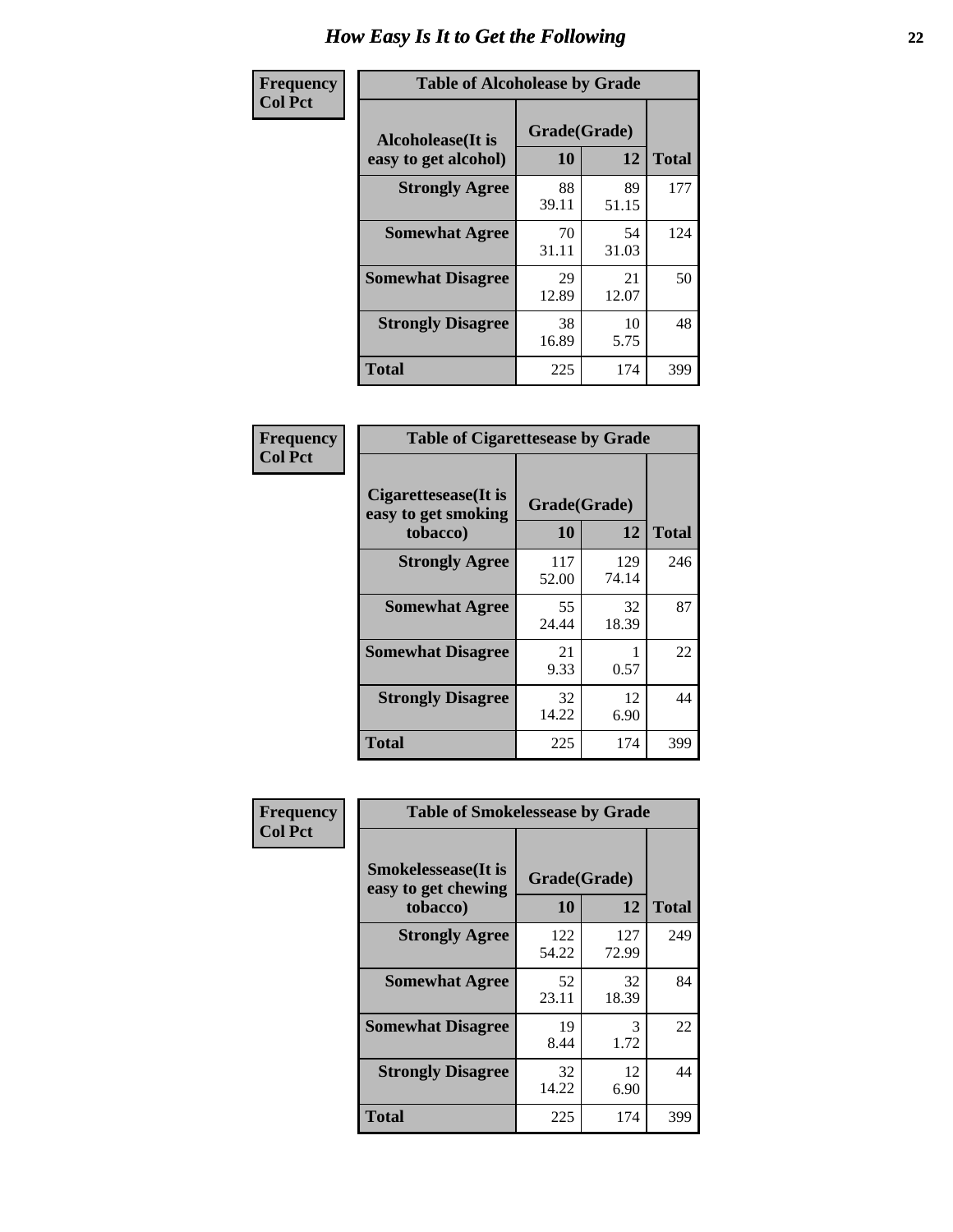| Frequency      | <b>Table of Marijuanaease by Grade</b>           |                    |             |              |  |  |  |  |
|----------------|--------------------------------------------------|--------------------|-------------|--------------|--|--|--|--|
| <b>Col Pct</b> | Marijuanaease(It is<br>easy to get<br>marijuana) | Grade(Grade)<br>10 | 12          | <b>Total</b> |  |  |  |  |
|                | <b>Strongly Agree</b>                            | 63<br>28.00        | 57<br>32.76 | 120          |  |  |  |  |
|                | <b>Somewhat Agree</b>                            | 57<br>25.33        | 56<br>32.18 | 113          |  |  |  |  |
|                | <b>Somewhat Disagree</b>                         | 45<br>20.00        | 33<br>18.97 | 78           |  |  |  |  |
|                | <b>Strongly Disagree</b>                         | 60<br>26.67        | 28<br>16.09 | 88           |  |  |  |  |
|                | <b>Total</b>                                     | 225                | 174         | 399          |  |  |  |  |

| <b>Table of Cocaineease by Grade</b>              |                    |                   |     |  |  |  |  |
|---------------------------------------------------|--------------------|-------------------|-----|--|--|--|--|
| <b>Cocaineease</b> (It is<br>easy to get cocaine) | Grade(Grade)<br>10 | <b>Total</b>      |     |  |  |  |  |
| <b>Strongly Agree</b>                             | 27<br>12.00        | 12<br>20<br>11.49 | 47  |  |  |  |  |
| <b>Somewhat Agree</b>                             | 43<br>19.11        | 41<br>23.56       | 84  |  |  |  |  |
| <b>Somewhat Disagree</b>                          | 54<br>24.00        | 59<br>33.91       | 113 |  |  |  |  |
| <b>Strongly Disagree</b>                          | 101<br>44.89       | 54<br>31.03       | 155 |  |  |  |  |
| <b>Total</b>                                      | 225                | 174               | 399 |  |  |  |  |

| Frequency      | <b>Table of Inhalantsease by Grade</b>     |              |             |              |  |  |  |  |  |  |
|----------------|--------------------------------------------|--------------|-------------|--------------|--|--|--|--|--|--|
| <b>Col Pct</b> | <b>Inhalantsease</b> (It is<br>easy to get | Grade(Grade) |             |              |  |  |  |  |  |  |
|                | inhalants)                                 | 10           | 12          | <b>Total</b> |  |  |  |  |  |  |
|                | <b>Strongly Agree</b>                      | 78<br>34.67  | 69<br>39.66 | 147          |  |  |  |  |  |  |
|                | <b>Somewhat Agree</b>                      | 41<br>18.22  | 47<br>27.01 | 88           |  |  |  |  |  |  |
|                | <b>Somewhat Disagree</b>                   | 32<br>14.22  | 21<br>12.07 | 53           |  |  |  |  |  |  |
|                | <b>Strongly Disagree</b>                   | 74<br>32.89  | 37<br>21.26 | 111          |  |  |  |  |  |  |
|                | <b>Total</b>                               | 225          | 174         | 399          |  |  |  |  |  |  |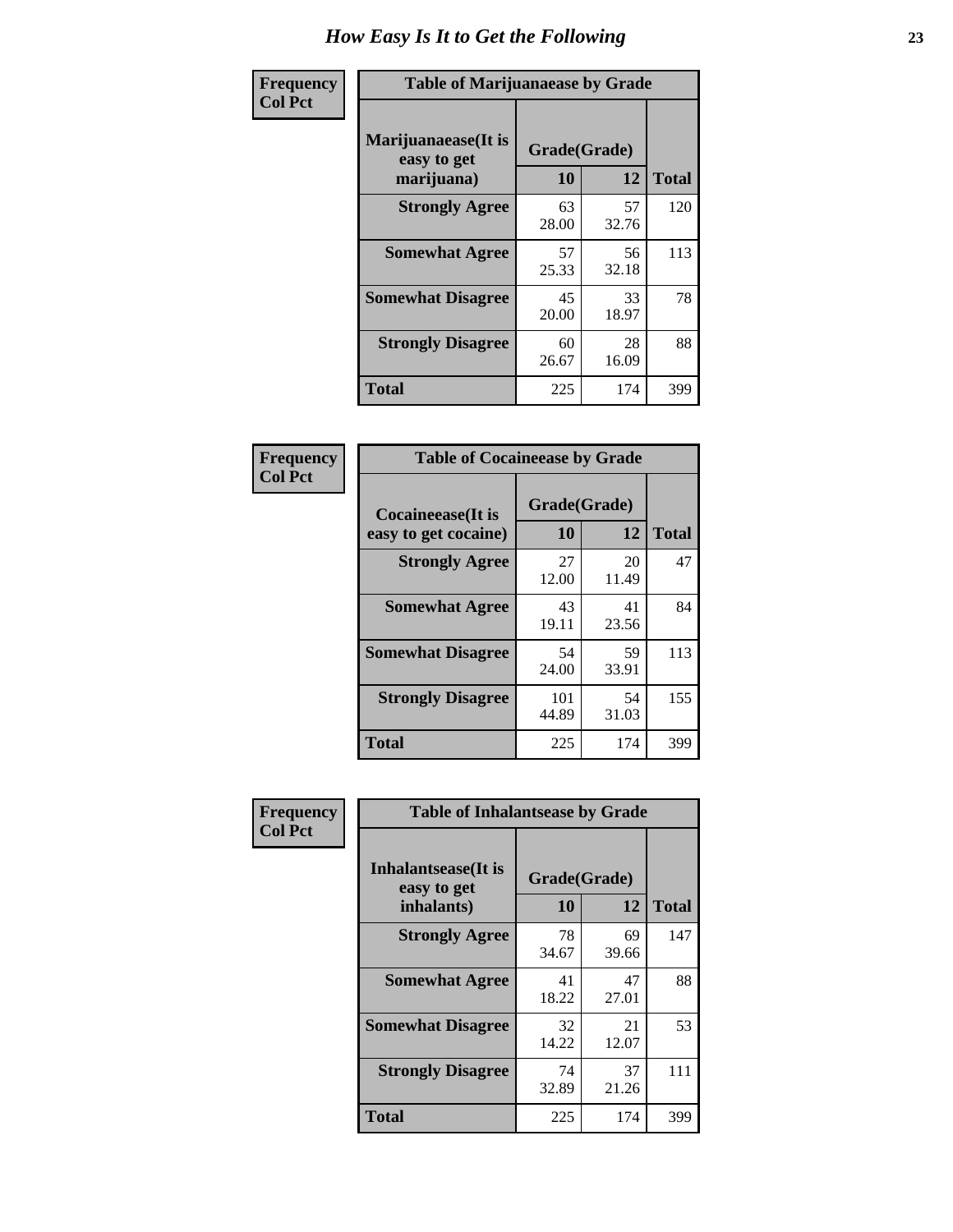| Frequency      | <b>Table of Steroidsease by Grade</b>               |                    |              |     |  |  |  |  |
|----------------|-----------------------------------------------------|--------------------|--------------|-----|--|--|--|--|
| <b>Col Pct</b> | <b>Steroidsease</b> (It is<br>easy to get steroids) | Grade(Grade)<br>10 | <b>Total</b> |     |  |  |  |  |
|                | <b>Strongly Agree</b>                               | 31<br>13.78        | 25<br>14.37  | 56  |  |  |  |  |
|                | <b>Somewhat Agree</b>                               | 55<br>24.44        | 55<br>31.61  | 110 |  |  |  |  |
|                | <b>Somewhat Disagree</b>                            | 52<br>23.11        | 43<br>24.71  | 95  |  |  |  |  |
|                | <b>Strongly Disagree</b>                            | 87<br>38.67        | 51<br>29.31  | 138 |  |  |  |  |
|                | <b>Total</b>                                        | 225                | 174          | 399 |  |  |  |  |

| Frequency      | <b>Table of Ecstasyease by Grade</b>              |                    |              |     |  |  |  |  |  |
|----------------|---------------------------------------------------|--------------------|--------------|-----|--|--|--|--|--|
| <b>Col Pct</b> | <b>Ecstasyease</b> (It is<br>easy to get ecstasy) | Grade(Grade)<br>10 | <b>Total</b> |     |  |  |  |  |  |
|                | <b>Strongly Agree</b>                             | 27<br>12.00        | 27<br>15.52  | 54  |  |  |  |  |  |
|                | <b>Somewhat Agree</b>                             | 38<br>16.89        | 30<br>17.24  | 68  |  |  |  |  |  |
|                | <b>Somewhat Disagree</b>                          | 64<br>28.44        | 53<br>30.46  | 117 |  |  |  |  |  |
|                | <b>Strongly Disagree</b>                          | 96<br>42.67        | 64<br>36.78  | 160 |  |  |  |  |  |
|                | <b>Total</b>                                      | 225                | 174          | 399 |  |  |  |  |  |

| Frequency      | <b>Table of Methease by Grade</b>                          |                    |             |              |  |  |  |  |
|----------------|------------------------------------------------------------|--------------------|-------------|--------------|--|--|--|--|
| <b>Col Pct</b> | <b>Methease</b> (It is easy<br>to get<br>methamphetamines) | Grade(Grade)<br>10 | 12          | <b>Total</b> |  |  |  |  |
|                | <b>Strongly Agree</b>                                      | 33<br>14.67        | 38<br>21.84 | 71           |  |  |  |  |
|                | <b>Somewhat Agree</b>                                      | 46<br>20.44        | 43<br>24.71 | 89           |  |  |  |  |
|                | <b>Somewhat Disagree</b>                                   | 46<br>20.44        | 37<br>21.26 | 83           |  |  |  |  |
|                | <b>Strongly Disagree</b>                                   | 100<br>44.44       | 56<br>32.18 | 156          |  |  |  |  |
|                | Total                                                      | 225                | 174         | 399          |  |  |  |  |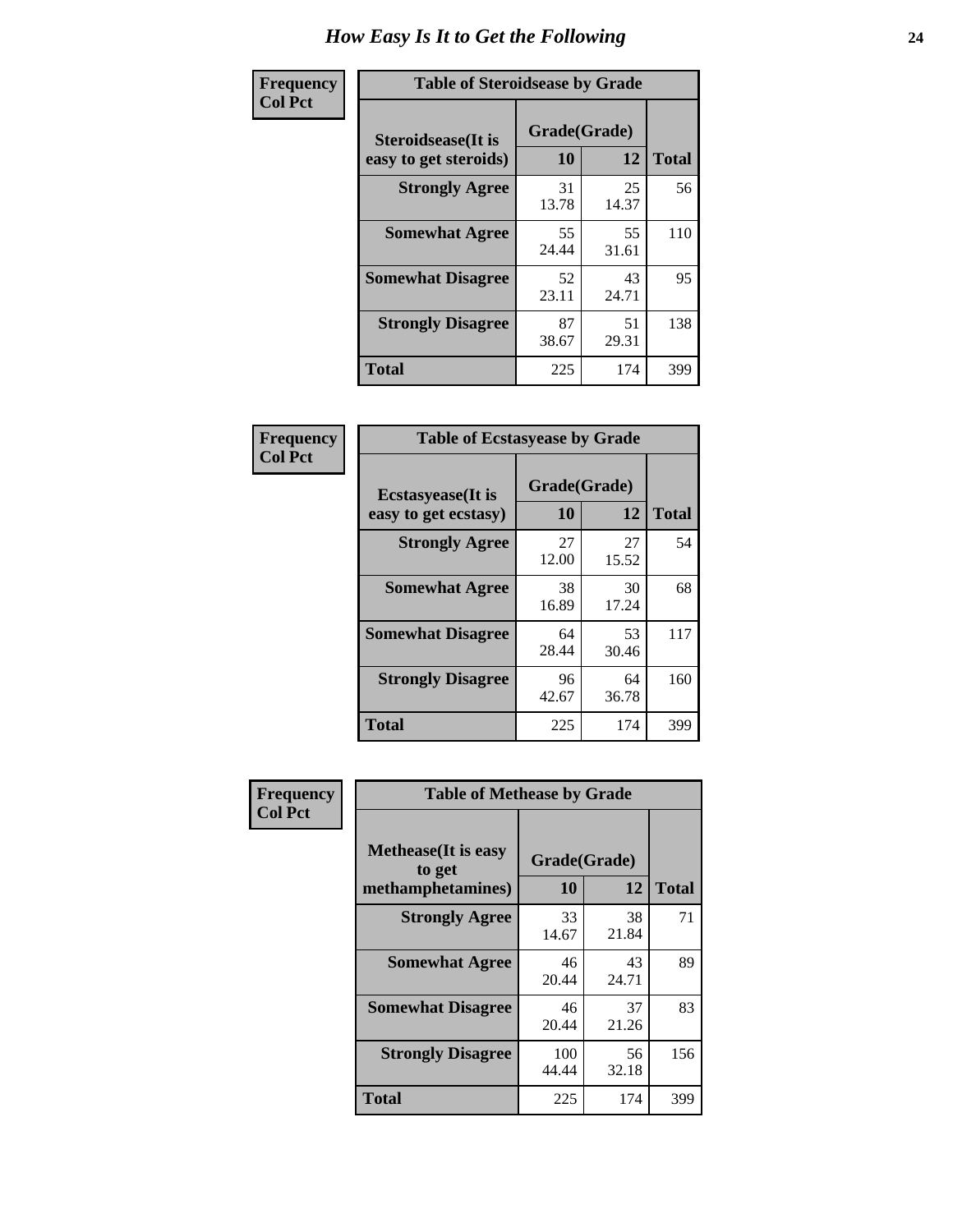| <b>Frequency</b> | <b>Table of Hallucinogensease by Grade</b>                                           |              |             |     |  |  |  |  |  |
|------------------|--------------------------------------------------------------------------------------|--------------|-------------|-----|--|--|--|--|--|
| <b>Col Pct</b>   | Hallucinogensease(It<br>Grade(Grade)<br>is easy to get<br>10<br>12<br>hallucinogens) |              |             |     |  |  |  |  |  |
|                  | <b>Strongly Agree</b>                                                                | 33<br>14.67  | 28<br>16.09 | 61  |  |  |  |  |  |
|                  | <b>Somewhat Agree</b>                                                                | 47<br>20.89  | 39<br>22.41 | 86  |  |  |  |  |  |
|                  | <b>Somewhat Disagree</b>                                                             | 44<br>19.56  | 41<br>23.56 | 85  |  |  |  |  |  |
|                  | <b>Strongly Disagree</b>                                                             | 101<br>44.89 | 66<br>37.93 | 167 |  |  |  |  |  |
|                  | <b>Total</b>                                                                         | 225          | 174         | 399 |  |  |  |  |  |

| Frequency<br>  Col Pct |
|------------------------|

| <b>Table of Prescriptionease by Grade</b>                                                |              |             |              |  |  |  |  |
|------------------------------------------------------------------------------------------|--------------|-------------|--------------|--|--|--|--|
| <b>Prescriptionease</b> (It<br>is easy to get<br>prescription drugs<br>not prescribed to | Grade(Grade) |             |              |  |  |  |  |
| me)                                                                                      | 10           | 12          | <b>Total</b> |  |  |  |  |
| <b>Strongly Agree</b>                                                                    | 94<br>41.78  | 85<br>48.85 | 179          |  |  |  |  |
| <b>Somewhat Agree</b>                                                                    | 52<br>23.11  | 45<br>25.86 | 97           |  |  |  |  |
| <b>Somewhat Disagree</b>                                                                 | 24<br>10.67  | 17<br>9.77  | 41           |  |  |  |  |
| <b>Strongly Disagree</b>                                                                 | 55<br>24.44  | 27<br>15.52 | 82           |  |  |  |  |
| Total                                                                                    | 225          | 174         | 399          |  |  |  |  |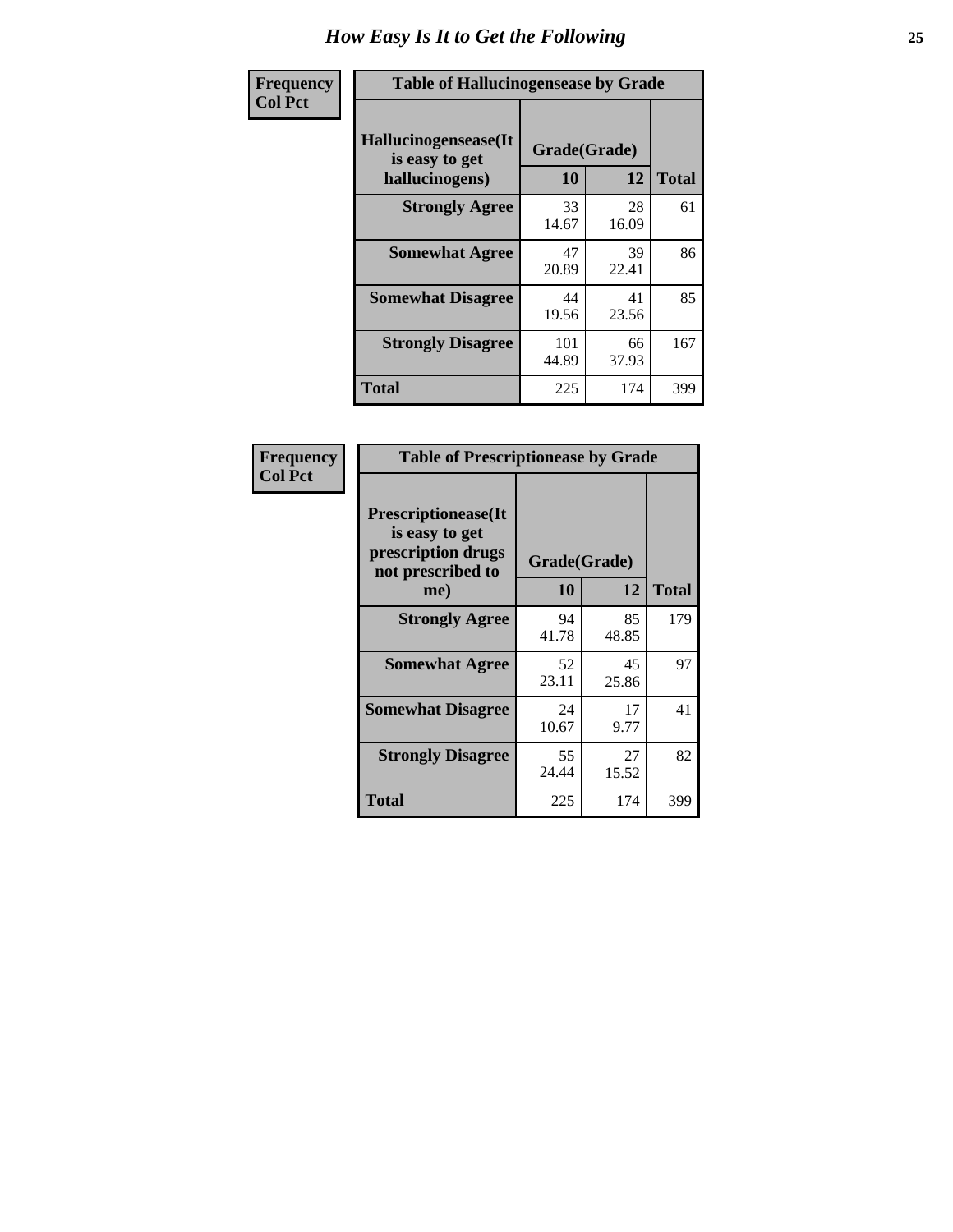*Age at Onset of Use* **26** *Results for "Age at Onset of Use" questions exclude students who said they did not use that substance*

| <b>Frequency</b> |              |                 | <b>Table of Grade by Alcoholinit</b>             |           |           |             |                           |             |             |             |                  |                       |              |
|------------------|--------------|-----------------|--------------------------------------------------|-----------|-----------|-------------|---------------------------|-------------|-------------|-------------|------------------|-----------------------|--------------|
| <b>Row Pct</b>   |              |                 | Alcoholinit (I started using alcohol when I was) |           |           |             |                           |             |             |             |                  |                       |              |
|                  | Grade(Grade) | 8 or<br>younger | 9                                                | 10        | 11        | 12          | 13                        | 14          | 15          | 16          | 17               | <b>18 or</b><br>older | <b>Total</b> |
|                  | 10           | 8<br>8.70       | 4.35                                             | 1.09      | 1.09      | 12<br>13.04 | 12<br>13.04               | 29<br>31.52 | 22<br>23.91 | 3<br>3.26   | $\theta$<br>0.00 | 0.00                  | 92           |
|                  | 12           | 3<br>3.19       | $\mathfrak{D}$<br>2.13                           | 4<br>4.26 | 3<br>3.19 | 4<br>4.26   | 10<br>10.64               | 8<br>8.51   | 20<br>21.28 | 26<br>27.66 | 13<br>13.83      | 1.06                  | 94           |
|                  | <b>Total</b> | 11              | 6                                                | 5         | 4         | 16          | 22                        | 37          | 42          | 29          | 13               |                       | 186          |
|                  |              |                 |                                                  |           |           |             | Frequency Missing $= 213$ |             |             |             |                  |                       |              |

| <b>Frequency</b> |              |                 |           |           |           |           |                                | <b>Table of Grade by Cigarettesinit</b>              |             |                 |             |                       |              |
|------------------|--------------|-----------------|-----------|-----------|-----------|-----------|--------------------------------|------------------------------------------------------|-------------|-----------------|-------------|-----------------------|--------------|
| <b>Row Pct</b>   |              |                 |           |           |           |           |                                | Cigarettesinit(I started smoking tobacco when I was) |             |                 |             |                       |              |
|                  | Grade(Grade) | 8 or<br>younger | 9         | 10        | 11        | 12        | 13                             | 14                                                   | 15          | 16 <sub>1</sub> | 17          | <b>18 or</b><br>older | <b>Total</b> |
|                  | 10           | 8<br>10.67      | 3<br>4.00 | 6<br>8.00 | 4<br>5.33 | 9.33      | 14<br>18.67                    | 15<br>20.00                                          | 14<br>18.67 | 4.00            | 1.33        | $\theta$<br>0.00      | 75           |
|                  | 12           | 2<br>2.63       | 2<br>2.63 | 2<br>2.63 | 1.32      | 3<br>3.95 | 8<br>10.53                     | $\mathcal{L}$<br>9.21                                | 20<br>26.32 | 17<br>22.37     | 12<br>15.79 | ↑<br>2.63             | 76           |
|                  | <b>Total</b> | 10              | 5         | 8         | 5.        | 10        | 22                             | 22                                                   | 34          | 20              | 13          | 2                     | 151          |
|                  |              |                 |           |           |           |           | <b>Frequency Missing = 248</b> |                                                      |             |                 |             |                       |              |

**Frequency Row Pct**

|                           |                 |           |           | <b>Table of Grade by Smokelessinit</b>              |            |            |            |            |            |                        |                       |              |
|---------------------------|-----------------|-----------|-----------|-----------------------------------------------------|------------|------------|------------|------------|------------|------------------------|-----------------------|--------------|
|                           |                 |           |           | Smokelessinit(I started chewing tobacco when I was) |            |            |            |            |            |                        |                       |              |
| Grade(Grade)              | 8 or<br>younger | 9         | 10        | 11                                                  | 12         | 13         | 14         | 15         | 16         | 17                     | <b>18 or</b><br>older | <b>Total</b> |
| 10                        | 13.16           | 3<br>7.89 | 3<br>7.89 | 5<br>13.16                                          | 3<br>7.89  | 7<br>18.42 | 3<br>7.89  | 6<br>15.79 | 3<br>7.89  | $\overline{0}$<br>0.00 | 0<br>0.00             | 38           |
| 12                        | 3<br>6.25       | 3<br>6.25 | 2<br>4.17 | $\Omega$<br>$0.00\,$                                | 5<br>10.42 | 5<br>10.42 | 7<br>14.58 | 9<br>18.75 | 7<br>14.58 | 4<br>8.33              | 3<br>6.25             | 48           |
| <b>Total</b>              | 8               | 6         | 5         | 5                                                   | 8          | 12         | 10         | 15         | 10         | 4                      | 3                     | 86           |
| Frequency Missing $= 313$ |                 |           |           |                                                     |            |            |            |            |            |                        |                       |              |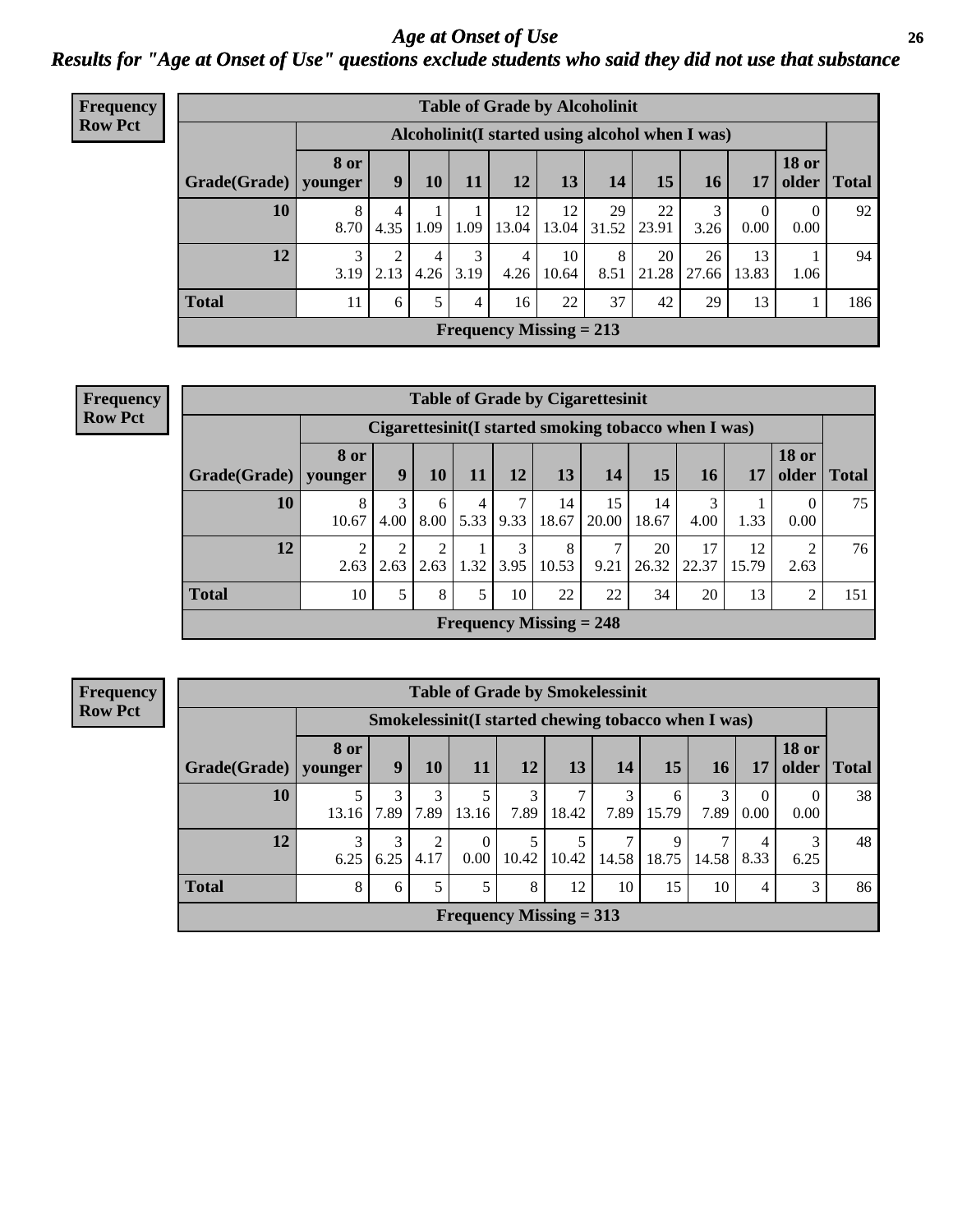#### *Age at Onset of Use* **27**

*Results for "Age at Onset of Use" questions exclude students who said they did not use that substance*

| Frequency                      | <b>Table of Grade by Marijuanainit</b> |                        |                  |             |                 |            |                                                      |             |             |                  |                  |               |
|--------------------------------|----------------------------------------|------------------------|------------------|-------------|-----------------|------------|------------------------------------------------------|-------------|-------------|------------------|------------------|---------------|
| <b>Row Pct</b>                 |                                        |                        |                  |             |                 |            | Marijuanainit (I started using marijuana when I was) |             |             |                  |                  |               |
|                                | Grade(Grade)                           | <b>8 or</b><br>younger | <b>10</b>        | <b>11</b>   | 12 <sup>1</sup> | 13         | 14                                                   | 15          | <b>16</b>   | 17               | <b>18 or</b>     | older   Total |
|                                | 10                                     | $\overline{c}$<br>4.00 | 4<br>8.00        | 5.<br>10.00 | 2.00            | 8<br>16.00 | 11<br>22.00                                          | 17<br>34.00 | 2<br>4.00   | $\Omega$<br>0.00 | $\Omega$<br>0.00 | 50            |
|                                | 12                                     | 2.17                   | $\Omega$<br>0.00 | 3<br>6.52   | 2.17            | 4          | 10<br>$8.70$   21.74                                 | 9<br>19.57  | 11<br>23.91 | 6<br>13.04       | 2.17             | 46            |
|                                | <b>Total</b>                           | 3                      | 4                | 8           | 2               | 12         | 21                                                   | 26          | 13          | 6                |                  | 96            |
| <b>Frequency Missing = 303</b> |                                        |                        |                  |             |                 |            |                                                      |             |             |                  |                  |               |

| <b>Frequency</b> |                        | <b>Table of Grade by Cocaineinit</b>      |                  |                           |                |            |       |              |
|------------------|------------------------|-------------------------------------------|------------------|---------------------------|----------------|------------|-------|--------------|
| <b>Row Pct</b>   |                        | Cocaineinit (I started using cocaine when |                  | I was)                    |                |            |       |              |
|                  | Grade(Grade)   younger | 8 or                                      | <b>13</b>        | 14                        | 15             | <b>16</b>  | 17    | <b>Total</b> |
|                  | 10                     | 16.67                                     | 16.67            | $\overline{2}$<br> 33.33  | 16.67          | 16.67      | 0.00  | 6            |
|                  | 12                     | 0<br>0.00                                 | $\theta$<br>0.00 | 14.29                     | 3<br>42.86     | 2<br>28.57 | 14.29 | 7            |
|                  | <b>Total</b>           | 1                                         | 1                | 3                         | $\overline{4}$ | 3          |       | 13           |
|                  |                        |                                           |                  | Frequency Missing $=$ 386 |                |            |       |              |

**Frequency**

|                           | <b>Table of Grade by Inhalantsinit</b> |                         |                  |                               |                                                      |                  |       |                         |                  |                       |       |  |  |
|---------------------------|----------------------------------------|-------------------------|------------------|-------------------------------|------------------------------------------------------|------------------|-------|-------------------------|------------------|-----------------------|-------|--|--|
|                           |                                        |                         |                  |                               | Inhalantsinit (I started using inhalants when I was) |                  |       |                         |                  |                       |       |  |  |
| Grade(Grade)              | 8 or<br>vounger                        | 9                       | <b>10</b>        | 11                            | <b>12</b>                                            | 13               | 14    | <b>15</b>               | 16 <sup>1</sup>  | <b>18 or</b><br>older | Total |  |  |
| 10                        | 12.50                                  | 0.00                    | 12.50            | $\Omega$<br>0.00 <sup>1</sup> | 3<br>37.50                                           | $\Omega$<br>0.00 | 12.50 | $\mathfrak{D}$<br>25.00 | $\Omega$<br>0.00 | 0.00                  | 8     |  |  |
| 12                        | $\Omega$<br>0.00                       | $\overline{2}$<br>18.18 | $\Omega$<br>0.00 | 9.09                          | 9.09                                                 | 2<br>18.18       | 0.00  | 3<br>27.27              | 9.09             | 9.09                  | 11    |  |  |
| <b>Total</b>              | ı                                      | 2                       |                  |                               | $\overline{4}$                                       | 2                |       |                         |                  |                       | 19    |  |  |
| Frequency Missing $=$ 380 |                                        |                         |                  |                               |                                                      |                  |       |                         |                  |                       |       |  |  |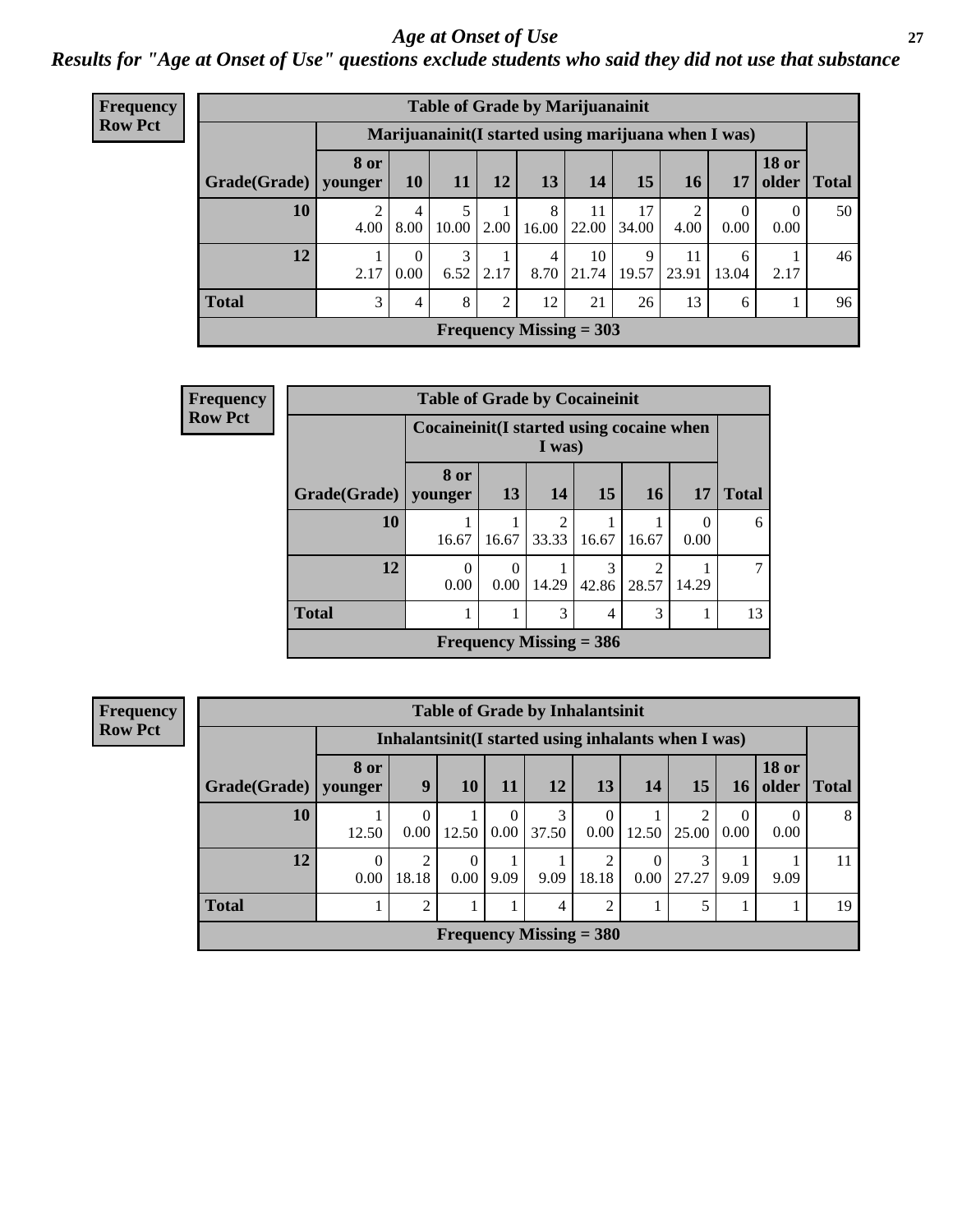#### *Age at Onset of Use* **28**

*Results for "Age at Onset of Use" questions exclude students who said they did not use that substance*

| <b>Frequency</b> | <b>Table of Grade by Steroidsinit</b> |                           |                  |                                                              |                  |                       |              |  |  |  |  |
|------------------|---------------------------------------|---------------------------|------------------|--------------------------------------------------------------|------------------|-----------------------|--------------|--|--|--|--|
| <b>Row Pct</b>   |                                       |                           |                  | <b>Steroidsinit (I started using</b><br>steroids when I was) |                  |                       |              |  |  |  |  |
|                  | Grade(Grade)                          | 8 or<br>vounger           | 13               | 14                                                           | 15               | <b>18 or</b><br>older | <b>Total</b> |  |  |  |  |
|                  | 10                                    | 2<br>66.67                | $\Omega$<br>0.00 | 33.33                                                        | $\theta$<br>0.00 | 0.00                  | 3            |  |  |  |  |
|                  | 12                                    | $\Omega$<br>0.00          | 25.00            | 25.00                                                        | 25.00            | 25.00                 | 4            |  |  |  |  |
|                  | <b>Total</b>                          | $\overline{c}$            |                  | $\overline{c}$                                               |                  | 1                     |              |  |  |  |  |
|                  |                                       | Frequency Missing $=$ 392 |                  |                                                              |                  |                       |              |  |  |  |  |

| <b>Frequency</b> |              | <b>Table of Grade by Ecstasyinit</b>        |       |                        |                 |                         |              |  |  |  |  |
|------------------|--------------|---------------------------------------------|-------|------------------------|-----------------|-------------------------|--------------|--|--|--|--|
| <b>Row Pct</b>   |              | <b>Ecstasyinit</b> (I started using ecstasy |       | when I was)            |                 |                         |              |  |  |  |  |
|                  | Grade(Grade) | 8 or<br>younger                             | 14    | 15                     | 16 <sup>1</sup> | <b>17</b>               | <b>Total</b> |  |  |  |  |
|                  | 10           | 16.67                                       | 16.67 | 3<br>50.00             | 16.67           | $\theta$<br>0.00        | 6            |  |  |  |  |
|                  | 12           | 0<br>0.00                                   | 12.50 | $\mathcal{L}$<br>25.00 | 3<br>37.50      | $\mathfrak{D}$<br>25.00 | 8            |  |  |  |  |
|                  | <b>Total</b> | $\overline{c}$<br>5<br>2<br>4               |       |                        |                 |                         |              |  |  |  |  |
|                  |              | Frequency Missing $=$ 385                   |       |                        |                 |                         |              |  |  |  |  |

| Frequency      |              | <b>Table of Grade by Methinit</b>                                |           |                           |       |                  |                  |                |
|----------------|--------------|------------------------------------------------------------------|-----------|---------------------------|-------|------------------|------------------|----------------|
| <b>Row Pct</b> |              | <b>Methinit</b> (I started using<br>methamphetamines when I was) |           |                           |       |                  |                  |                |
|                | Grade(Grade) | 8 or<br>vounger                                                  | <b>11</b> | 13                        | 14    | 15               | <b>16</b>        | <b>Total</b>   |
|                | 10           | 50.00                                                            | 0<br>0.00 | $\Omega$<br>0.00          | 50.00 | $\Omega$<br>0.00 | $\left($<br>0.00 | $\mathfrak{D}$ |
|                | 12           | 0<br>0.00                                                        | 20.00     | $\overline{2}$<br>40.00   | 0.00  | 20.00            | 20.00            | 5              |
|                | <b>Total</b> |                                                                  |           | $\overline{2}$            | 1     |                  |                  |                |
|                |              |                                                                  |           | Frequency Missing $=$ 392 |       |                  |                  |                |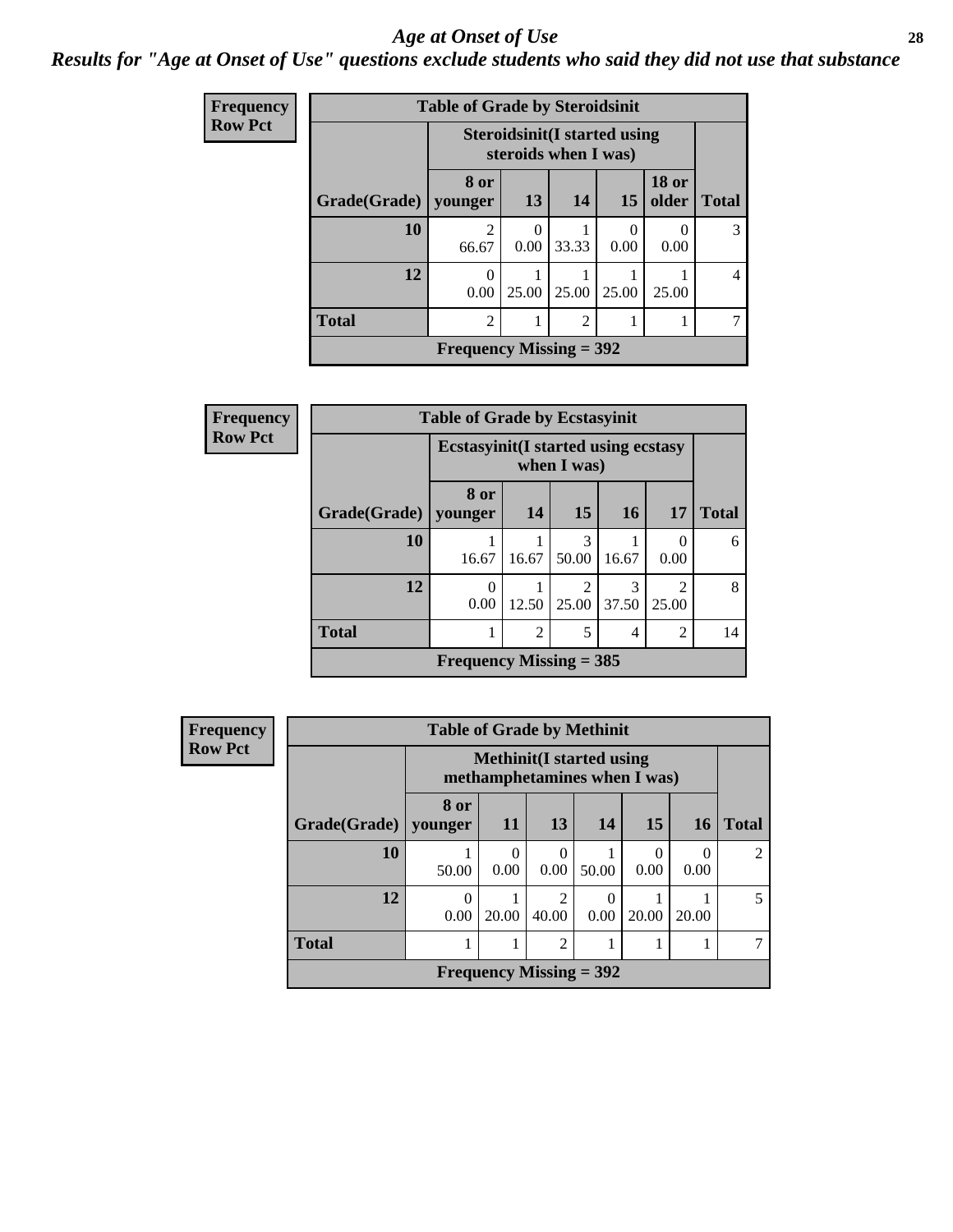#### *Age at Onset of Use* **29**

### *Results for "Age at Onset of Use" questions exclude students who said they did not use that substance*

| Frequency      | <b>Table of Grade by Hallucinogensinit</b> |                                    |                  |                           |                             |                         |              |  |  |  |  |
|----------------|--------------------------------------------|------------------------------------|------------------|---------------------------|-----------------------------|-------------------------|--------------|--|--|--|--|
| <b>Row Pct</b> |                                            | Hallucinogensinit (I started using |                  | hallucinogens when I was) |                             |                         |              |  |  |  |  |
|                | Grade(Grade)                               | 8 or<br>younger                    | <b>11</b>        | <b>12</b>                 | 15                          | <b>16</b>               | <b>Total</b> |  |  |  |  |
|                | 10                                         | 20.00                              | $\Omega$<br>0.00 | 20.00                     | 20.00                       | $\mathfrak{D}$<br>40.00 |              |  |  |  |  |
|                | 12                                         | 14.29                              | 14.29            | 0<br>0.00                 | 14.29                       | 4<br>57.14              |              |  |  |  |  |
|                | <b>Total</b>                               | $\mathcal{D}_{\mathcal{A}}$        |                  |                           | $\mathcal{D}_{\mathcal{L}}$ | 6                       | 12           |  |  |  |  |
|                |                                            | Frequency Missing $=$ 387          |                  |                           |                             |                         |              |  |  |  |  |

| Frequency      |              |                        |                  |                  |                  |            | <b>Table of Grade by Prescriptioninit</b> |             |            |                                                         |           |              |
|----------------|--------------|------------------------|------------------|------------------|------------------|------------|-------------------------------------------|-------------|------------|---------------------------------------------------------|-----------|--------------|
| <b>Row Pct</b> |              |                        |                  |                  |                  |            | prescribed to me when I was)              |             |            | Prescriptioninit(I started using prescription drugs not |           |              |
|                | Grade(Grade) | <b>8 or</b><br>vounger | 9                | <b>10</b>        | 11               | 12         | 13                                        | 14          | 15         | 16                                                      | 17        | <b>Total</b> |
|                | 10           | 3<br>7.69              | 2.56             | 2.56             | $\Omega$<br>0.00 | 4<br>10.26 | 8<br>20.51                                | 13<br>33.33 | 8<br>20.51 | $\theta$<br>0.00                                        | 2.56      | 39           |
|                | 12           | 3.85                   | $\Omega$<br>0.00 | $\Omega$<br>0.00 | 3.85             | 2<br>7.69  | $\theta$<br>0.00                          | 19.23       | 8<br>30.77 | 26.92                                                   | 2<br>7.69 | 26           |
|                | <b>Total</b> | 4                      |                  |                  |                  | 6          | 8                                         | 18          | 16         | 7                                                       | 3         | 65           |
|                |              |                        |                  |                  |                  |            | <b>Frequency Missing = 334</b>            |             |            |                                                         |           |              |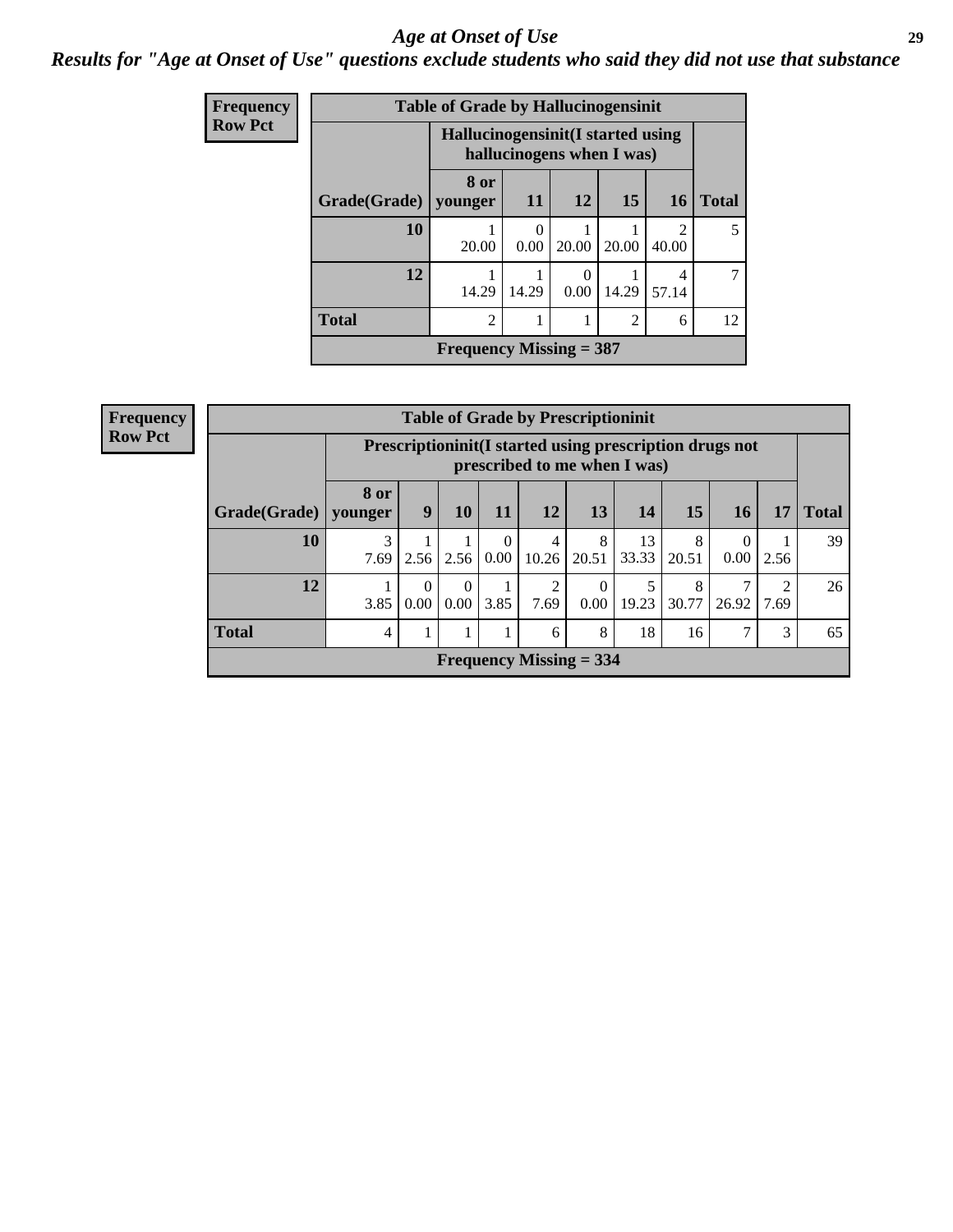| Frequency      | <b>Table of Alcoholharm by Grade</b>          |                    |             |              |
|----------------|-----------------------------------------------|--------------------|-------------|--------------|
| <b>Col Pct</b> | Alcoholharm(I<br>think alcohol is<br>harmful) | Grade(Grade)<br>10 | 12          | <b>Total</b> |
|                | <b>Strongly Agree</b>                         | 114<br>50.67       | 78<br>44.83 | 192          |
|                | <b>Somewhat Agree</b>                         | 68<br>30.22        | 64<br>36.78 | 132          |
|                | <b>Somewhat Disagree</b>                      | 32<br>14.22        | 21<br>12.07 | 53           |
|                | <b>Strongly Disagree</b>                      | 11<br>4.89         | 11<br>6.32  | 22           |
|                | <b>Total</b>                                  | 225                | 174         | 399          |

| <b>Table of Cigarettesharm by Grade</b>                  |              |              |     |  |  |
|----------------------------------------------------------|--------------|--------------|-----|--|--|
| Cigarettesharm(I<br>think smoking<br>tobacco is harmful) | <b>Total</b> |              |     |  |  |
| <b>Strongly Agree</b>                                    | 171<br>76.00 | 125<br>71.84 | 296 |  |  |
| <b>Somewhat Agree</b>                                    | 29<br>12.89  | 32<br>18.39  | 61  |  |  |
| <b>Somewhat Disagree</b>                                 | 14<br>6.22   | 11<br>6.32   | 25  |  |  |
| <b>Strongly Disagree</b>                                 | 11<br>4.89   | 6<br>3.45    | 17  |  |  |
| <b>Total</b>                                             | 225          | 174          | 399 |  |  |

| Frequency      | <b>Table of Smokelessharm by Grade</b>                  |                    |              |              |
|----------------|---------------------------------------------------------|--------------------|--------------|--------------|
| <b>Col Pct</b> | Smokelessharm(I<br>think chewing<br>tobacco is harmful) | Grade(Grade)<br>10 | 12           | <b>Total</b> |
|                | <b>Strongly Agree</b>                                   | 163<br>72.44       | 121<br>69.54 | 284          |
|                | <b>Somewhat Agree</b>                                   | 37<br>16.44        | 32<br>18.39  | 69           |
|                | <b>Somewhat Disagree</b>                                | 15<br>6.67         | 12<br>6.90   | 27           |
|                | <b>Strongly Disagree</b>                                | 10<br>4.44         | 9<br>5.17    | 19           |
|                | <b>Total</b>                                            | 225                | 174          | 399          |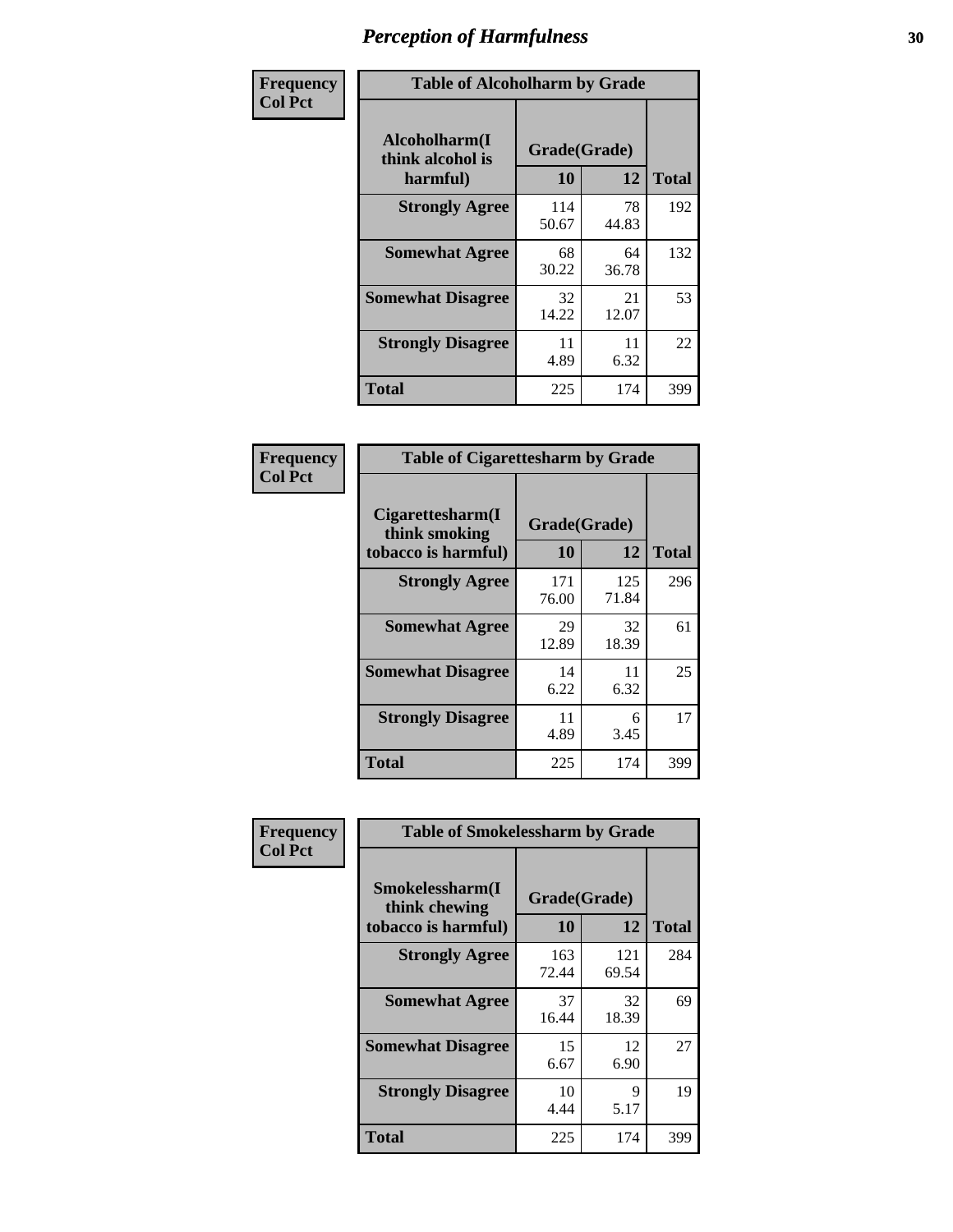| Frequency      | <b>Table of Marijuanaharm by Grade</b>            |                    |              |              |
|----------------|---------------------------------------------------|--------------------|--------------|--------------|
| <b>Col Pct</b> | Marijuanaharm(I<br>think marijuana is<br>harmful) | Grade(Grade)<br>10 | 12           | <b>Total</b> |
|                | <b>Strongly Agree</b>                             | 151<br>67.11       | 106<br>60.92 | 257          |
|                | <b>Somewhat Agree</b>                             | 24<br>10.67        | 28<br>16.09  | 52           |
|                | <b>Somewhat Disagree</b>                          | 17<br>7.56         | 15<br>8.62   | 32           |
|                | <b>Strongly Disagree</b>                          | 33<br>14.67        | 25<br>14.37  | 58           |
|                | <b>Total</b>                                      | 225                | 174          | 399          |

| <b>Table of Cocaineharm by Grade</b>          |              |                        |     |  |  |
|-----------------------------------------------|--------------|------------------------|-----|--|--|
| Cocaineharm(I<br>think cocaine is<br>harmful) | <b>Total</b> |                        |     |  |  |
| <b>Strongly Agree</b>                         | 205<br>91.11 | 166<br>95.40           | 371 |  |  |
| <b>Somewhat Agree</b>                         | 9<br>4.00    | 5<br>2.87              | 14  |  |  |
| <b>Somewhat Disagree</b>                      | 2<br>0.89    | 0.57                   | 3   |  |  |
| <b>Strongly Disagree</b>                      | 9<br>4.00    | $\mathfrak{D}$<br>1.15 | 11  |  |  |
| <b>Total</b>                                  | 225          | 174                    | 399 |  |  |

| Frequency      | <b>Table of Inhalantsharm by Grade</b>             |                           |              |              |
|----------------|----------------------------------------------------|---------------------------|--------------|--------------|
| <b>Col Pct</b> | Inhalantsharm(I<br>think inhalants are<br>harmful) | Grade(Grade)<br><b>10</b> | 12           | <b>Total</b> |
|                | <b>Strongly Agree</b>                              | 200<br>88.89              | 162<br>93.10 | 362          |
|                | <b>Somewhat Agree</b>                              | 13<br>5.78                | 9<br>5.17    | 22           |
|                | <b>Somewhat Disagree</b>                           | 2<br>0.89                 | 2<br>1.15    | 4            |
|                | <b>Strongly Disagree</b>                           | 10<br>4.44                | 0.57         | 11           |
|                | <b>Total</b>                                       | 225                       | 174          | 399          |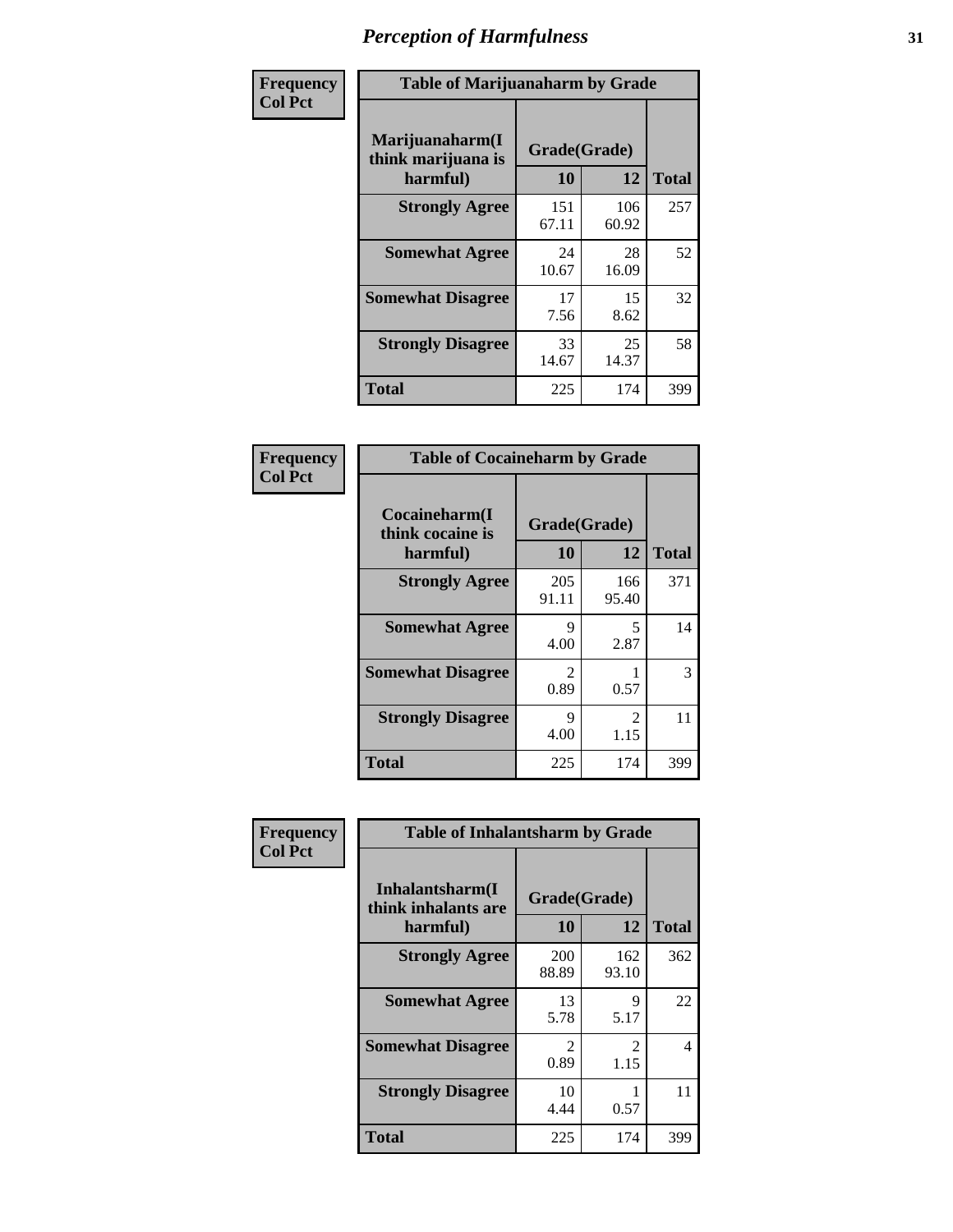| Frequency      | <b>Table of Steroidsharm by Grade</b>            |                    |              |              |
|----------------|--------------------------------------------------|--------------------|--------------|--------------|
| <b>Col Pct</b> | Steroidsharm(I<br>think steroids are<br>harmful) | Grade(Grade)<br>10 | 12           | <b>Total</b> |
|                | <b>Strongly Agree</b>                            | 187<br>83.11       | 159<br>91.38 | 346          |
|                | <b>Somewhat Agree</b>                            | 24<br>10.67        | 4.02         | 31           |
|                | <b>Somewhat Disagree</b>                         | 5<br>2.22          | 4<br>2.30    | 9            |
|                | <b>Strongly Disagree</b>                         | 9<br>4.00          | 4<br>2.30    | 13           |
|                | <b>Total</b>                                     | 225                | 174          | 399          |

| <b>Table of Ecstasyharm by Grade</b>          |                          |              |     |  |  |
|-----------------------------------------------|--------------------------|--------------|-----|--|--|
| Ecstasyharm(I<br>think ecstasy is<br>harmful) | Grade(Grade)<br>10<br>12 |              |     |  |  |
| <b>Strongly Agree</b>                         | 193<br>85.78             | 166<br>95.40 | 359 |  |  |
| <b>Somewhat Agree</b>                         | 15<br>6.67               | 4<br>2.30    | 19  |  |  |
| <b>Somewhat Disagree</b>                      | 5<br>2.22                | 0.57         | 6   |  |  |
| <b>Strongly Disagree</b>                      | 12<br>5.33               | 3<br>1.72    | 15  |  |  |
| Total                                         | 225                      | 174          | 399 |  |  |

| Frequency      | <b>Table of Methharm by Grade</b>                           |                    |                  |              |
|----------------|-------------------------------------------------------------|--------------------|------------------|--------------|
| <b>Col Pct</b> | <b>Methharm(I think</b><br>methamphetamines<br>are harmful) | Grade(Grade)<br>10 | <b>12</b>        | <b>Total</b> |
|                | <b>Strongly Agree</b>                                       | 207<br>92.00       | 169<br>97.13     | 376          |
|                | <b>Somewhat Agree</b>                                       | 6<br>2.67          | 2<br>1.15        | 8            |
|                | <b>Somewhat Disagree</b>                                    | 2<br>0.89          | $\Omega$<br>0.00 | 2            |
|                | <b>Strongly Disagree</b>                                    | 10<br>4.44         | 3<br>1.72        | 13           |
|                | <b>Total</b>                                                | 225                | 174              | 399          |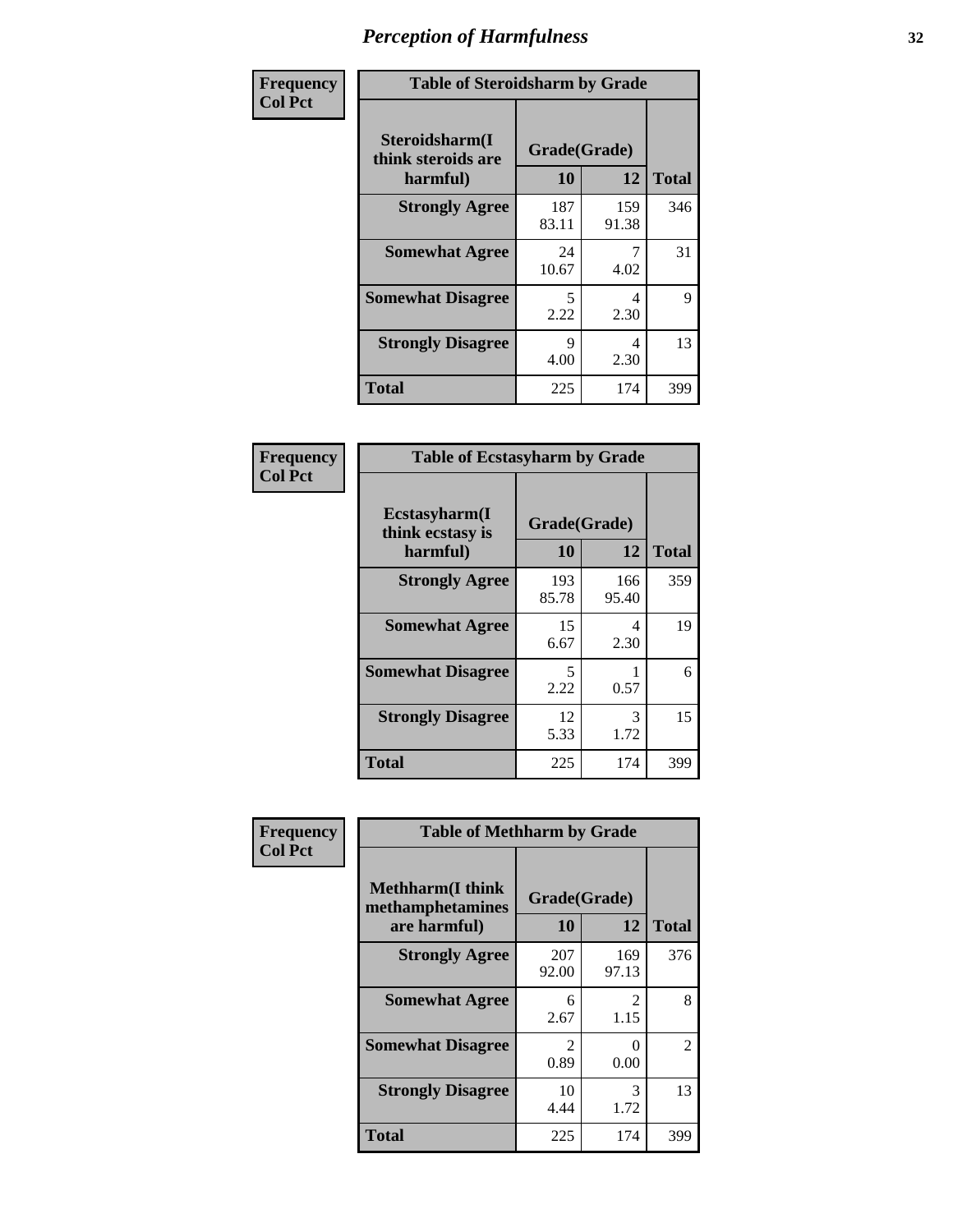| Frequency      | <b>Table of Hallucinogensharm by Grade</b>                 |                     |                       |              |
|----------------|------------------------------------------------------------|---------------------|-----------------------|--------------|
| <b>Col Pct</b> | Hallucinogensharm(I<br>think hallucinogens<br>are harmful) | Grade(Grade)<br>10  | 12                    | <b>Total</b> |
|                | <b>Strongly Agree</b>                                      | 198<br>88.00        | 162<br>93.10          | 360          |
|                | <b>Somewhat Agree</b>                                      | 12<br>5.33          | 7<br>4.02             | 19           |
|                | <b>Somewhat Disagree</b>                                   | 6<br>2.67           | 3<br>1.72             | 9            |
|                | <b>Strongly Disagree</b>                                   | $\mathbf Q$<br>4.00 | $\mathcal{L}$<br>1.15 | 11           |
|                | <b>Total</b>                                               | 225                 | 174                   | 399          |

| <b>Table of Prescriptionharm by Grade</b>                                         |              |              |              |  |
|-----------------------------------------------------------------------------------|--------------|--------------|--------------|--|
| <b>Prescriptionharm(I)</b><br>think prescription<br>drugs not<br>prescribed to me | Grade(Grade) |              |              |  |
| are harmful)                                                                      | 10           | 12           | <b>Total</b> |  |
| <b>Strongly Agree</b>                                                             | 152<br>67.56 | 126<br>72.41 | 278          |  |
| <b>Somewhat Agree</b>                                                             | 45<br>20.00  | 30<br>17.24  | 75           |  |
| <b>Somewhat Disagree</b>                                                          | 17<br>7.56   | 13<br>7.47   | 30           |  |
| <b>Strongly Disagree</b>                                                          | 11<br>4.89   | 5<br>2.87    | 16           |  |
| Total                                                                             | 225          | 174          | 399          |  |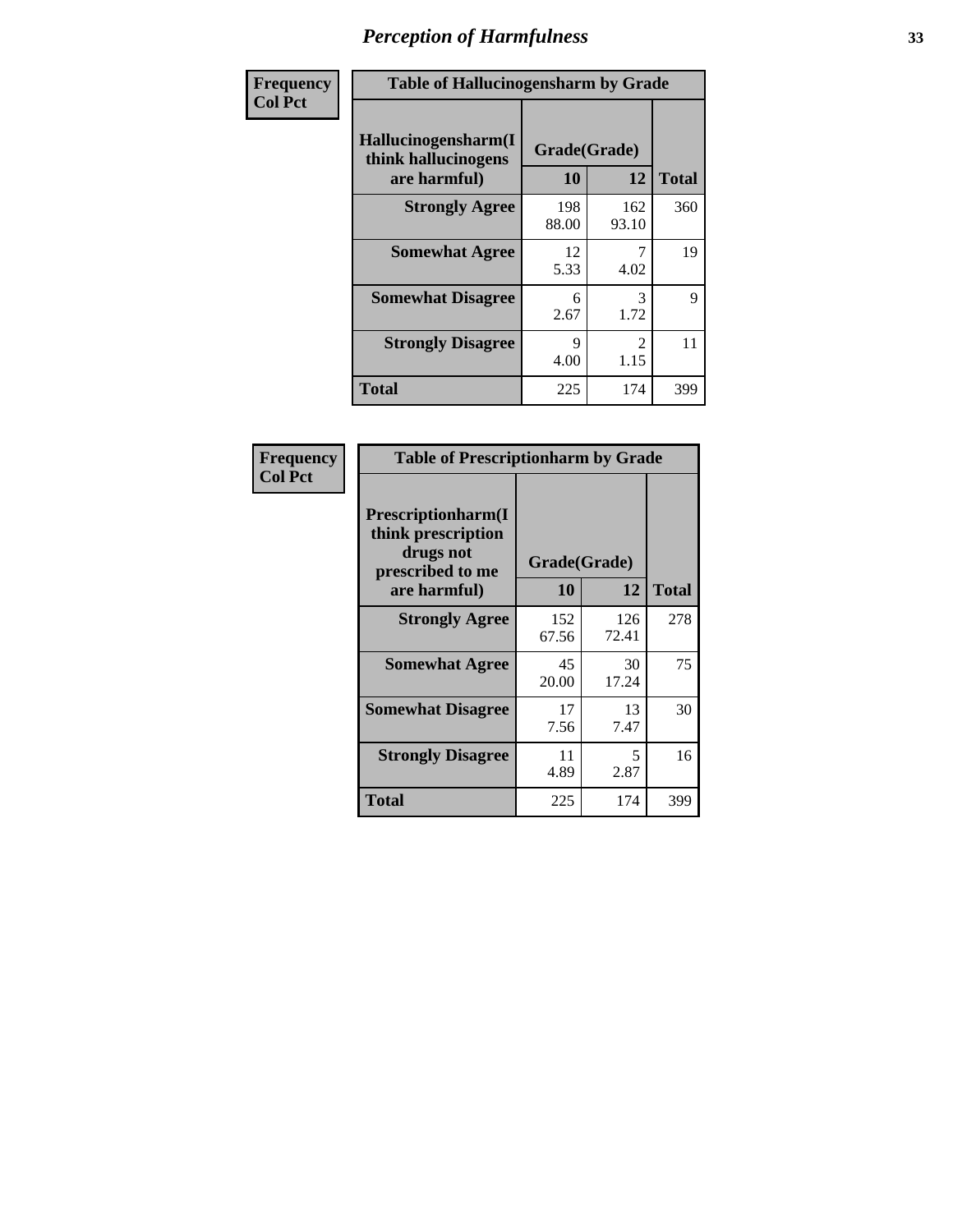# *Disapproval by Adults* **34**

| Frequency      | <b>Table of Alcoholadult by Grade</b>                                 |                    |             |              |
|----------------|-----------------------------------------------------------------------|--------------------|-------------|--------------|
| <b>Col Pct</b> | <b>Alcoholadult</b> (Adults<br>would disapprove if<br>I used alcohol) | Grade(Grade)<br>10 | 12          | <b>Total</b> |
|                | <b>Strongly Agree</b>                                                 | 134<br>59.56       | 88<br>50.57 | 222          |
|                | <b>Somewhat Agree</b>                                                 | 57<br>25.33        | 54<br>31.03 | 111          |
|                | <b>Somewhat Disagree</b>                                              | 19<br>8.44         | 22<br>12.64 | 41           |
|                | <b>Strongly Disagree</b>                                              | 15<br>6.67         | 10<br>5.75  | 25           |
|                | <b>Total</b>                                                          | 225                | 174         | 399          |

| <b>Table of Tobaccoadult by Grade</b>                                                             |              |             |     |  |  |
|---------------------------------------------------------------------------------------------------|--------------|-------------|-----|--|--|
| <b>Tobaccoadult</b> (Adults<br>Grade(Grade)<br>would disapprove if<br>10<br>12<br>I used tobacco) |              |             |     |  |  |
| <b>Strongly Agree</b>                                                                             | 148<br>65.78 | 72<br>41.38 | 220 |  |  |
| <b>Somewhat Agree</b>                                                                             | 34<br>15.11  | 51<br>29.31 | 85  |  |  |
| <b>Somewhat Disagree</b>                                                                          | 20<br>8.89   | 28<br>16.09 | 48  |  |  |
| <b>Strongly Disagree</b>                                                                          | 23<br>10.22  | 23<br>13.22 | 46  |  |  |
| Total                                                                                             | 225          | 174         | 399 |  |  |

| Frequency<br><b>Col Pct</b> | <b>Table of Marijuanaadult by Grade</b>                           |                    |              |              |
|-----------------------------|-------------------------------------------------------------------|--------------------|--------------|--------------|
|                             | Marijuanaadult(Adults<br>would disapprove if I<br>used marijuana) | Grade(Grade)<br>10 | 12           | <b>Total</b> |
|                             | <b>Strongly Agree</b>                                             | 184<br>81.78       | 135<br>77.59 | 319          |
|                             | <b>Somewhat Agree</b>                                             | 15<br>6.67         | 20<br>11.49  | 35           |
|                             | <b>Somewhat Disagree</b>                                          | 5<br>2.22          | 9<br>5.17    | 14           |
|                             | <b>Strongly Disagree</b>                                          | 21<br>9.33         | 10<br>5.75   | 31           |
|                             | <b>Total</b>                                                      | 225                | 174          | 399          |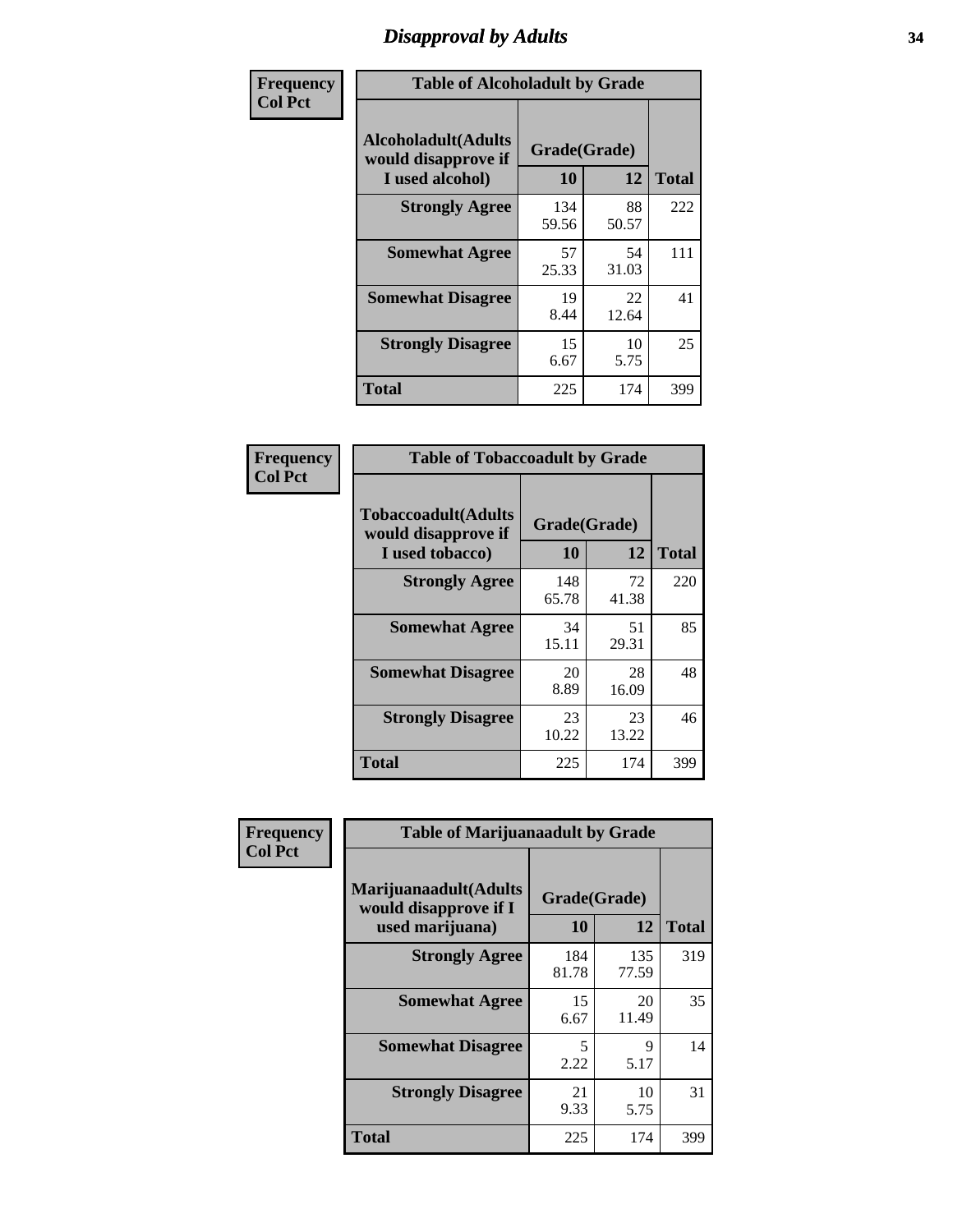# *Disapproval by Adults* **35**

| Frequency      | <b>Table of Otherdrugadult by Grade</b>                                     |                    |              |              |
|----------------|-----------------------------------------------------------------------------|--------------------|--------------|--------------|
| <b>Col Pct</b> | <b>Otherdrugadult</b> (Adults<br>would disapprove if I<br>used other drugs) | Grade(Grade)<br>10 | 12           | <b>Total</b> |
|                | <b>Strongly Agree</b>                                                       | 199<br>88.44       | 158<br>90.80 | 357          |
|                | <b>Somewhat Agree</b>                                                       | 3<br>1.33          | 4<br>2.30    | 7            |
|                | <b>Somewhat Disagree</b>                                                    | 6<br>2.67          | 6<br>3.45    | 12           |
|                | <b>Strongly Disagree</b>                                                    | 17<br>7.56         | 6<br>3.45    | 23           |
|                | <b>Total</b>                                                                | 225                | 174          | 399          |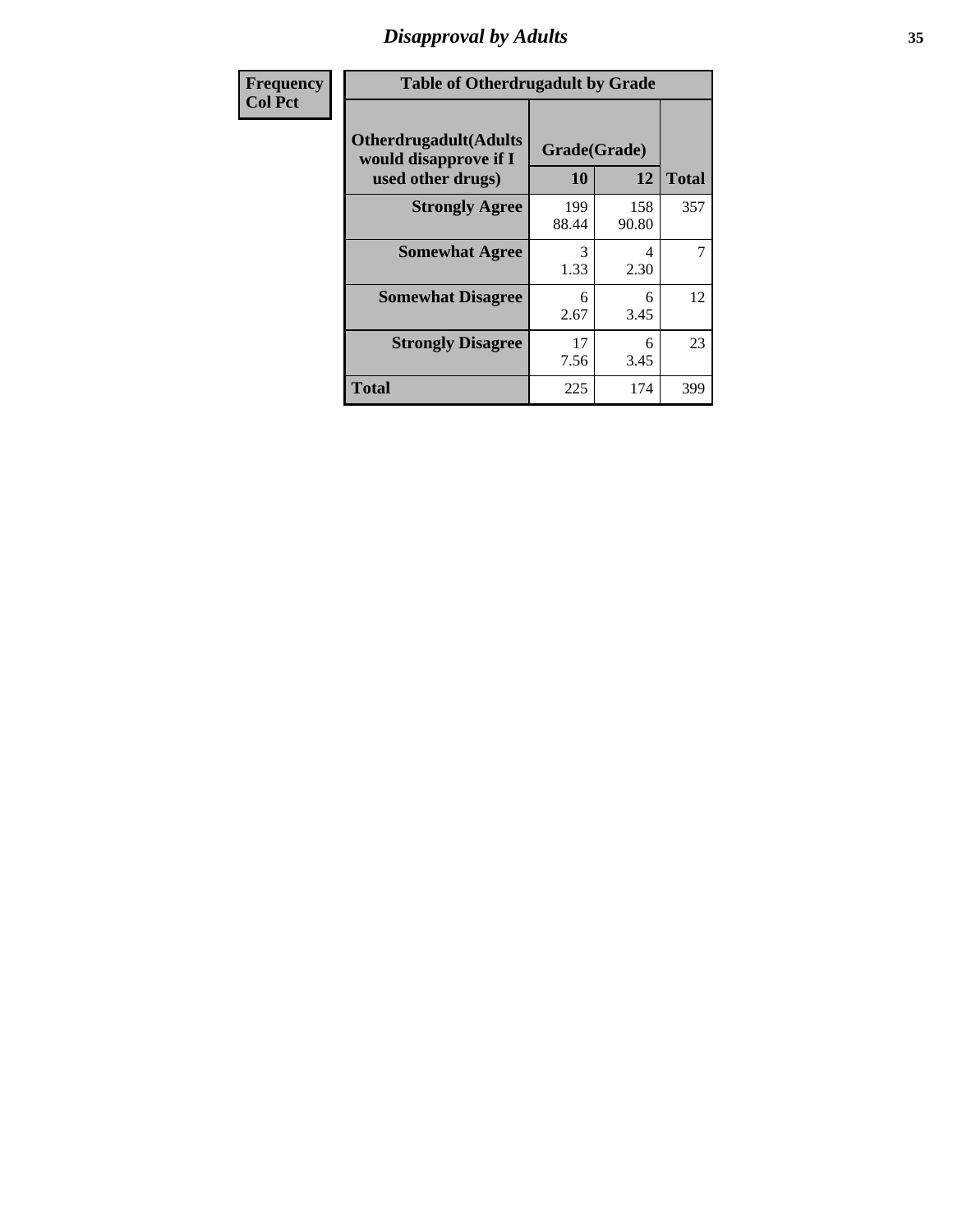# *Disapproval by Peers* **36**

| Frequency      | <b>Table of Alcoholpeer by Grade</b>                    |              |             |              |
|----------------|---------------------------------------------------------|--------------|-------------|--------------|
| <b>Col Pct</b> | Alcoholpeer(My<br>friends would<br>disapprove if I used | Grade(Grade) |             |              |
|                | alcohol)                                                | 10           | 12          | <b>Total</b> |
|                | <b>Strongly Agree</b>                                   | 60<br>26.67  | 25<br>14.37 | 85           |
|                | <b>Somewhat Agree</b>                                   | 50<br>22.22  | 43<br>24.71 | 93           |
|                | <b>Somewhat Disagree</b>                                | 59<br>26.22  | 51<br>29.31 | 110          |
|                | <b>Strongly Disagree</b>                                | 56<br>24.89  | 55<br>31.61 | 111          |
|                | Total                                                   | 225          | 174         | 399          |

| Frequency      | <b>Table of Tobaccopeer by Grade</b>                                |                    |             |              |
|----------------|---------------------------------------------------------------------|--------------------|-------------|--------------|
| <b>Col Pct</b> | Tobaccopeer(My<br>friends would<br>disapprove if I used<br>tobacco) | Grade(Grade)<br>10 | 12          | <b>Total</b> |
|                | <b>Strongly Agree</b>                                               | 81<br>36.00        | 33<br>18.97 | 114          |
|                | <b>Somewhat Agree</b>                                               | 40<br>17.78        | 34<br>19.54 | 74           |
|                | <b>Somewhat Disagree</b>                                            | 49<br>21.78        | 33<br>18.97 | 82           |
|                | <b>Strongly Disagree</b>                                            | 55<br>24.44        | 74<br>42.53 | 129          |
|                | Total                                                               | 225                | 174         | 399          |

| Frequency      | <b>Table of Marijuanapeer by Grade</b>                    |              |             |              |
|----------------|-----------------------------------------------------------|--------------|-------------|--------------|
| <b>Col Pct</b> | Marijuanapeer(My<br>friends would<br>disapprove if I used | Grade(Grade) |             |              |
|                | marijuana)                                                | 10           | 12          | <b>Total</b> |
|                | <b>Strongly Agree</b>                                     | 108<br>48.00 | 65<br>37.36 | 173          |
|                | <b>Somewhat Agree</b>                                     | 39<br>17.33  | 45<br>25.86 | 84           |
|                | <b>Somewhat Disagree</b>                                  | 28<br>12.44  | 29<br>16.67 | 57           |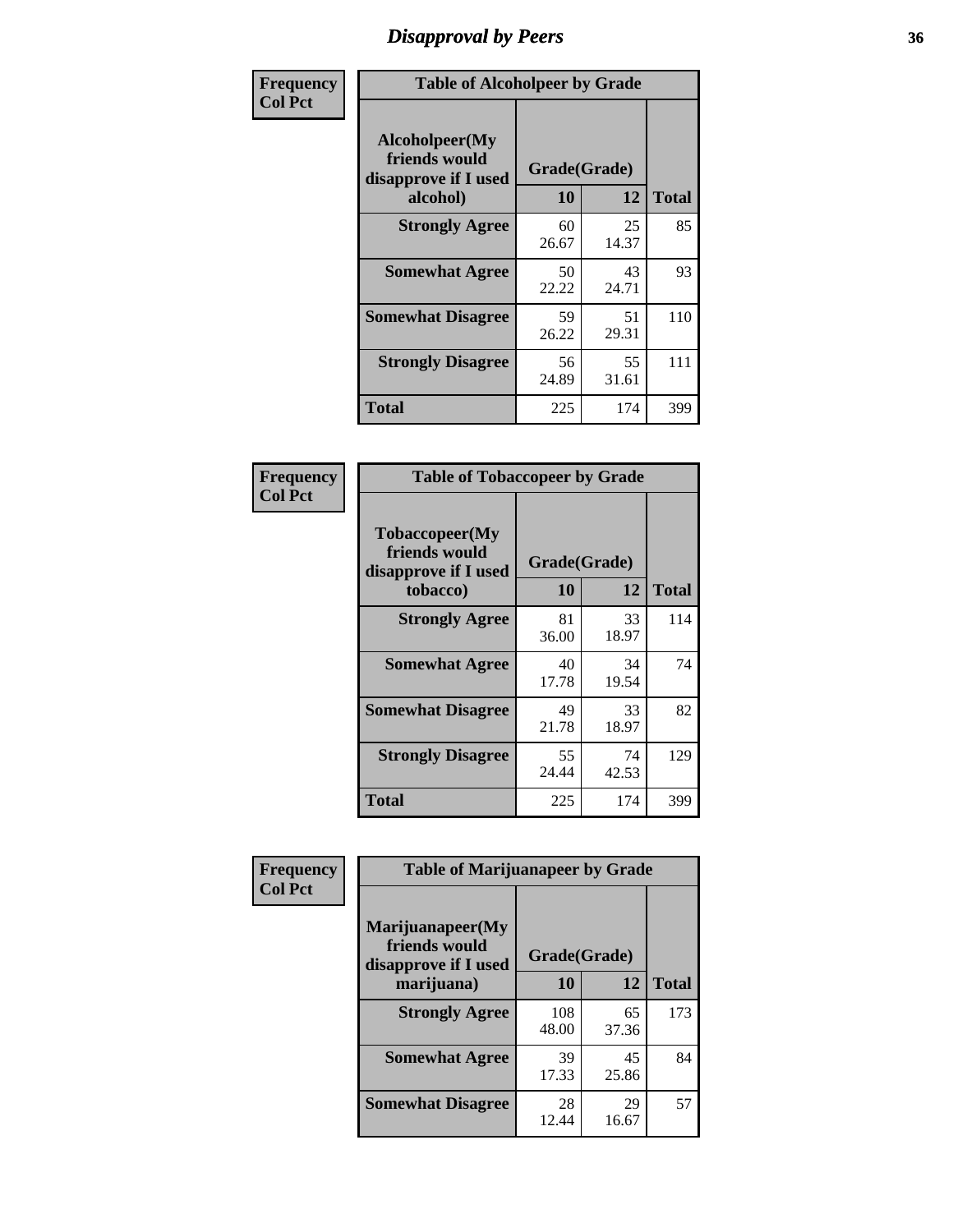# *Disapproval by Peers* **37**

| Frequency<br><b>Col Pct</b> | <b>Table of Marijuanapeer by Grade</b>                                  |                          |             |              |
|-----------------------------|-------------------------------------------------------------------------|--------------------------|-------------|--------------|
|                             | Marijuanapeer(My<br>friends would<br>disapprove if I used<br>marijuana) | Grade(Grade)<br>10<br>12 |             | <b>Total</b> |
|                             | <b>Strongly Disagree</b>                                                | 50<br>22.22              | 35<br>20.11 | 85           |
|                             | Total                                                                   | 225                      | 174         | 399          |

| Frequency      | <b>Table of Otherdrugpeer by Grade</b>                                    |                    |              |              |  |
|----------------|---------------------------------------------------------------------------|--------------------|--------------|--------------|--|
| <b>Col Pct</b> | Otherdrugpeer(My<br>friends would<br>disapprove if I used<br>other drugs) | Grade(Grade)<br>10 | 12           | <b>Total</b> |  |
|                | <b>Strongly Agree</b>                                                     | 130<br>57.78       | 115<br>66.09 | 245          |  |
|                | <b>Somewhat Agree</b>                                                     | 37<br>16.44        | 26<br>14.94  | 63           |  |
|                | <b>Somewhat Disagree</b>                                                  | 20<br>8.89         | 14<br>8.05   | 34           |  |
|                | <b>Strongly Disagree</b>                                                  | 38<br>16.89        | 19<br>10.92  | 57           |  |
|                | <b>Total</b>                                                              | 225                | 174          | 399          |  |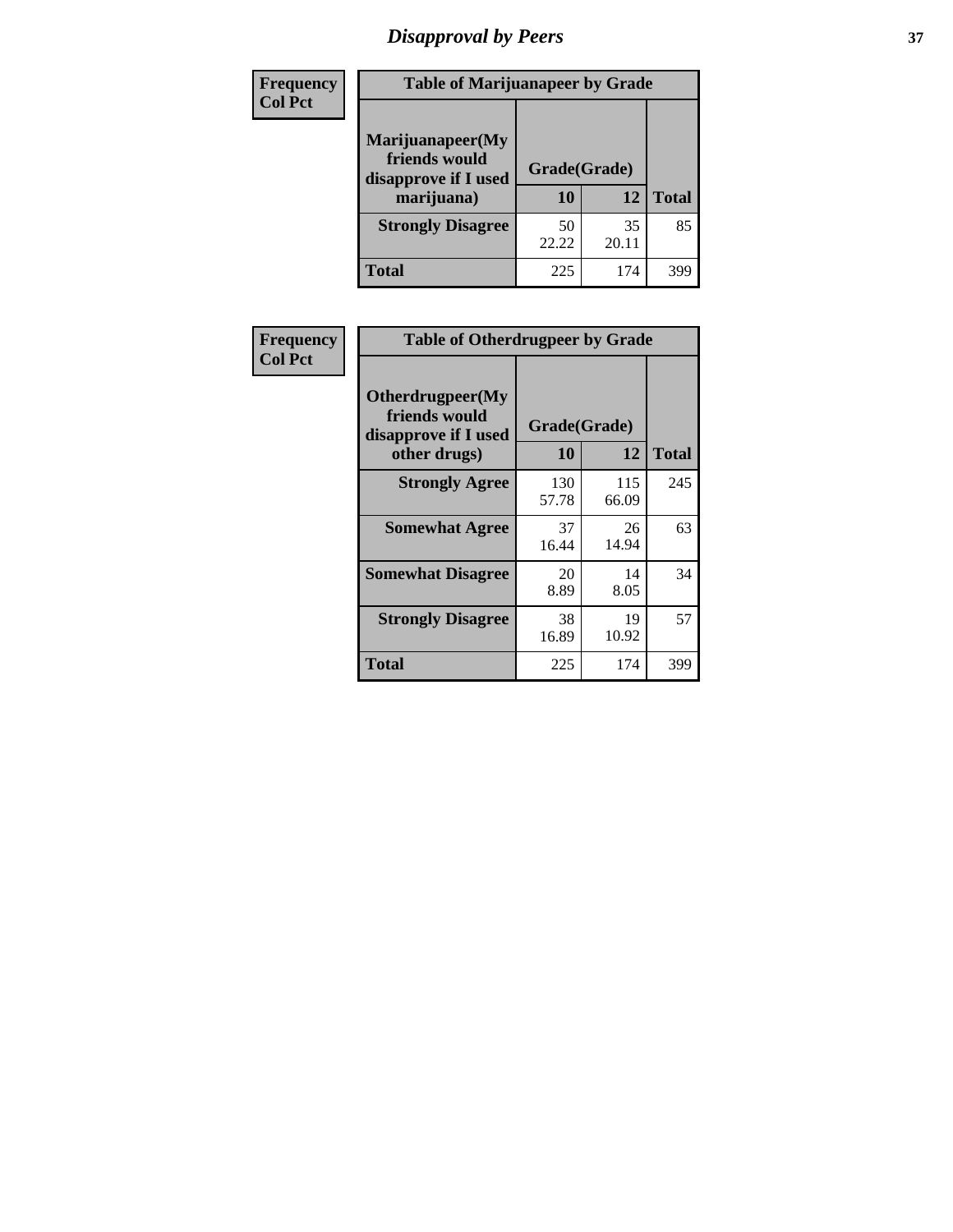| Frequency<br><b>Col Pct</b> | <b>Table of Alcohollocation1 by Grade</b>      |              |              |              |  |
|-----------------------------|------------------------------------------------|--------------|--------------|--------------|--|
|                             | Grade(Grade)<br><b>Alcohollocation1(Places</b> |              |              |              |  |
|                             | <b>Friends Use Alcohol)</b>                    | 10           | 12           | <b>Total</b> |  |
|                             |                                                | 145<br>64.44 | 130<br>74.71 | 275          |  |
|                             | Do Not Use                                     | 80<br>35.56  | 44<br>25.29  | 124          |  |
|                             | <b>Total</b>                                   | 225          | 174          | 399          |  |

| Frequency      | <b>Table of Alcohollocation2 by Grade</b>                     |                    |             |              |
|----------------|---------------------------------------------------------------|--------------------|-------------|--------------|
| <b>Col Pct</b> | <b>Alcohollocation2(Places</b><br><b>Friends Use Alcohol)</b> | Grade(Grade)<br>10 | 12          | <b>Total</b> |
|                |                                                               | 135<br>60.00       | 86<br>49.43 | 221          |
|                | Home                                                          | 90<br>40.00        | 88<br>50.57 | 178          |
|                | Total                                                         | 225                | 174         | 399          |

| Frequency<br><b>Col Pct</b> | <b>Table of Alcohollocation 3 by Grade</b>                    |                    |              |              |
|-----------------------------|---------------------------------------------------------------|--------------------|--------------|--------------|
|                             | <b>Alcohollocation3(Places</b><br><b>Friends Use Alcohol)</b> | Grade(Grade)<br>10 | 12           | <b>Total</b> |
|                             |                                                               | 215<br>95.56       | 157<br>90.23 | 372          |
|                             | <b>School</b>                                                 | 10<br>4.44         | 17<br>9.77   | 27           |
|                             | <b>Total</b>                                                  | 225                | 174          | 399          |

| <b>Frequency</b> | <b>Table of Alcohollocation4 by Grade</b> |              |              |              |
|------------------|-------------------------------------------|--------------|--------------|--------------|
| <b>Col Pct</b>   | <b>Alcohollocation4(Places</b>            | Grade(Grade) |              |              |
|                  | <b>Friends Use Alcohol)</b>               | 10           | 12           | <b>Total</b> |
|                  |                                           | 198<br>88.00 | 143<br>82.18 | 341          |
|                  | Car                                       | 27<br>12.00  | 31<br>17.82  | 58           |
|                  | <b>Total</b>                              | 225          | 174          | 399          |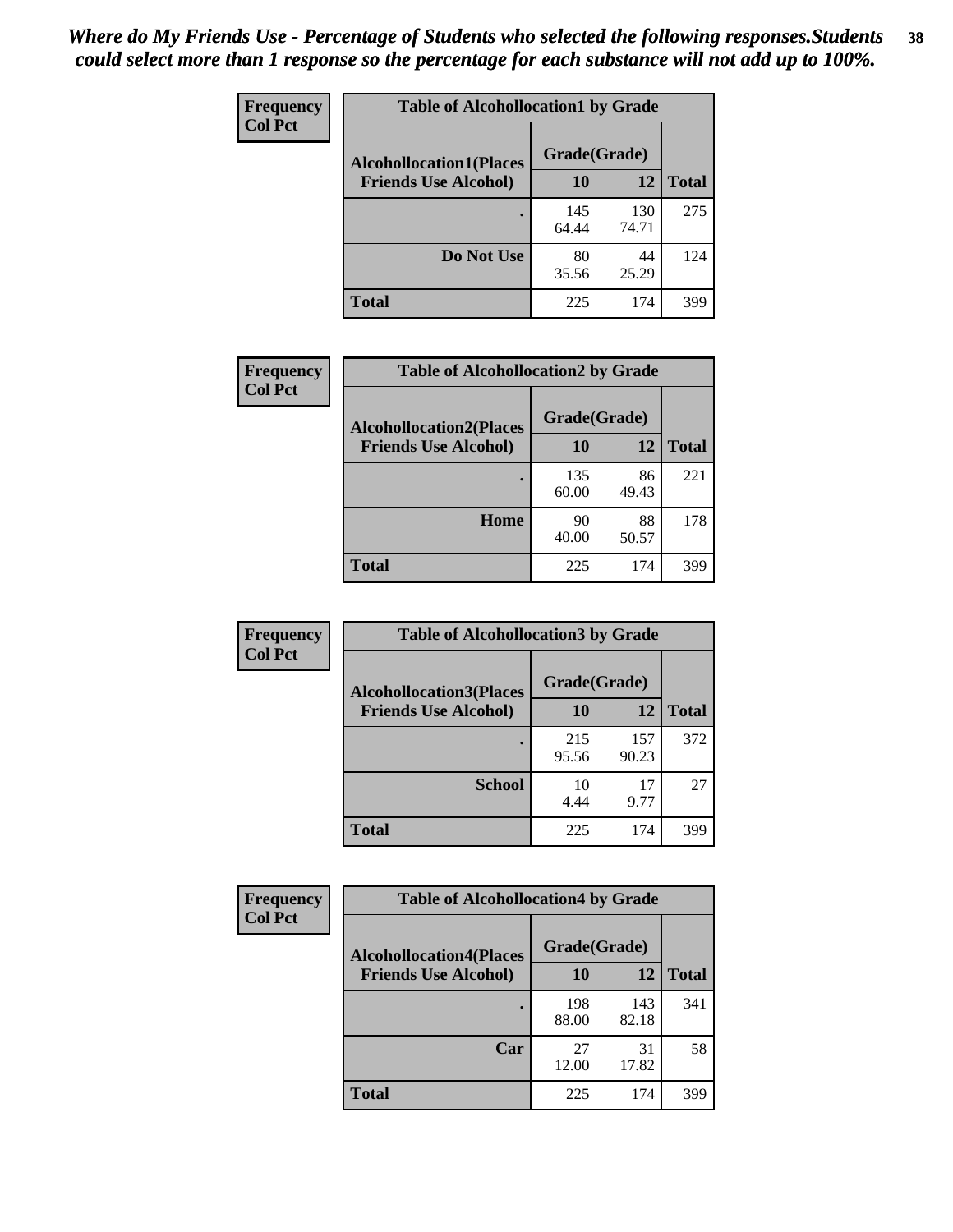| Frequency<br><b>Col Pct</b> | <b>Table of Alcohollocation5 by Grade</b>      |              |              |              |  |
|-----------------------------|------------------------------------------------|--------------|--------------|--------------|--|
|                             | Grade(Grade)<br><b>Alcohollocation5(Places</b> |              |              |              |  |
|                             | <b>Friends Use Alcohol)</b>                    | 10           | 12           | <b>Total</b> |  |
|                             |                                                | 108<br>48.00 | 52<br>29.89  | 160          |  |
|                             | <b>Friend's House</b>                          | 117<br>52.00 | 122<br>70.11 | 239          |  |
|                             | <b>Total</b>                                   | 225          | 174          | 399          |  |

| <b>Frequency</b>            | <b>Table of Alcohollocation6 by Grade</b> |              |              |     |
|-----------------------------|-------------------------------------------|--------------|--------------|-----|
| <b>Col Pct</b>              | <b>Alcohollocation6(Places</b>            | Grade(Grade) |              |     |
| <b>Friends Use Alcohol)</b> | 10                                        | 12           | <b>Total</b> |     |
|                             |                                           | 141<br>62.67 | 102<br>58.62 | 243 |
|                             | <b>Other</b>                              | 84<br>37.33  | 72<br>41.38  | 156 |
|                             | <b>Total</b>                              | 225          | 174          | 399 |

| Frequency<br><b>Col Pct</b> | <b>Table of Tobaccolocation1 by Grade</b> |              |              |              |
|-----------------------------|-------------------------------------------|--------------|--------------|--------------|
|                             | <b>Tobaccolocation1(Places</b>            | Grade(Grade) |              |              |
|                             | <b>Friends Use Tobacco)</b>               | 10           | 12           | <b>Total</b> |
|                             |                                           | 147<br>65.33 | 141<br>81.03 | 288          |
|                             | Do Not Use                                | 78<br>34.67  | 33<br>18.97  | 111          |
|                             | <b>Total</b>                              | 225          | 174          | 399          |

| Frequency      | <b>Table of Tobaccolocation2 by Grade</b> |              |              |              |  |
|----------------|-------------------------------------------|--------------|--------------|--------------|--|
| <b>Col Pct</b> | <b>Tobaccolocation2(Places</b>            | Grade(Grade) |              |              |  |
|                | <b>Friends Use Tobacco)</b>               | 10           | 12           | <b>Total</b> |  |
|                |                                           | 109<br>48.44 | 54<br>31.03  | 163          |  |
|                | Home                                      | 116<br>51.56 | 120<br>68.97 | 236          |  |
|                | <b>Total</b>                              | 225          | 174          | 399          |  |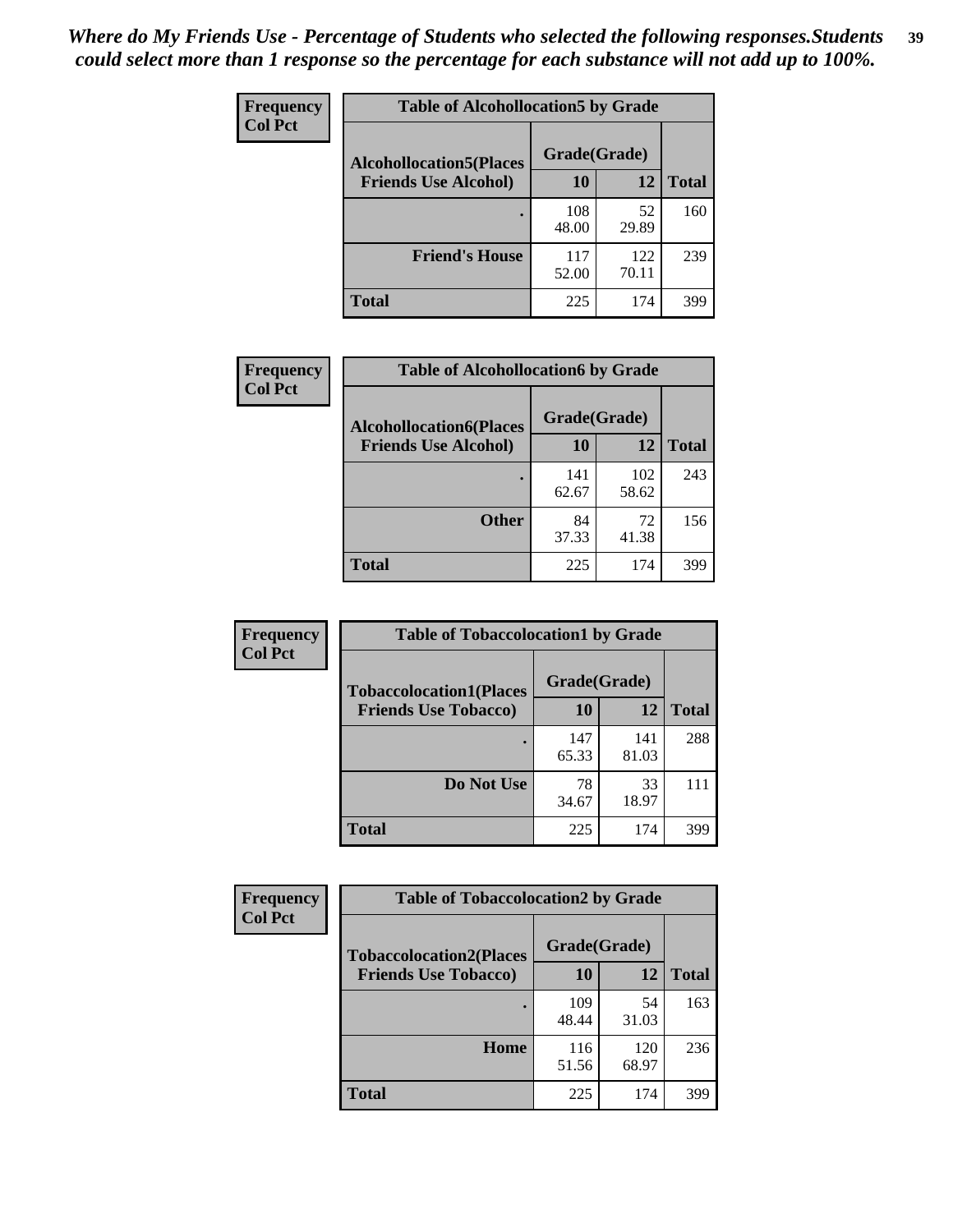| Frequency      | <b>Table of Tobaccolocation 3 by Grade</b> |              |             |              |
|----------------|--------------------------------------------|--------------|-------------|--------------|
| <b>Col Pct</b> | <b>Tobaccolocation3(Places</b>             | Grade(Grade) |             |              |
|                | <b>Friends Use Tobacco)</b>                | 10           | <b>12</b>   | <b>Total</b> |
|                |                                            | 140<br>62.22 | 90<br>51.72 | 230          |
|                | <b>School</b>                              | 85<br>37.78  | 84<br>48.28 | 169          |
|                | <b>Total</b>                               | 225          | 174         | 399          |

| Frequency<br><b>Col Pct</b>    | <b>Table of Tobaccolocation4 by Grade</b> |              |              |              |
|--------------------------------|-------------------------------------------|--------------|--------------|--------------|
| <b>Tobaccolocation4(Places</b> | Grade(Grade)                              |              |              |              |
|                                | <b>Friends Use Tobacco)</b>               | 10           | 12           | <b>Total</b> |
|                                |                                           | 130<br>57.78 | 46<br>26.44  | 176          |
|                                | Car                                       | 95<br>42.22  | 128<br>73.56 | 223          |
|                                | <b>Total</b>                              | 225          | 174          | 399          |

| Frequency<br><b>Col Pct</b> | <b>Table of Tobaccolocation5 by Grade</b>                     |                    |              |              |  |
|-----------------------------|---------------------------------------------------------------|--------------------|--------------|--------------|--|
|                             | <b>Tobaccolocation5(Places</b><br><b>Friends Use Tobacco)</b> | Grade(Grade)<br>10 | 12           | <b>Total</b> |  |
|                             |                                                               |                    |              |              |  |
|                             |                                                               | 109<br>48.44       | 49<br>28.16  | 158          |  |
|                             | <b>Friend's House</b>                                         | 116<br>51.56       | 125<br>71.84 | 241          |  |
|                             | <b>Total</b>                                                  | 225                | 174          | 399          |  |

| <b>Frequency</b> | <b>Table of Tobaccolocation6 by Grade</b> |              |             |              |  |
|------------------|-------------------------------------------|--------------|-------------|--------------|--|
| <b>Col Pct</b>   | <b>Tobaccolocation6(Places</b>            | Grade(Grade) |             |              |  |
|                  | <b>Friends Use Tobacco)</b>               | 10           | 12          | <b>Total</b> |  |
|                  |                                           | 127<br>56.44 | 79<br>45.40 | 206          |  |
|                  | <b>Other</b>                              | 98<br>43.56  | 95<br>54.60 | 193          |  |
|                  | <b>Total</b>                              | 225          | 174         | 399          |  |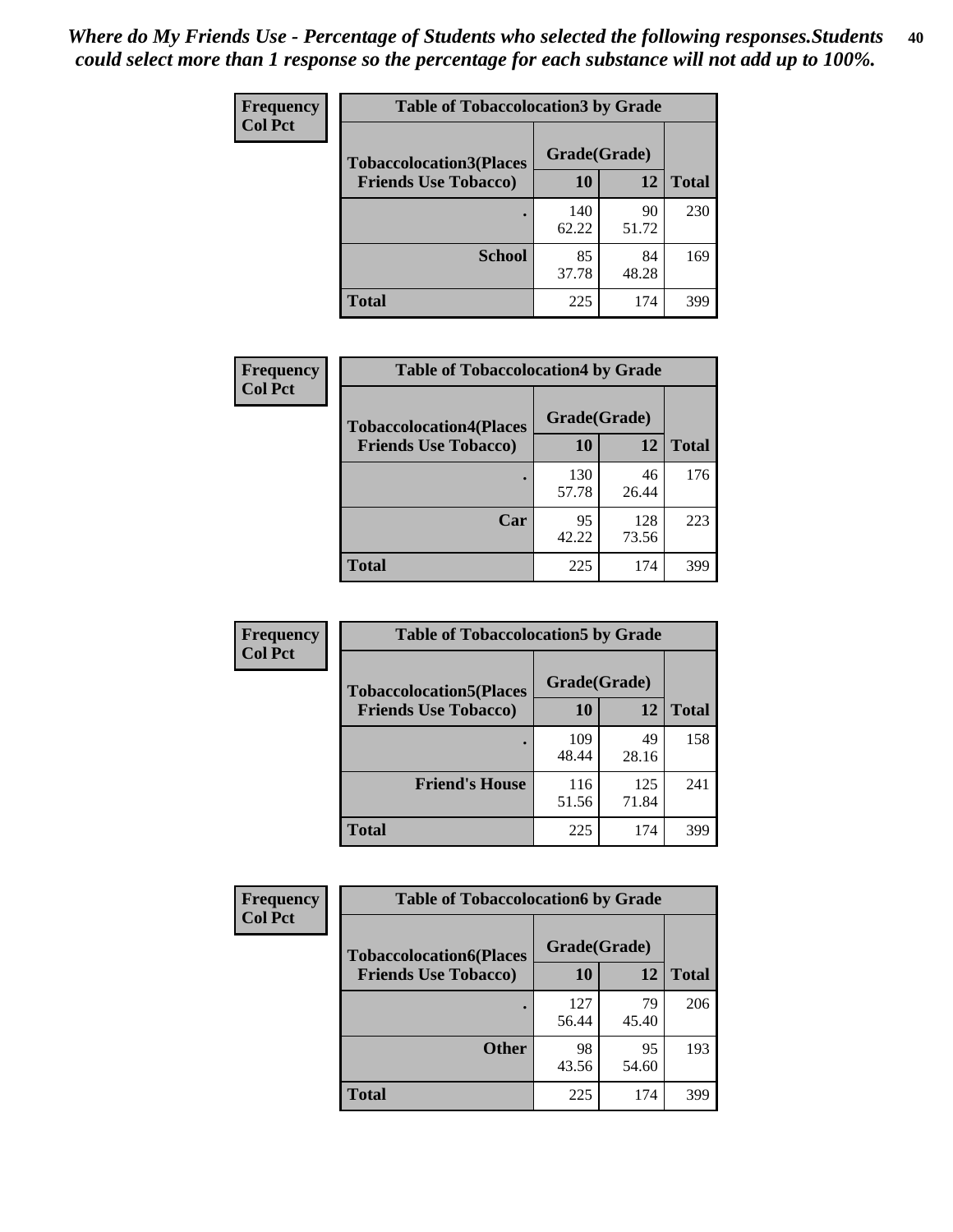| <b>Frequency</b>               | <b>Table of Marijuanalocation1 by Grade</b> |              |              |     |
|--------------------------------|---------------------------------------------|--------------|--------------|-----|
| <b>Col Pct</b>                 | <b>Marijuanalocation1(Places</b>            | Grade(Grade) |              |     |
| <b>Friends Use Marijuana</b> ) | 10                                          | 12           | <b>Total</b> |     |
|                                |                                             | 95<br>42.22  | 81<br>46.55  | 176 |
|                                | Do Not Use                                  | 130<br>57.78 | 93<br>53.45  | 223 |
|                                | <b>Total</b>                                | 225          | 174          | 399 |

| <b>Frequency</b> | <b>Table of Marijuanalocation2 by Grade</b>                        |                    |              |              |
|------------------|--------------------------------------------------------------------|--------------------|--------------|--------------|
| <b>Col Pct</b>   | <b>Marijuanalocation2(Places</b><br><b>Friends Use Marijuana</b> ) | Grade(Grade)<br>10 | 12           | <b>Total</b> |
|                  |                                                                    | 158<br>70.22       | 107<br>61.49 | 265          |
|                  | Home                                                               | 67<br>29.78        | 67<br>38.51  | 134          |
|                  | <b>Total</b>                                                       | 225                | 174          | 399          |

| Frequency<br><b>Col Pct</b>    | <b>Table of Marijuanalocation3 by Grade</b> |              |              |     |
|--------------------------------|---------------------------------------------|--------------|--------------|-----|
|                                | <b>Marijuanalocation3</b> (Places           | Grade(Grade) |              |     |
| <b>Friends Use Marijuana</b> ) | <b>10</b>                                   | 12           | <b>Total</b> |     |
|                                |                                             | 202<br>89.78 | 164<br>94.25 | 366 |
|                                | <b>School</b>                               | 23<br>10.22  | 10<br>5.75   | 33  |
|                                | <b>Total</b>                                | 225          | 174          | 399 |

| <b>Frequency</b> | <b>Table of Marijuanalocation4 by Grade</b> |              |              |              |  |
|------------------|---------------------------------------------|--------------|--------------|--------------|--|
| <b>Col Pct</b>   | <b>Marijuanalocation4(Places</b>            | Grade(Grade) |              |              |  |
|                  | <b>Friends Use Marijuana</b> )              | <b>10</b>    | 12           | <b>Total</b> |  |
|                  |                                             | 174<br>77.33 | 122<br>70.11 | 296          |  |
|                  | Car                                         | 51<br>22.67  | 52<br>29.89  | 103          |  |
|                  | <b>Total</b>                                | 225          | 174          | 399          |  |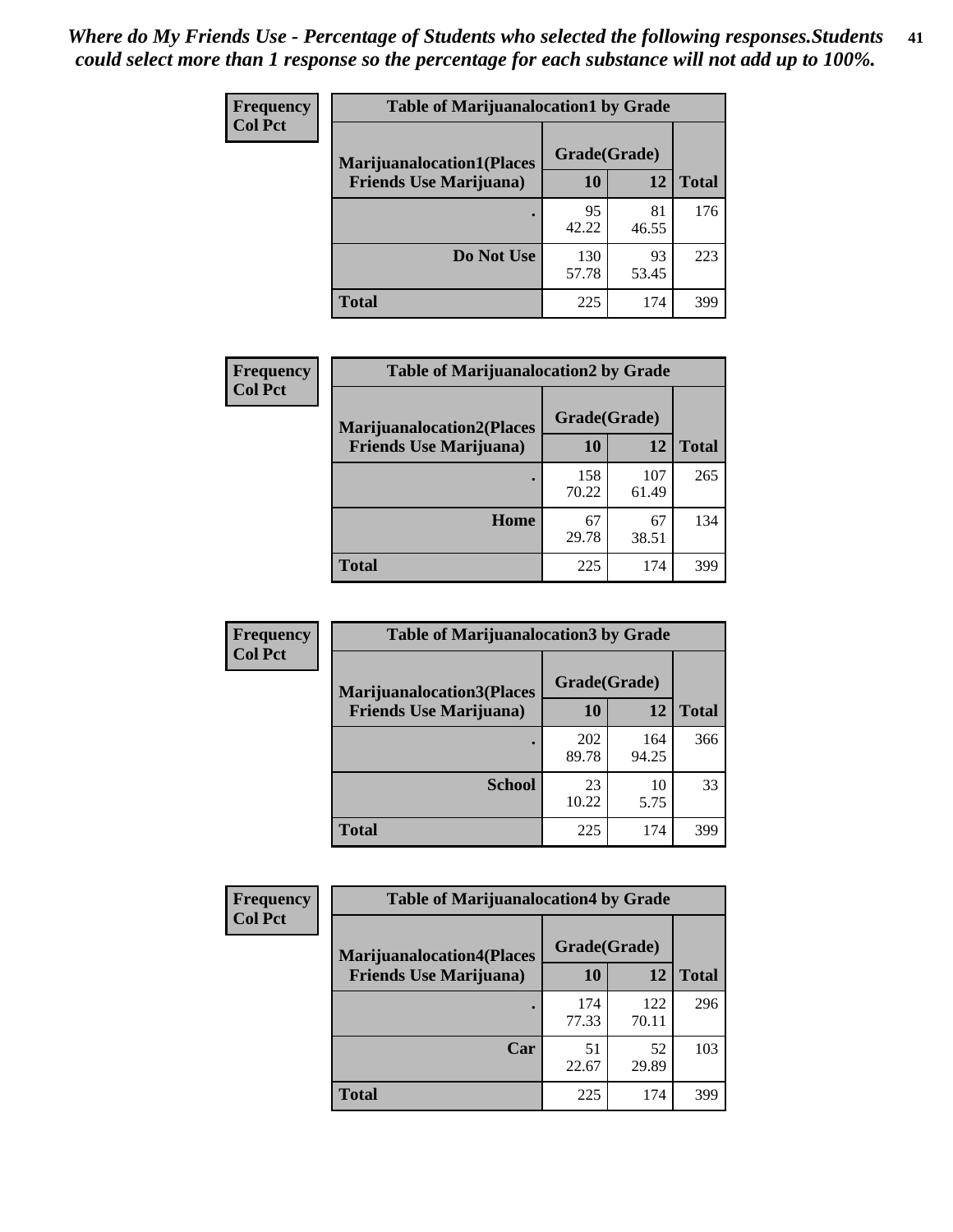| <b>Frequency</b> | <b>Table of Marijuanalocation5 by Grade</b>                         |              |              |              |
|------------------|---------------------------------------------------------------------|--------------|--------------|--------------|
| <b>Col Pct</b>   | <b>Marijuanalocation5</b> (Places<br><b>Friends Use Marijuana</b> ) | Grade(Grade) |              |              |
|                  |                                                                     | 10           | 12           | <b>Total</b> |
|                  |                                                                     | 143<br>63.56 | 102<br>58.62 | 245          |
|                  | <b>Friend's House</b>                                               | 82<br>36.44  | 72<br>41.38  | 154          |
|                  | <b>Total</b>                                                        | 225          | 174          | 399          |

| <b>Frequency</b> | <b>Table of Marijuanalocation6 by Grade</b>                        |                    |              |              |
|------------------|--------------------------------------------------------------------|--------------------|--------------|--------------|
| <b>Col Pct</b>   | <b>Marijuanalocation6(Places</b><br><b>Friends Use Marijuana</b> ) | Grade(Grade)<br>10 | 12           | <b>Total</b> |
|                  |                                                                    | 172<br>76.44       | 130<br>74.71 | 302          |
|                  | <b>Other</b>                                                       | 53<br>23.56        | 44<br>25.29  | 97           |
|                  | <b>Total</b>                                                       | 225                | 174          | 399          |

| <b>Frequency</b> | <b>Table of Otherdruglocation1 by Grade</b>                          |              |              |              |
|------------------|----------------------------------------------------------------------|--------------|--------------|--------------|
| <b>Col Pct</b>   | <b>Otherdruglocation1(Places</b><br><b>Friends Use Other Illegal</b> | Grade(Grade) |              |              |
|                  | Drugs)                                                               | 10           | 12           | <b>Total</b> |
|                  |                                                                      | 59<br>26.22  | 43<br>24.71  | 102          |
|                  | Do Not Use                                                           | 166<br>73.78 | 131<br>75.29 | 297          |
|                  | <b>Total</b>                                                         | 225          | 174          | 399          |

| <b>Frequency</b> | <b>Table of Otherdruglocation2 by Grade</b>                           |              |              |              |
|------------------|-----------------------------------------------------------------------|--------------|--------------|--------------|
| <b>Col Pct</b>   | <b>Otherdruglocation2(Places)</b><br><b>Friends Use Other Illegal</b> | Grade(Grade) |              |              |
|                  | Drugs)                                                                | 10           | 12           | <b>Total</b> |
|                  |                                                                       | 187<br>83.11 | 142<br>81.61 | 329          |
|                  | Home                                                                  | 38<br>16.89  | 32<br>18.39  | 70           |
|                  | <b>Total</b>                                                          | 225          | 174          | 399          |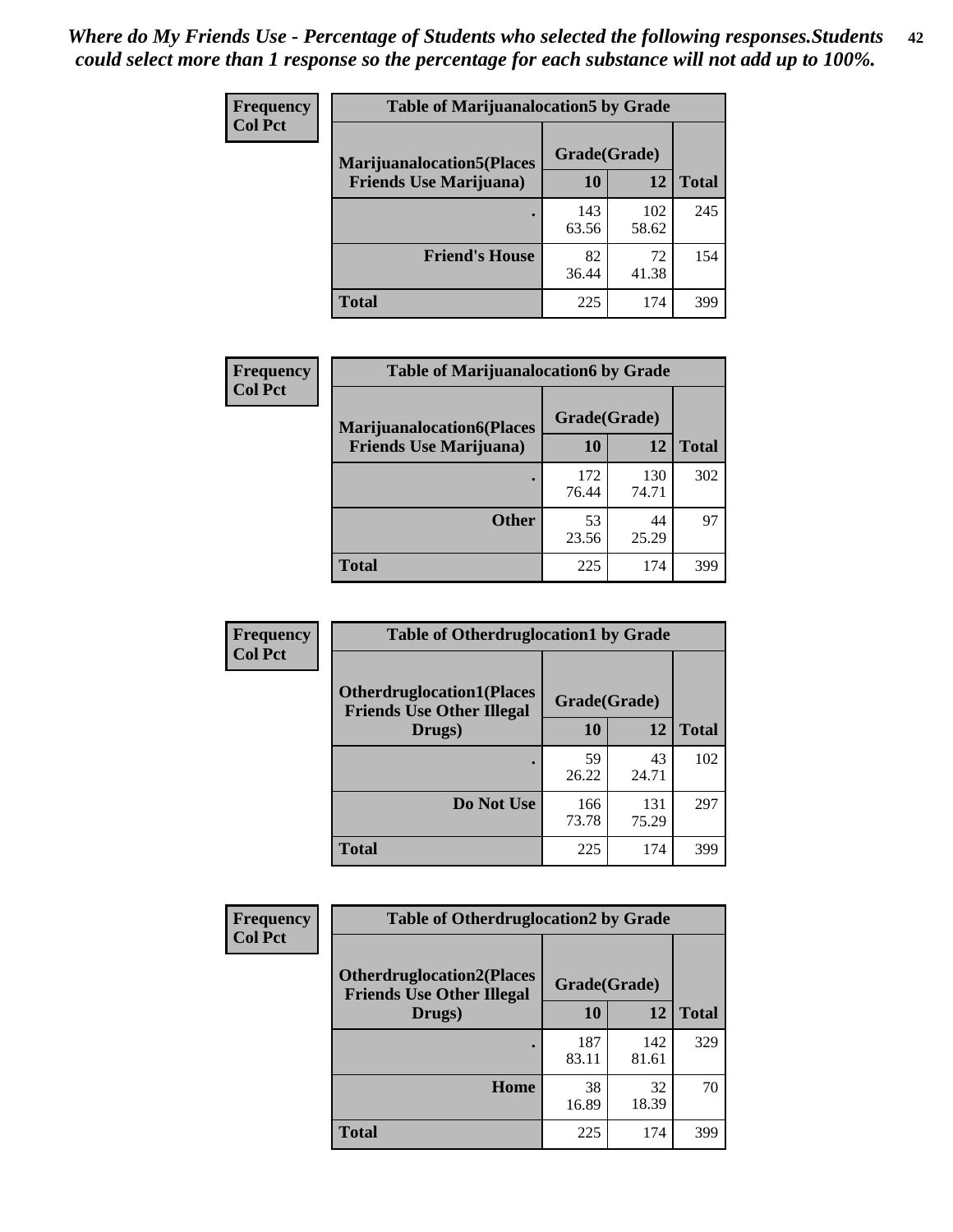| <b>Frequency</b> | <b>Table of Otherdruglocation 3 by Grade</b>                          |              |              |              |
|------------------|-----------------------------------------------------------------------|--------------|--------------|--------------|
| <b>Col Pct</b>   | <b>Otherdruglocation3(Places)</b><br><b>Friends Use Other Illegal</b> | Grade(Grade) |              |              |
|                  | Drugs)                                                                | 10           | 12           | <b>Total</b> |
|                  |                                                                       | 204<br>90.67 | 155<br>89.08 | 359          |
|                  | <b>School</b>                                                         | 21<br>9.33   | 19<br>10.92  | 40           |
|                  | Total                                                                 | 225          | 174          | 399          |

| <b>Frequency</b> | <b>Table of Otherdruglocation4 by Grade</b>                          |              |              |              |
|------------------|----------------------------------------------------------------------|--------------|--------------|--------------|
| <b>Col Pct</b>   | <b>Otherdruglocation4(Places</b><br><b>Friends Use Other Illegal</b> | Grade(Grade) |              |              |
|                  | Drugs)                                                               | 10           | 12           | <b>Total</b> |
|                  |                                                                      | 201<br>89.33 | 151<br>86.78 | 352          |
|                  | Car                                                                  | 24<br>10.67  | 23<br>13.22  | 47           |
|                  | <b>Total</b>                                                         | 225          | 174          | 399          |

| Frequency      | <b>Table of Otherdruglocation5 by Grade</b>                          |              |              |              |
|----------------|----------------------------------------------------------------------|--------------|--------------|--------------|
| <b>Col Pct</b> | <b>Otherdruglocation5(Places</b><br><b>Friends Use Other Illegal</b> | Grade(Grade) |              |              |
|                | Drugs)                                                               | 10           | 12           | <b>Total</b> |
|                |                                                                      | 176<br>78.22 | 138<br>79.31 | 314          |
|                | <b>Friend's House</b>                                                | 49<br>21.78  | 36<br>20.69  | 85           |
|                | <b>Total</b>                                                         | 225          | 174          | 399          |

| <b>Frequency</b> | <b>Table of Otherdruglocation6 by Grade</b>                          |              |              |              |
|------------------|----------------------------------------------------------------------|--------------|--------------|--------------|
| <b>Col Pct</b>   | <b>Otherdruglocation6(Places</b><br><b>Friends Use Other Illegal</b> | Grade(Grade) |              |              |
|                  | Drugs)                                                               | 10           | 12           | <b>Total</b> |
|                  |                                                                      | 183<br>81.33 | 147<br>84.48 | 330          |
|                  | <b>Other</b>                                                         | 42<br>18.67  | 27<br>15.52  | 69           |
|                  | <b>Total</b>                                                         | 225          | 174          | 399          |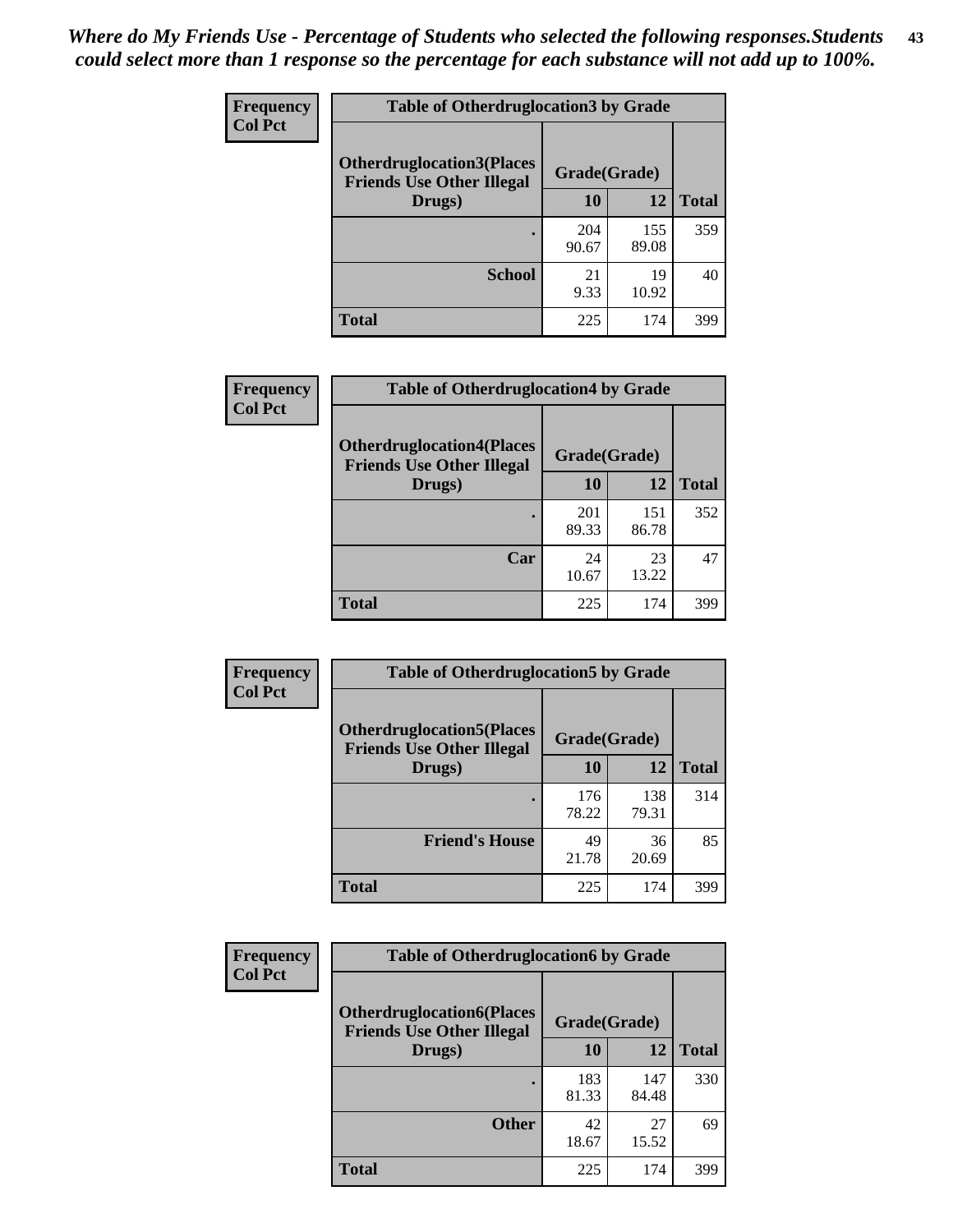| Frequency      | <b>Table of Alcoholtime1 by Grade</b>           |              |              |              |
|----------------|-------------------------------------------------|--------------|--------------|--------------|
| <b>Col Pct</b> | <b>Alcoholtime1(Times</b><br><b>Friends Use</b> | Grade(Grade) |              |              |
|                | Alcohol)                                        | <b>10</b>    | 12           | <b>Total</b> |
|                |                                                 | 145<br>64.44 | 139<br>79.89 | 284          |
|                | Do Not Use                                      | 80<br>35.56  | 35<br>20.11  | 115          |
|                | <b>Total</b>                                    | 225          | 174          | 399          |

| Frequency      | <b>Table of Alcoholtime2 by Grade</b>           |              |              |              |  |
|----------------|-------------------------------------------------|--------------|--------------|--------------|--|
| <b>Col Pct</b> | <b>Alcoholtime2(Times</b><br><b>Friends Use</b> | Grade(Grade) |              |              |  |
|                | Alcohol)                                        | 10           | 12           | <b>Total</b> |  |
|                |                                                 | 206<br>91.56 | 168<br>96.55 | 374          |  |
|                | <b>On Way to School</b>                         | 19<br>8.44   | 6<br>3.45    | 25           |  |
|                | <b>Total</b>                                    | 225          | 174          | 399          |  |

| Frequency      | <b>Table of Alcoholtime3 by Grade</b>                           |              |              |              |  |
|----------------|-----------------------------------------------------------------|--------------|--------------|--------------|--|
| <b>Col Pct</b> | <b>Alcoholtime3(Times</b><br>Grade(Grade)<br><b>Friends Use</b> |              |              |              |  |
|                | Alcohol)                                                        | 10           | 12           | <b>Total</b> |  |
|                |                                                                 | 216<br>96.00 | 164<br>94.25 | 380          |  |
|                | <b>During School</b>                                            | 9<br>4.00    | 10<br>5.75   | 19           |  |
|                | Total                                                           | 225          | 174          | 399          |  |

| <b>Frequency</b><br><b>Col Pct</b> | <b>Table of Alcoholtime4 by Grade</b>                    |              |              |              |  |
|------------------------------------|----------------------------------------------------------|--------------|--------------|--------------|--|
|                                    | <b>Alcoholtime4(Times</b><br><b>Friends Use Alcohol)</b> | Grade(Grade) |              |              |  |
|                                    |                                                          | 10           | 12           | <b>Total</b> |  |
|                                    |                                                          | 207<br>92.00 | 165<br>94.83 | 372          |  |
|                                    | <b>On Way Home From School</b>                           | 18<br>8.00   | 9<br>5.17    | 27           |  |
|                                    | <b>Total</b>                                             | 225          | 174          | 399          |  |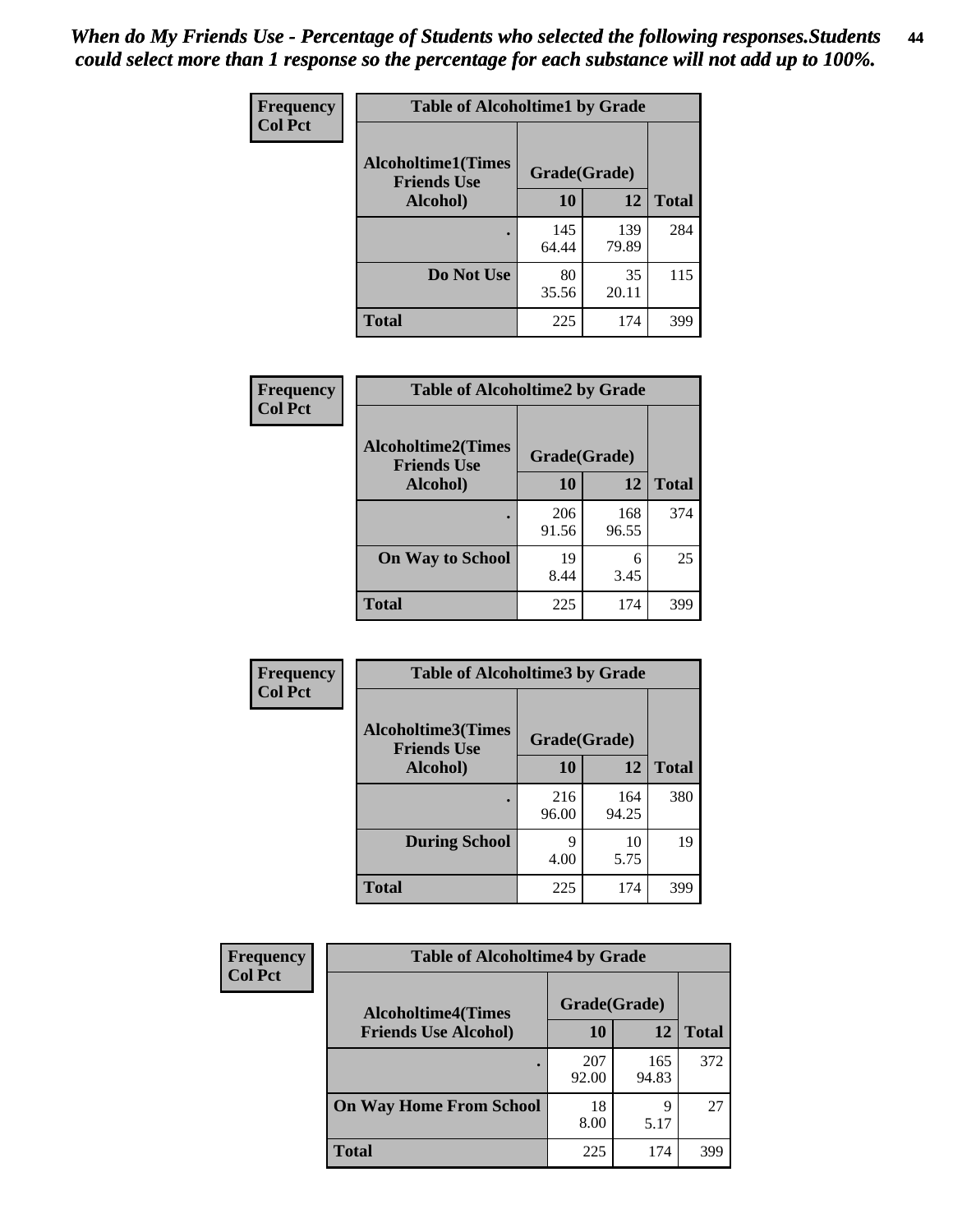*When do My Friends Use - Percentage of Students who selected the following responses.Students could select more than 1 response so the percentage for each substance will not add up to 100%.* **45**

| Frequency      | <b>Table of Alcoholtime5 by Grade</b>            |              |              |              |
|----------------|--------------------------------------------------|--------------|--------------|--------------|
| <b>Col Pct</b> | <b>Alcoholtime5</b> (Times<br><b>Friends Use</b> | Grade(Grade) |              |              |
|                | Alcohol)                                         | 10           | 12           | <b>Total</b> |
|                |                                                  | 169<br>75.11 | 118<br>67.82 | 287          |
|                | Weeknights                                       | 56<br>24.89  | 56<br>32.18  | 112          |
|                | <b>Total</b>                                     | 225          | 174          | 399          |

| Frequency      | <b>Table of Alcoholtime6 by Grade</b>           |              |              |              |  |
|----------------|-------------------------------------------------|--------------|--------------|--------------|--|
| <b>Col Pct</b> | <b>Alcoholtime6(Times</b><br><b>Friends Use</b> | Grade(Grade) |              |              |  |
|                | Alcohol)                                        | 10           | 12           | <b>Total</b> |  |
|                |                                                 | 69<br>30.67  | 26<br>14.94  | 95           |  |
|                | Weekends                                        | 156<br>69.33 | 148<br>85.06 | 304          |  |
|                | <b>Total</b>                                    | 225          | 174          | 399          |  |

| Frequency<br><b>Col Pct</b> | <b>Table of Tobaccotime1 by Grade</b>           |              |              |              |
|-----------------------------|-------------------------------------------------|--------------|--------------|--------------|
|                             | <b>Tobaccotime1(Times</b><br><b>Friends Use</b> | Grade(Grade) |              |              |
|                             | <b>Tobacco</b> )                                | 10           | 12           | <b>Total</b> |
|                             |                                                 | 141<br>62.67 | 138<br>79.31 | 279          |
|                             | Do Not Use                                      | 84<br>37.33  | 36<br>20.69  | 120          |
|                             | <b>Total</b>                                    | 225          | 174          | 399          |

| <b>Frequency</b> | <b>Table of Tobaccotime2 by Grade</b>           |              |              |              |
|------------------|-------------------------------------------------|--------------|--------------|--------------|
| <b>Col Pct</b>   | <b>Tobaccotime2(Times</b><br><b>Friends Use</b> | Grade(Grade) |              |              |
|                  | Tobacco)                                        | 10           | 12           | <b>Total</b> |
|                  |                                                 | 119<br>52.89 | 55<br>31.61  | 174          |
|                  | <b>On Way to School</b>                         | 106<br>47.11 | 119<br>68.39 | 225          |
|                  | <b>Total</b>                                    | 225          | 174          | 399          |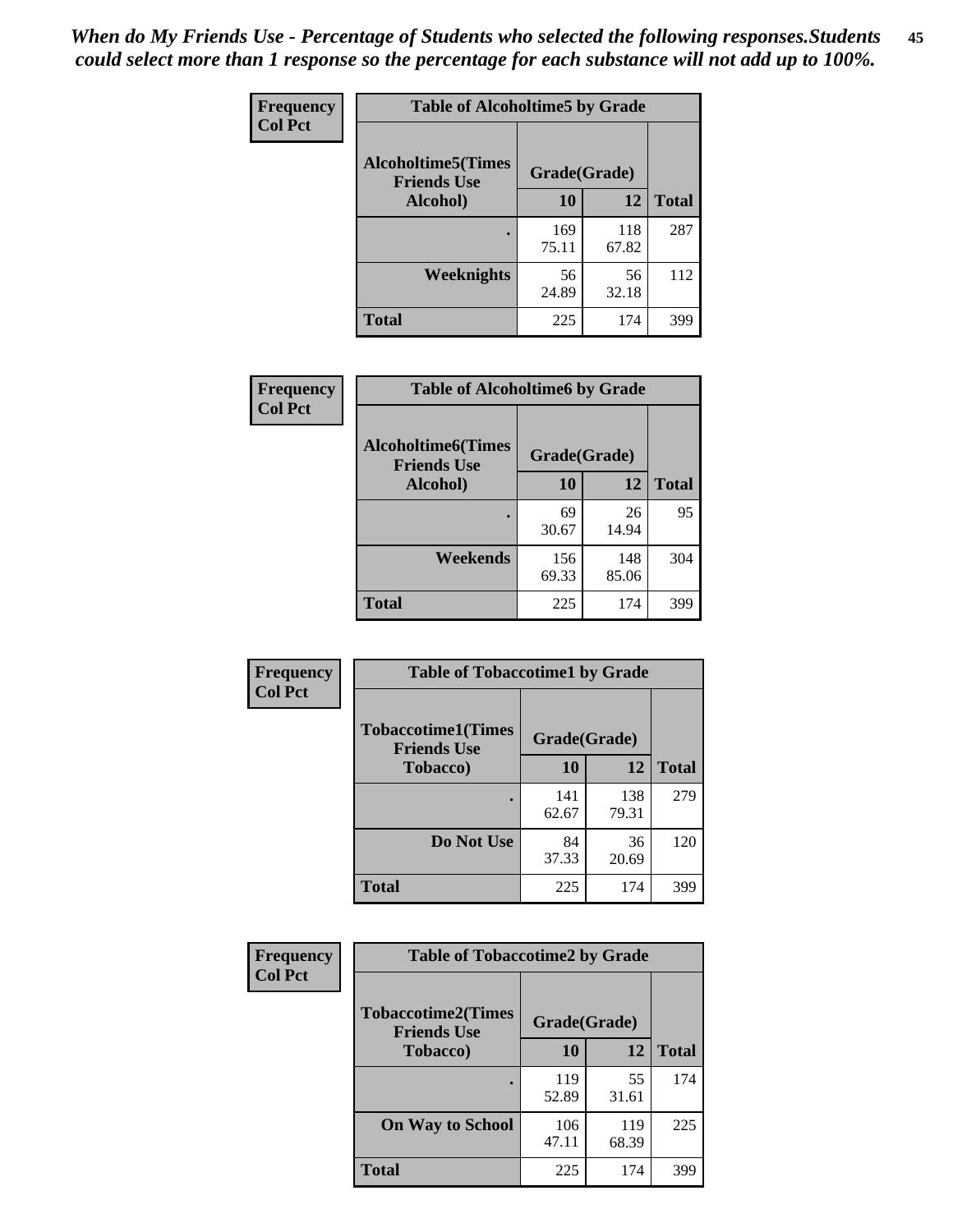| <b>Frequency</b> | <b>Table of Tobaccotime3 by Grade</b>           |              |             |              |
|------------------|-------------------------------------------------|--------------|-------------|--------------|
| <b>Col Pct</b>   | <b>Tobaccotime3(Times</b><br><b>Friends Use</b> | Grade(Grade) |             |              |
|                  | <b>Tobacco</b> )                                | 10           | 12          | <b>Total</b> |
|                  | ٠                                               | 142<br>63.11 | 96<br>55.17 | 238          |
|                  | <b>During School</b>                            | 83<br>36.89  | 78<br>44.83 | 161          |
|                  | <b>Total</b>                                    | 225          | 174         | 399          |

| <b>Frequency</b> | <b>Table of Tobaccotime4 by Grade</b> |              |              |              |  |
|------------------|---------------------------------------|--------------|--------------|--------------|--|
| <b>Col Pct</b>   | <b>Tobaccotime4(Times</b>             | Grade(Grade) |              |              |  |
|                  | <b>Friends Use Tobacco)</b>           | 10           | 12           | <b>Total</b> |  |
|                  |                                       | 207<br>92.00 | 165<br>94.83 | 372          |  |
|                  | <b>On Way Home From School</b>        | 18<br>8.00   | q<br>5.17    | 27           |  |
|                  | Total                                 | 225          | 174          | 399          |  |

| <b>Frequency</b> | <b>Table of Tobaccotime5 by Grade</b>           |              |              |              |
|------------------|-------------------------------------------------|--------------|--------------|--------------|
| <b>Col Pct</b>   | <b>Tobaccotime5(Times</b><br><b>Friends Use</b> | Grade(Grade) |              |              |
|                  | <b>Tobacco</b> )                                | 10           | 12           | <b>Total</b> |
|                  |                                                 | 100<br>44.44 | 41<br>23.56  | 141          |
|                  | Weeknights                                      | 125<br>55.56 | 133<br>76.44 | 258          |
|                  | <b>Total</b>                                    | 225          | 174          | 399          |

| Frequency      | <b>Table of Tobaccotime6 by Grade</b>           |              |              |              |
|----------------|-------------------------------------------------|--------------|--------------|--------------|
| <b>Col Pct</b> | <b>Tobaccotime6(Times</b><br><b>Friends Use</b> | Grade(Grade) |              |              |
|                | <b>Tobacco</b> )                                | 10           | 12           | <b>Total</b> |
|                | ٠                                               | 84<br>37.33  | 33<br>18.97  | 117          |
|                | Weekends                                        | 141<br>62.67 | 141<br>81.03 | 282          |
|                | <b>Total</b>                                    | 225          | 174          | 399          |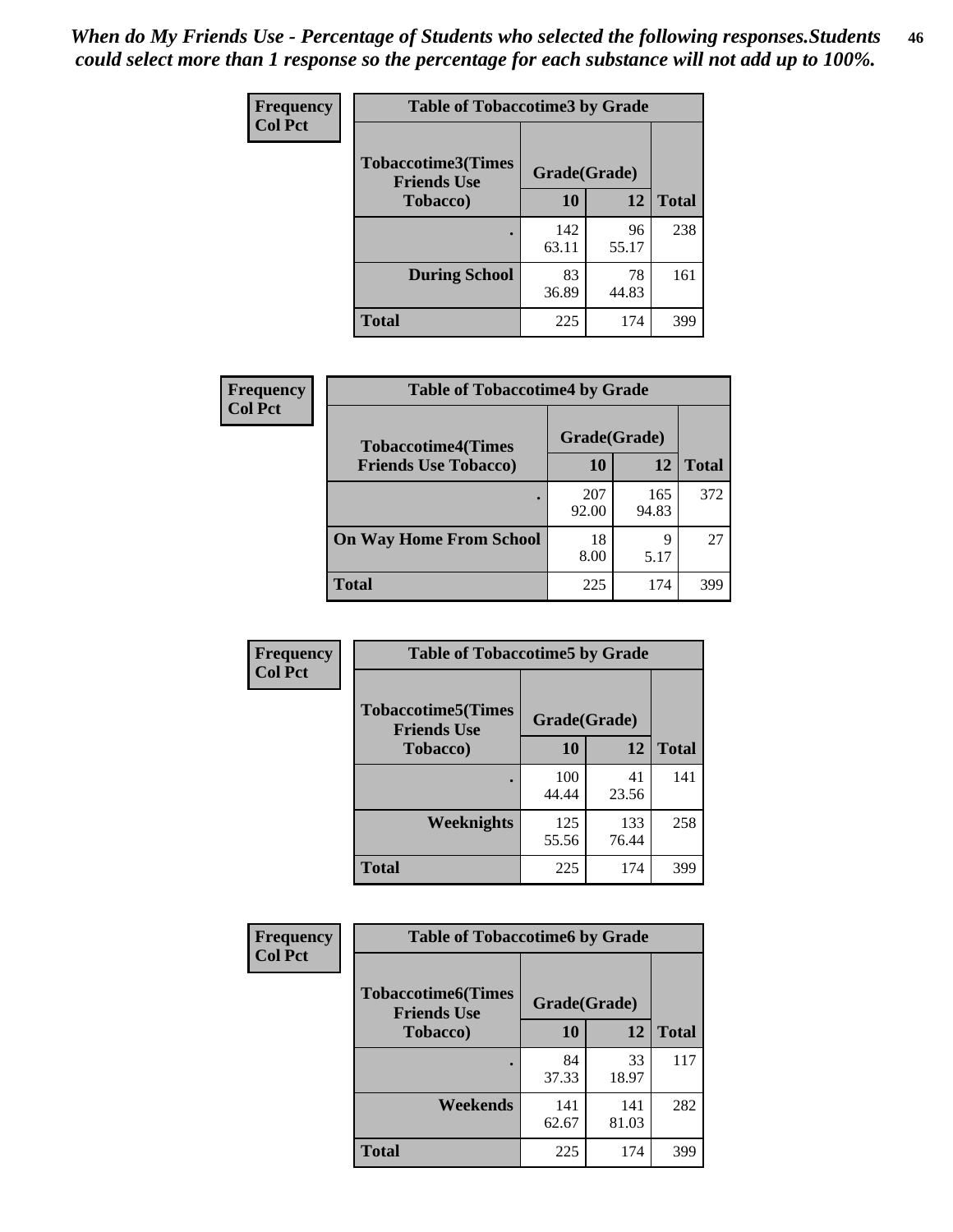| Frequency      | <b>Table of Marijuanatime1 by Grade</b>           |              |             |              |
|----------------|---------------------------------------------------|--------------|-------------|--------------|
| <b>Col Pct</b> | <b>Marijuanatime1(Times</b><br><b>Friends Use</b> | Grade(Grade) |             |              |
|                | Marijuana)                                        | 10           | 12          | <b>Total</b> |
|                |                                                   | 89<br>39.56  | 82<br>47.13 | 171          |
|                | Do Not Use                                        | 136<br>60.44 | 92<br>52.87 | 228          |
|                | <b>Total</b>                                      | 225          | 174         | 399          |

| Frequency      | <b>Table of Marijuanatime2 by Grade</b>           |              |              |              |
|----------------|---------------------------------------------------|--------------|--------------|--------------|
| <b>Col Pct</b> | <b>Marijuanatime2(Times</b><br><b>Friends Use</b> | Grade(Grade) |              |              |
|                | Marijuana)                                        | 10           | 12           | <b>Total</b> |
|                |                                                   | 193<br>85.78 | 143<br>82.18 | 336          |
|                | <b>On Way to School</b>                           | 32<br>14.22  | 31<br>17.82  | 63           |
|                | <b>Total</b>                                      | 225          | 174          | 399          |

| Frequency<br><b>Col Pct</b> | <b>Table of Marijuanatime3 by Grade</b>    |              |              |              |
|-----------------------------|--------------------------------------------|--------------|--------------|--------------|
|                             | Marijuanatime3(Times<br><b>Friends Use</b> | Grade(Grade) |              |              |
|                             | Marijuana)                                 | 10           | 12           | <b>Total</b> |
|                             |                                            | 206<br>91.56 | 166<br>95.40 | 372          |
|                             | <b>During School</b>                       | 19<br>8.44   | 8<br>4.60    | 27           |
|                             | <b>Total</b>                               | 225          | 174          | 399          |

| <b>Frequency</b><br><b>Col Pct</b> | <b>Table of Marijuanatime4 by Grade</b> |              |              |              |
|------------------------------------|-----------------------------------------|--------------|--------------|--------------|
|                                    | <b>Marijuanatime4(Times</b>             | Grade(Grade) |              |              |
|                                    | <b>Friends Use Marijuana</b> )          | 10           | 12           | <b>Total</b> |
|                                    |                                         | 189<br>84.00 | 143<br>82.18 | 332          |
|                                    | <b>On Way Home From School</b>          | 36<br>16.00  | 31<br>17.82  | 67           |
|                                    | <b>Total</b>                            | 225          | 174          | 399          |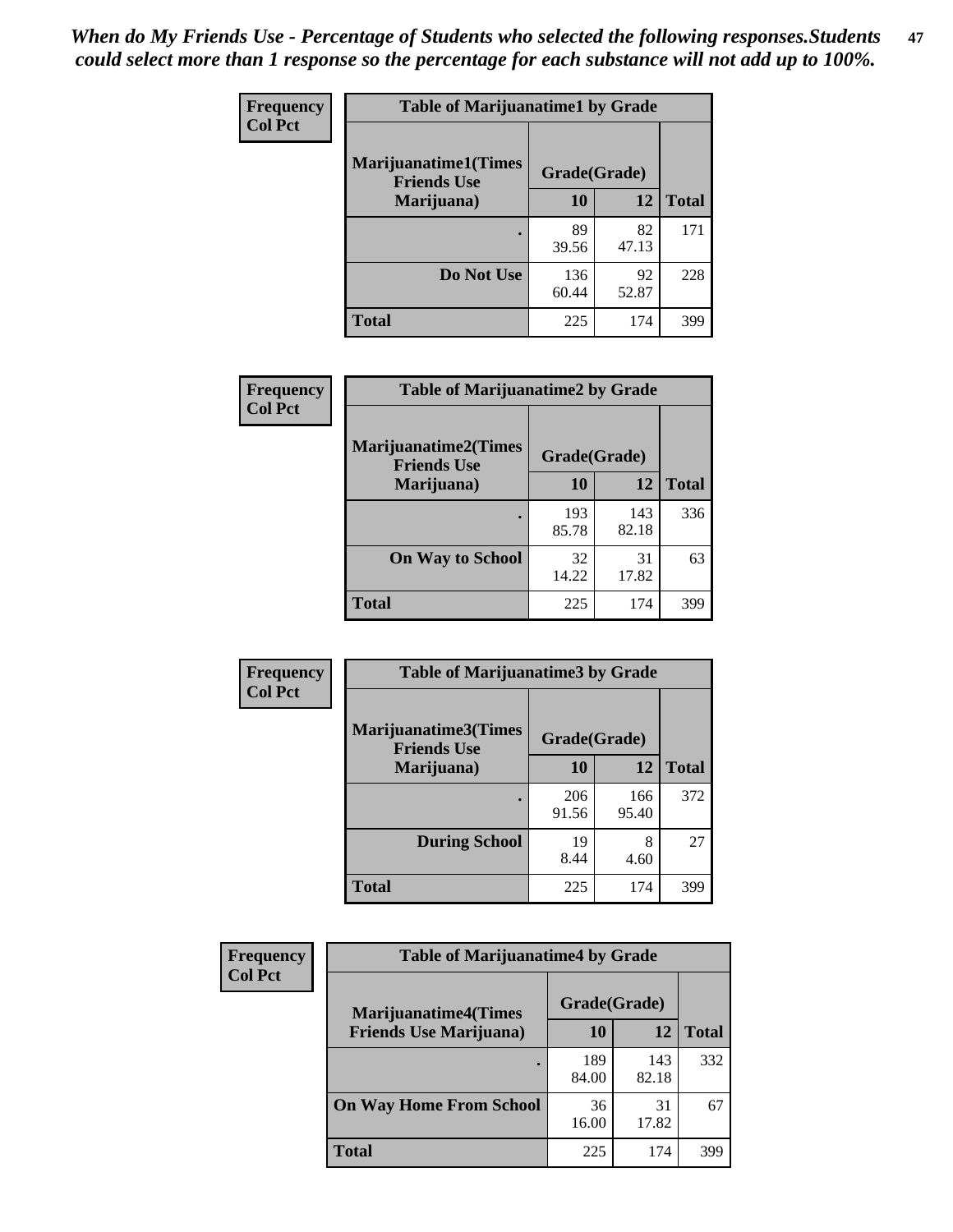| Frequency      | <b>Table of Marijuanatime5 by Grade</b>            |              |              |              |
|----------------|----------------------------------------------------|--------------|--------------|--------------|
| <b>Col Pct</b> | <b>Marijuanatime5</b> (Times<br><b>Friends Use</b> | Grade(Grade) |              |              |
|                | Marijuana)                                         | 10           | 12           | <b>Total</b> |
|                |                                                    | 164<br>72.89 | 122<br>70.11 | 286          |
|                | Weeknights                                         | 61<br>27.11  | 52<br>29.89  | 113          |
|                | <b>Total</b>                                       | 225          | 174          | 399          |

| Frequency      | <b>Table of Marijuanatime6 by Grade</b>    |              |             |              |
|----------------|--------------------------------------------|--------------|-------------|--------------|
| <b>Col Pct</b> | Marijuanatime6(Times<br><b>Friends Use</b> | Grade(Grade) |             |              |
|                | Marijuana)                                 | 10           | 12          | <b>Total</b> |
|                |                                            | 124<br>55.11 | 86<br>49.43 | 210          |
|                | Weekends                                   | 101<br>44.89 | 88<br>50.57 | 189          |
|                | <b>Total</b>                               | 225          | 174         | 399          |

| Frequency      | <b>Table of Otherdrugtime1 by Grade</b>                 |              |              |              |
|----------------|---------------------------------------------------------|--------------|--------------|--------------|
| <b>Col Pct</b> | <b>Otherdrugtime1(Times</b><br><b>Friends Use Other</b> | Grade(Grade) |              |              |
|                | <b>Illegal Drugs</b> )                                  | 10           | 12           | <b>Total</b> |
|                |                                                         | 53<br>23.56  | 48<br>27.59  | 101          |
|                | Do Not Use                                              | 172<br>76.44 | 126<br>72.41 | 298          |
|                | Total                                                   | 225          | 174          | 399          |

| Frequency      | <b>Table of Otherdrugtime2 by Grade</b>                 |              |              |              |
|----------------|---------------------------------------------------------|--------------|--------------|--------------|
| <b>Col Pct</b> | <b>Otherdrugtime2(Times</b><br><b>Friends Use Other</b> | Grade(Grade) |              |              |
|                | <b>Illegal Drugs</b> )                                  | 10           | 12           | <b>Total</b> |
|                |                                                         | 208<br>92.44 | 163<br>93.68 | 371          |
|                | <b>On Way to School</b>                                 | 17<br>7.56   | 11<br>6.32   | 28           |
|                | <b>Total</b>                                            | 225          | 174          | 399          |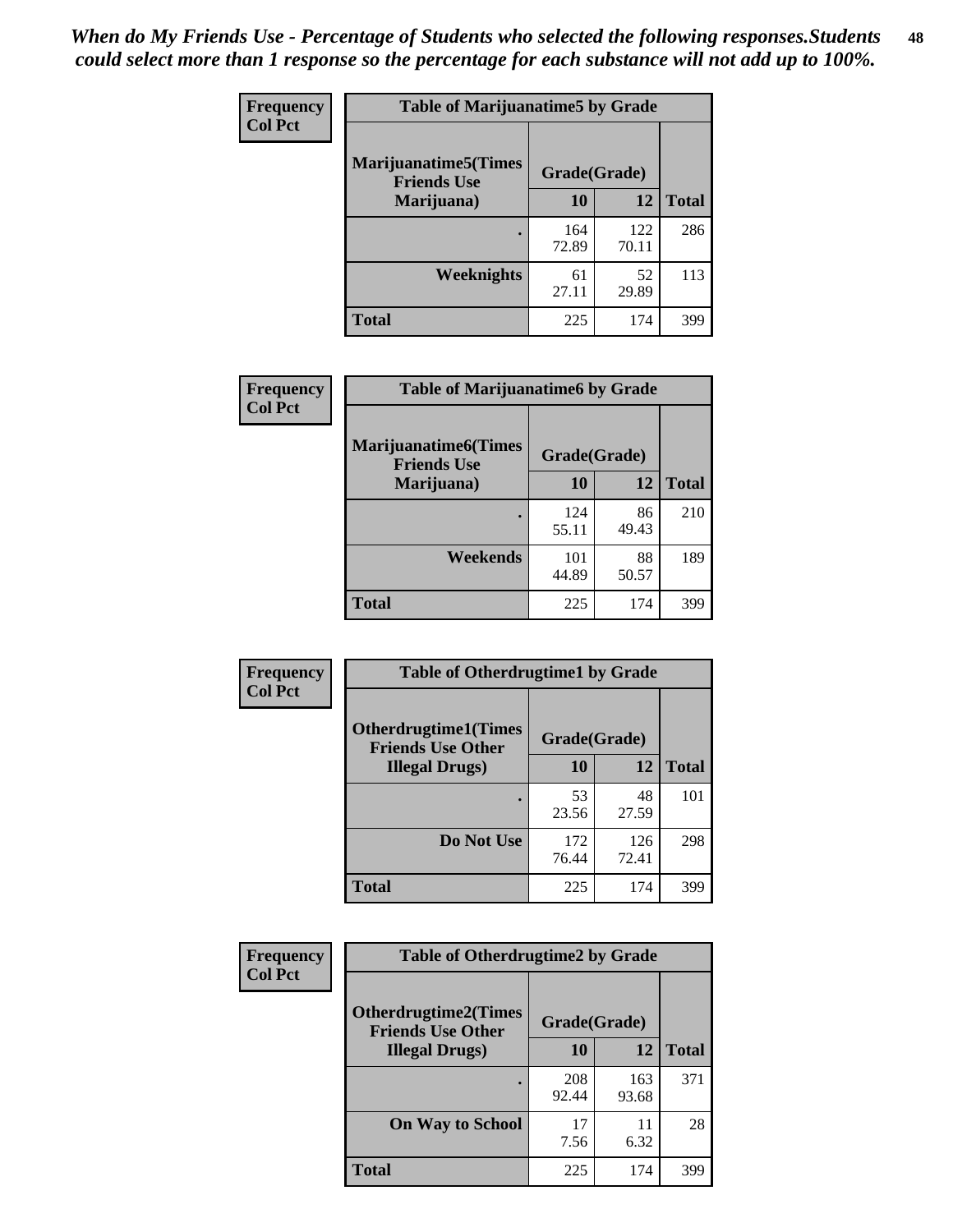| <b>Frequency</b> | <b>Table of Otherdrugtime3 by Grade</b>          |              |              |              |
|------------------|--------------------------------------------------|--------------|--------------|--------------|
| <b>Col Pct</b>   | Otherdrugtime3(Times<br><b>Friends Use Other</b> | Grade(Grade) |              |              |
|                  | <b>Illegal Drugs</b> )                           | 10           | 12           | <b>Total</b> |
|                  |                                                  | 208<br>92.44 | 161<br>92.53 | 369          |
|                  | <b>During School</b>                             | 17<br>7.56   | 13<br>7.47   | 30           |
|                  | Total                                            | 225          | 174          | 399          |

| Frequency      | <b>Table of Otherdrugtime4 by Grade</b>                         |              |              |              |
|----------------|-----------------------------------------------------------------|--------------|--------------|--------------|
| <b>Col Pct</b> | <b>Otherdrugtime4(Times</b><br><b>Friends Use Other Illegal</b> | Grade(Grade) |              |              |
|                | Drugs)                                                          | 10           | 12           | <b>Total</b> |
|                | ٠                                                               | 205<br>91.11 | 161<br>92.53 | 366          |
|                | <b>On Way Home From School</b>                                  | 20<br>8.89   | 13<br>7.47   | 33           |
|                | Total                                                           | 225          | 174          | 399          |

| <b>Frequency</b><br><b>Col Pct</b> | <b>Table of Otherdrugtime5 by Grade</b>                  |              |              |              |  |  |
|------------------------------------|----------------------------------------------------------|--------------|--------------|--------------|--|--|
|                                    | <b>Otherdrugtime5</b> (Times<br><b>Friends Use Other</b> | Grade(Grade) |              |              |  |  |
|                                    | <b>Illegal Drugs</b> )                                   | 10           | 12           | <b>Total</b> |  |  |
|                                    |                                                          | 187<br>83.11 | 146<br>83.91 | 333          |  |  |
|                                    | Weeknights                                               | 38<br>16.89  | 28<br>16.09  | 66           |  |  |
|                                    | Total                                                    | 225          | 174          | 399          |  |  |

| <b>Frequency</b> | <b>Table of Otherdrugtime6 by Grade</b>                 |              |              |              |  |  |
|------------------|---------------------------------------------------------|--------------|--------------|--------------|--|--|
| <b>Col Pct</b>   | <b>Otherdrugtime6(Times</b><br><b>Friends Use Other</b> | Grade(Grade) |              |              |  |  |
|                  | <b>Illegal Drugs</b> )                                  | 10           | 12           | <b>Total</b> |  |  |
|                  |                                                         | 163<br>72.44 | 124<br>71.26 | 287          |  |  |
|                  | Weekends                                                | 62<br>27.56  | 50<br>28.74  | 112          |  |  |
|                  | Total                                                   | 225          | 174          | 399          |  |  |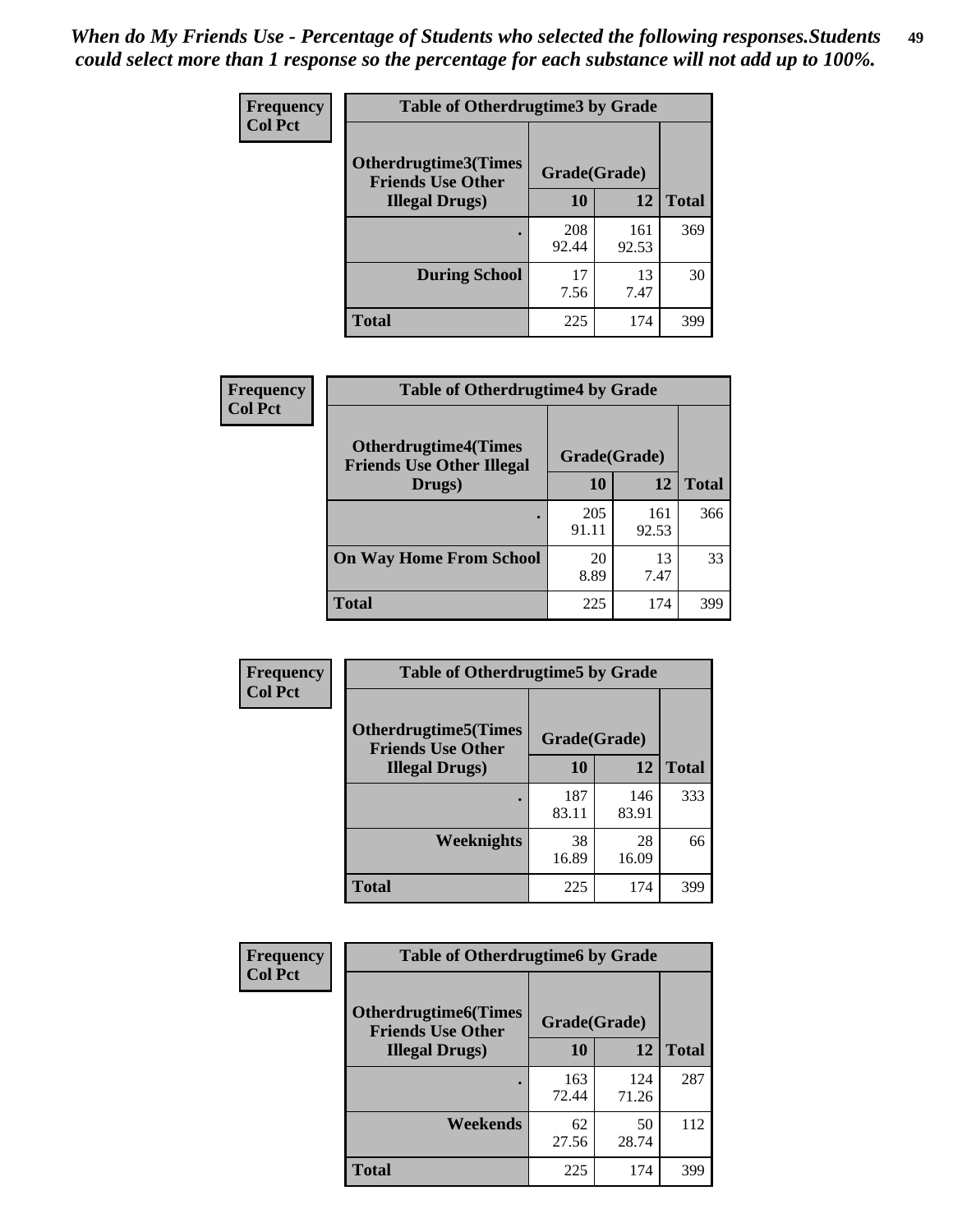| Frequency<br><b>Col Pct</b> | <b>Table of Educationalcohol by Grade</b>                                                                  |              |             |              |  |  |
|-----------------------------|------------------------------------------------------------------------------------------------------------|--------------|-------------|--------------|--|--|
|                             | Educationalcohol(I<br>have been taught<br>about alcohol,<br>tobacco,<br>and other drugs<br>within the last | Grade(Grade) |             |              |  |  |
|                             | year at school)                                                                                            | 10           | 12          | <b>Total</b> |  |  |
|                             | Yes                                                                                                        | 194<br>86.22 | 96<br>55.17 | 290          |  |  |
|                             | N <sub>0</sub>                                                                                             | 31<br>13.78  | 78<br>44.83 | 109          |  |  |
|                             | <b>Total</b>                                                                                               | 225          | 174         | 399          |  |  |

| Frequency      | <b>Table of Eversmoked by Grade</b> |              |              |              |  |  |  |
|----------------|-------------------------------------|--------------|--------------|--------------|--|--|--|
| <b>Col Pct</b> | Eversmoked(I<br>have smoked         | Grade(Grade) |              |              |  |  |  |
|                | a cigarette)                        | 10           | 12           | <b>Total</b> |  |  |  |
|                | <b>Yes</b>                          | 97<br>43.11  | 103<br>59.20 | 200          |  |  |  |
|                | N <sub>0</sub>                      | 128<br>56.89 | 71<br>40.80  | 199          |  |  |  |
|                | <b>Total</b>                        | 225          | 174          | 399          |  |  |  |

| Frequency      | <b>Table of Drovedrinking by Grade</b>                                                                              |                    |              |              |  |  |
|----------------|---------------------------------------------------------------------------------------------------------------------|--------------------|--------------|--------------|--|--|
| <b>Col Pct</b> | Drovedrinking(In<br>the past 30 days I<br>have driven a car<br>or other vehicle<br>while I was<br>drinking alcohol) | Grade(Grade)<br>10 | 12           | <b>Total</b> |  |  |
|                | <b>Yes</b>                                                                                                          | 10<br>4.44         | 9<br>5.17    | 19           |  |  |
|                | N <sub>0</sub>                                                                                                      | 215<br>95.56       | 165<br>94.83 | 380          |  |  |
|                | <b>Total</b>                                                                                                        | 225                | 174          | 399          |  |  |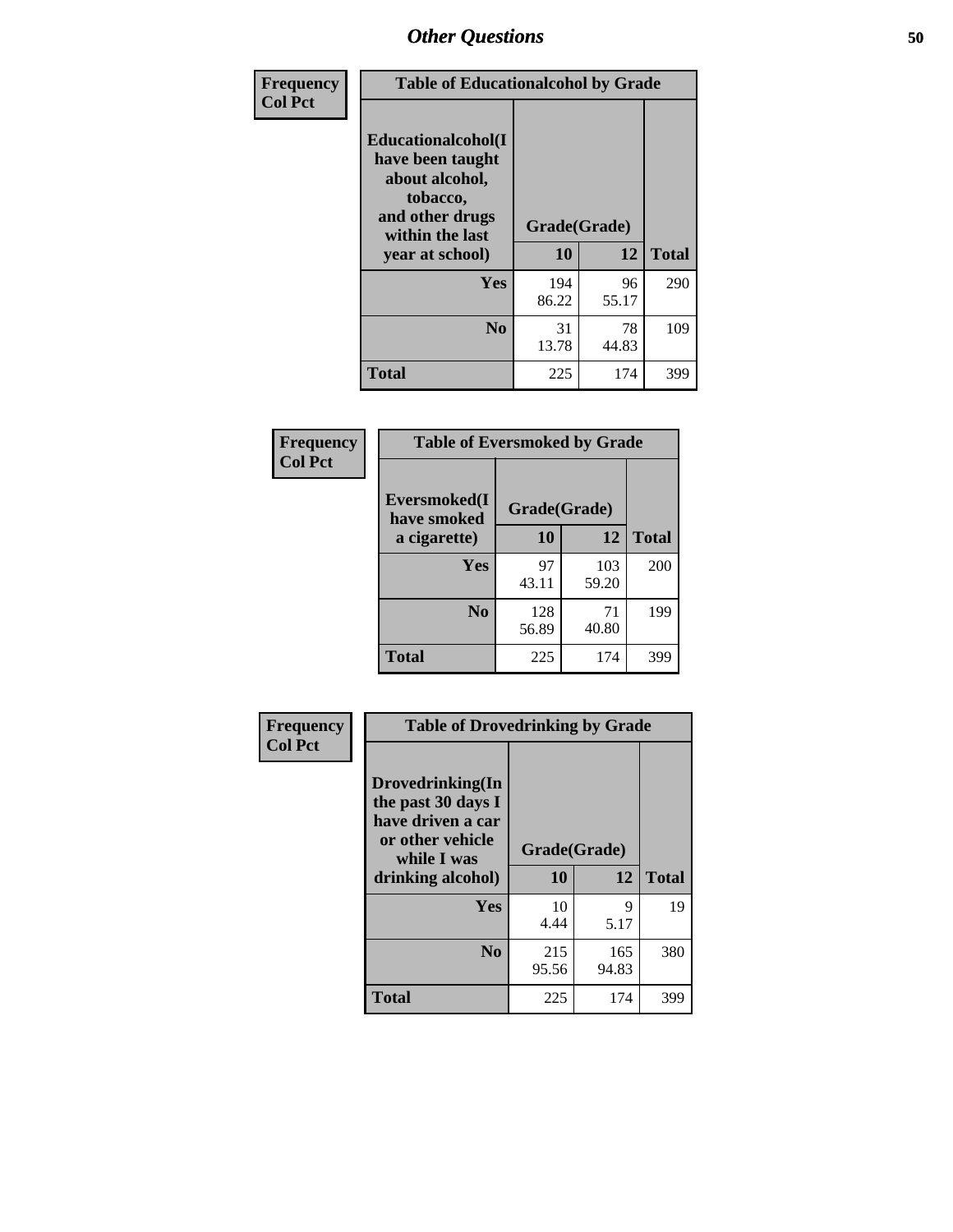| Frequency<br><b>Col Pct</b> | <b>Table of Rodedrinking by Grade</b>                                                                      |              |              |              |
|-----------------------------|------------------------------------------------------------------------------------------------------------|--------------|--------------|--------------|
|                             | Rodedrinking(In<br>the past 30 days<br>I have ridden in<br>a car with a<br>driver who had<br>been drinking | Grade(Grade) |              |              |
|                             | alcohol)                                                                                                   | 10           | 12           | <b>Total</b> |
|                             | <b>Yes</b>                                                                                                 | 38<br>16.89  | 26<br>14.94  | 64           |
|                             | N <sub>0</sub>                                                                                             | 187<br>83.11 | 148<br>85.06 | 335          |
|                             | <b>Total</b>                                                                                               | 225          | 174          | 399          |

#### **Frequency Col Pct**

| <b>Table of Drugsschool by Grade</b>                                                                                      |              |              |              |  |  |  |
|---------------------------------------------------------------------------------------------------------------------------|--------------|--------------|--------------|--|--|--|
| <b>Drugsschool</b> (During<br>the past 12 months,<br>I have been offered,<br>sold,<br>or given illegal<br>drugs on school | Grade(Grade) |              |              |  |  |  |
| property)                                                                                                                 | 10           | 12           | <b>Total</b> |  |  |  |
| Yes                                                                                                                       | 62<br>27.56  | 38<br>21.84  | 100          |  |  |  |
| N <sub>0</sub>                                                                                                            | 163<br>72.44 | 136<br>78.16 | 299          |  |  |  |
| <b>Total</b>                                                                                                              | 225          | 174          | 399          |  |  |  |

| Frequency      | <b>Table of Helpbullied by Grade</b>                                   |                    |                   |     |
|----------------|------------------------------------------------------------------------|--------------------|-------------------|-----|
| <b>Col Pct</b> | $Helpb$ ullied $(I$<br>would help<br>someone who was<br>being bullied) | Grade(Grade)<br>10 | <b>Total</b>      |     |
|                | <b>Strongly Agree</b>                                                  | 120<br>53.33       | 12<br>84<br>48.28 | 204 |
|                | <b>Somewhat Agree</b>                                                  | 80<br>35.56        | 83<br>47.70       | 163 |
|                | <b>Somewhat Disagree</b>                                               | 13<br>5.78         | 4<br>2.30         | 17  |
|                | <b>Strongly Disagree</b>                                               | 12<br>5.33         | 3<br>1.72         | 15  |
|                | Total                                                                  | 225                | 174               | 399 |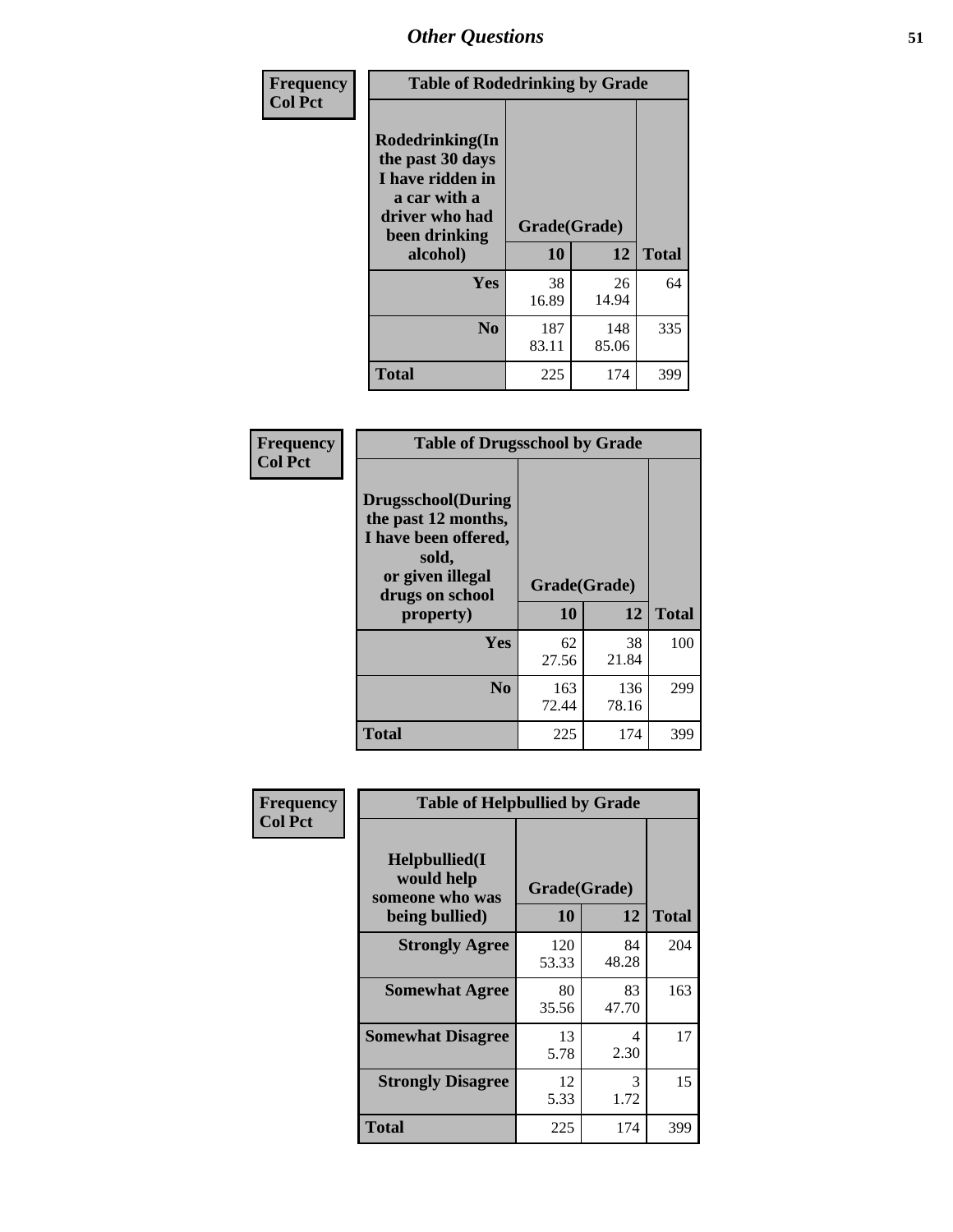| <b>Frequency</b> | <b>Table of Grade by Bingedrinking</b>                                                                  |                             |                             |                              |                          |                        |                        |                   |              |
|------------------|---------------------------------------------------------------------------------------------------------|-----------------------------|-----------------------------|------------------------------|--------------------------|------------------------|------------------------|-------------------|--------------|
| <b>Row Pct</b>   | Bingedrinking(I have drunk five or more<br>drinks of alcohol at one sitting during the<br>last 30 days) |                             |                             |                              |                          |                        |                        |                   |              |
|                  | Grade(Grade)                                                                                            | $\mathbf{0}$<br><b>Days</b> | 1 or<br>$\mathbf 2$<br>days | 3 <sub>to</sub><br>5<br>days | <b>6 to</b><br>9<br>days | 10<br>to<br>19<br>days | 20<br>to<br>29<br>days | All<br>30<br>days | <b>Total</b> |
|                  | 10                                                                                                      | 193<br>85.78                | 13<br>5.78                  | $\overline{4}$<br>1.78       | 5<br>2.22                | $\mathfrak{D}$<br>0.89 | 3<br>1.33              | 5<br>2.22         | 225          |
|                  | 12                                                                                                      | 145<br>83.33                | 8<br>4.60                   | 11<br>6.32                   | 4<br>2.30                | 5<br>2.87              | 0.57                   | $\Omega$<br>0.00  | 174          |
|                  | <b>Total</b>                                                                                            | 338                         | 21                          | 15                           | 9                        | 7                      | 4                      | 5                 | 399          |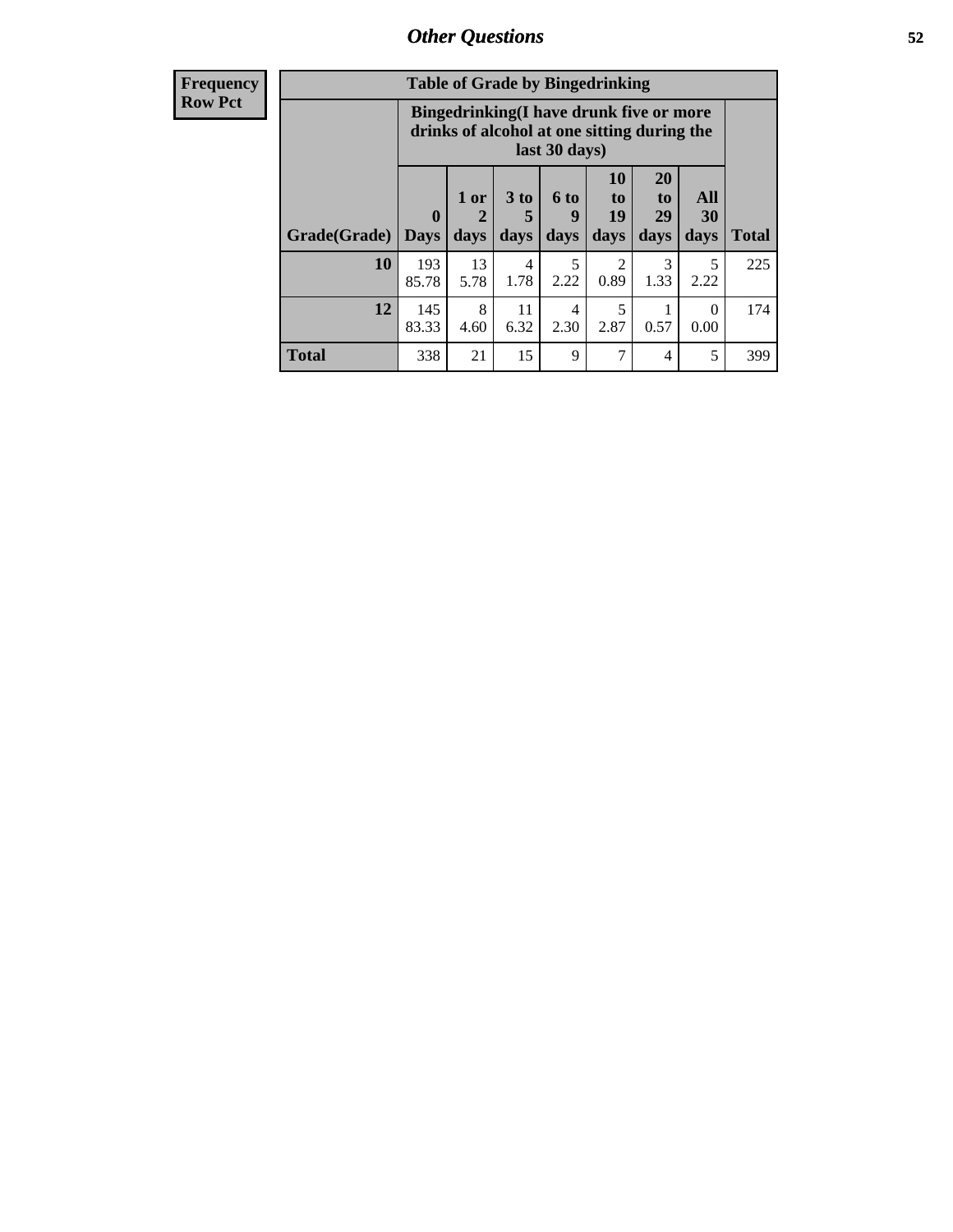### *Nutrition* **53**

| <b>Frequency</b><br>Row Pct |
|-----------------------------|
|                             |

| <b>Table of Grade by Dairy</b> |                          |                                                                 |                             |                                    |              |  |  |
|--------------------------------|--------------------------|-----------------------------------------------------------------|-----------------------------|------------------------------------|--------------|--|--|
|                                |                          | Dairy (I eat at least 3 servings of dairy<br>products each day) |                             |                                    |              |  |  |
| Grade(Grade)                   | <b>Strongly</b><br>Agree | Somewhat<br>Agree                                               | <b>Somewhat</b><br>Disagree | <b>Strongly</b><br><b>Disagree</b> | <b>Total</b> |  |  |
| 10                             | 71<br>31.56              | 87<br>38.67                                                     | 44<br>19.56                 | 23<br>10.22                        | 225          |  |  |
| 12                             | 52<br>29.89              | 67<br>38.51                                                     | 35<br>20.11                 | 20<br>11.49                        | 174          |  |  |
| <b>Total</b>                   | 123                      | 154                                                             | 79                          | 43                                 | 399          |  |  |

| <b>Frequency</b> |  |
|------------------|--|
| <b>Row Pct</b>   |  |

| <b>Table of Grade by Fruitveg</b> |                          |                                                                          |                               |                                    |              |  |
|-----------------------------------|--------------------------|--------------------------------------------------------------------------|-------------------------------|------------------------------------|--------------|--|
|                                   |                          | Fruitveg(I eat at least 5 servings of fruits<br>and vegetables each day) |                               |                                    |              |  |
| Grade(Grade)                      | <b>Strongly</b><br>Agree | Agree                                                                    | Somewhat Somewhat<br>Disagree | <b>Strongly</b><br><b>Disagree</b> | <b>Total</b> |  |
| 10                                | 33<br>14.67              | 81<br>36.00                                                              | 68<br>30.22                   | 43<br>19.11                        | 225          |  |
| 12                                | 22<br>12.64              | 48<br>27.59                                                              | 67<br>38.51                   | 37<br>21.26                        | 174          |  |
| <b>Total</b>                      | 55                       | 129                                                                      | 135                           | 80                                 | 399          |  |

| <b>Frequency</b> | <b>Table of Grade by Cafeteriahealthy</b> |                          |                                                                       |                                          |                                    |              |  |  |  |
|------------------|-------------------------------------------|--------------------------|-----------------------------------------------------------------------|------------------------------------------|------------------------------------|--------------|--|--|--|
| <b>Row Pct</b>   |                                           |                          | Cafeteriahealthy (School meals in my<br>school cafeteria are healthy) |                                          |                                    |              |  |  |  |
|                  | Grade(Grade)                              | <b>Strongly</b><br>Agree | Agree                                                                 | Somewhat   Somewhat  <br><b>Disagree</b> | <b>Strongly</b><br><b>Disagree</b> | <b>Total</b> |  |  |  |
|                  | 10                                        | 19<br>8.44               | 58<br>25.78                                                           | 62<br>27.56                              | 86<br>38.22                        | 225          |  |  |  |
|                  | 12                                        | 3<br>1.72                | 36<br>20.69                                                           | 61<br>35.06                              | 74<br>42.53                        | 174          |  |  |  |
|                  | <b>Total</b>                              | 22                       | 94                                                                    | 123                                      | 160                                | 399          |  |  |  |

| <b>Frequency</b> |
|------------------|
| <b>Row Pct</b>   |

| <b>Table of Grade by Cafeterianutrition</b> |                          |                                                                                           |                                      |                                    |              |  |  |
|---------------------------------------------|--------------------------|-------------------------------------------------------------------------------------------|--------------------------------------|------------------------------------|--------------|--|--|
|                                             |                          | <b>Cafeterianutrition</b> (Facts about nutrition<br>are available in my school cafeteria) |                                      |                                    |              |  |  |
| Grade(Grade)                                | <b>Strongly</b><br>Agree | Agree                                                                                     | Somewhat Somewhat<br><b>Disagree</b> | <b>Strongly</b><br><b>Disagree</b> | <b>Total</b> |  |  |
| 10                                          | 40<br>17.78              | 95<br>42.22                                                                               | 52<br>23.11                          | 38<br>16.89                        | 225          |  |  |
| 12                                          | 20<br>11.49              | 72<br>41.38                                                                               | 45<br>25.86                          | 37<br>21.26                        | 174          |  |  |
| <b>Total</b>                                | 60                       | 167                                                                                       | 97                                   | 75                                 | 399          |  |  |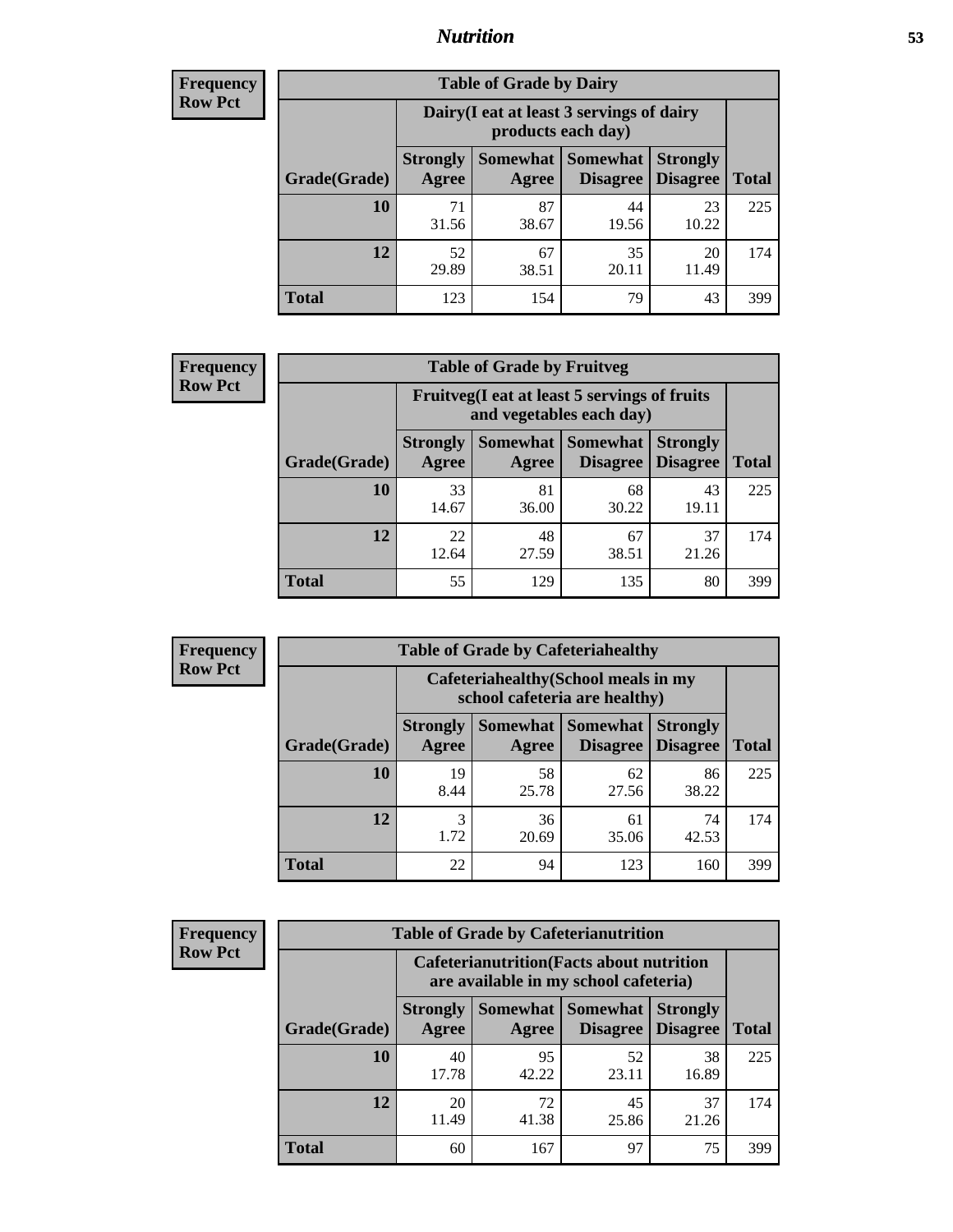### *Nutrition* **54**

| Frequency |
|-----------|
| Row Pct   |

| <b>Table of Grade by Schoollunch</b> |                          |                                                                 |                             |                                    |              |  |  |
|--------------------------------------|--------------------------|-----------------------------------------------------------------|-----------------------------|------------------------------------|--------------|--|--|
|                                      |                          | Schoollunch(I eat school lunch three or<br>more times per week) |                             |                                    |              |  |  |
| Grade(Grade)                         | <b>Strongly</b><br>Agree | Somewhat  <br>Agree                                             | <b>Somewhat</b><br>Disagree | <b>Strongly</b><br><b>Disagree</b> | <b>Total</b> |  |  |
| 10                                   | 123<br>54.67             | 46<br>20.44                                                     | 12<br>5.33                  | 44<br>19.56                        | 225          |  |  |
| 12                                   | 88<br>50.57              | 35<br>20.11                                                     | 14<br>8.05                  | 37<br>21.26                        | 174          |  |  |
| <b>Total</b>                         | 211                      | 81                                                              | 26                          | 81                                 | 399          |  |  |

| <b>Frequency</b> |  |
|------------------|--|
| <b>Row Pct</b>   |  |

| <b>Table of Grade by Foodchoices</b> |                          |                                                                     |                                 |                                    |              |  |
|--------------------------------------|--------------------------|---------------------------------------------------------------------|---------------------------------|------------------------------------|--------------|--|
|                                      |                          | Foodchoices (I make healthy food choices in<br>my school cafeteria) |                                 |                                    |              |  |
| Grade(Grade)                         | <b>Strongly</b><br>Agree | Agree                                                               | Somewhat   Somewhat<br>Disagree | <b>Strongly</b><br><b>Disagree</b> | <b>Total</b> |  |
| 10                                   | 38<br>16.89              | 96<br>42.67                                                         | 51<br>22.67                     | 40<br>17.78                        | 225          |  |
| 12                                   | 13<br>7.47               | 73<br>41.95                                                         | 47<br>27.01                     | 41<br>23.56                        | 174          |  |
| <b>Total</b>                         | 51                       | 169                                                                 | 98                              | 81                                 | 399          |  |

| Frequency      | <b>Table of Grade by Wholewheat</b> |                                                                                                             |              |                                      |                                    |              |  |  |
|----------------|-------------------------------------|-------------------------------------------------------------------------------------------------------------|--------------|--------------------------------------|------------------------------------|--------------|--|--|
| <b>Row Pct</b> |                                     | Wholewheat (There are whole wheat and<br>multigrain breads and cereals available in<br>my school cafeteria) |              |                                      |                                    |              |  |  |
|                | Grade(Grade)                        | <b>Strongly</b><br>Agree                                                                                    | Agree        | Somewhat Somewhat<br><b>Disagree</b> | <b>Strongly</b><br><b>Disagree</b> | <b>Total</b> |  |  |
|                | 10                                  | 49<br>21.78                                                                                                 | 104<br>46.22 | 44<br>19.56                          | 28<br>12.44                        | 225          |  |  |
|                | 12                                  | 44<br>25.29                                                                                                 | 71<br>40.80  | 33<br>18.97                          | 26<br>14.94                        | 174          |  |  |
|                | <b>Total</b>                        | 93                                                                                                          | 175          | 77                                   | 54                                 | 399          |  |  |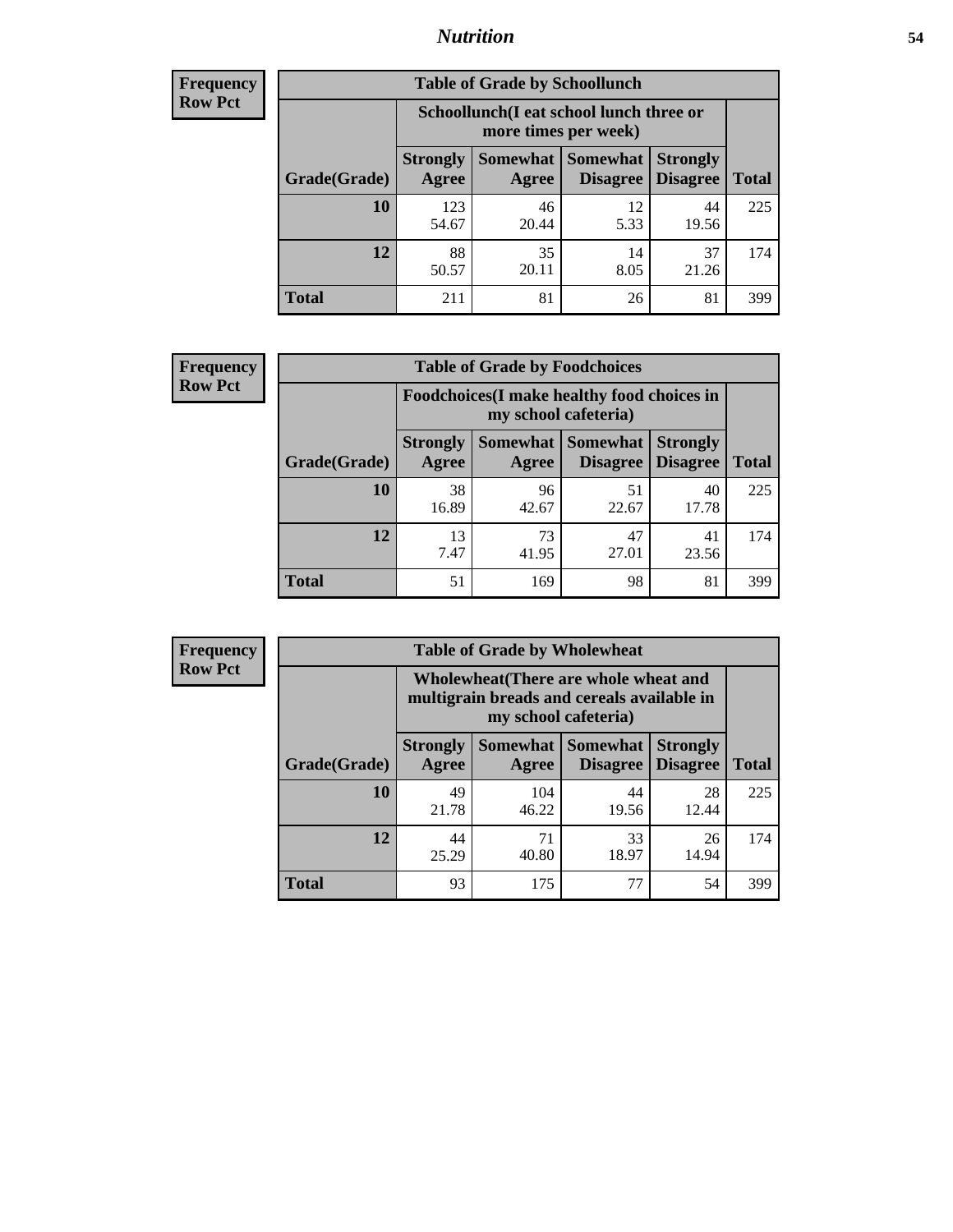### *Nutrition* **55**

**Frequency Row Pct**

| <b>Table of Grade by Healthyvending</b> |                                                                                                                                               |                          |                             |                                    |              |  |  |  |
|-----------------------------------------|-----------------------------------------------------------------------------------------------------------------------------------------------|--------------------------|-----------------------------|------------------------------------|--------------|--|--|--|
|                                         | Healthyvending (If only healthy snacks and<br>beverages were available in the vending<br>machines during the school day,<br>I would buy them) |                          |                             |                                    |              |  |  |  |
| Grade(Grade)                            | <b>Strongly</b><br>Agree                                                                                                                      | <b>Somewhat</b><br>Agree | <b>Somewhat</b><br>Disagree | <b>Strongly</b><br><b>Disagree</b> | <b>Total</b> |  |  |  |
| 10                                      | 52<br>23.11                                                                                                                                   | 76<br>33.78              | 44<br>19.56                 | 53<br>23.56                        | 225          |  |  |  |
| 12                                      | 34<br>19.54                                                                                                                                   | 37<br>21.26              | 38<br>21.84                 | 65<br>37.36                        | 174          |  |  |  |
| <b>Total</b>                            | 86                                                                                                                                            | 113                      | 82                          | 118                                | 399          |  |  |  |

**Frequency Row Pct**

| <b>Table of Grade by Schoolbreakfast</b> |                                                                                                                                         |             |                     |                                        |              |  |  |
|------------------------------------------|-----------------------------------------------------------------------------------------------------------------------------------------|-------------|---------------------|----------------------------------------|--------------|--|--|
|                                          | Schoolbreakfast (If breakfast were<br>available at school,<br>but outside the cafeteria,<br>I would eat breakfast at school more often) |             |                     |                                        |              |  |  |
| Grade(Grade)                             | <b>Strongly</b><br>Agree                                                                                                                | Agree       | Somewhat   Somewhat | <b>Strongly</b><br>Disagree   Disagree | <b>Total</b> |  |  |
| 10                                       | 75<br>33.33                                                                                                                             | 78<br>34.67 | 38<br>16.89         | 34<br>15.11                            | 225          |  |  |
| 12                                       | 60<br>34.48                                                                                                                             | 62<br>35.63 | 25<br>14.37         | 27<br>15.52                            | 174          |  |  |
| <b>Total</b>                             | 135                                                                                                                                     | 140         | 63                  | 61                                     | 399          |  |  |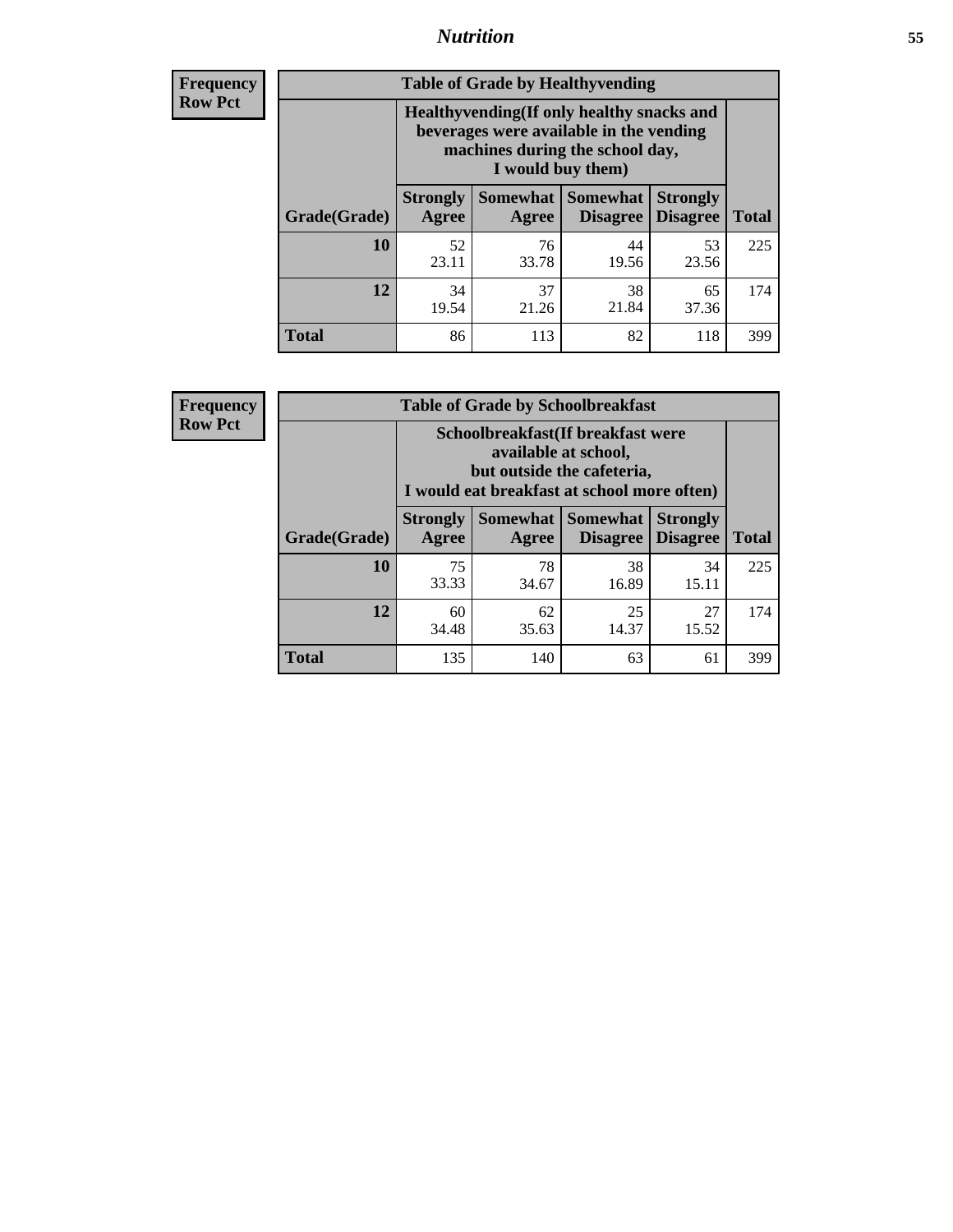| Frequency<br><b>Col Pct</b> | <b>Table of Educationaids by Grade</b>                                                                    |                    |              |     |  |  |
|-----------------------------|-----------------------------------------------------------------------------------------------------------|--------------------|--------------|-----|--|--|
|                             | <b>Educationaids</b> (I<br>have been<br>taught about<br><b>HIV/AIDS</b> at<br>school in the<br>past year) | Grade(Grade)<br>10 | <b>Total</b> |     |  |  |
|                             | Yes                                                                                                       | 199<br>88.44       | 81<br>46.55  | 280 |  |  |
|                             | N <sub>0</sub>                                                                                            | 26<br>11.56        | 93<br>53.45  | 119 |  |  |
|                             | <b>Total</b>                                                                                              | 225                | 174          | 399 |  |  |

| <b>Frequency</b> | <b>Table of Educationcharacter by Grade</b>                                          |              |              |              |  |
|------------------|--------------------------------------------------------------------------------------|--------------|--------------|--------------|--|
| <b>Col Pct</b>   | Educationcharacter(I<br>have been taught<br>about character<br>education in the past | Grade(Grade) |              |              |  |
|                  | year at school)                                                                      | 10           | 12           | <b>Total</b> |  |
|                  | Yes                                                                                  | 183<br>81.33 | 102<br>58.62 | 285          |  |
|                  | N <sub>0</sub>                                                                       | 42<br>18.67  | 72<br>41.38  | 114          |  |
|                  | <b>Total</b>                                                                         | 225          | 174          | 399          |  |

| Frequency      | <b>Table of Gradcoach1 by Grade</b>              |              |              |              |  |
|----------------|--------------------------------------------------|--------------|--------------|--------------|--|
| <b>Col Pct</b> | Gradcoach1(I<br>know who my<br><b>Graduation</b> | Grade(Grade) |              |              |  |
|                | Coach is)                                        | 10           | 12           | <b>Total</b> |  |
|                | Yes                                              | 115<br>51.11 | 124<br>71.26 | 239          |  |
|                | N <sub>0</sub>                                   | 110<br>48.89 | 50<br>28.74  | 160          |  |
|                | <b>Total</b>                                     | 225          | 174          | 399          |  |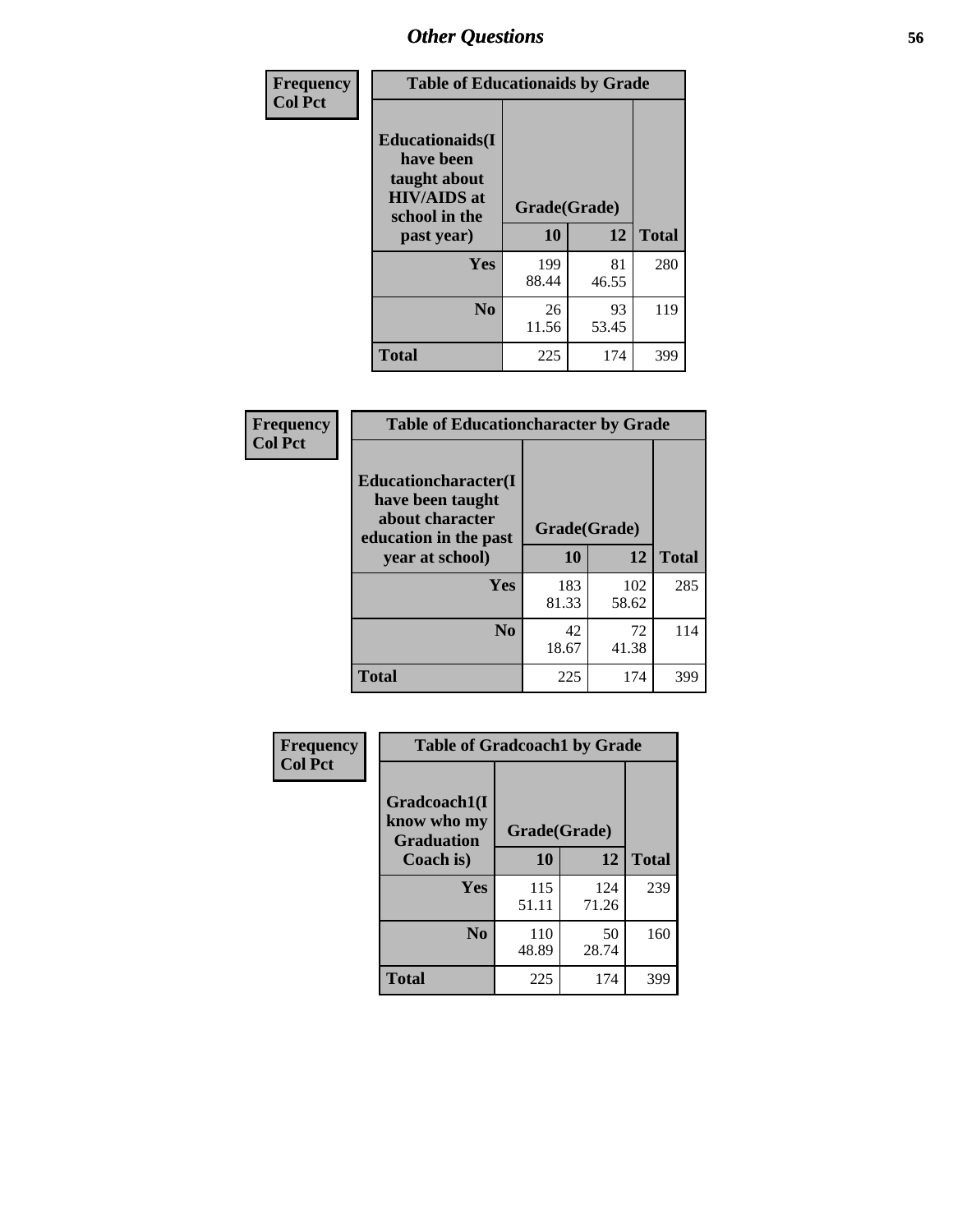| Frequency      | <b>Table of Gradcoach2 by Grade</b> |              |              |              |
|----------------|-------------------------------------|--------------|--------------|--------------|
| <b>Col Pct</b> |                                     |              |              |              |
|                | Gradcoach2(I<br>have                |              |              |              |
|                | contacted my<br><b>Graduation</b>   | Grade(Grade) |              |              |
|                | Coach)                              | 10           | 12           | <b>Total</b> |
|                | Yes                                 | 45<br>20.00  | 72<br>41.38  | 117          |
|                | N <sub>0</sub>                      | 180<br>80.00 | 102<br>58.62 | 282          |
|                | <b>Total</b>                        | 225          | 174          | 399          |

| <b>Frequency</b><br><b>Col Pct</b> | <b>Table of Gradcoach3 by Grade</b>                                         |              |             |              |  |  |
|------------------------------------|-----------------------------------------------------------------------------|--------------|-------------|--------------|--|--|
|                                    | Gradcoach3(I<br>have received<br>assistance<br>from my<br><b>Graduation</b> | Grade(Grade) |             |              |  |  |
|                                    | Coach)                                                                      | 10           | 12          | <b>Total</b> |  |  |
|                                    | Yes                                                                         | 35<br>15.56  | 68<br>39.08 | 103          |  |  |
|                                    | N <sub>0</sub>                                                              | 49<br>21.78  | 23<br>13.22 | 72           |  |  |
|                                    | Don't know                                                                  | 141<br>62.67 | 83<br>47.70 | 224          |  |  |
|                                    | <b>Total</b>                                                                | 225          | 174         | 399          |  |  |

| Frequency<br><b>Col Pct</b> | <b>Table of Selfharm by Grade</b>                                                                                                                                                      |                           |              |              |
|-----------------------------|----------------------------------------------------------------------------------------------------------------------------------------------------------------------------------------|---------------------------|--------------|--------------|
|                             | <b>Selfharm</b> (During<br>the past 12<br>months,<br>I harmed myself<br>on purpose<br><b>Suicideconsider</b><br>During the past<br>12 months,<br>I seriously<br>considered<br>suicide) | Grade(Grade)<br><b>10</b> | 12           | <b>Total</b> |
|                             | Yes                                                                                                                                                                                    | 29<br>12.89               | 16<br>9.20   | 45           |
|                             | N <sub>0</sub>                                                                                                                                                                         | 196<br>87.11              | 158<br>90.80 | 354          |
|                             | Total                                                                                                                                                                                  | 225                       | 174          | 399          |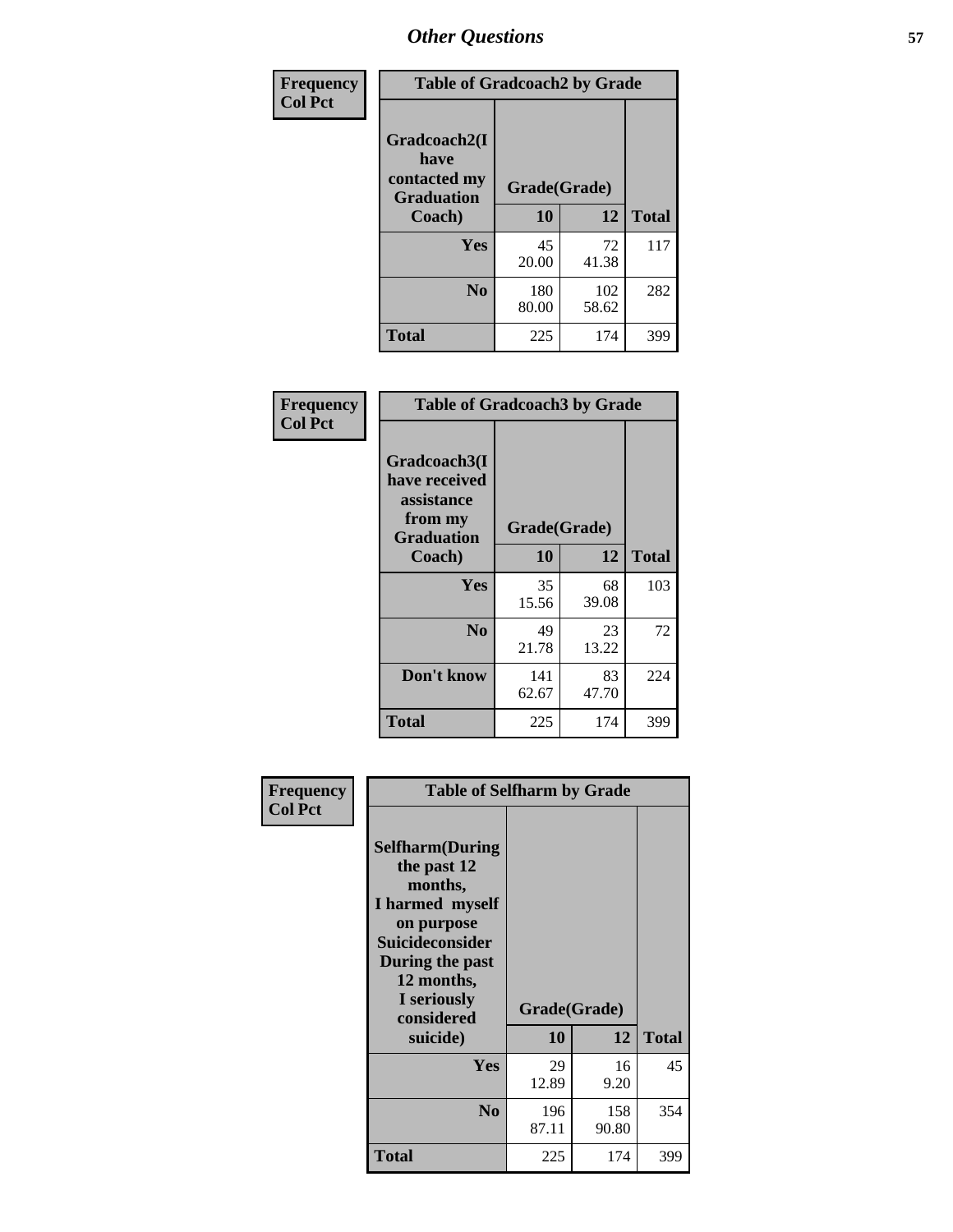| <b>Frequency</b> | <b>Table of Suicideconsider by Grade</b> |              |              |              |  |
|------------------|------------------------------------------|--------------|--------------|--------------|--|
| <b>Col Pct</b>   |                                          | Grade(Grade) |              |              |  |
|                  | Suicideconsider                          | 10           | 12           | <b>Total</b> |  |
|                  | Yes                                      | 29<br>12.89  | 22<br>12.64  | 51           |  |
|                  | N <sub>0</sub>                           | 196<br>87.11 | 152<br>87.36 | 348          |  |
|                  | <b>Total</b>                             | 225          | 174          | 399          |  |

| Frequency      | <b>Table of Suicideattempt by Grade</b>              |              |              |              |
|----------------|------------------------------------------------------|--------------|--------------|--------------|
| <b>Col Pct</b> | Suicideattempt(I<br>have attempted<br>suicide in the | Grade(Grade) |              |              |
|                | last year)                                           | 10           | 12           | <b>Total</b> |
|                | Yes                                                  | 15<br>6.67   | 6<br>3.45    | 21           |
|                | N <sub>0</sub>                                       | 210<br>93.33 | 168<br>96.55 | 378          |
|                | <b>Total</b>                                         | 225          | 174          | 399          |

| Frequency      | <b>Table of Instantmessaged by Grade</b>               |              |              |              |
|----------------|--------------------------------------------------------|--------------|--------------|--------------|
| <b>Col Pct</b> | Instantmessaged(I<br>have instant<br>messaged people I | Grade(Grade) |              |              |
|                | do not even know)                                      | 10           | 12           | <b>Total</b> |
|                | Yes                                                    | 100<br>44.44 | 69<br>39.66  | 169          |
|                | N <sub>0</sub>                                         | 125<br>55.56 | 105<br>60.34 | 230          |
|                | <b>Total</b>                                           | 225          | 174          | 399          |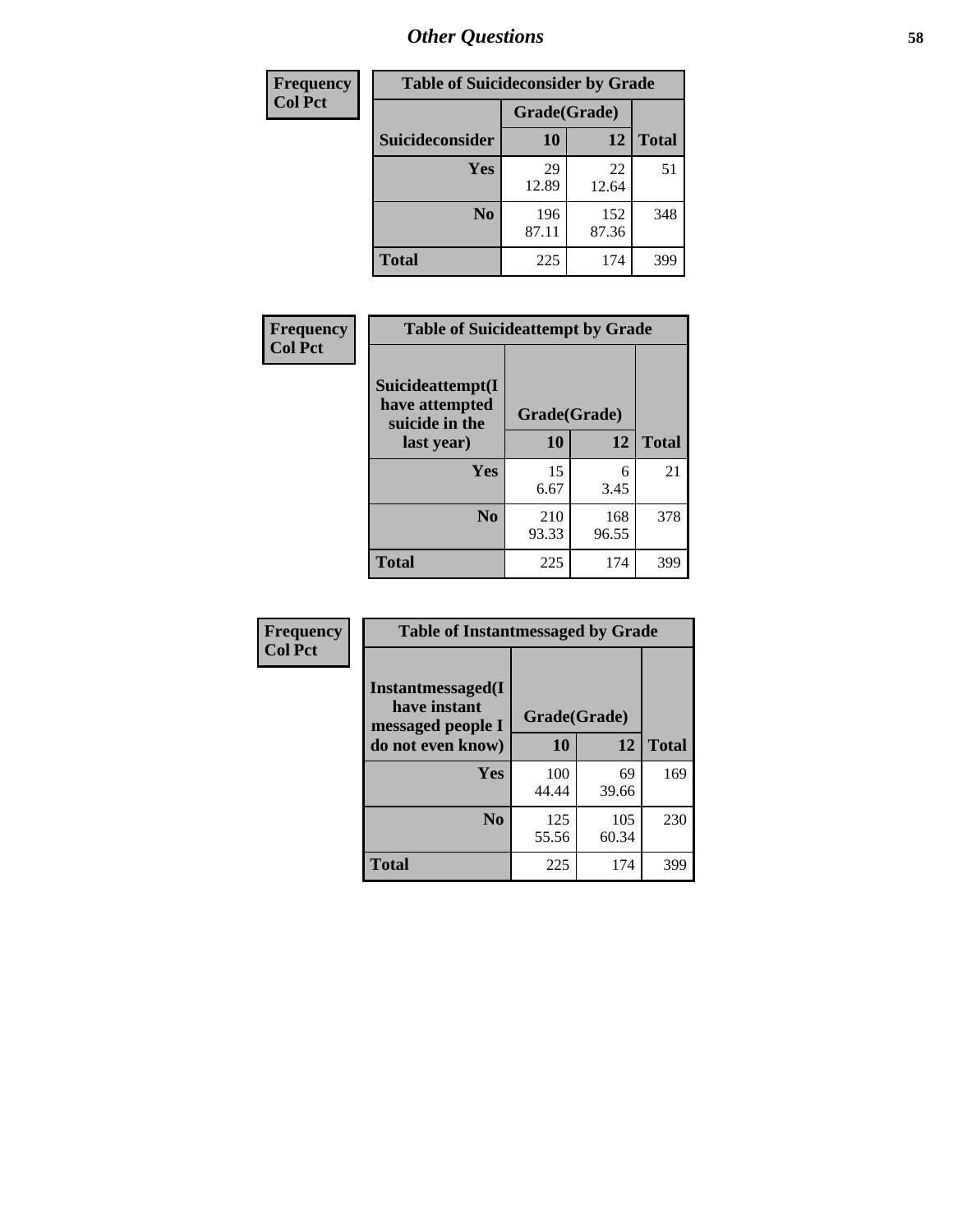| Frequency      | <b>Table of Getsalong by Grade</b>                          |                    |                        |              |  |
|----------------|-------------------------------------------------------------|--------------------|------------------------|--------------|--|
| <b>Col Pct</b> | <b>Getsalong</b> (I get<br>along with other<br>students and | Grade(Grade)<br>10 |                        | <b>Total</b> |  |
|                | adults)                                                     |                    | 12                     |              |  |
|                | <b>Strongly Agree</b>                                       | 116<br>51.56       | 96<br>55.17            | 212          |  |
|                | <b>Somewhat Agree</b>                                       | 84<br>37.33        | 70<br>40.23            | 154          |  |
|                | <b>Somewhat Disagree</b>                                    | 19<br>8.44         | 6<br>3.45              | 25           |  |
|                | <b>Strongly Disagree</b>                                    | 6<br>2.67          | $\mathfrak{D}$<br>1.15 | 8            |  |
|                | <b>Total</b>                                                | 225                | 174                    | 399          |  |

| Frequency      |                                  | <b>Table of Safehome by Grade</b> |              |                |  |
|----------------|----------------------------------|-----------------------------------|--------------|----------------|--|
| <b>Col Pct</b> | Safehome(I feel<br>safe at home) | Grade(Grade)<br><b>10</b>         | 12           | <b>Total</b>   |  |
|                | <b>Strongly Agree</b>            | 174<br>77.33                      | 124<br>71.26 | 298            |  |
|                | <b>Somewhat Agree</b>            | 38<br>16.89                       | 40<br>22.99  | 78             |  |
|                | <b>Somewhat Disagree</b>         | 10<br>4.44                        | 6<br>3.45    | 16             |  |
|                | <b>Strongly Disagree</b>         | 3<br>1.33                         | 4<br>2.30    | $\overline{7}$ |  |
|                | <b>Total</b>                     | 225                               | 174          | 399            |  |

| Frequency      | <b>Table of Adulttalk by Grade</b>                                                                |                    |              |              |  |  |
|----------------|---------------------------------------------------------------------------------------------------|--------------------|--------------|--------------|--|--|
| <b>Col Pct</b> | <b>Adulttalk(I</b><br>know an<br>adult at<br>school that<br>I can talk<br>with if I<br>need help) | Grade(Grade)<br>10 | 12           | <b>Total</b> |  |  |
|                |                                                                                                   |                    |              |              |  |  |
|                | Yes                                                                                               | 179<br>79.56       | 134<br>77.01 | 313          |  |  |
|                | N <sub>0</sub>                                                                                    | 46<br>20.44        | 40<br>22.99  | 86           |  |  |
|                | <b>Total</b>                                                                                      | 225                | 174          | 399          |  |  |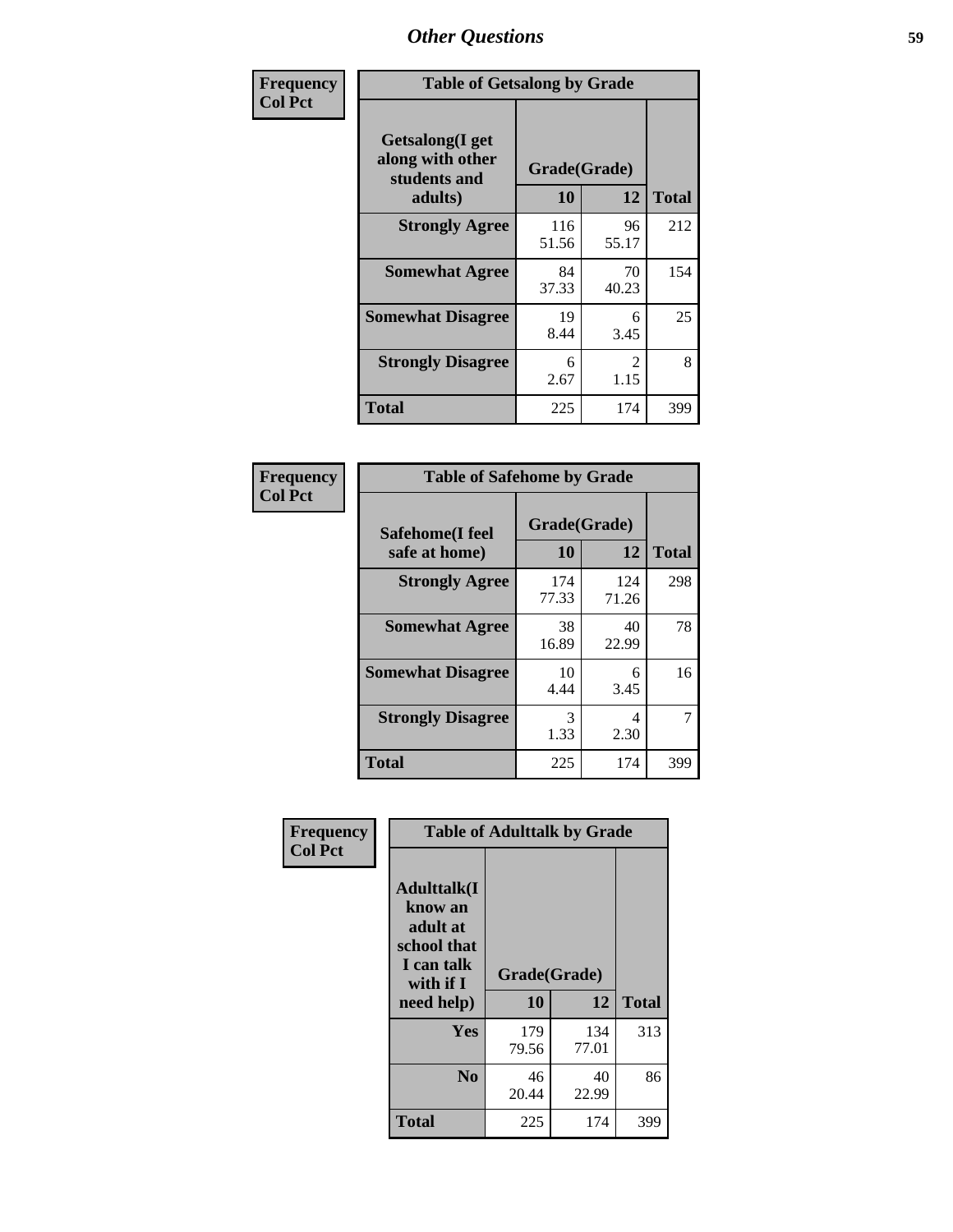**Frequency Row Pct**

| <b>Table of Grade by Tytime</b> |             |                                                                                         |                     |                                   |            |            |              |
|---------------------------------|-------------|-----------------------------------------------------------------------------------------|---------------------|-----------------------------------|------------|------------|--------------|
|                                 |             | Tytime (On an average school day,<br>how much unsupervised time do I spend watching TV) |                     |                                   |            |            |              |
|                                 |             | <b>Less that</b><br>$2 - 3$<br>$4 - 5$<br>$6+$                                          |                     |                                   |            |            |              |
| Grade(Grade)   None             |             |                                                                                         | hour/day   hour/day | hours/day   hours/day   hours/day |            |            | <b>Total</b> |
| 10                              | 41<br>18.22 | 52<br>23.11                                                                             | 43<br>19.11         | 58<br>25.78                       | 16<br>7.11 | 15<br>6.67 | 225          |
| 12                              | 42<br>24.14 | 35<br>20.11                                                                             | 30<br>17.24         | 48<br>27.59                       | 5.17       | 10<br>5.75 | 174          |
| <b>Total</b>                    | 83          | 87                                                                                      | 73                  | 106                               | 25         | 25         | 399          |

**Frequency Row Pct**

| <b>Table of Grade by Computertime</b> |             |                                                                                                                               |             |             |            |           |     |  |  |
|---------------------------------------|-------------|-------------------------------------------------------------------------------------------------------------------------------|-------------|-------------|------------|-----------|-----|--|--|
|                                       |             | Computertime (On an average school day,<br>how much unsupervised time do I spend on the computer)                             |             |             |            |           |     |  |  |
| Grade(Grade)                          | None        | <b>Less that</b><br>$4 - 5$<br>$2 - 3$<br>$6+$<br>hour/day<br>hours/day<br>hour/day<br>hours/day<br>hours/day<br><b>Total</b> |             |             |            |           |     |  |  |
| 10                                    | 41<br>18.22 | 73<br>32.44                                                                                                                   | 41<br>18.22 | 48<br>21.33 | 14<br>6.22 | 8<br>3.56 | 225 |  |  |
| 12                                    | 34<br>19.54 | 46<br>26.44                                                                                                                   | 24<br>13.79 | 50<br>28.74 | 11<br>6.32 | Q<br>5.17 | 174 |  |  |
| <b>Total</b>                          | 75          | 119                                                                                                                           | 65          | 98          | 25         | 17        | 399 |  |  |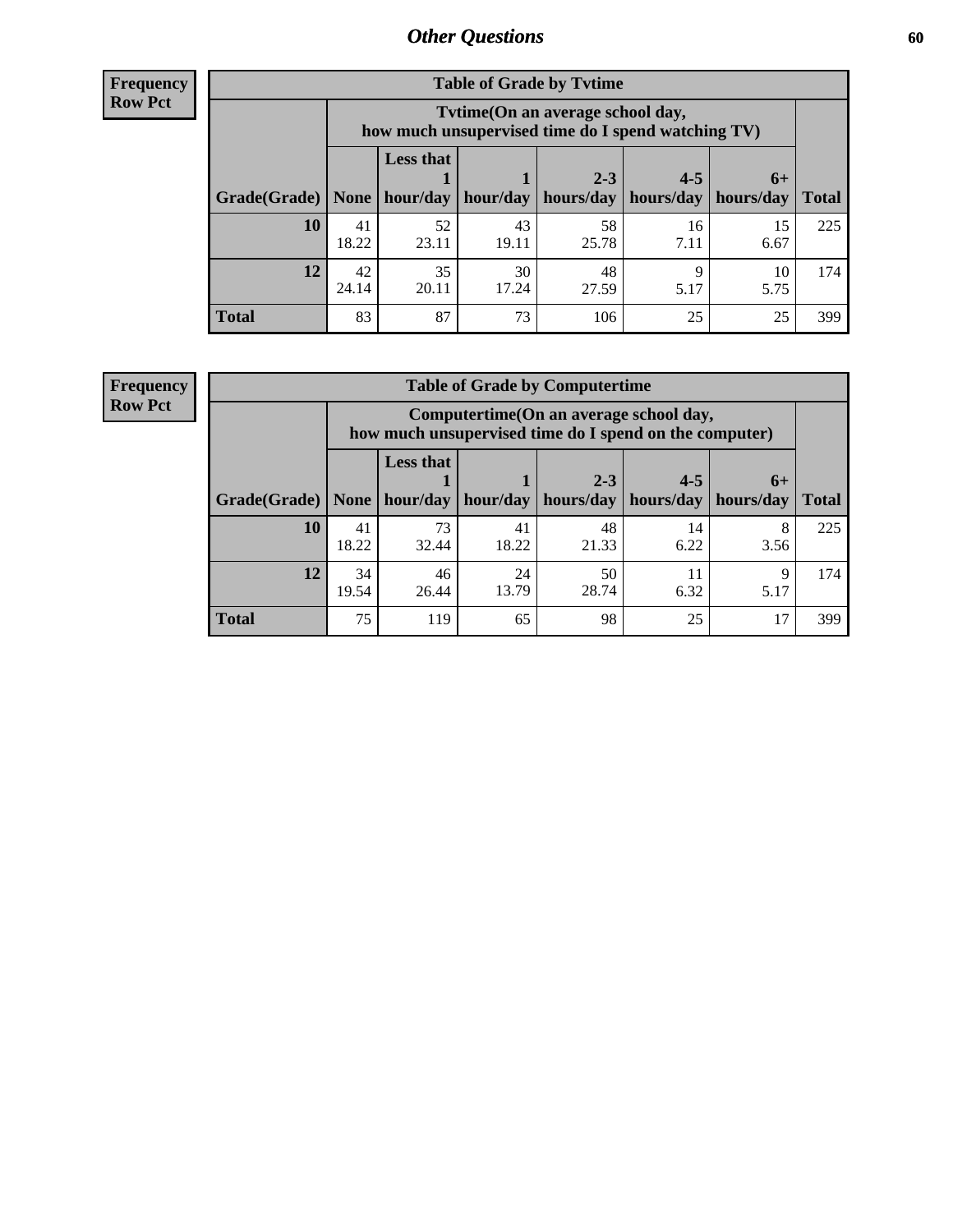### *Questions about Driving Laws* **61** *Driving Questions were asked only of high school students.*

| <b>Frequency</b> |
|------------------|
| <b>Row Pct</b>   |

| <b>Table of Grade by License1</b> |                                                                                                                                           |                     |                |           |               |              |  |  |  |
|-----------------------------------|-------------------------------------------------------------------------------------------------------------------------------------------|---------------------|----------------|-----------|---------------|--------------|--|--|--|
|                                   | License1(During the first 6 months of driving<br>with a provisional license,<br>the only passengers who can ride with the<br>driver are:) |                     |                |           |               |              |  |  |  |
| Grade(Grade)                      | <b>Parent or</b><br>Guardian                                                                                                              | Family<br>  Members | <b>Friends</b> | Anyone    | Don't<br>Know | <b>Total</b> |  |  |  |
| 10                                | 38<br>16.89                                                                                                                               | 154<br>68.44        | 6<br>2.67      | 4<br>1.78 | 23<br>10.22   | 225          |  |  |  |
| 12                                | 32<br>18.39                                                                                                                               | 131<br>75.29        | 4<br>2.30      | 0.57      | 6<br>3.45     | 174          |  |  |  |
| Total                             | 70                                                                                                                                        | 285                 | 10             | 5         | 29            | 399          |  |  |  |

| <b>Frequency</b> |              | <b>Table of Grade by License2</b>                                                                        |                  |                         |                                                      |                      |              |  |  |  |
|------------------|--------------|----------------------------------------------------------------------------------------------------------|------------------|-------------------------|------------------------------------------------------|----------------------|--------------|--|--|--|
| <b>Row Pct</b>   |              | License2(17 yr old drivers with a<br>provisional driver's license cannot<br>drive between the hours of:) |                  |                         |                                                      |                      |              |  |  |  |
|                  | Grade(Grade) | <b>Midnight</b><br>to 6am                                                                                | 1am<br>to<br>5am | 1am<br>to<br><b>6am</b> | N <sub>0</sub><br>curfew<br>for $17$<br>year<br>olds | Don't<br><b>Know</b> | <b>Total</b> |  |  |  |
|                  | 10           | 134<br>59.56                                                                                             | 15<br>6.67       | 21<br>9.33              | 13<br>5.78                                           | 42<br>18.67          | 225          |  |  |  |
|                  | 12           | 124<br>71.26                                                                                             | 23<br>13.22      | 10<br>5.75              | 5<br>2.87                                            | 12<br>6.90           | 174          |  |  |  |
|                  | <b>Total</b> | 258                                                                                                      | 38               | 31                      | 18                                                   | 54                   | 399          |  |  |  |

| Frequency      |              | <b>Table of Grade by License3</b>                                                               |             |             |           |            |               |              |
|----------------|--------------|-------------------------------------------------------------------------------------------------|-------------|-------------|-----------|------------|---------------|--------------|
| <b>Row Pct</b> |              | License3(For drivers under the age of<br>21,<br>what level of alcohol is considered<br>$DUI$ ?) |             |             |           |            |               |              |
|                | Grade(Grade) | Any<br><b>Amount</b>                                                                            | 0.02        | 0.04        | 0.06      | 0.08       | Don't<br>know | <b>Total</b> |
|                | <b>10</b>    | 28<br>12.44                                                                                     | 92<br>40.89 | 44<br>19.56 | 4<br>1.78 | 19<br>8.44 | 38<br>16.89   | 225          |
|                | 12           | 56<br>32.18                                                                                     | 61<br>35.06 | 15<br>8.62  | 4<br>2.30 | 4.02       | 31<br>17.82   | 174          |
|                | <b>Total</b> | 84                                                                                              | 153         | 59          | 8         | 26         | 69            | 399          |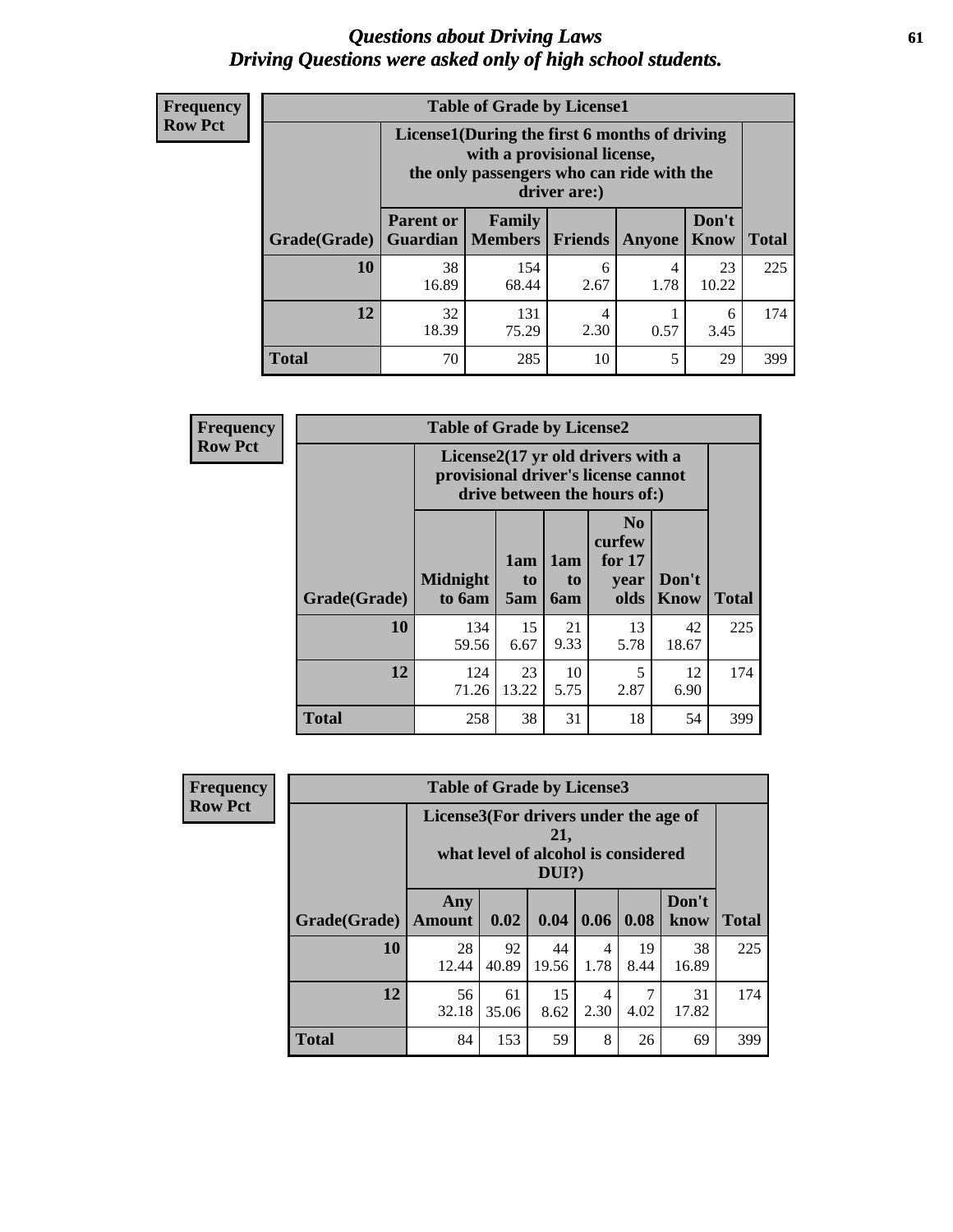### *Questions about Driving Laws* **62** *Driving Questions were asked only of high school students.*

**Frequency Row Pct**

| <b>Table of Grade by License4</b> |             |                                                                                                                                                                                                                                                                                |             |            |            |             |     |  |
|-----------------------------------|-------------|--------------------------------------------------------------------------------------------------------------------------------------------------------------------------------------------------------------------------------------------------------------------------------|-------------|------------|------------|-------------|-----|--|
|                                   |             | License4(A driver under 21 automatically<br>loses his/her license if caught exceeding the<br>posted speet limit by:)<br>Can't<br>lose<br><b>Depends</b><br>license<br>$15+$<br>$25+$<br>$35+$<br>Don't<br>for<br>on<br>mph<br><b>Total</b><br>speeding<br>know<br>mph<br>judge |             |            |            |             |     |  |
| Grade(Grade)                      | mph         |                                                                                                                                                                                                                                                                                |             |            |            |             |     |  |
| 10                                | 59<br>26.22 | 51<br>22.67                                                                                                                                                                                                                                                                    | 30<br>13.33 | 10<br>4.44 | 11<br>4.89 | 64<br>28.44 | 225 |  |
| 12                                | 26<br>14.94 | 65<br>37.36                                                                                                                                                                                                                                                                    | 21<br>12.07 | 17<br>9.77 | 5<br>2.87  | 40<br>22.99 | 174 |  |
| <b>Total</b>                      | 85          | 116                                                                                                                                                                                                                                                                            | 51          | 27         | 16         | 104         | 399 |  |

| Frequency      | <b>Table of Grade by License5</b> |                                                                                                                                                             |                |               |              |
|----------------|-----------------------------------|-------------------------------------------------------------------------------------------------------------------------------------------------------------|----------------|---------------|--------------|
| <b>Row Pct</b> |                                   | License5(A)<br>Georgia teenager<br>with family<br>connections or a<br>good lawyer can<br>break a teen<br>driving law and<br>keep their driver's<br>license) |                |               |              |
|                | Grade(Grade)                      | Yes                                                                                                                                                         | N <sub>0</sub> | Don't<br>know | <b>Total</b> |
|                | 10                                | 40<br>17.78                                                                                                                                                 | 107<br>47.56   | 78<br>34.67   | 225          |
|                | 12                                | 64<br>36.78                                                                                                                                                 | 68<br>39.08    | 42<br>24.14   | 174          |
|                | <b>Total</b>                      | 104                                                                                                                                                         | 175            | 120           | 399          |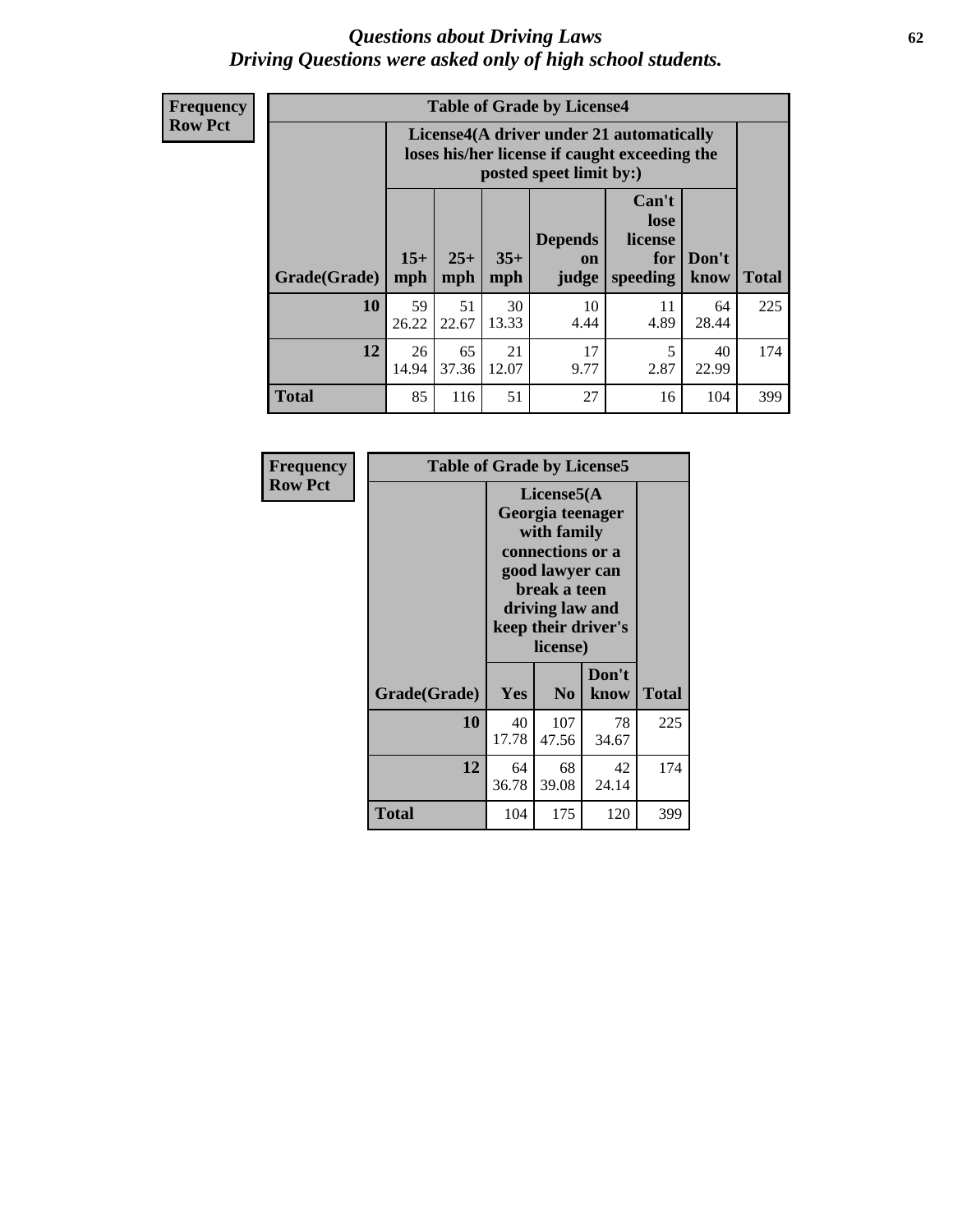### *Questions about Driving Laws* **63** *Driving Questions were asked only of high school students.*

| <b>Frequency</b> |              | <b>Table of Grade by License6</b>                                                                                                               |                |               |       |  |  |
|------------------|--------------|-------------------------------------------------------------------------------------------------------------------------------------------------|----------------|---------------|-------|--|--|
| <b>Row Pct</b>   |              | License <sub>6</sub> (I know a<br>friend or<br>classmate that<br>broke a teen<br>driving law,<br>but was allowed to<br>keep his/her<br>license) |                |               |       |  |  |
|                  | Grade(Grade) | Yes                                                                                                                                             | N <sub>0</sub> | Don't<br>know | Total |  |  |
|                  | 10           | 67<br>29.78                                                                                                                                     | 91<br>40.44    | 67<br>29.78   | 225   |  |  |
|                  | 12           | 97<br>55.75                                                                                                                                     | 41<br>23.56    | 36<br>20.69   | 174   |  |  |
|                  | <b>Total</b> | 164                                                                                                                                             | 132            | 103           | 399   |  |  |

| <b>Frequency</b> | <b>Table of Grade by License7</b> |                                                                             |                                     |                                                                                               |                        |              |  |  |  |  |
|------------------|-----------------------------------|-----------------------------------------------------------------------------|-------------------------------------|-----------------------------------------------------------------------------------------------|------------------------|--------------|--|--|--|--|
| <b>Row Pct</b>   |                                   |                                                                             |                                     | License7(A student under the age of 18 cam loser<br>his/her driving privileges if he or she:) |                        |              |  |  |  |  |
|                  | Grade(Grade)                      | <b>Have</b><br>more than<br>10<br>unexcused<br>absences<br>per school<br>yr | Drop out<br>without  <br>graduating | <b>Bring</b><br>alcohol/drugs/weapon<br>to school                                             | All of<br>the<br>above | <b>Total</b> |  |  |  |  |
|                  | 10                                | 28<br>12.44                                                                 | 17<br>7.56                          | 6<br>2.67                                                                                     | 174<br>77.33           | 225          |  |  |  |  |
|                  | 12                                | 19<br>10.92                                                                 | 11<br>6.32                          | 5<br>2.87                                                                                     | 139<br>79.89           | 174          |  |  |  |  |
|                  | <b>Total</b>                      | 47                                                                          | 28                                  | 11                                                                                            | 313                    | 399          |  |  |  |  |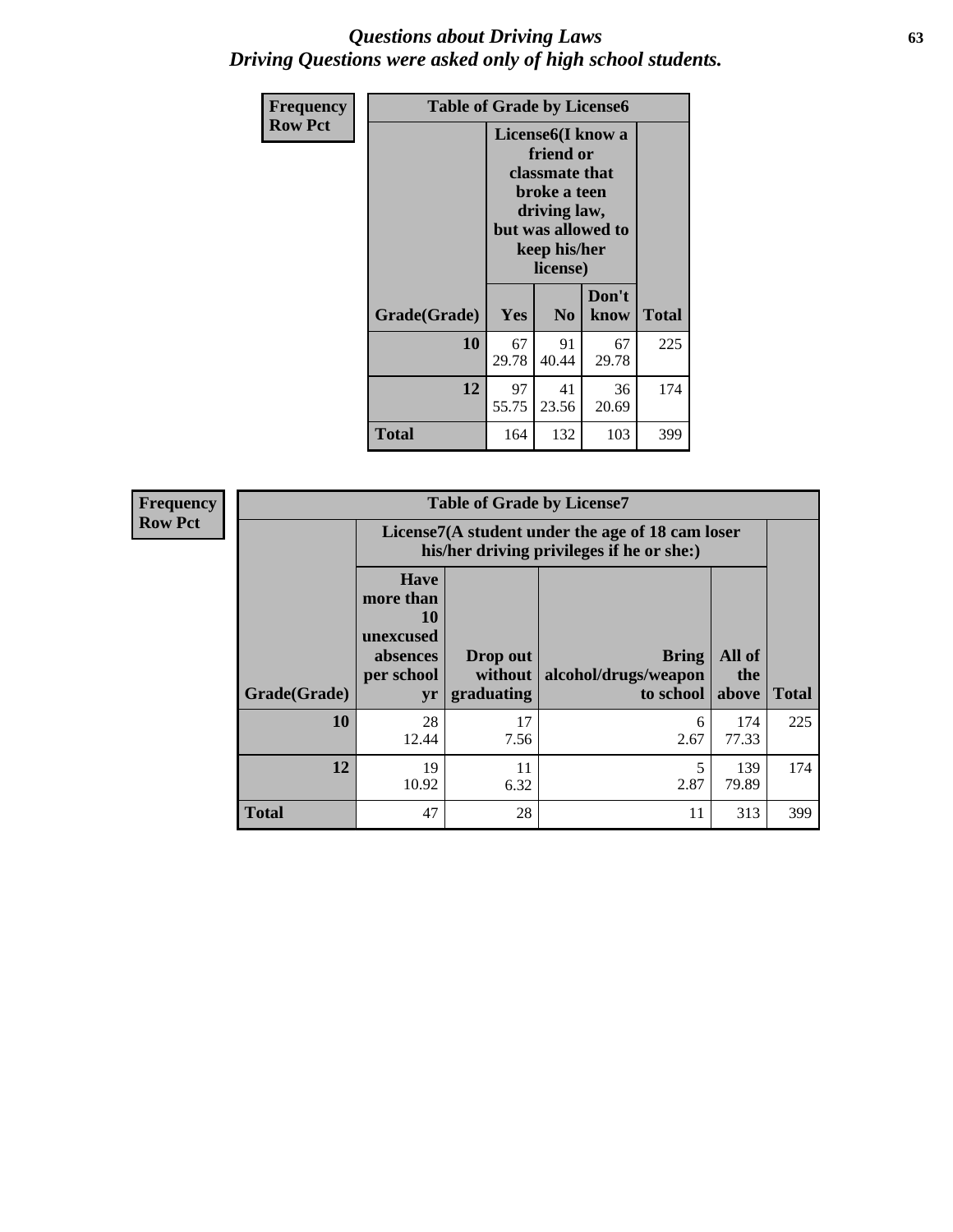# *Select Results by Gender* **64**

| Frequency      | <b>Table of SchoolClimate2 by Gender</b> |                |             |              |  |  |  |
|----------------|------------------------------------------|----------------|-------------|--------------|--|--|--|
| <b>Col Pct</b> | SchoolClimate2(I<br>feel successful at   | Gender(Gender) |             |              |  |  |  |
|                | school)                                  | <b>Female</b>  | <b>Male</b> | <b>Total</b> |  |  |  |
|                | <b>Strongly Agree</b>                    | 56<br>25.57    | 48<br>26.67 | 104          |  |  |  |
|                | <b>Somewhat Agree</b>                    | 130<br>59.36   | 98<br>54.44 | 228          |  |  |  |
|                | <b>Somewhat Disagree</b>                 | 21<br>9.59     | 25<br>13.89 | 46           |  |  |  |
|                | <b>Strongly Disagree</b>                 | 12<br>5.48     | 9<br>5.00   | 21           |  |  |  |
|                | <b>Total</b>                             | 219            | 180         | 399          |  |  |  |

| <b>Frequency</b> | <b>Table of SchoolClimate6 by Gender</b>                 |                |             |              |
|------------------|----------------------------------------------------------|----------------|-------------|--------------|
| <b>Col Pct</b>   | <b>SchoolClimate6(Teachers</b><br>treat me with respect) | Gender(Gender) |             |              |
|                  |                                                          | <b>Female</b>  | <b>Male</b> | <b>Total</b> |
|                  | <b>Strongly Agree</b>                                    | 87<br>39.73    | 57<br>31.67 | 144          |
|                  | <b>Somewhat Agree</b>                                    | 88<br>40.18    | 72<br>40.00 | 160          |
|                  | <b>Somewhat Disagree</b>                                 | 30<br>13.70    | 35<br>19.44 | 65           |
|                  | <b>Strongly Disagree</b>                                 | 14<br>6.39     | 16<br>8.89  | 30           |
|                  | <b>Total</b>                                             | 219            | 180         | 399          |

| <b>Frequency</b> |                                                                                      | <b>Table of SchoolClimate8 by Gender</b> |                            |     |  |  |  |  |  |
|------------------|--------------------------------------------------------------------------------------|------------------------------------------|----------------------------|-----|--|--|--|--|--|
| <b>Col Pct</b>   | <b>SchoolClimate8(Students</b><br>are frequently<br>recognized for good<br>behavior) | Gender(Gender)<br><b>Female</b>          | <b>Total</b>               |     |  |  |  |  |  |
|                  | <b>Strongly Agree</b>                                                                | 32<br>14.61                              | <b>Male</b><br>26<br>14.44 | 58  |  |  |  |  |  |
|                  | <b>Somewhat Agree</b>                                                                | 87<br>39.73                              | 61<br>33.89                | 148 |  |  |  |  |  |
|                  | <b>Somewhat Disagree</b>                                                             | 66<br>30.14                              | 64<br>35.56                | 130 |  |  |  |  |  |
|                  | <b>Strongly Disagree</b>                                                             | 34<br>15.53                              | 29<br>16.11                | 63  |  |  |  |  |  |
|                  | Total                                                                                | 219                                      | 180                        | 399 |  |  |  |  |  |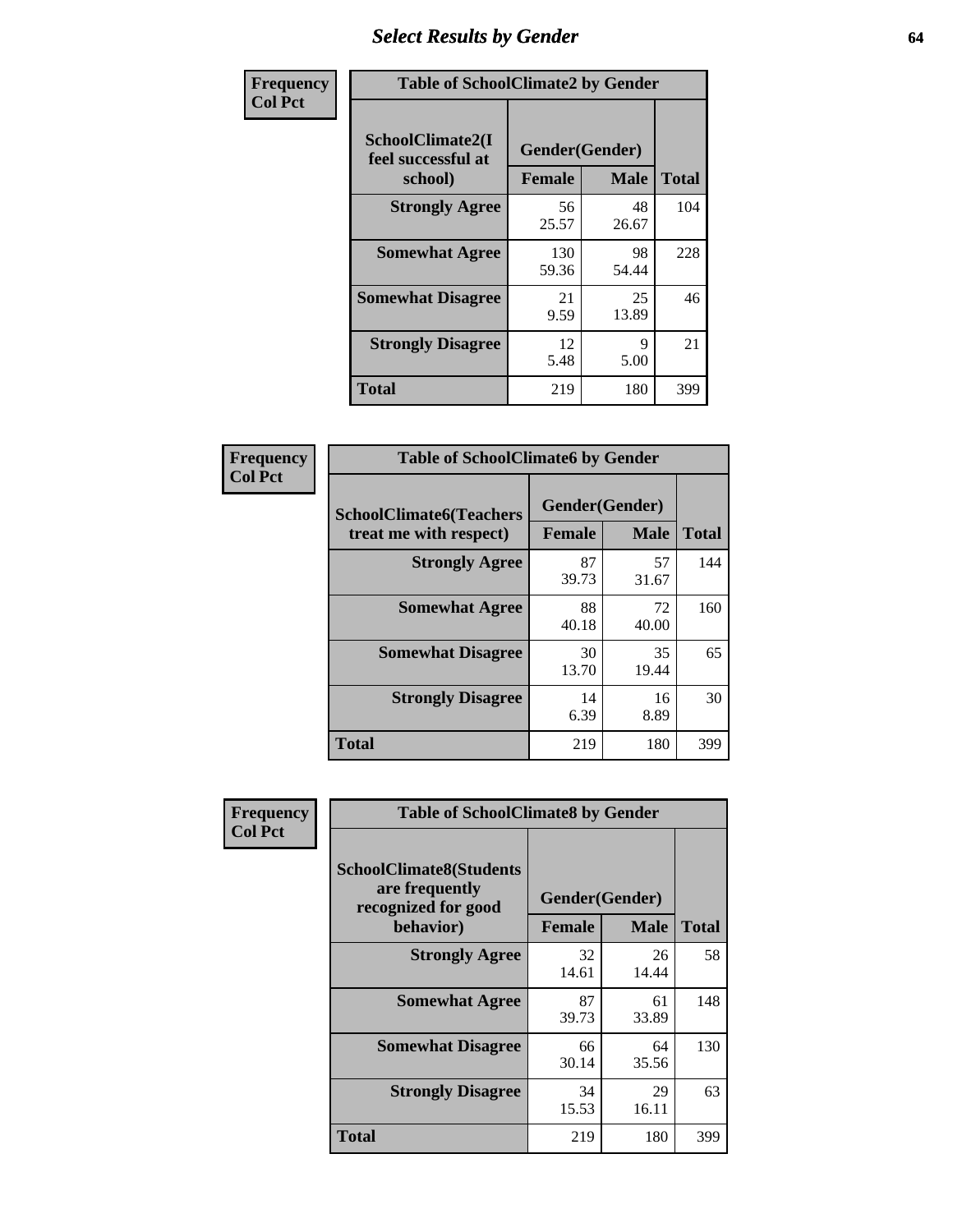# *Select Results by Gender* **65**

| Frequency      | <b>Table of Gender by Dropout</b> |                                                                        |                |              |
|----------------|-----------------------------------|------------------------------------------------------------------------|----------------|--------------|
| <b>Row Pct</b> |                                   | Dropout(I<br>have<br>thought<br>about<br>dropping<br>out of<br>school) |                |              |
|                | Gender(Gender)                    | Yes                                                                    | N <sub>0</sub> | <b>Total</b> |
|                | <b>Female</b>                     | 59<br>26.94                                                            | 160<br>73.06   | 219          |
|                | <b>Male</b>                       | 49<br>27.22                                                            | 131<br>72.78   | 180          |
|                | <b>Total</b>                      | 108                                                                    | 291            | 399          |

| <b>Frequency</b> |                | <b>Table of Gender by Dropoutreason</b>                            |              |                          |                                |              |              |
|------------------|----------------|--------------------------------------------------------------------|--------------|--------------------------|--------------------------------|--------------|--------------|
| <b>Row Pct</b>   |                | Dropoutreason(If I dropped out the<br>reason would most likely be) |              |                          |                                |              |              |
|                  | Gender(Gender) | Won't<br><b>Drop</b><br>out                                        | <b>Bored</b> | Family<br><b>Reasons</b> | <b>Being</b><br><b>Bullied</b> | <b>Other</b> | <b>Total</b> |
|                  | Female         | 124<br>56.62                                                       | 27<br>12.33  | 20<br>9.13               | 8<br>3.65                      | 40<br>18.26  | 219          |
|                  | <b>Male</b>    | 106<br>58.89                                                       | 30<br>16.67  | 13<br>7.22               | 0.56                           | 30<br>16.67  | 180          |
|                  | <b>Total</b>   | 230                                                                | 57           | 33                       | 9                              | 70           | 399          |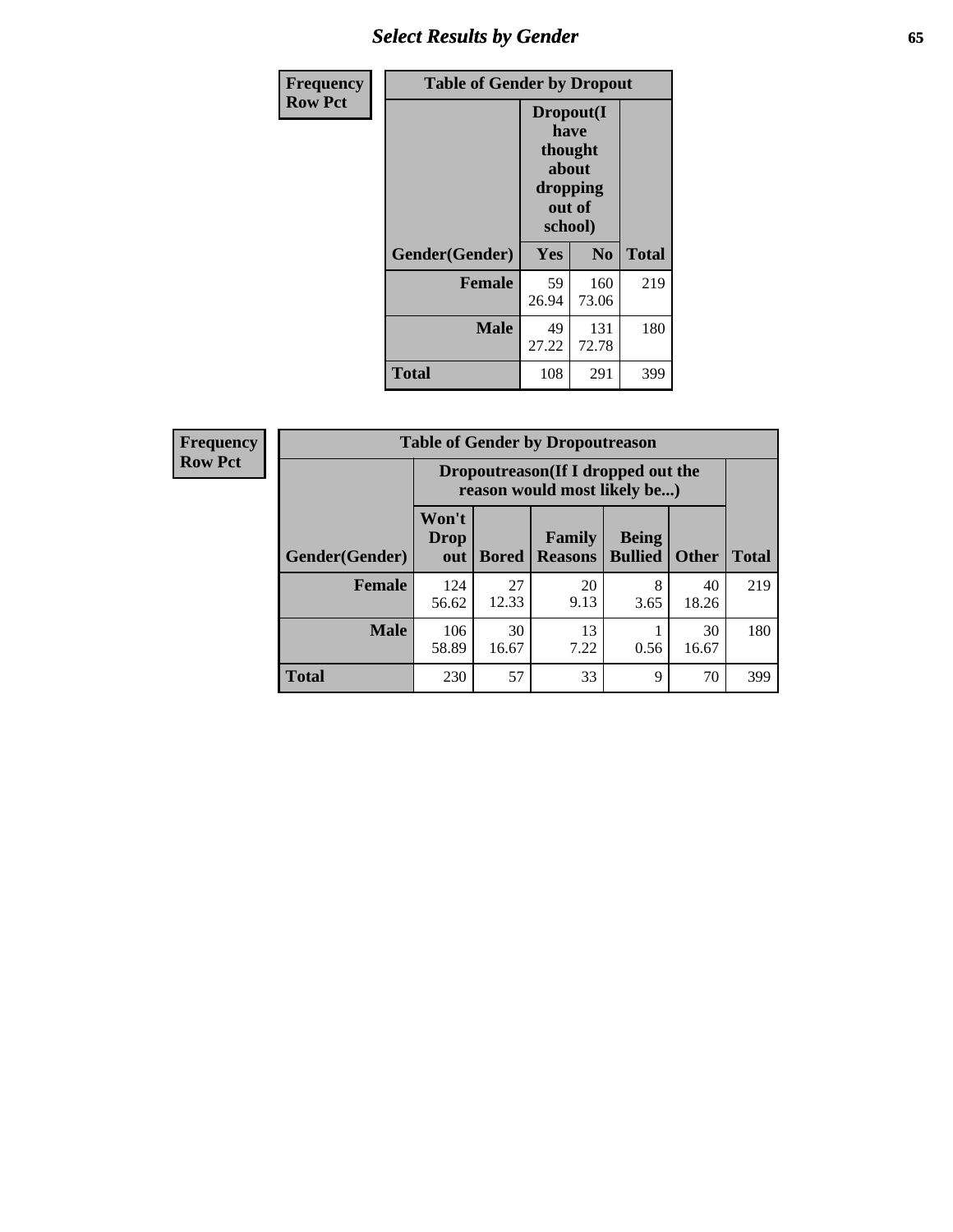*School Safety* **66**

| Frequency      | <b>Table of Gender by Bullied2</b> |                 |                |              |
|----------------|------------------------------------|-----------------|----------------|--------------|
| <b>Row Pct</b> |                                    | <b>Bullied2</b> |                |              |
|                | Gender(Gender)                     | Yes             | N <sub>0</sub> | <b>Total</b> |
|                | <b>Female</b>                      | 44<br>20.09     | 175<br>79.91   | 219          |
|                | <b>Male</b>                        | 33<br>18.33     | 147<br>81.67   | 180          |
|                | <b>Total</b>                       | 77              | 322            | 399          |

| <b>Frequency</b> | <b>Table of Gender by Bulliedothers2</b> |                       |                |              |
|------------------|------------------------------------------|-----------------------|----------------|--------------|
| <b>Row Pct</b>   |                                          | <b>Bulliedothers2</b> |                |              |
|                  | Gender(Gender)                           | <b>Yes</b>            | N <sub>0</sub> | <b>Total</b> |
|                  | <b>Female</b>                            | 25<br>11.42           | 194<br>88.58   | 219          |
|                  | <b>Male</b>                              | 20<br>11.11           | 160<br>88.89   | 180          |
|                  | <b>Total</b>                             | 45                    | 354            | 399          |

| Frequency      | <b>Table of Gender by Weaponschool2</b> |               |                |              |
|----------------|-----------------------------------------|---------------|----------------|--------------|
| <b>Row Pct</b> |                                         | Weaponschool2 |                |              |
|                | Gender(Gender)                          | Yes           | N <sub>0</sub> | <b>Total</b> |
|                | <b>Female</b>                           | 5<br>2.28     | 214<br>97.72   | 219          |
|                | <b>Male</b>                             | 12<br>6.67    | 168<br>93.33   | 180          |
|                | <b>Total</b>                            | 17            | 382            | 399          |

| Frequency      | <b>Table of Gender by Absentunsafe2</b> |               |                |              |  |
|----------------|-----------------------------------------|---------------|----------------|--------------|--|
| <b>Row Pct</b> |                                         | Absentunsafe2 |                |              |  |
|                | Gender(Gender)                          | Yes           | N <sub>0</sub> | <b>Total</b> |  |
|                | <b>Female</b>                           | 10<br>4.57    | 209<br>95.43   | 219          |  |
|                | <b>Male</b>                             | 4.44          | 172<br>95.56   | 180          |  |
|                | <b>Total</b>                            | 18            | 381            | 399          |  |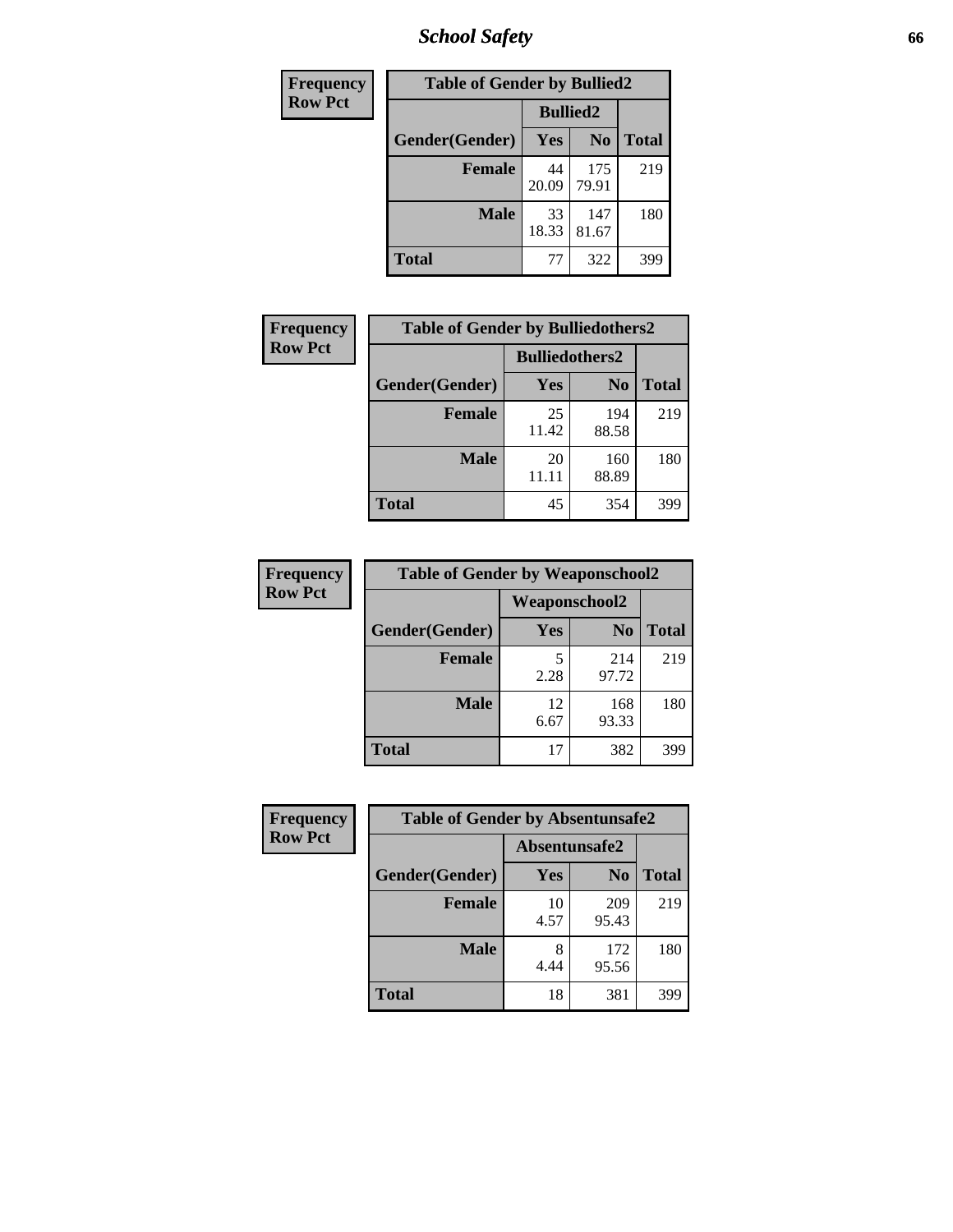*School Safety* **67**

| Frequency      | <b>Table of Gender by Gangself</b> |                                                                                                |              |              |  |
|----------------|------------------------------------|------------------------------------------------------------------------------------------------|--------------|--------------|--|
| <b>Row Pct</b> |                                    | Gangself(I<br>have<br>participated<br>in illegal gang<br>activities in<br>the past 30<br>days) |              |              |  |
|                | Gender(Gender)                     | Yes                                                                                            | No           | <b>Total</b> |  |
|                | <b>Female</b>                      | 9<br>4.11                                                                                      | 210<br>95.89 | 219          |  |
|                | <b>Male</b>                        | 19<br>10.56                                                                                    | 161<br>89.44 | 180          |  |
|                | <b>Total</b>                       | 28                                                                                             | 371          | 399          |  |

| Frequency      |                | <b>Table of Gender by Gangpeers</b>                                                                                         |                |              |  |
|----------------|----------------|-----------------------------------------------------------------------------------------------------------------------------|----------------|--------------|--|
| <b>Row Pct</b> |                | <b>Gangpeers</b> (I<br>have friends<br>who have<br>participated<br>in illegal gang<br>activities in<br>the past 30<br>days) |                |              |  |
|                | Gender(Gender) | Yes                                                                                                                         | N <sub>0</sub> | <b>Total</b> |  |
|                | <b>Female</b>  | 25<br>11.42                                                                                                                 | 194<br>88.58   | 219          |  |
|                | <b>Male</b>    | 32<br>17.78                                                                                                                 | 148<br>82.22   | 180          |  |
|                | <b>Total</b>   | 57                                                                                                                          | 342            | 399          |  |

| Frequency      | <b>Table of Gender by Pickedon2</b> |             |                |              |
|----------------|-------------------------------------|-------------|----------------|--------------|
| <b>Row Pct</b> |                                     | Pickedon2   |                |              |
|                | Gender(Gender)                      | Yes         | N <sub>0</sub> | <b>Total</b> |
|                | <b>Female</b>                       | 80<br>36.53 | 139<br>63.47   | 219          |
|                | <b>Male</b>                         | 51<br>28.33 | 129<br>71.67   | 180          |
|                | <b>Total</b>                        | 131         | 268            | 399          |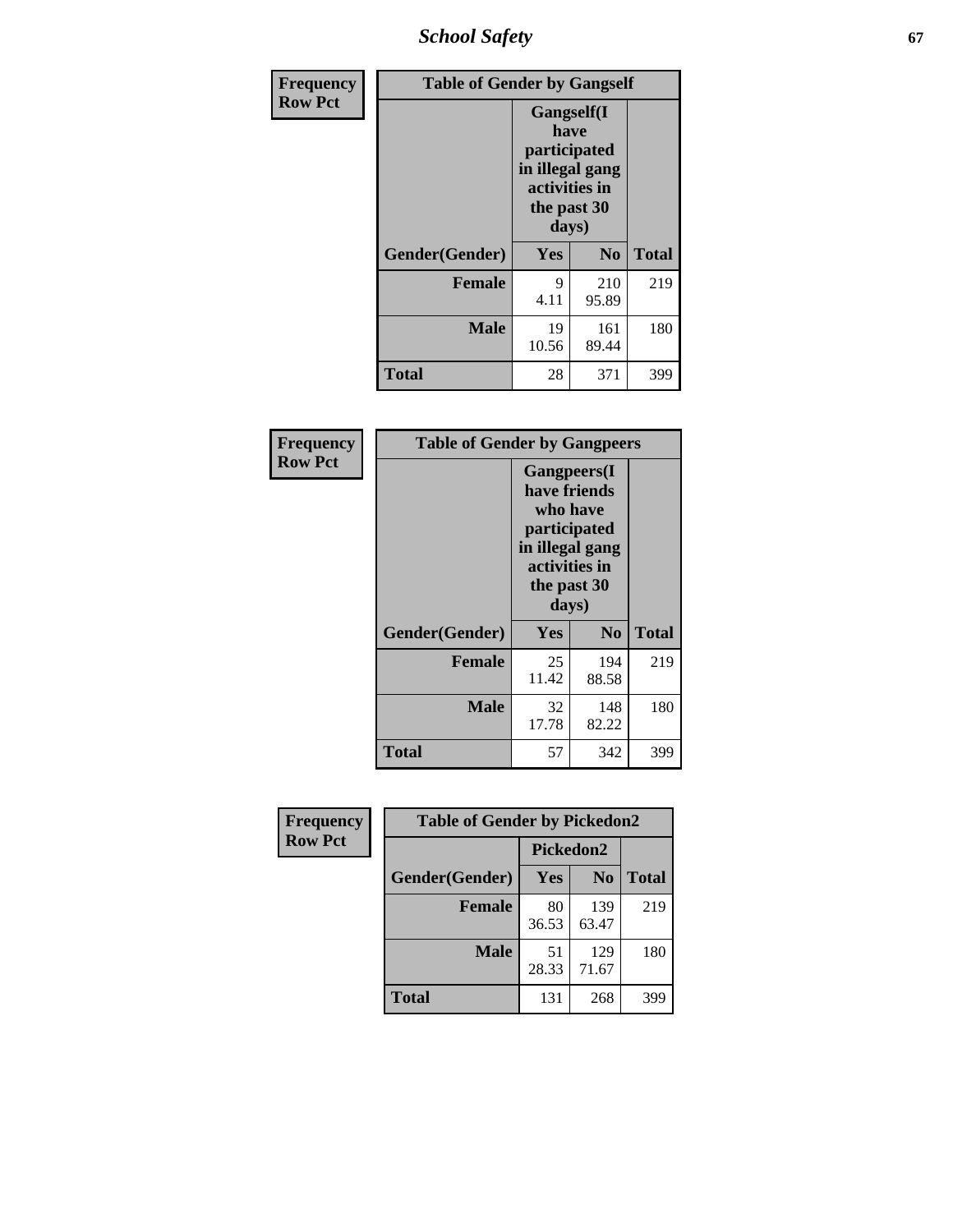*School Safety* **68**

| Frequency      | <b>Table of Gender by Safeschool2</b> |              |                |              |  |
|----------------|---------------------------------------|--------------|----------------|--------------|--|
| <b>Row Pct</b> |                                       | Safeschool2  |                |              |  |
|                | Gender(Gender)                        | Yes          | N <sub>0</sub> | <b>Total</b> |  |
|                | <b>Female</b>                         | 166<br>75.80 | 53<br>24.20    | 219          |  |
|                | Male                                  | 139<br>77.22 | 41<br>22.78    | 180          |  |
|                | <b>Total</b>                          | 305          | 94             | 399          |  |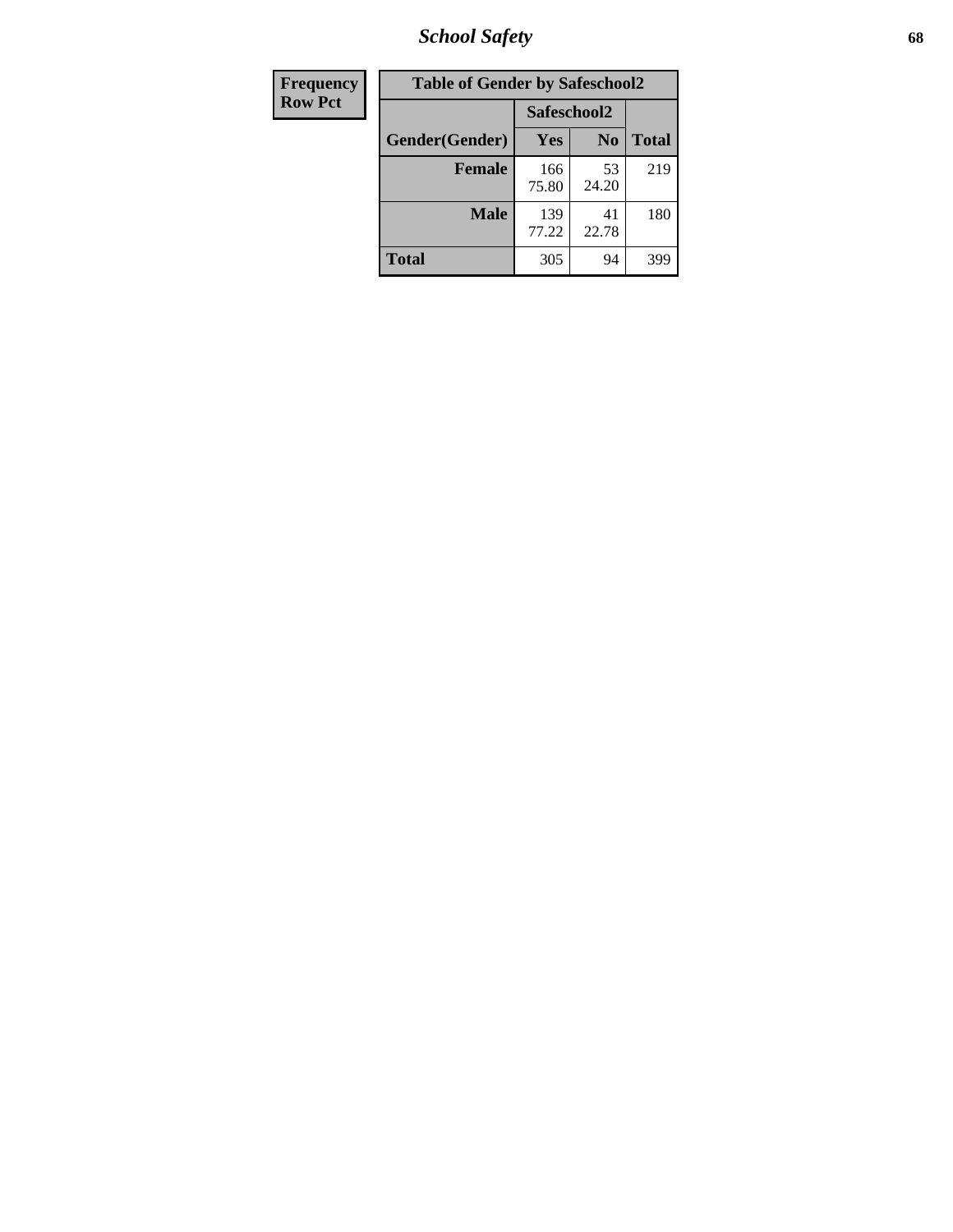# *Incidence of Drug Use* 69

| <b>Frequency</b> | <b>Table of Gender by AlcoholAlt</b> |                                          |                |              |  |
|------------------|--------------------------------------|------------------------------------------|----------------|--------------|--|
| <b>Row Pct</b>   |                                      | AlcoholAlt(Alcohol<br>use, past 30 days) |                |              |  |
|                  | Gender(Gender)                       | Yes                                      | N <sub>0</sub> | <b>Total</b> |  |
|                  | <b>Female</b>                        | 57<br>26.03                              | 162<br>73.97   | 219          |  |
|                  | <b>Male</b>                          | 50<br>27.78                              | 130<br>72.22   | 180          |  |
|                  | <b>Total</b>                         | 107                                      | 292            | 399          |  |

| <b>Frequency</b> | <b>Table of Gender by TobaccoAny</b> |                                          |                |              |  |
|------------------|--------------------------------------|------------------------------------------|----------------|--------------|--|
| <b>Row Pct</b>   |                                      | TobaccoAny(Tobacco<br>use, past 30 days) |                |              |  |
|                  | Gender(Gender)                       | Yes                                      | N <sub>0</sub> | <b>Total</b> |  |
|                  | <b>Female</b>                        | 57<br>26.03                              | 162<br>73.97   | 219          |  |
|                  | <b>Male</b>                          | 75<br>41.67                              | 105<br>58.33   | 180          |  |
|                  | <b>Total</b>                         | 132                                      | 267            | 399          |  |

| <b>Frequency</b> | <b>Table of Gender by MarijuanaAlt</b> |                    |                        |              |
|------------------|----------------------------------------|--------------------|------------------------|--------------|
| <b>Row Pct</b>   |                                        | use, past 30 days) | MarijuanaAlt(Marijuana |              |
|                  | Gender(Gender)                         | <b>Yes</b>         | N <sub>0</sub>         | <b>Total</b> |
|                  | Female                                 | 28<br>12.79        | 191<br>87.21           | 219          |
|                  | <b>Male</b>                            | 33<br>18.33        | 147<br>81.67           | 180          |
|                  | <b>Total</b>                           | 61                 | 338                    | 399          |

| <b>Frequency</b> | <b>Table of Gender by OtherDrugAny</b> |                         |                           |              |
|------------------|----------------------------------------|-------------------------|---------------------------|--------------|
| <b>Row Pct</b>   |                                        | drug use, past 30 days) | <b>OtherDrugAny(Other</b> |              |
|                  | <b>Gender</b> (Gender)                 | <b>Yes</b>              | N <sub>0</sub>            | <b>Total</b> |
|                  | <b>Female</b>                          | 20<br>9.13              | 199<br>90.87              | 219          |
|                  | <b>Male</b>                            | 24<br>13.33             | 156<br>86.67              | 180          |
|                  | <b>Total</b>                           | 44                      | 355                       | 399          |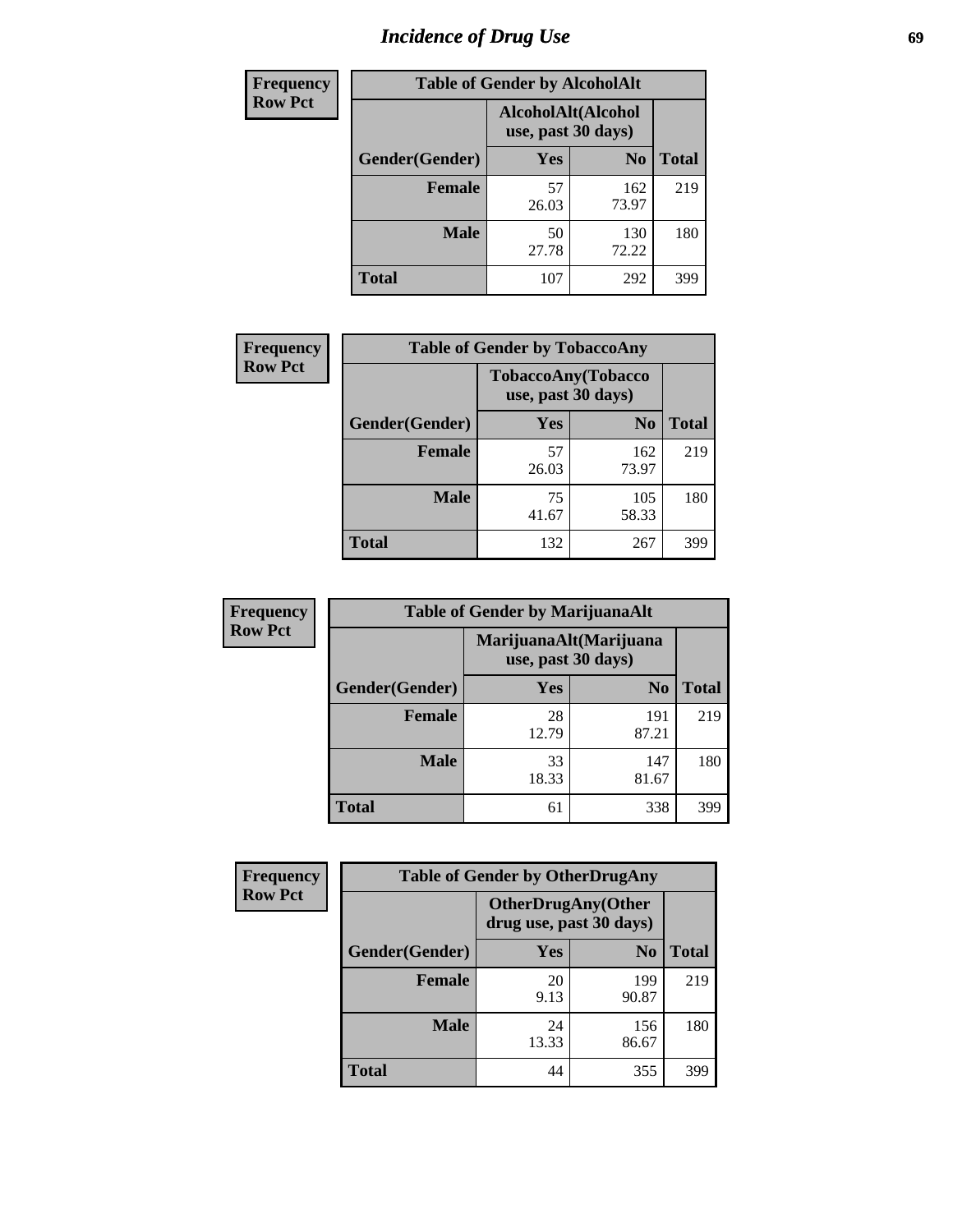### *Average Age at Onset of Use* 70 *Results for "Average Age at Onset of Use" questions exclude students who said they did not use that substance*

#### **Gender=Female**

| <b>Variable</b>    | <b>Label</b>                                                       | <b>Mean</b> |
|--------------------|--------------------------------------------------------------------|-------------|
| Alcoholinit2       | I started using alcohol when I was                                 | 14.05       |
| Cigarettesinit2    | I started smoking tobacco when I was                               | 14.10       |
| Smokelessinit2     | I started chewing tobacco when I was                               | 13.00       |
| Marijuanainit2     | I started using marijuana when I was                               | 14.36       |
| Cocaineinit2       | I started using cocaine when I was                                 | 14.80       |
| Inhalantsinit2     | I started using inhalants when I was                               | 12.60       |
| Steroidsinit2      | I started using steroids when I was                                | 15.33       |
| Ecstasyinit2       | I started using ecstasy when I was                                 | 16.00       |
| Methinit2          | I started using methamphetamines when I was                        | 13.00       |
| Hallucinogensinit2 | I started using hallucinogens when I was                           | 11.67       |
| Prescription in t2 | I started using prescription drugs not prescribed to me when I was | 13.89       |

#### **Gender=Male**

| <b>Variable</b>    | Label                                                              | <b>Mean</b> |
|--------------------|--------------------------------------------------------------------|-------------|
| Alcoholinit2       | I started using alcohol when I was                                 | 13.43       |
| Cigarettesinit2    | I started smoking tobacco when I was                               | 13.15       |
| Smokelessinit2     | I started chewing tobacco when I was                               | 13.06       |
| Marijuanainit2     | I started using marijuana when I was                               | 13.61       |
| Cocaineinit2       | I started using cocaine when I was                                 | 14.25       |
| Inhalantsinit2     | I started using inhalants when I was                               | 13.11       |
| Steroidsinit2      | I started using steroids when I was                                | 11.00       |
| Ecstasyinit2       | I started using ecstasy when I was                                 | 13.86       |
| Methinit2          | I started using methamphetamines when I was                        | 12.67       |
| Hallucinogensinit2 | I started using hallucinogens when I was                           | 14.44       |
| Prescriptioninit2  | I started using prescription drugs not prescribed to me when I was | 13.54       |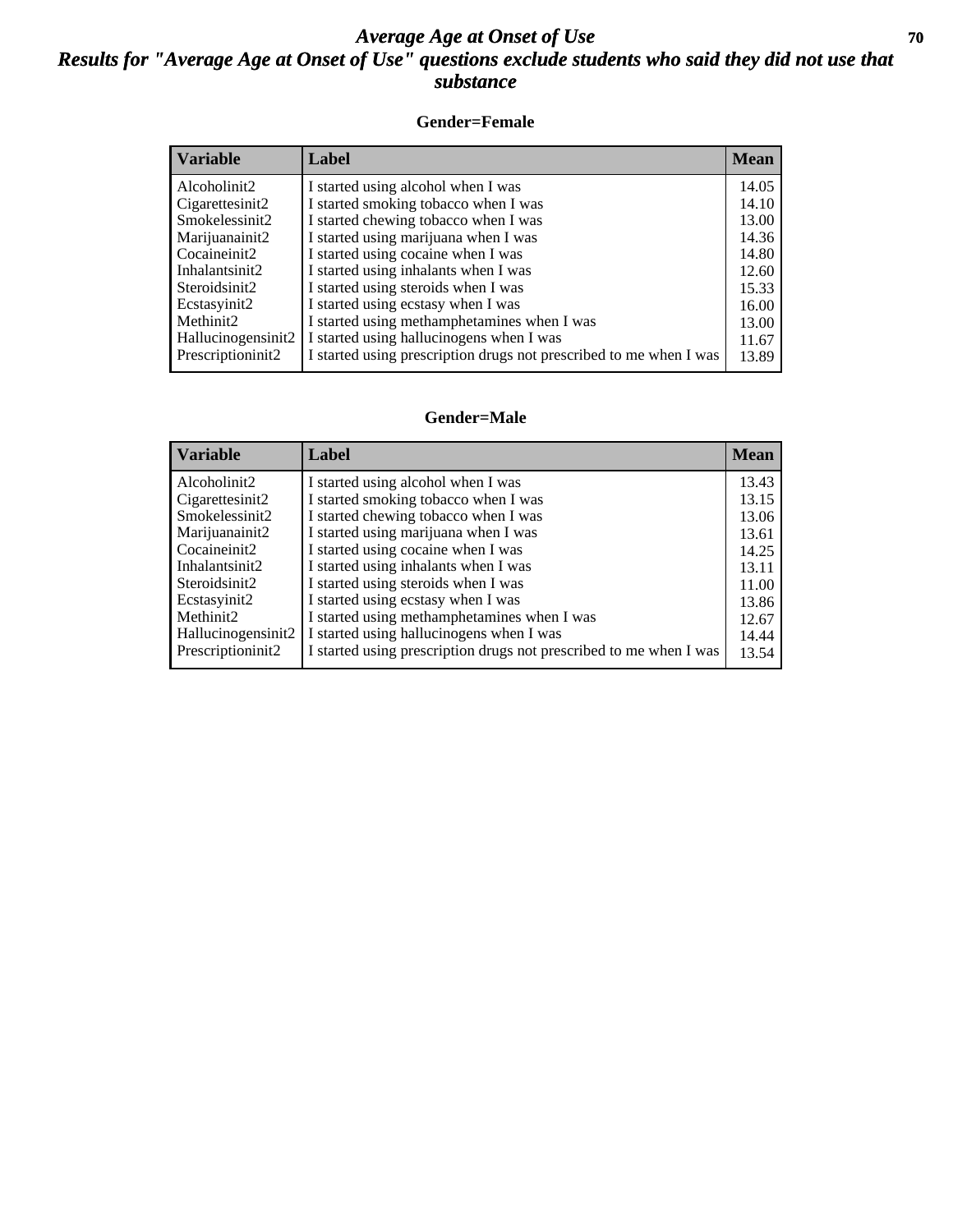# *I Think These Drugs are Harmful* **71**

| Frequency      | <b>Table of Gender by Alcoholharmdich</b> |                                                   |                |              |
|----------------|-------------------------------------------|---------------------------------------------------|----------------|--------------|
| <b>Row Pct</b> |                                           | Alcoholharmdich(I<br>think alcohol is<br>harmful) |                |              |
|                | Gender(Gender)                            | Yes                                               | N <sub>0</sub> | <b>Total</b> |
|                | <b>Female</b>                             | 184<br>84.02                                      | 35<br>15.98    | 219          |
|                | <b>Male</b>                               | 140<br>77.78                                      | 40<br>22.22    | 180          |
|                | Total                                     | 324                                               | 75             | 399          |

| Frequency      | <b>Table of Gender by Tobaccoharmdich</b> |                  |                               |              |  |
|----------------|-------------------------------------------|------------------|-------------------------------|--------------|--|
| <b>Row Pct</b> |                                           | think tobacco is | Tobaccoharmdich(I<br>harmful) |              |  |
|                | Gender(Gender)                            | Yes              | N <sub>0</sub>                | <b>Total</b> |  |
|                | <b>Female</b>                             | 208<br>94.98     | 11<br>5.02                    | 219          |  |
|                | <b>Male</b>                               | 158<br>87.78     | 22<br>12.22                   | 180          |  |
|                | <b>Total</b>                              | 366              | 33                            | 399          |  |

| Frequency      | <b>Table of Gender by Marijuanaharmdich</b> |                                                       |                |              |  |
|----------------|---------------------------------------------|-------------------------------------------------------|----------------|--------------|--|
| <b>Row Pct</b> |                                             | Marijuanaharmdich(I<br>think marijuana is<br>harmful) |                |              |  |
|                | Gender(Gender)                              | <b>Yes</b>                                            | N <sub>0</sub> | <b>Total</b> |  |
|                | <b>Female</b>                               | 179<br>81.74                                          | 40<br>18.26    | 219          |  |
|                | <b>Male</b>                                 | 130<br>72.22                                          | 50<br>27.78    | 180          |  |
|                | <b>Total</b>                                | 309                                                   | 90             | 399          |  |

| Frequency      | <b>Table of Gender by Otherdrugharmdich</b> |                                   |                     |              |  |
|----------------|---------------------------------------------|-----------------------------------|---------------------|--------------|--|
| <b>Row Pct</b> |                                             | think other drugs are<br>harmful) | Otherdrugharmdich(I |              |  |
|                | Gender(Gender)                              | <b>Yes</b>                        | N <sub>0</sub>      | <b>Total</b> |  |
|                | <b>Female</b>                               | 214<br>97.72                      | 5<br>2.28           | 219          |  |
|                | <b>Male</b>                                 | 172<br>95.56                      | 8<br>4.44           | 180          |  |
|                | <b>Total</b>                                | 386                               | 13                  | 399          |  |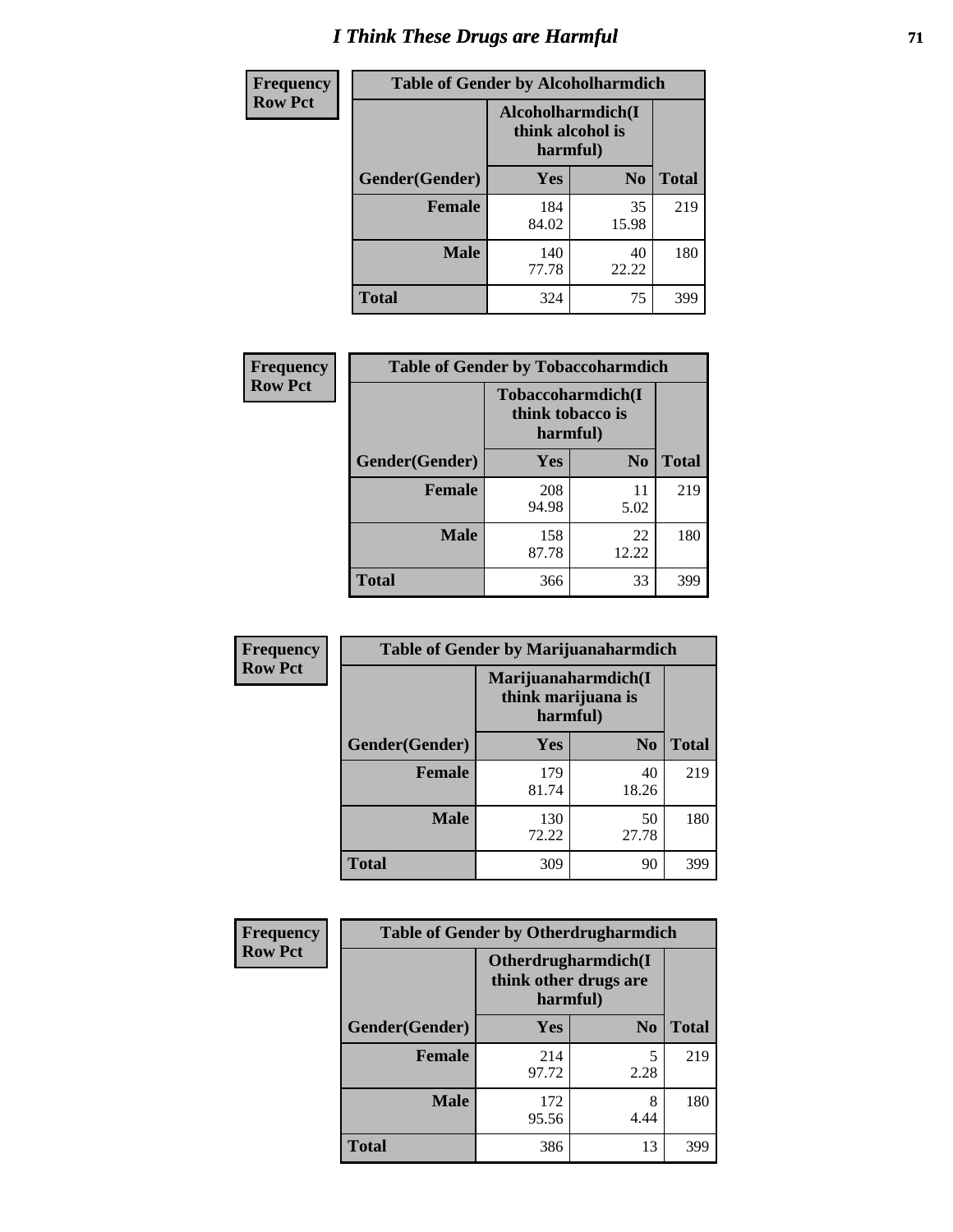| <b>Frequency</b> | <b>Table of Gender by Alcohollocation1</b> |                                                               |             |              |
|------------------|--------------------------------------------|---------------------------------------------------------------|-------------|--------------|
| <b>Row Pct</b>   |                                            | <b>Alcohollocation1(Places</b><br><b>Friends Use Alcohol)</b> |             |              |
|                  | Gender(Gender)                             |                                                               | Do Not Use  | <b>Total</b> |
|                  | <b>Female</b>                              | 160<br>73.06                                                  | 59<br>26.94 | 219          |
|                  | <b>Male</b>                                | 115<br>63.89                                                  | 65<br>36.11 | 180          |
|                  | <b>Total</b>                               | 275                                                           | 124         | 399          |

| <b>Frequency</b> | <b>Table of Gender by Alcohollocation2</b> |                                                               |             |              |
|------------------|--------------------------------------------|---------------------------------------------------------------|-------------|--------------|
| <b>Row Pct</b>   |                                            | <b>Alcohollocation2(Places</b><br><b>Friends Use Alcohol)</b> |             |              |
|                  | Gender(Gender)                             |                                                               | Home        | <b>Total</b> |
|                  | <b>Female</b>                              | 123<br>56.16                                                  | 96<br>43.84 | 219          |
|                  | <b>Male</b>                                | 98<br>54.44                                                   | 82<br>45.56 | 180          |
|                  | <b>Total</b>                               | 221                                                           | 178         | 399          |

| Frequency      | <b>Table of Gender by Alcohollocation3</b> |                                                               |               |              |
|----------------|--------------------------------------------|---------------------------------------------------------------|---------------|--------------|
| <b>Row Pct</b> |                                            | <b>Alcohollocation3(Places</b><br><b>Friends Use Alcohol)</b> |               |              |
|                | Gender(Gender)                             |                                                               | <b>School</b> | <b>Total</b> |
|                | <b>Female</b>                              | 209<br>95.43                                                  | 10<br>4.57    | 219          |
|                | <b>Male</b>                                | 163<br>90.56                                                  | 17<br>9.44    | 180          |
|                | <b>Total</b>                               | 372                                                           | 27            | 399          |

| <b>Frequency</b> | <b>Table of Gender by Alcohollocation4</b> |                             |                                |              |  |
|------------------|--------------------------------------------|-----------------------------|--------------------------------|--------------|--|
| <b>Row Pct</b>   |                                            | <b>Friends Use Alcohol)</b> | <b>Alcohollocation4(Places</b> |              |  |
|                  | Gender(Gender)                             |                             | Car                            | <b>Total</b> |  |
|                  | <b>Female</b>                              | 185<br>84.47                | 34<br>15.53                    | 219          |  |
|                  | <b>Male</b>                                | 156<br>86.67                | 24<br>13.33                    | 180          |  |
|                  | <b>Total</b>                               | 341                         | 58                             | 399          |  |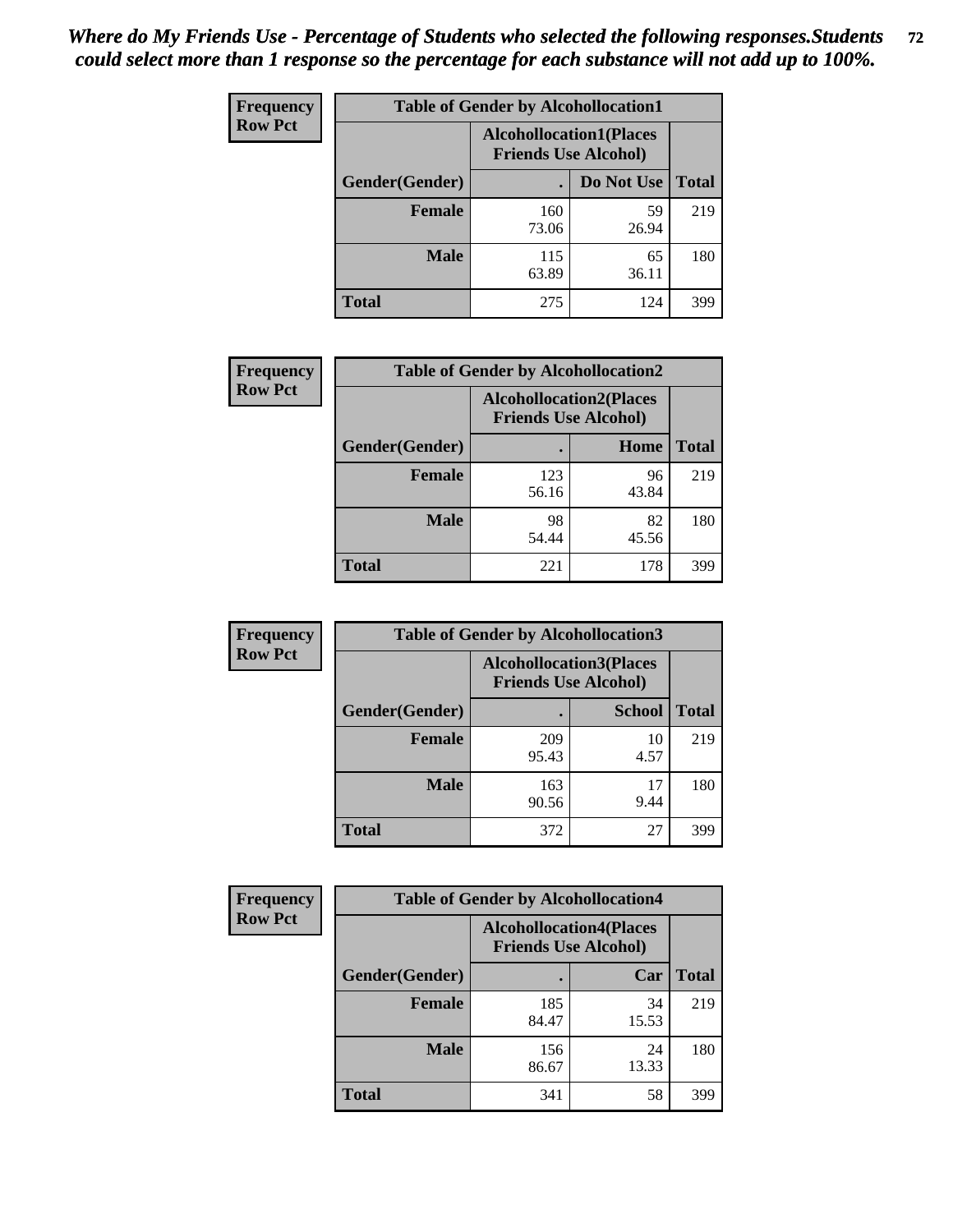| <b>Frequency</b> | <b>Table of Gender by Alcohollocation5</b> |                                                                |                          |              |
|------------------|--------------------------------------------|----------------------------------------------------------------|--------------------------|--------------|
| <b>Row Pct</b>   |                                            | <b>Alcohollocation5</b> (Places<br><b>Friends Use Alcohol)</b> |                          |              |
|                  | Gender(Gender)                             |                                                                | <b>Friend's</b><br>House | <b>Total</b> |
|                  | <b>Female</b>                              | 73<br>33.33                                                    | 146<br>66.67             | 219          |
|                  | <b>Male</b>                                | 87<br>48.33                                                    | 93<br>51.67              | 180          |
|                  | <b>Total</b>                               | 160                                                            | 239                      | 399          |

| Frequency      | <b>Table of Gender by Alcohollocation6</b> |              |                                                               |              |
|----------------|--------------------------------------------|--------------|---------------------------------------------------------------|--------------|
| <b>Row Pct</b> |                                            |              | <b>Alcohollocation6(Places</b><br><b>Friends Use Alcohol)</b> |              |
|                | Gender(Gender)                             |              | <b>Other</b>                                                  | <b>Total</b> |
|                | <b>Female</b>                              | 131<br>59.82 | 88<br>40.18                                                   | 219          |
|                | <b>Male</b>                                | 112<br>62.22 | 68<br>37.78                                                   | 180          |
|                | <b>Total</b>                               | 243          | 156                                                           | 399          |

| Frequency      | <b>Table of Gender by Tobaccolocation1</b> |                                                               |             |              |  |
|----------------|--------------------------------------------|---------------------------------------------------------------|-------------|--------------|--|
| <b>Row Pct</b> |                                            | <b>Tobaccolocation1(Places</b><br><b>Friends Use Tobacco)</b> |             |              |  |
|                | Gender(Gender)                             |                                                               | Do Not Use  | <b>Total</b> |  |
|                | Female                                     | 158<br>72.15                                                  | 61<br>27.85 | 219          |  |
|                | <b>Male</b>                                | 130<br>72.22                                                  | 50<br>27.78 | 180          |  |
|                | <b>Total</b>                               | 288                                                           | 111         | 399          |  |

| <b>Frequency</b> | <b>Table of Gender by Tobaccolocation2</b> |                                                               |              |              |
|------------------|--------------------------------------------|---------------------------------------------------------------|--------------|--------------|
| <b>Row Pct</b>   |                                            | <b>Tobaccolocation2(Places</b><br><b>Friends Use Tobacco)</b> |              |              |
|                  | Gender(Gender)                             |                                                               | Home         | <b>Total</b> |
|                  | Female                                     | 95<br>43.38                                                   | 124<br>56.62 | 219          |
|                  | <b>Male</b>                                | 68<br>37.78                                                   | 112<br>62.22 | 180          |
|                  | <b>Total</b>                               | 163                                                           | 236          | 399          |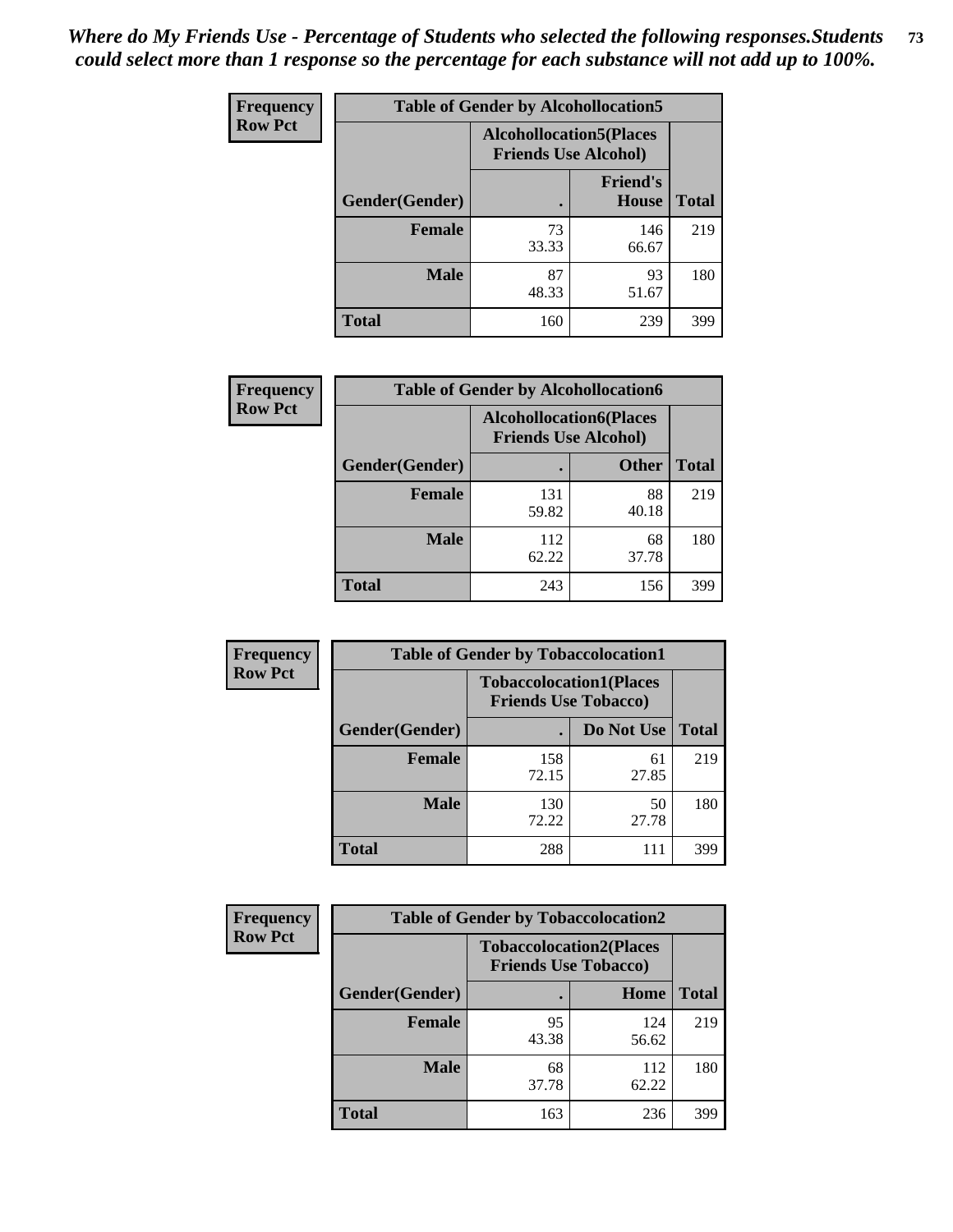| <b>Frequency</b> | <b>Table of Gender by Tobaccolocation3</b> |                             |                                |              |
|------------------|--------------------------------------------|-----------------------------|--------------------------------|--------------|
| <b>Row Pct</b>   |                                            | <b>Friends Use Tobacco)</b> | <b>Tobaccolocation3(Places</b> |              |
|                  | Gender(Gender)                             |                             | <b>School</b>                  | <b>Total</b> |
|                  | <b>Female</b>                              | 142<br>64.84                | 77<br>35.16                    | 219          |
|                  | <b>Male</b>                                | 88<br>48.89                 | 92<br>51.11                    | 180          |
|                  | <b>Total</b>                               | 230                         | 169                            | 399          |

| <b>Frequency</b> | <b>Table of Gender by Tobaccolocation4</b> |                             |                                |              |
|------------------|--------------------------------------------|-----------------------------|--------------------------------|--------------|
| <b>Row Pct</b>   |                                            | <b>Friends Use Tobacco)</b> | <b>Tobaccolocation4(Places</b> |              |
|                  | Gender(Gender)                             |                             | Car                            | <b>Total</b> |
|                  | <b>Female</b>                              | 102<br>46.58                | 117<br>53.42                   | 219          |
|                  | <b>Male</b>                                | 74<br>41.11                 | 106<br>58.89                   | 180          |
|                  | <b>Total</b>                               | 176                         | 223                            | 399          |

| <b>Frequency</b> | <b>Table of Gender by Tobaccolocation5</b> |             |                                                               |              |
|------------------|--------------------------------------------|-------------|---------------------------------------------------------------|--------------|
| <b>Row Pct</b>   |                                            |             | <b>Tobaccolocation5(Places</b><br><b>Friends Use Tobacco)</b> |              |
|                  | Gender(Gender)                             |             | <b>Friend's</b><br><b>House</b>                               | <b>Total</b> |
|                  | <b>Female</b>                              | 84<br>38.36 | 135<br>61.64                                                  | 219          |
|                  | <b>Male</b>                                | 74<br>41.11 | 106<br>58.89                                                  | 180          |
|                  | <b>Total</b>                               | 158         | 241                                                           | 399          |

| <b>Frequency</b> | <b>Table of Gender by Tobaccolocation6</b> |                                                               |              |              |
|------------------|--------------------------------------------|---------------------------------------------------------------|--------------|--------------|
| <b>Row Pct</b>   |                                            | <b>Tobaccolocation6(Places</b><br><b>Friends Use Tobacco)</b> |              |              |
|                  | Gender(Gender)                             |                                                               | <b>Other</b> | <b>Total</b> |
|                  | <b>Female</b>                              | 113<br>51.60                                                  | 106<br>48.40 | 219          |
|                  | <b>Male</b>                                | 93<br>51.67                                                   | 87<br>48.33  | 180          |
|                  | <b>Total</b>                               | 206                                                           | 193          | 399          |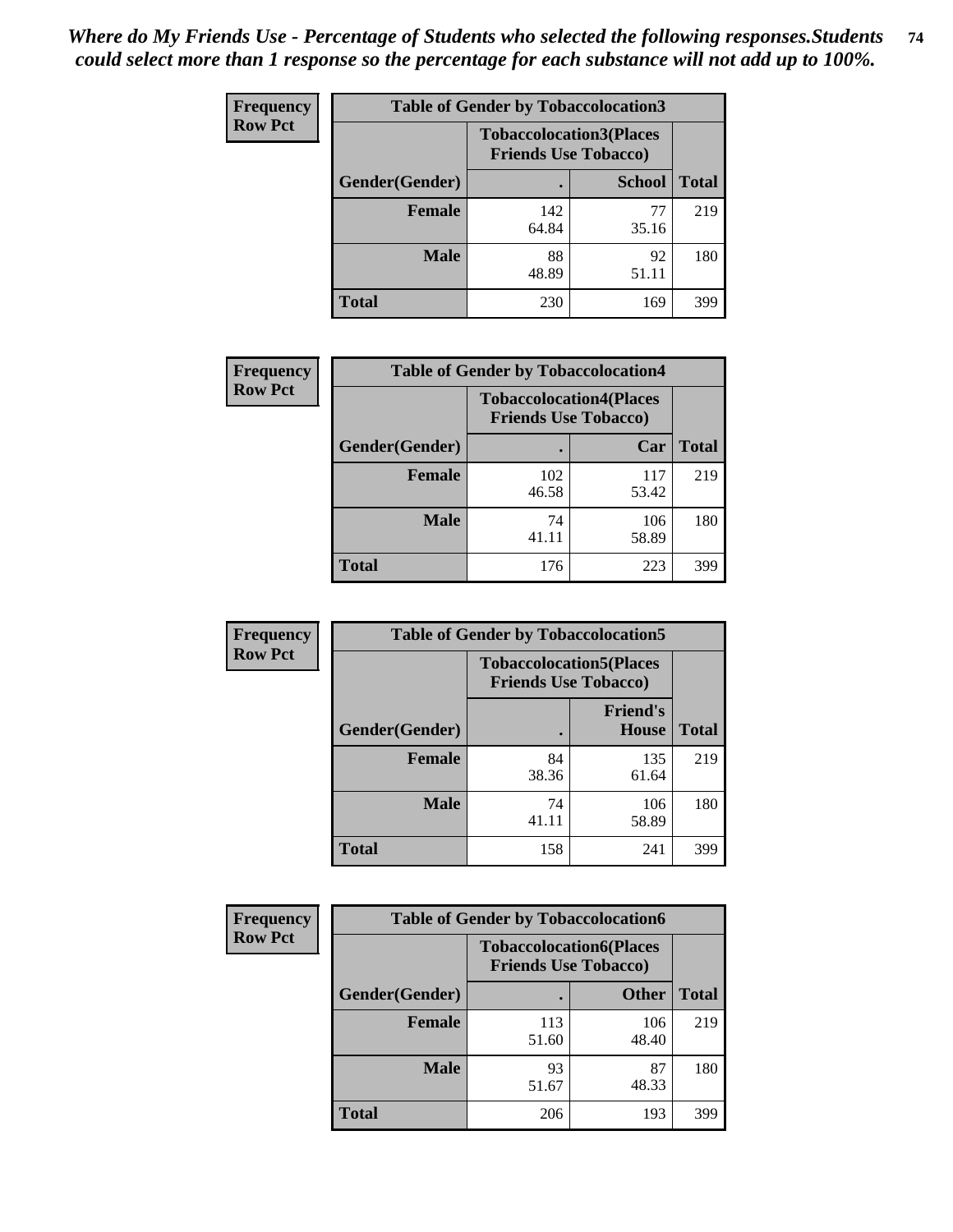| <b>Frequency</b> | <b>Table of Gender by Marijuanalocation1</b> |                                                                    |              |              |  |
|------------------|----------------------------------------------|--------------------------------------------------------------------|--------------|--------------|--|
| <b>Row Pct</b>   |                                              | <b>Marijuanalocation1(Places</b><br><b>Friends Use Marijuana</b> ) |              |              |  |
|                  | <b>Gender</b> (Gender)                       |                                                                    | Do Not Use   | <b>Total</b> |  |
|                  | <b>Female</b>                                | 107<br>48.86                                                       | 112<br>51.14 | 219          |  |
|                  | <b>Male</b>                                  | 69<br>38.33                                                        | 111<br>61.67 | 180          |  |
|                  | <b>Total</b>                                 | 176                                                                | 223          | 399          |  |

| <b>Frequency</b> | <b>Table of Gender by Marijuanalocation2</b> |                                                                    |             |              |  |
|------------------|----------------------------------------------|--------------------------------------------------------------------|-------------|--------------|--|
| <b>Row Pct</b>   |                                              | <b>Marijuanalocation2(Places</b><br><b>Friends Use Marijuana</b> ) |             |              |  |
|                  | Gender(Gender)                               |                                                                    | Home        | <b>Total</b> |  |
|                  | <b>Female</b>                                | 137<br>62.56                                                       | 82<br>37.44 | 219          |  |
|                  | <b>Male</b>                                  | 128<br>71.11                                                       | 52<br>28.89 | 180          |  |
|                  | <b>Total</b>                                 | 265                                                                | 134         | 399          |  |

| Frequency      | <b>Table of Gender by Marijuanalocation3</b> |              |                                                                    |              |
|----------------|----------------------------------------------|--------------|--------------------------------------------------------------------|--------------|
| <b>Row Pct</b> |                                              |              | <b>Marijuanalocation3(Places</b><br><b>Friends Use Marijuana</b> ) |              |
|                | Gender(Gender)                               |              | <b>School</b>                                                      | <b>Total</b> |
|                | Female                                       | 204<br>93.15 | 15<br>6.85                                                         | 219          |
|                | <b>Male</b>                                  | 162<br>90.00 | 18<br>10.00                                                        | 180          |
|                | <b>Total</b>                                 | 366          | 33                                                                 | 399          |

| <b>Frequency</b> | <b>Table of Gender by Marijuanalocation4</b> |                                                                    |             |              |
|------------------|----------------------------------------------|--------------------------------------------------------------------|-------------|--------------|
| <b>Row Pct</b>   |                                              | <b>Marijuanalocation4(Places</b><br><b>Friends Use Marijuana</b> ) |             |              |
|                  | Gender(Gender)                               |                                                                    | Car         | <b>Total</b> |
|                  | <b>Female</b>                                | 159<br>72.60                                                       | 60<br>27.40 | 219          |
|                  | <b>Male</b>                                  | 137<br>76.11                                                       | 43<br>23.89 | 180          |
|                  | <b>Total</b>                                 | 296                                                                | 103         | 399          |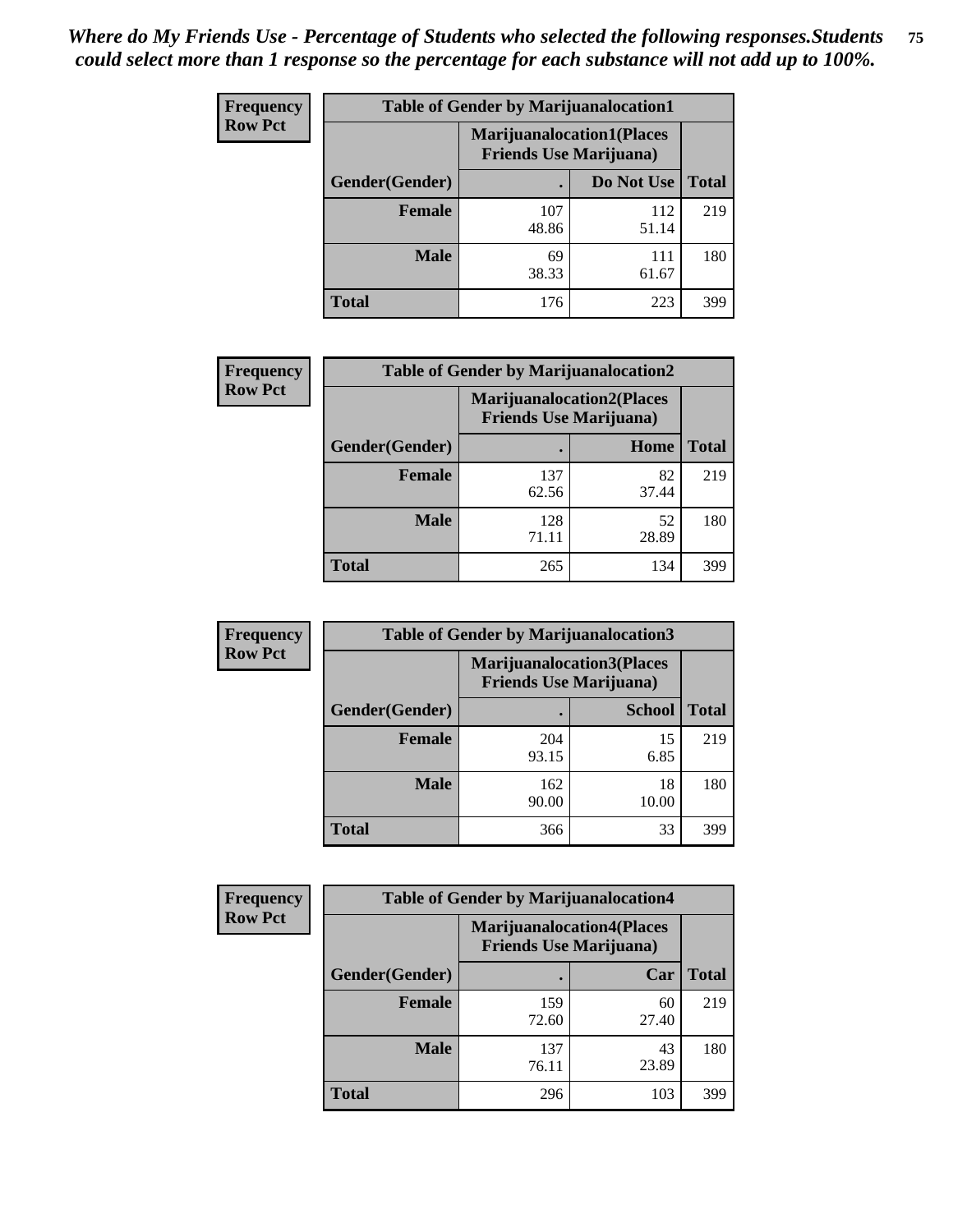| <b>Frequency</b> | <b>Table of Gender by Marijuanalocation5</b> |                                                                     |                                 |              |
|------------------|----------------------------------------------|---------------------------------------------------------------------|---------------------------------|--------------|
| <b>Row Pct</b>   |                                              | <b>Marijuanalocation5</b> (Places<br><b>Friends Use Marijuana</b> ) |                                 |              |
|                  | Gender(Gender)                               |                                                                     | <b>Friend's</b><br><b>House</b> | <b>Total</b> |
|                  | <b>Female</b>                                | 126<br>57.53                                                        | 93<br>42.47                     | 219          |
|                  | <b>Male</b>                                  | 119<br>66.11                                                        | 61<br>33.89                     | 180          |
|                  | <b>Total</b>                                 | 245                                                                 | 154                             | 399          |

| <b>Frequency</b> | <b>Table of Gender by Marijuanalocation6</b> |                                |                                  |              |
|------------------|----------------------------------------------|--------------------------------|----------------------------------|--------------|
| <b>Row Pct</b>   |                                              | <b>Friends Use Marijuana</b> ) | <b>Marijuanalocation6(Places</b> |              |
|                  | Gender(Gender)                               |                                | <b>Other</b>                     | <b>Total</b> |
|                  | <b>Female</b>                                | 162<br>73.97                   | 57<br>26.03                      | 219          |
|                  | <b>Male</b>                                  | 140<br>77.78                   | 40<br>22.22                      | 180          |
|                  | <b>Total</b>                                 | 302                            | 97                               | 399          |

| <b>Frequency</b> | <b>Table of Gender by Otherdruglocation1</b> |                                                                                |              |              |
|------------------|----------------------------------------------|--------------------------------------------------------------------------------|--------------|--------------|
| <b>Row Pct</b>   |                                              | <b>Otherdruglocation1(Places</b><br><b>Friends Use Other Illegal</b><br>Drugs) |              |              |
|                  | <b>Gender</b> (Gender)                       |                                                                                | Do Not Use   | <b>Total</b> |
|                  | <b>Female</b>                                | 64<br>29.22                                                                    | 155<br>70.78 | 219          |
|                  | <b>Male</b>                                  | 38<br>21.11                                                                    | 142<br>78.89 | 180          |
|                  | <b>Total</b>                                 | 102                                                                            | 297          | 399          |

| <b>Frequency</b> | <b>Table of Gender by Otherdruglocation2</b> |                                            |                                  |              |
|------------------|----------------------------------------------|--------------------------------------------|----------------------------------|--------------|
| <b>Row Pct</b>   |                                              | <b>Friends Use Other Illegal</b><br>Drugs) | <b>Otherdruglocation2(Places</b> |              |
|                  | Gender(Gender)                               |                                            | Home                             | <b>Total</b> |
|                  | Female                                       | 174<br>79.45                               | 45<br>20.55                      | 219          |
|                  | <b>Male</b>                                  | 155<br>86.11                               | 25<br>13.89                      | 180          |
|                  | <b>Total</b>                                 | 329                                        | 70                               | 399          |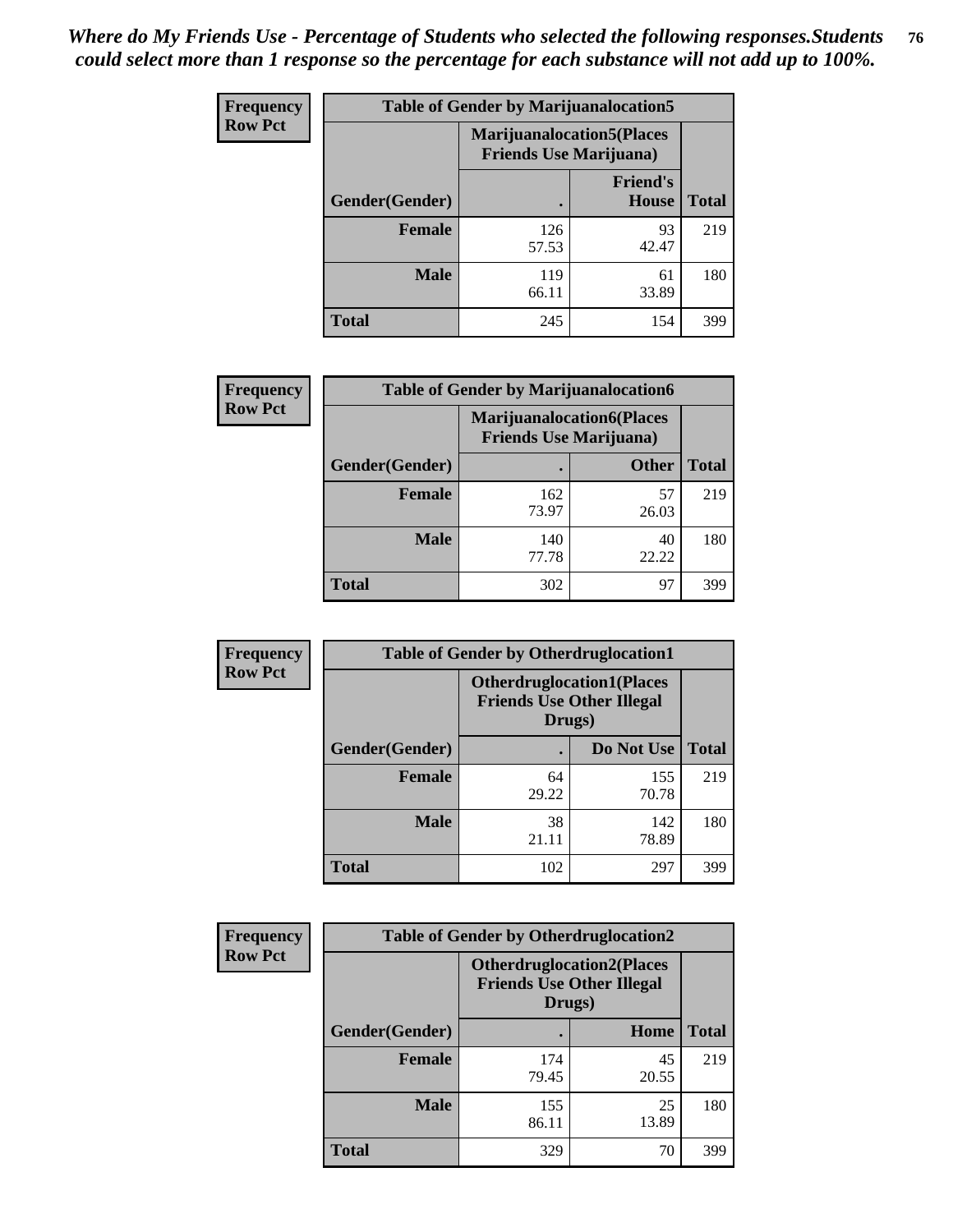| Frequency      | <b>Table of Gender by Otherdruglocation3</b> |                                                                                |               |              |
|----------------|----------------------------------------------|--------------------------------------------------------------------------------|---------------|--------------|
| <b>Row Pct</b> |                                              | <b>Otherdruglocation3(Places</b><br><b>Friends Use Other Illegal</b><br>Drugs) |               |              |
|                | Gender(Gender)                               |                                                                                | <b>School</b> | <b>Total</b> |
|                | Female                                       | <b>200</b><br>91.32                                                            | 19<br>8.68    | 219          |
|                | <b>Male</b>                                  | 159<br>88.33                                                                   | 21<br>11.67   | 180          |
|                | <b>Total</b>                                 | 359                                                                            | 40            | 399          |

| Frequency      | <b>Table of Gender by Otherdruglocation4</b> |                                                                                |             |              |
|----------------|----------------------------------------------|--------------------------------------------------------------------------------|-------------|--------------|
| <b>Row Pct</b> |                                              | <b>Otherdruglocation4(Places</b><br><b>Friends Use Other Illegal</b><br>Drugs) |             |              |
|                | <b>Gender</b> (Gender)                       |                                                                                | Car         | <b>Total</b> |
|                | <b>Female</b>                                | 190<br>86.76                                                                   | 29<br>13.24 | 219          |
|                | <b>Male</b>                                  | 162<br>90.00                                                                   | 18<br>10.00 | 180          |
|                | <b>Total</b>                                 | 352                                                                            | 47          | 399          |

| <b>Frequency</b> | <b>Table of Gender by Otherdruglocation5</b> |              |                                                                      |              |
|------------------|----------------------------------------------|--------------|----------------------------------------------------------------------|--------------|
| <b>Row Pct</b>   |                                              | Drugs)       | <b>Otherdruglocation5(Places</b><br><b>Friends Use Other Illegal</b> |              |
|                  | Gender(Gender)                               |              | <b>Friend's</b><br><b>House</b>                                      | <b>Total</b> |
|                  | <b>Female</b>                                | 164<br>74.89 | 55<br>25.11                                                          | 219          |
|                  | <b>Male</b>                                  | 150<br>83.33 | 30<br>16.67                                                          | 180          |
|                  | <b>Total</b>                                 | 314          | 85                                                                   | 399          |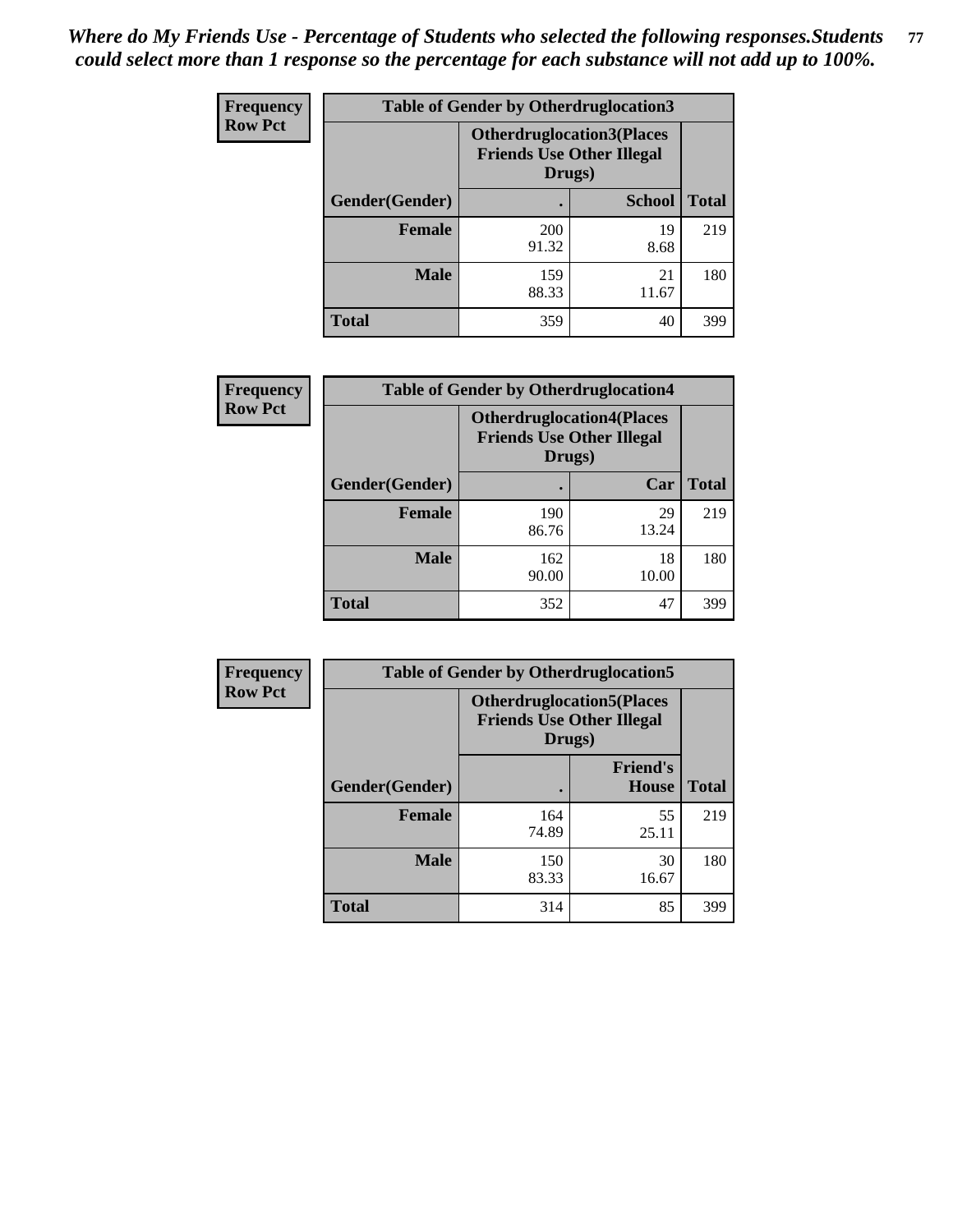| <b>Frequency</b> | <b>Table of Gender by Otherdruglocation6</b> |                                                                                |              |              |
|------------------|----------------------------------------------|--------------------------------------------------------------------------------|--------------|--------------|
| <b>Row Pct</b>   |                                              | <b>Otherdruglocation6(Places</b><br><b>Friends Use Other Illegal</b><br>Drugs) |              |              |
|                  | Gender(Gender)                               |                                                                                | <b>Other</b> | <b>Total</b> |
|                  | Female                                       | 179<br>81.74                                                                   | 40<br>18.26  | 219          |
|                  | <b>Male</b>                                  | 151<br>83.89                                                                   | 29<br>16.11  | 180          |
|                  | <b>Total</b>                                 | 330                                                                            | 69           | 399          |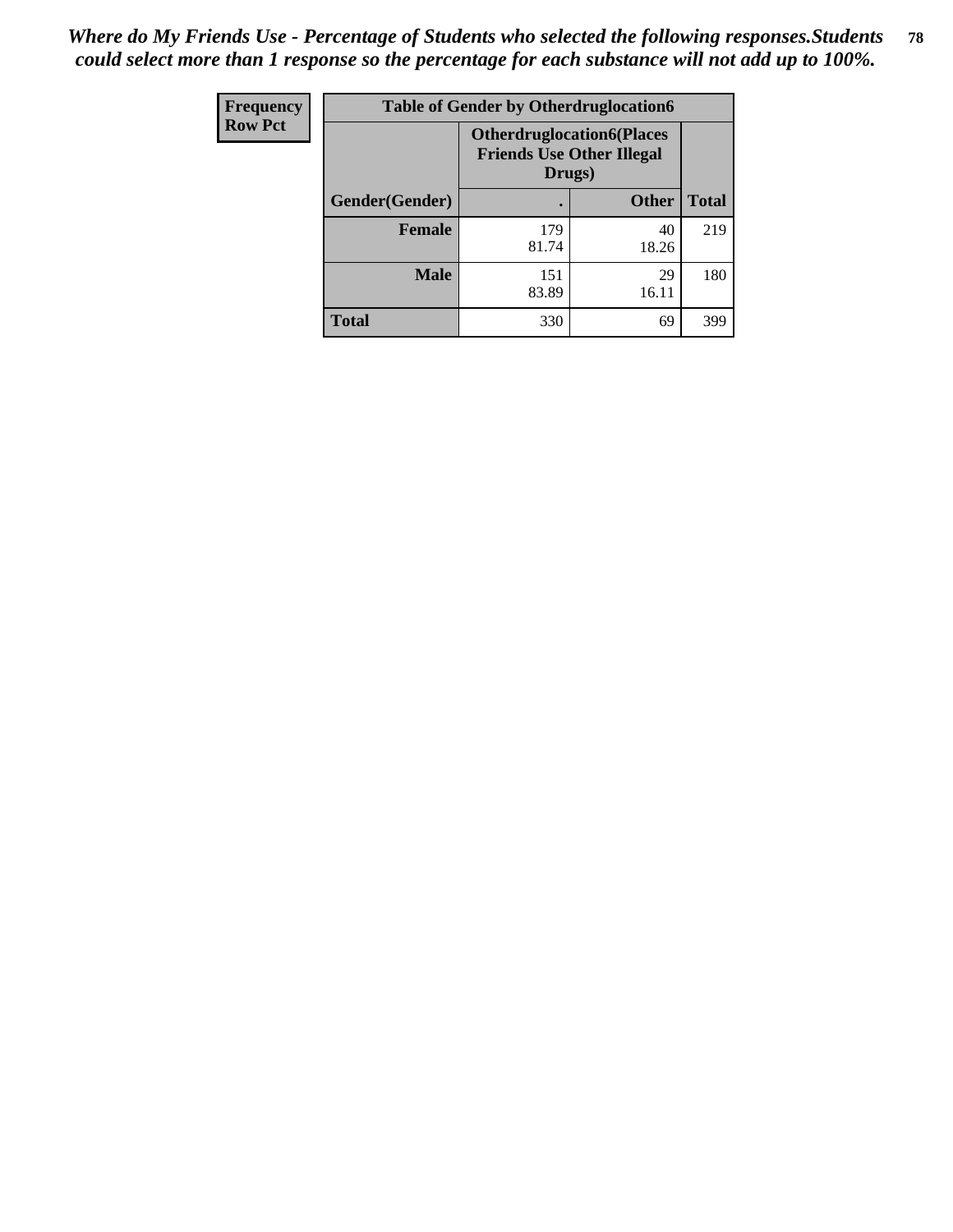| <b>Frequency</b> | <b>Table of Gender by Alcoholtime1</b> |                                                          |                      |              |
|------------------|----------------------------------------|----------------------------------------------------------|----------------------|--------------|
| <b>Row Pct</b>   |                                        | <b>Alcoholtime1(Times</b><br><b>Friends Use Alcohol)</b> |                      |              |
|                  | Gender(Gender)                         |                                                          | Do Not<br><b>Use</b> | <b>Total</b> |
|                  | <b>Female</b>                          | 168<br>76.71                                             | 51<br>23.29          | 219          |
|                  | <b>Male</b>                            | 116<br>64.44                                             | 64<br>35.56          | 180          |
|                  | <b>Total</b>                           | 284                                                      | 115                  | 399          |

| Frequency      | <b>Table of Gender by Alcoholtime2</b> |                                                          |                            |              |
|----------------|----------------------------------------|----------------------------------------------------------|----------------------------|--------------|
| <b>Row Pct</b> |                                        | <b>Alcoholtime2(Times</b><br><b>Friends Use Alcohol)</b> |                            |              |
|                | Gender(Gender)                         |                                                          | <b>On Way</b><br>to School | <b>Total</b> |
|                | <b>Female</b>                          | 204<br>93.15                                             | 15<br>6.85                 | 219          |
|                | <b>Male</b>                            | 170<br>94.44                                             | 10<br>5.56                 | 180          |
|                | <b>Total</b>                           | 374                                                      | 25                         | 399          |

| Frequency      | <b>Table of Gender by Alcoholtime3</b> |                                                          |                                |              |
|----------------|----------------------------------------|----------------------------------------------------------|--------------------------------|--------------|
| <b>Row Pct</b> |                                        | <b>Alcoholtime3(Times</b><br><b>Friends Use Alcohol)</b> |                                |              |
|                | Gender(Gender)                         |                                                          | <b>During</b><br><b>School</b> | <b>Total</b> |
|                | Female                                 | 210<br>95.89                                             | 9<br>4.11                      | 219          |
|                | <b>Male</b>                            | 170<br>94.44                                             | 10<br>5.56                     | 180          |
|                | <b>Total</b>                           | 380                                                      | 19                             | 399          |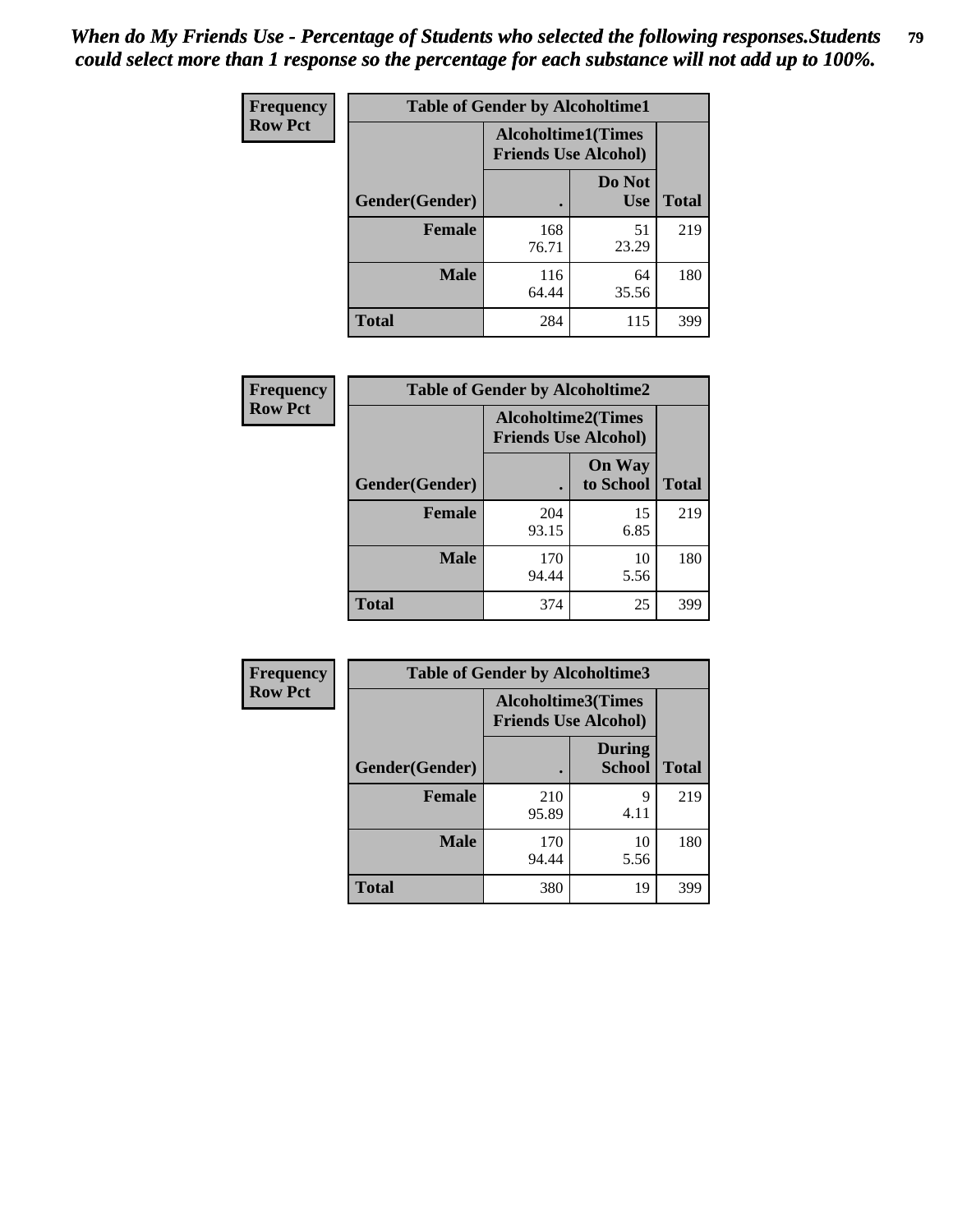*When do My Friends Use - Percentage of Students who selected the following responses.Students could select more than 1 response so the percentage for each substance will not add up to 100%.* **80**

| <b>Frequency</b> | <b>Table of Gender by Alcoholtime4</b> |                                                          |                                                       |              |
|------------------|----------------------------------------|----------------------------------------------------------|-------------------------------------------------------|--------------|
| <b>Row Pct</b>   |                                        | <b>Alcoholtime4(Times</b><br><b>Friends Use Alcohol)</b> |                                                       |              |
|                  | Gender(Gender)                         |                                                          | <b>On Way</b><br>Home<br><b>From</b><br><b>School</b> | <b>Total</b> |
|                  | <b>Female</b>                          | 201<br>91.78                                             | 18<br>8.22                                            | 219          |
|                  | <b>Male</b>                            | 171<br>95.00                                             | 9<br>5.00                                             | 180          |
|                  | <b>Total</b>                           | 372                                                      | 27                                                    | 399          |

| <b>Frequency</b> | <b>Table of Gender by Alcoholtime5</b> |                                                           |                   |              |
|------------------|----------------------------------------|-----------------------------------------------------------|-------------------|--------------|
| <b>Row Pct</b>   |                                        | <b>Alcoholtime5</b> (Times<br><b>Friends Use Alcohol)</b> |                   |              |
|                  | Gender(Gender)                         |                                                           | <b>Weeknights</b> | <b>Total</b> |
|                  | <b>Female</b>                          | 159<br>72.60                                              | 60<br>27.40       | 219          |
|                  | <b>Male</b>                            | 128<br>71.11                                              | 52<br>28.89       | 180          |
|                  | <b>Total</b>                           | 287                                                       | 112               | 399          |

| <b>Frequency</b> |                | <b>Table of Gender by Alcoholtime6</b> |                                                           |              |
|------------------|----------------|----------------------------------------|-----------------------------------------------------------|--------------|
| <b>Row Pct</b>   |                |                                        | <b>Alcoholtime6</b> (Times<br><b>Friends Use Alcohol)</b> |              |
|                  | Gender(Gender) |                                        | Weekends                                                  | <b>Total</b> |
|                  | Female         | 38<br>17.35                            | 181<br>82.65                                              | 219          |
|                  | <b>Male</b>    | 57<br>31.67                            | 123<br>68.33                                              | 180          |
|                  | <b>Total</b>   | 95                                     | 304                                                       | 399          |

| Frequency      | <b>Table of Gender by Tobaccotime1</b> |                                                          |                      |              |
|----------------|----------------------------------------|----------------------------------------------------------|----------------------|--------------|
| <b>Row Pct</b> |                                        | <b>Tobaccotime1(Times</b><br><b>Friends Use Tobacco)</b> |                      |              |
|                | Gender(Gender)                         |                                                          | Do Not<br><b>Use</b> | <b>Total</b> |
|                | <b>Female</b>                          | 158<br>72.15                                             | 61<br>27.85          | 219          |
|                | <b>Male</b>                            | 121<br>67.22                                             | 59<br>32.78          | 180          |
|                | <b>Total</b>                           | 279                                                      | 120                  | 399          |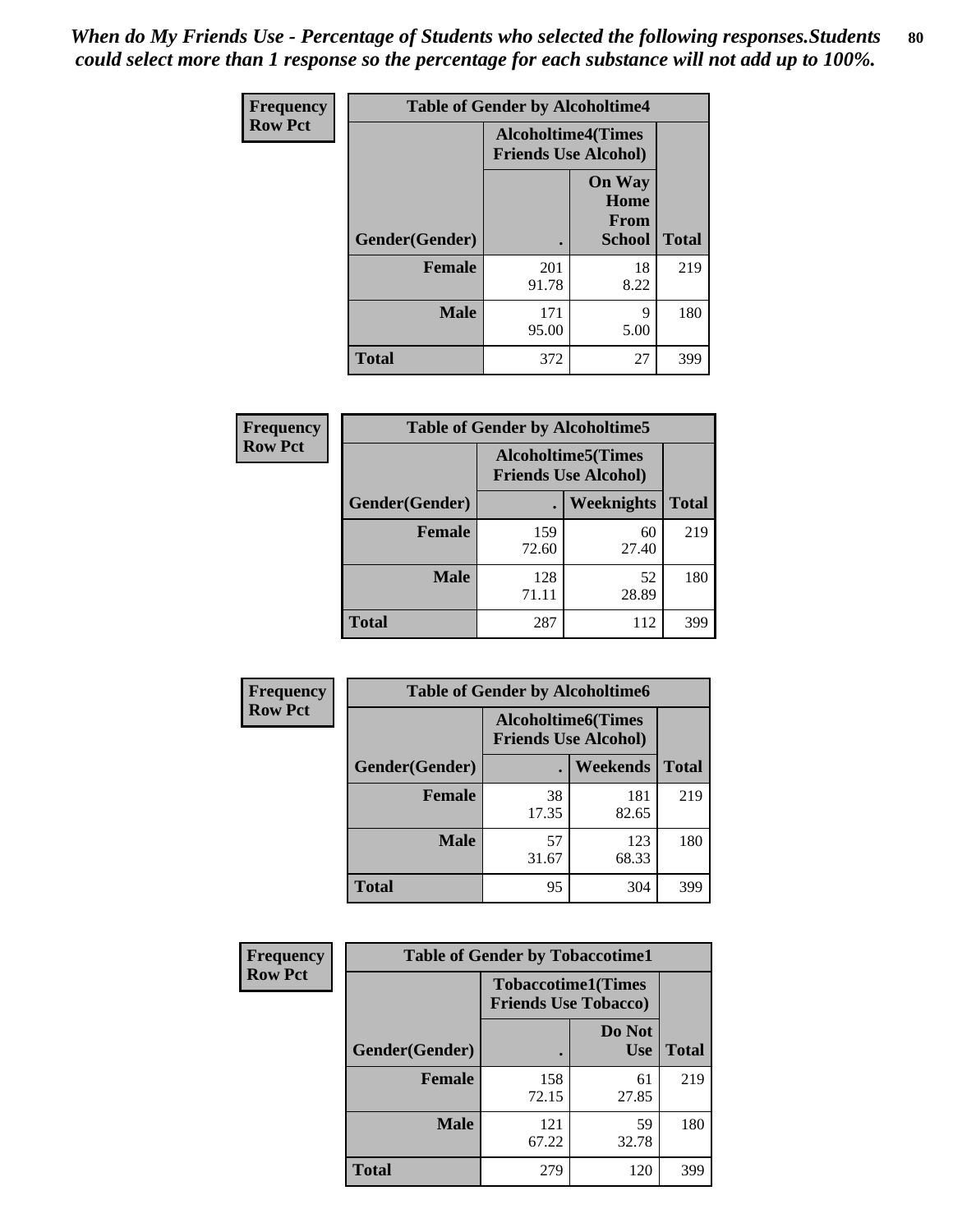*When do My Friends Use - Percentage of Students who selected the following responses.Students could select more than 1 response so the percentage for each substance will not add up to 100%.* **81**

| <b>Frequency</b> | <b>Table of Gender by Tobaccotime2</b>                   |             |                            |              |
|------------------|----------------------------------------------------------|-------------|----------------------------|--------------|
| <b>Row Pct</b>   | <b>Tobaccotime2(Times</b><br><b>Friends Use Tobacco)</b> |             |                            |              |
|                  | Gender(Gender)                                           |             | <b>On Way</b><br>to School | <b>Total</b> |
|                  | <b>Female</b>                                            | 95<br>43.38 | 124<br>56.62               | 219          |
|                  | <b>Male</b>                                              | 79<br>43.89 | 101<br>56.11               | 180          |
|                  | <b>Total</b>                                             | 174         | 225                        | 399          |

| Frequency      | <b>Table of Gender by Tobaccotime3</b>                   |              |                                |              |
|----------------|----------------------------------------------------------|--------------|--------------------------------|--------------|
| <b>Row Pct</b> | <b>Tobaccotime3(Times</b><br><b>Friends Use Tobacco)</b> |              |                                |              |
|                | Gender(Gender)                                           |              | <b>During</b><br><b>School</b> | <b>Total</b> |
|                | Female                                                   | 144<br>65.75 | 75<br>34.25                    | 219          |
|                | <b>Male</b>                                              | 94<br>52.22  | 86<br>47.78                    | 180          |
|                | <b>Total</b>                                             | 238          | 161                            | 399          |

| <b>Frequency</b> | <b>Table of Gender by Tobaccotime4</b> |                                                          |                                                       |              |
|------------------|----------------------------------------|----------------------------------------------------------|-------------------------------------------------------|--------------|
| <b>Row Pct</b>   |                                        | <b>Tobaccotime4(Times</b><br><b>Friends Use Tobacco)</b> |                                                       |              |
|                  | Gender(Gender)                         |                                                          | <b>On Way</b><br>Home<br><b>From</b><br><b>School</b> | <b>Total</b> |
|                  | <b>Female</b>                          | 201<br>91.78                                             | 18<br>8.22                                            | 219          |
|                  | <b>Male</b>                            | 171<br>95.00                                             | 9<br>5.00                                             | 180          |
|                  | <b>Total</b>                           | 372                                                      | 27                                                    | 399          |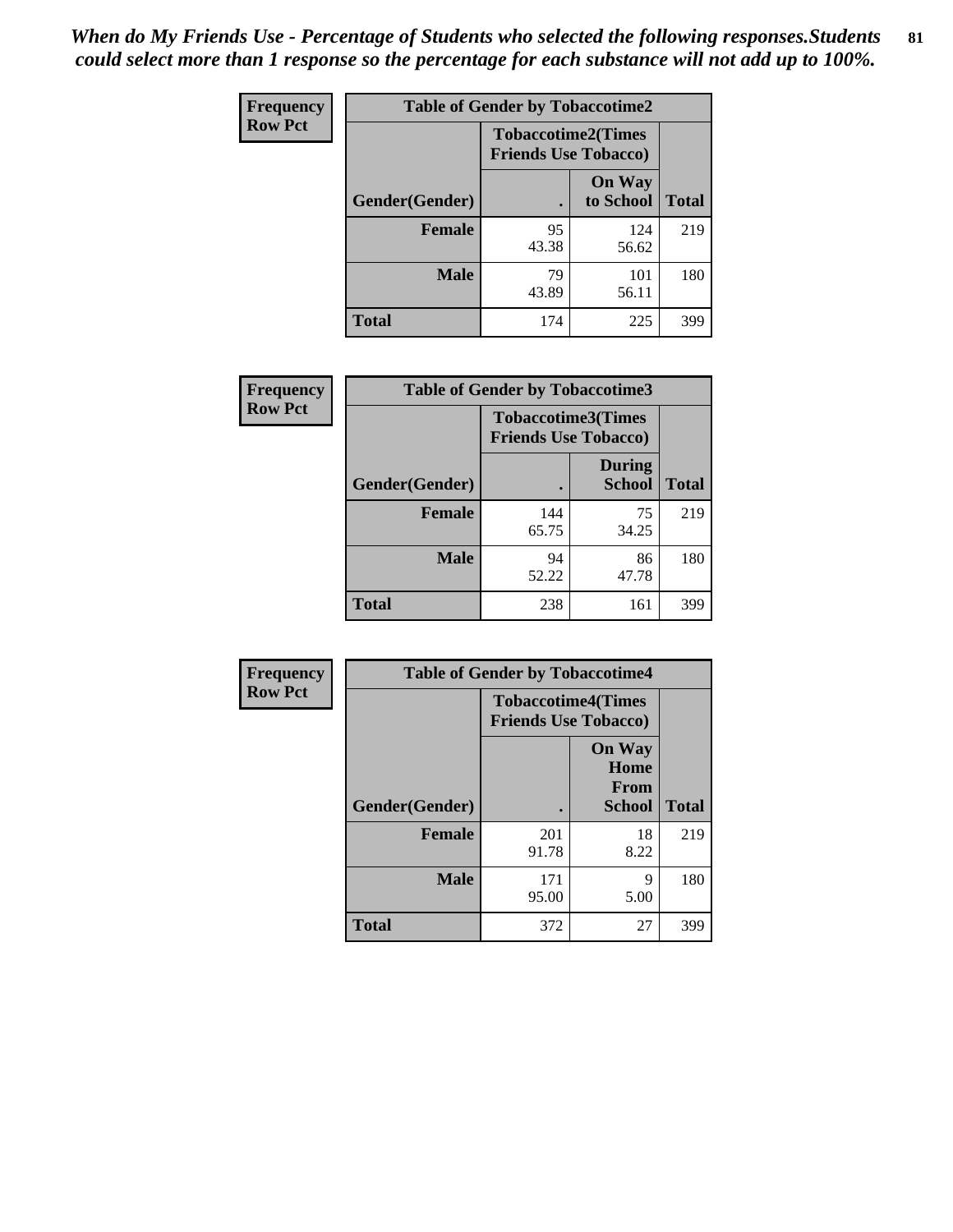| <b>Frequency</b> | <b>Table of Gender by Tobaccotime5</b> |                                                          |              |              |
|------------------|----------------------------------------|----------------------------------------------------------|--------------|--------------|
| <b>Row Pct</b>   |                                        | <b>Tobaccotime5(Times</b><br><b>Friends Use Tobacco)</b> |              |              |
|                  | Gender(Gender)                         |                                                          | Weeknights   | <b>Total</b> |
|                  | Female                                 | 78<br>35.62                                              | 141<br>64.38 | 219          |
|                  | <b>Male</b>                            | 63<br>35.00                                              | 117<br>65.00 | 180          |
|                  | <b>Total</b>                           | 141                                                      | 258          | 399          |

| <b>Frequency</b> | <b>Table of Gender by Tobaccotime6</b> |                             |                           |              |
|------------------|----------------------------------------|-----------------------------|---------------------------|--------------|
| <b>Row Pct</b>   |                                        | <b>Friends Use Tobacco)</b> | <b>Tobaccotime6(Times</b> |              |
|                  | Gender(Gender)                         |                             | <b>Weekends</b>           | <b>Total</b> |
|                  | Female                                 | 58<br>26.48                 | 161<br>73.52              | 219          |
|                  | <b>Male</b>                            | 59<br>32.78                 | 121<br>67.22              | 180          |
|                  | <b>Total</b>                           | 117                         | 282                       | 399          |

| <b>Frequency</b> | <b>Table of Gender by Marijuanatime1</b> |                                                               |              |              |
|------------------|------------------------------------------|---------------------------------------------------------------|--------------|--------------|
| <b>Row Pct</b>   |                                          | <b>Marijuanatime1(Times</b><br><b>Friends Use Marijuana</b> ) |              |              |
|                  | Gender(Gender)                           |                                                               | Do Not Use   | <b>Total</b> |
|                  | <b>Female</b>                            | 102<br>46.58                                                  | 117<br>53.42 | 219          |
|                  | <b>Male</b>                              | 69<br>38.33                                                   | 111<br>61.67 | 180          |
|                  | <b>Total</b>                             | 171                                                           | 228          | 399          |

| <b>Frequency</b> | <b>Table of Gender by Marijuanatime2</b> |                                                               |                            |              |
|------------------|------------------------------------------|---------------------------------------------------------------|----------------------------|--------------|
| <b>Row Pct</b>   |                                          | <b>Marijuanatime2(Times</b><br><b>Friends Use Marijuana</b> ) |                            |              |
|                  | Gender(Gender)                           |                                                               | On Way to<br><b>School</b> | <b>Total</b> |
|                  | Female                                   | 179<br>81.74                                                  | 40<br>18.26                | 219          |
|                  | <b>Male</b>                              | 157<br>87.22                                                  | 23<br>12.78                | 180          |
|                  | <b>Total</b>                             | 336                                                           | 63                         | 399          |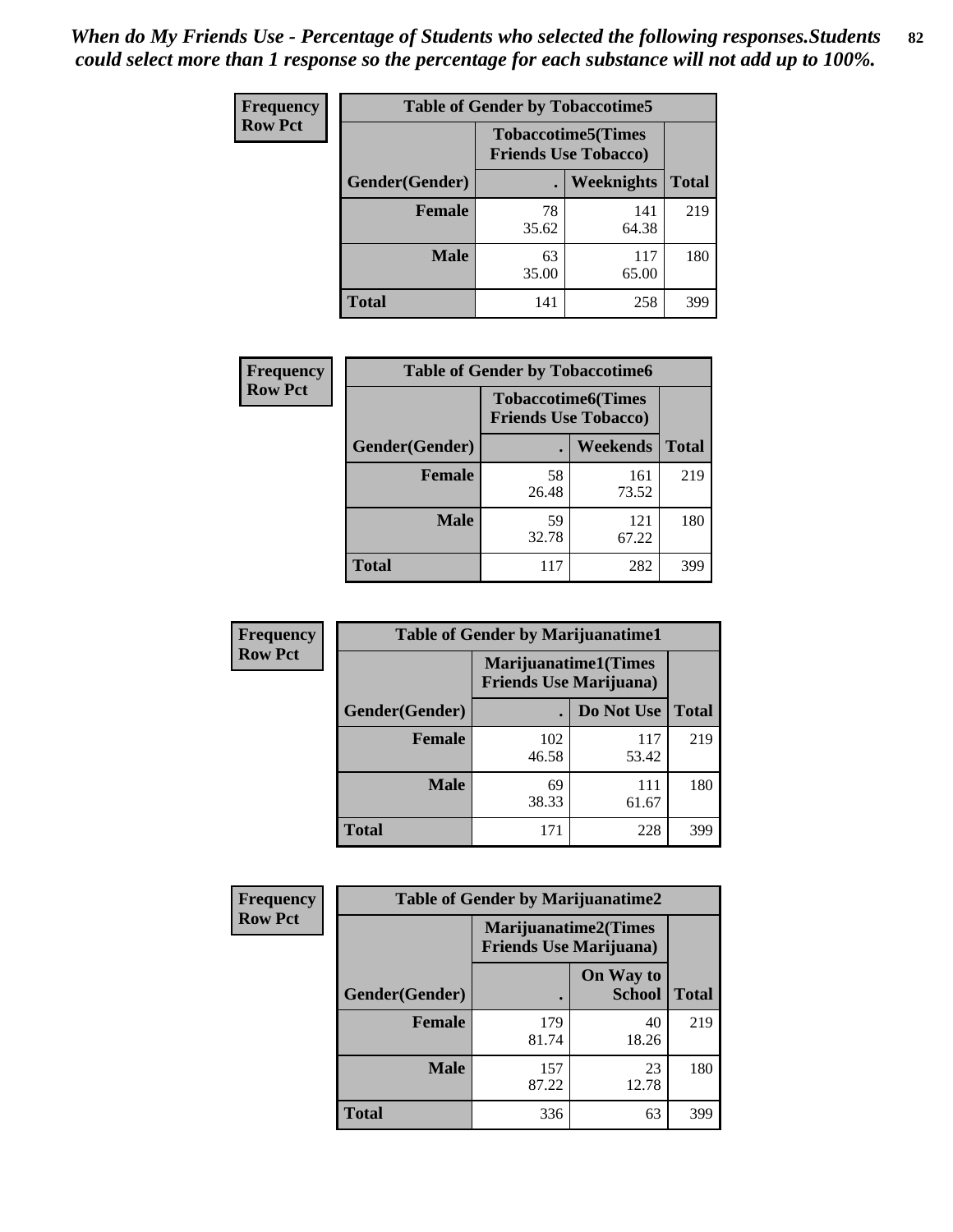*When do My Friends Use - Percentage of Students who selected the following responses.Students could select more than 1 response so the percentage for each substance will not add up to 100%.* **83**

| <b>Frequency</b> | Table of Gender by Marijuanatime3 |                                                        |                                |              |
|------------------|-----------------------------------|--------------------------------------------------------|--------------------------------|--------------|
| <b>Row Pct</b>   |                                   | Marijuanatime3(Times<br><b>Friends Use Marijuana</b> ) |                                |              |
|                  | Gender(Gender)                    |                                                        | <b>During</b><br><b>School</b> | <b>Total</b> |
|                  | <b>Female</b>                     | 206<br>94.06                                           | 13<br>5.94                     | 219          |
|                  | <b>Male</b>                       | 166<br>92.22                                           | 14<br>7.78                     | 180          |
|                  | <b>Total</b>                      | 372                                                    | 27                             | 399          |

| Frequency      | <b>Table of Gender by Marijuanatime4</b> |                                                               |                                                       |              |
|----------------|------------------------------------------|---------------------------------------------------------------|-------------------------------------------------------|--------------|
| <b>Row Pct</b> |                                          | <b>Marijuanatime4(Times</b><br><b>Friends Use Marijuana</b> ) |                                                       |              |
|                | <b>Gender</b> (Gender)                   |                                                               | <b>On Way</b><br>Home<br><b>From</b><br><b>School</b> | <b>Total</b> |
|                | <b>Female</b>                            | 175<br>79.91                                                  | 44<br>20.09                                           | 219          |
|                | <b>Male</b>                              | 157<br>87.22                                                  | 23<br>12.78                                           | 180          |
|                | <b>Total</b>                             | 332                                                           | 67                                                    | 399          |

| Frequency      | <b>Table of Gender by Marijuanatime5</b> |                                                                |             |              |  |
|----------------|------------------------------------------|----------------------------------------------------------------|-------------|--------------|--|
| <b>Row Pct</b> |                                          | <b>Marijuanatime5</b> (Times<br><b>Friends Use Marijuana</b> ) |             |              |  |
|                | Gender(Gender)                           |                                                                | Weeknights  | <b>Total</b> |  |
|                | <b>Female</b>                            | 149<br>68.04                                                   | 70<br>31.96 | 219          |  |
|                | <b>Male</b>                              | 137<br>76.11                                                   | 43<br>23.89 | 180          |  |
|                | <b>Total</b>                             | 286                                                            | 113         | 399          |  |

| <b>Frequency</b> | <b>Table of Gender by Marijuanatime6</b> |                                                                |              |              |  |
|------------------|------------------------------------------|----------------------------------------------------------------|--------------|--------------|--|
| <b>Row Pct</b>   |                                          | <b>Marijuanatime6</b> (Times<br><b>Friends Use Marijuana</b> ) |              |              |  |
|                  | <b>Gender</b> (Gender)                   |                                                                | Weekends     | <b>Total</b> |  |
|                  | <b>Female</b>                            | 106<br>48.40                                                   | 113<br>51.60 | 219          |  |
|                  | <b>Male</b>                              | 104<br>57.78                                                   | 76<br>42.22  | 180          |  |
|                  | <b>Total</b>                             | 210                                                            | 189          | 399          |  |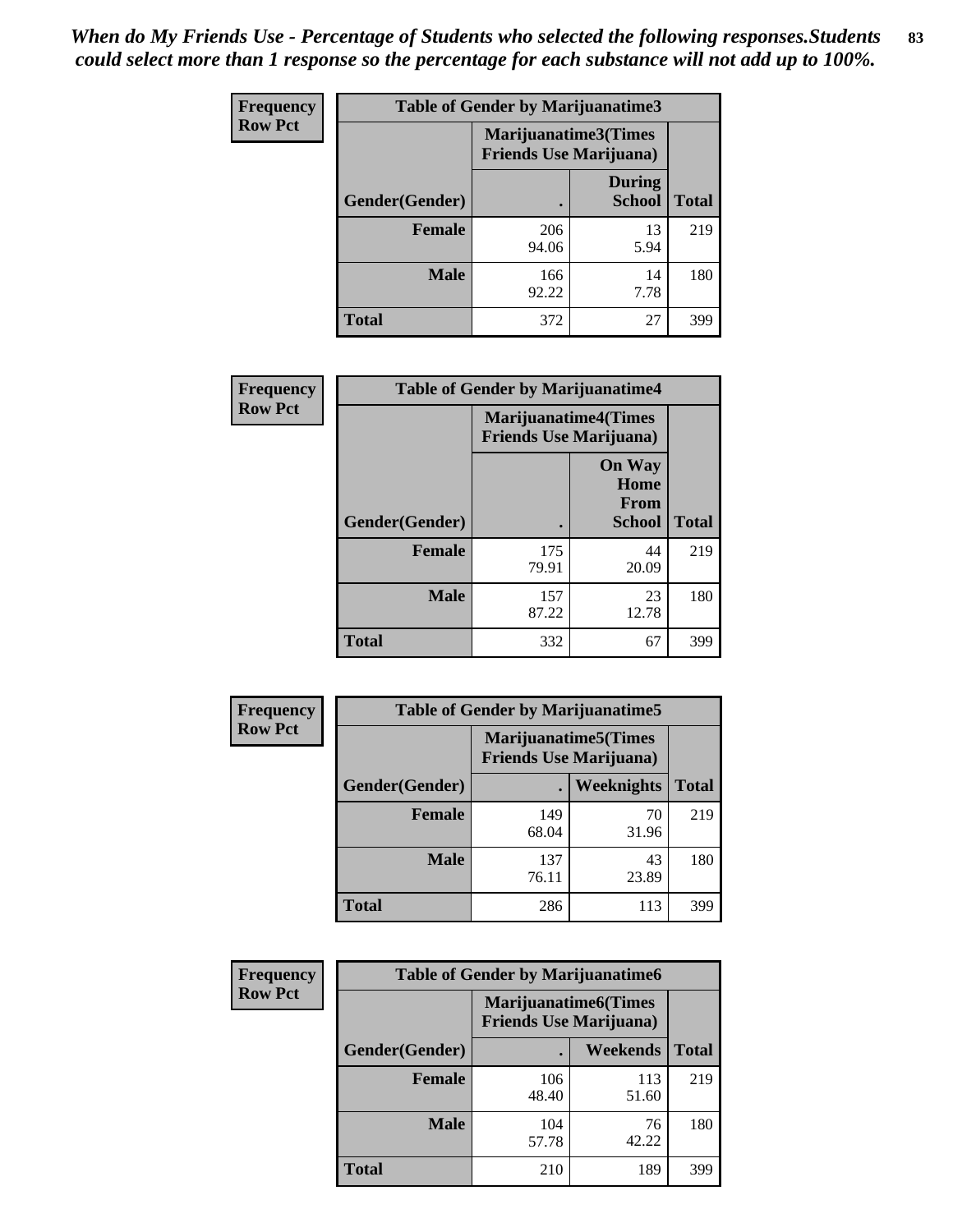*When do My Friends Use - Percentage of Students who selected the following responses.Students could select more than 1 response so the percentage for each substance will not add up to 100%.* **84**

| <b>Frequency</b> | <b>Table of Gender by Otherdrugtime1</b> |                                                                                    |              |              |  |
|------------------|------------------------------------------|------------------------------------------------------------------------------------|--------------|--------------|--|
| <b>Row Pct</b>   |                                          | <b>Otherdrugtime1</b> (Times<br><b>Friends Use Other</b><br><b>Illegal Drugs</b> ) |              |              |  |
|                  | Gender(Gender)                           |                                                                                    | Do Not Use   | <b>Total</b> |  |
|                  | <b>Female</b>                            | 66<br>30.14                                                                        | 153<br>69.86 | 219          |  |
|                  | <b>Male</b>                              | 35<br>19.44                                                                        | 145<br>80.56 | 180          |  |
|                  | <b>Total</b>                             | 101                                                                                | 298          | 399          |  |

| <b>Frequency</b> | <b>Table of Gender by Otherdrugtime2</b> |                                                                                   |                            |              |  |
|------------------|------------------------------------------|-----------------------------------------------------------------------------------|----------------------------|--------------|--|
| <b>Row Pct</b>   |                                          | <b>Otherdrugtime2(Times</b><br><b>Friends Use Other</b><br><b>Illegal Drugs</b> ) |                            |              |  |
|                  | Gender(Gender)                           |                                                                                   | On Way to<br><b>School</b> | <b>Total</b> |  |
|                  | <b>Female</b>                            | 199<br>90.87                                                                      | 20<br>9.13                 | 219          |  |
|                  | <b>Male</b>                              | 172<br>95.56                                                                      | 8<br>4.44                  | 180          |  |
|                  | <b>Total</b>                             | 371                                                                               | 28                         | 399          |  |

| Frequency      | <b>Table of Gender by Otherdrugtime3</b> |                                                                                  |                                |              |  |
|----------------|------------------------------------------|----------------------------------------------------------------------------------|--------------------------------|--------------|--|
| <b>Row Pct</b> |                                          | <b>Otherdrugtime3(Times</b><br><b>Friends Use Other</b><br><b>Illegal Drugs)</b> |                                |              |  |
|                | Gender(Gender)                           |                                                                                  | <b>During</b><br><b>School</b> | <b>Total</b> |  |
|                | <b>Female</b>                            | 200<br>91.32                                                                     | 19<br>8.68                     | 219          |  |
|                | <b>Male</b>                              | 169<br>93.89                                                                     | 11<br>6.11                     | 180          |  |
|                | <b>Total</b>                             | 369                                                                              | 30                             | 399          |  |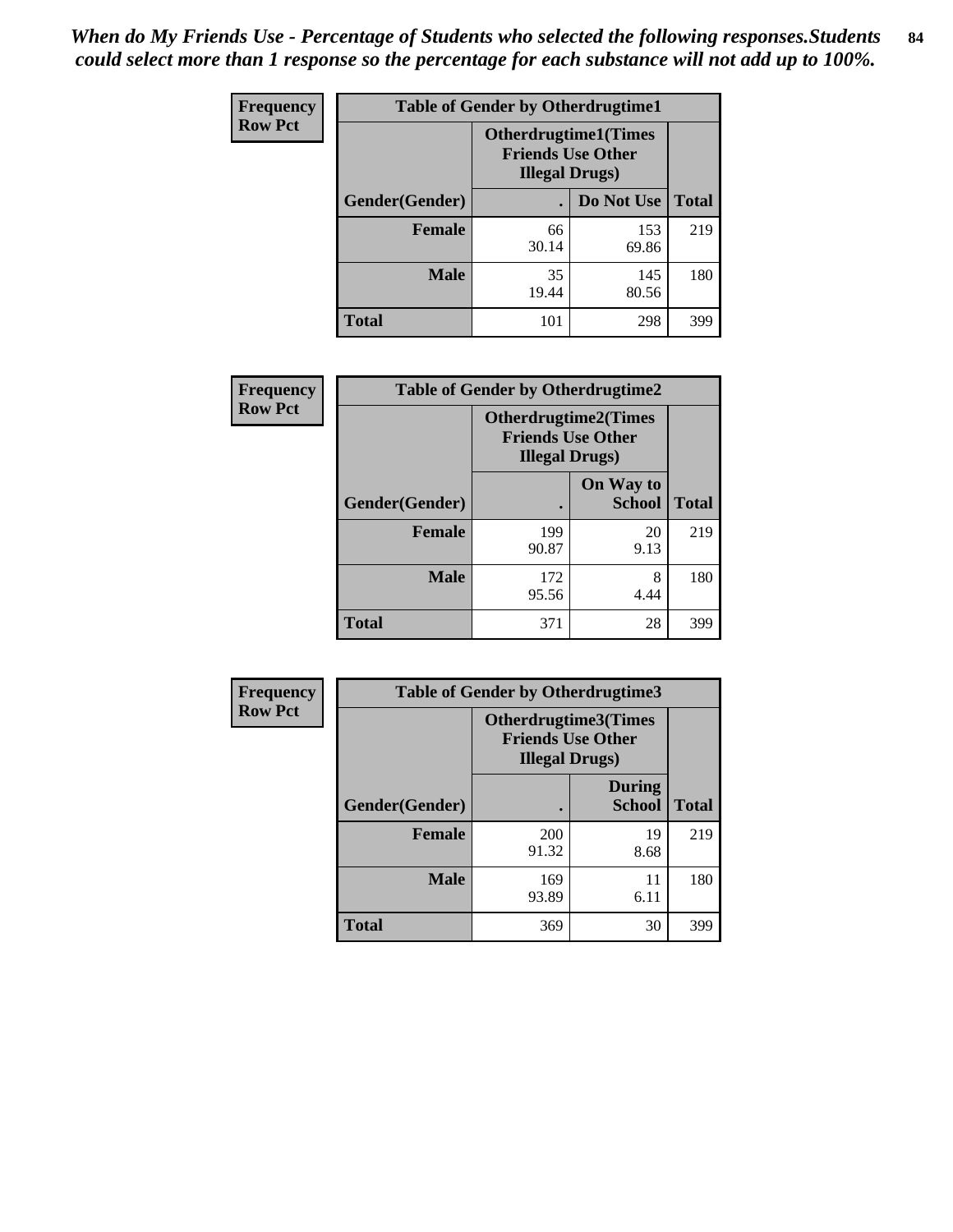*When do My Friends Use - Percentage of Students who selected the following responses.Students could select more than 1 response so the percentage for each substance will not add up to 100%.* **85**

| Frequency      | <b>Table of Gender by Otherdrugtime4</b> |                                                                                   |                                                       |              |
|----------------|------------------------------------------|-----------------------------------------------------------------------------------|-------------------------------------------------------|--------------|
| <b>Row Pct</b> |                                          | <b>Otherdrugtime4(Times</b><br><b>Friends Use Other</b><br><b>Illegal Drugs</b> ) |                                                       |              |
|                | Gender(Gender)                           |                                                                                   | <b>On Way</b><br>Home<br><b>From</b><br><b>School</b> | <b>Total</b> |
|                | <b>Female</b>                            | 197<br>89.95                                                                      | 22<br>10.05                                           | 219          |
|                | <b>Male</b>                              | 169<br>93.89                                                                      | 11<br>6.11                                            | 180          |
|                | <b>Total</b>                             | 366                                                                               | 33                                                    | 399          |

| Frequency      | <b>Table of Gender by Otherdrugtime5</b> |                                                                                    |             |              |  |
|----------------|------------------------------------------|------------------------------------------------------------------------------------|-------------|--------------|--|
| <b>Row Pct</b> |                                          | <b>Otherdrugtime5</b> (Times<br><b>Friends Use Other</b><br><b>Illegal Drugs</b> ) |             |              |  |
|                | Gender(Gender)                           |                                                                                    | Weeknights  | <b>Total</b> |  |
|                | <b>Female</b>                            | 178<br>81.28                                                                       | 41<br>18.72 | 219          |  |
|                | <b>Male</b>                              | 155<br>86.11                                                                       | 25<br>13.89 | 180          |  |
|                | <b>Total</b>                             | 333                                                                                | 66          | 399          |  |

| <b>Frequency</b> | <b>Table of Gender by Otherdrugtime6</b> |                                                                                   |             |              |  |
|------------------|------------------------------------------|-----------------------------------------------------------------------------------|-------------|--------------|--|
| <b>Row Pct</b>   |                                          | <b>Otherdrugtime6(Times</b><br><b>Friends Use Other</b><br><b>Illegal Drugs</b> ) |             |              |  |
|                  | Gender(Gender)                           |                                                                                   | Weekends    | <b>Total</b> |  |
|                  | <b>Female</b>                            | 144<br>65.75                                                                      | 75<br>34.25 | 219          |  |
|                  | <b>Male</b>                              | 143<br>79.44                                                                      | 37<br>20.56 | 180          |  |
|                  | <b>Total</b>                             | 287                                                                               | 112         | 399          |  |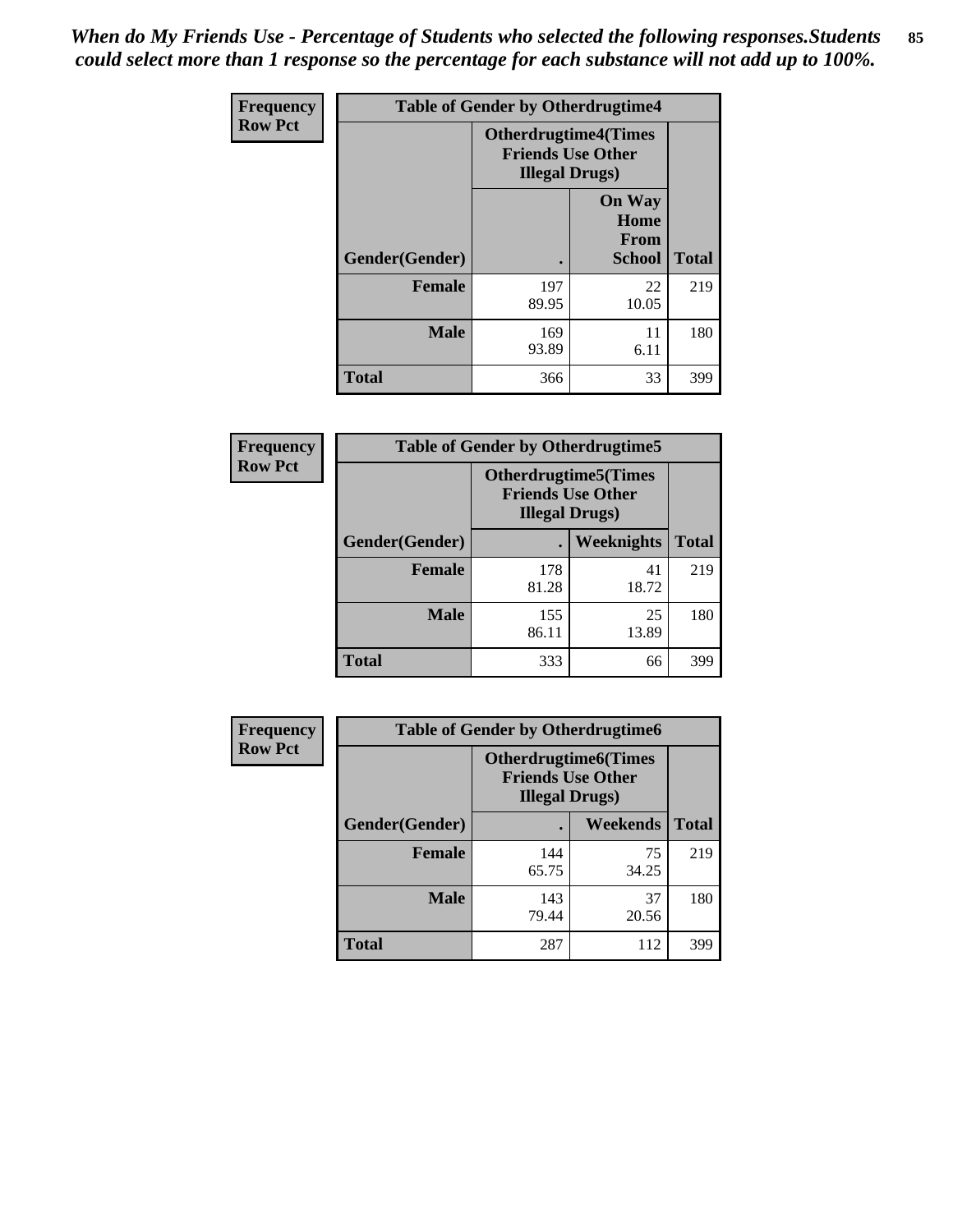# *Other Questions* **86**

| <b>Frequency</b> | <b>Table of Gender by Educationalcohol</b> |                                                                                                                                       |                |              |  |
|------------------|--------------------------------------------|---------------------------------------------------------------------------------------------------------------------------------------|----------------|--------------|--|
| <b>Row Pct</b>   |                                            | <b>Educationalcohol</b> (I<br>have been taught<br>about alcohol,<br>tobacco,<br>and other drugs<br>within the last year<br>at school) |                |              |  |
|                  | Gender(Gender)                             | <b>Yes</b>                                                                                                                            | N <sub>0</sub> | <b>Total</b> |  |
|                  | <b>Female</b>                              | 150<br>68.49                                                                                                                          | 69<br>31.51    | 219          |  |
|                  | <b>Male</b>                                | 140<br>77.78                                                                                                                          | 40<br>22.22    | 180          |  |
|                  | <b>Total</b>                               | 290                                                                                                                                   | 109            | 399          |  |

| Frequency      | <b>Table of Gender by Rodedrinking</b> |                                                                                                                     |                |              |  |  |
|----------------|----------------------------------------|---------------------------------------------------------------------------------------------------------------------|----------------|--------------|--|--|
| <b>Row Pct</b> |                                        | Rodedrinking(In<br>the past 30 days I<br>have ridden in a<br>car with a driver<br>who had been<br>drinking alcohol) |                |              |  |  |
|                | Gender(Gender)                         | Yes                                                                                                                 | N <sub>0</sub> | <b>Total</b> |  |  |
|                | <b>Female</b>                          | 36<br>16.44                                                                                                         | 183<br>83.56   | 219          |  |  |
|                | <b>Male</b>                            | 28<br>15.56                                                                                                         | 152<br>84.44   | 180          |  |  |
|                | <b>Total</b>                           | 64                                                                                                                  | 335            | 399          |  |  |

| Frequency      | <b>Table of Gender by Drugsschool</b> |                                                                                                                                     |                |              |  |
|----------------|---------------------------------------|-------------------------------------------------------------------------------------------------------------------------------------|----------------|--------------|--|
| <b>Row Pct</b> |                                       | <b>Drugsschool</b> (During<br>the past 12 months,<br>I have been offered,<br>sold,<br>or given illegal drugs<br>on school property) |                |              |  |
|                | Gender(Gender)                        | Yes                                                                                                                                 | N <sub>0</sub> | <b>Total</b> |  |
|                | <b>Female</b>                         | 52<br>23.74                                                                                                                         | 167<br>76.26   | 219          |  |
|                | <b>Male</b>                           | 48<br>26.67                                                                                                                         | 132<br>73.33   | 180          |  |
|                | <b>Total</b>                          | 100                                                                                                                                 | 299            | 399          |  |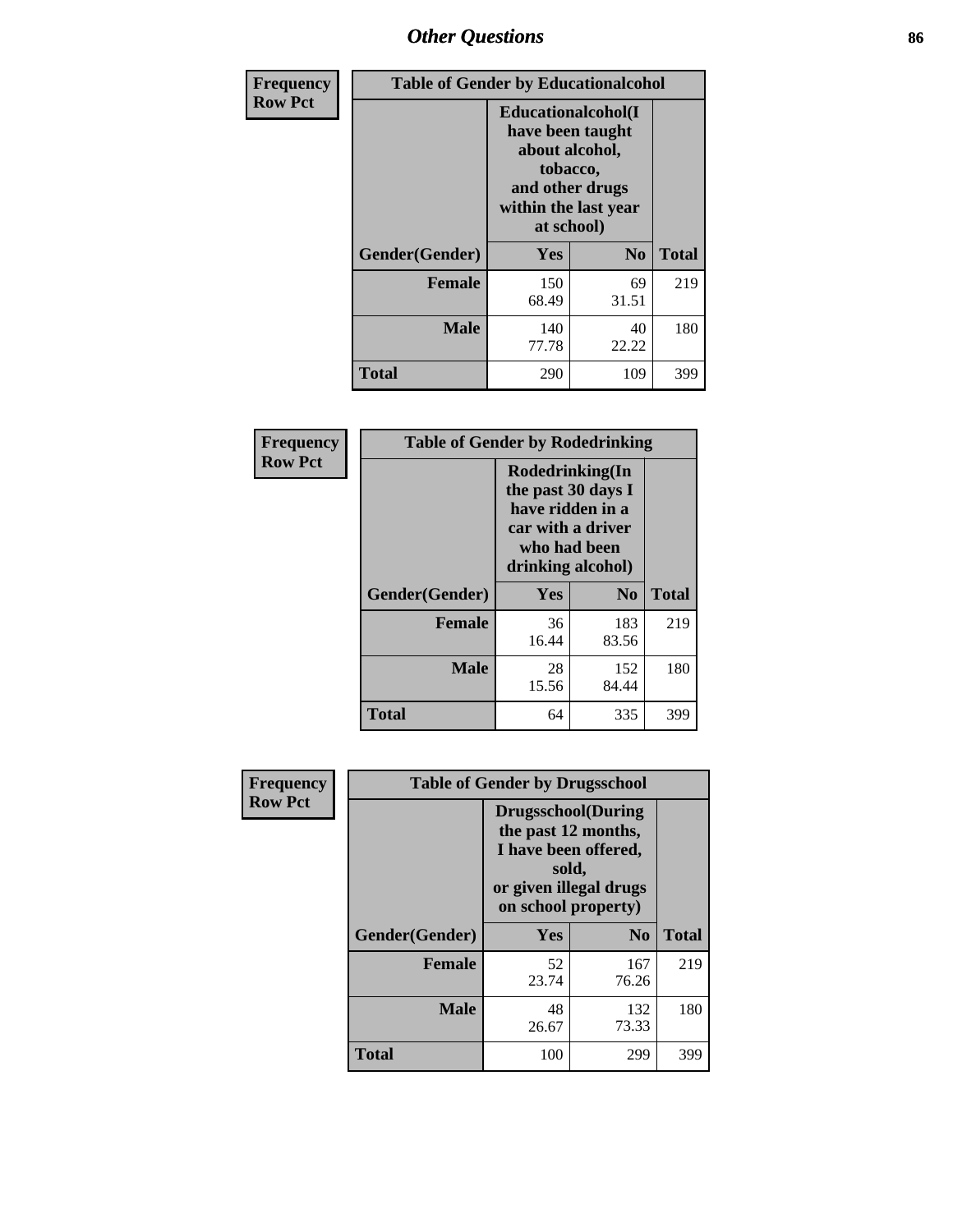## *Other Questions* **87**

**Frequency Row Pct**

| <b>Table of Gender by Bingedrinking</b> |                         |                                                                                                         |                   |                   |                               |                               |                   |              |
|-----------------------------------------|-------------------------|---------------------------------------------------------------------------------------------------------|-------------------|-------------------|-------------------------------|-------------------------------|-------------------|--------------|
|                                         |                         | Bingedrinking(I have drunk five or more<br>drinks of alcohol at one sitting during the<br>last 30 days) |                   |                   |                               |                               |                   |              |
| <b>Gender</b> (Gender)                  | $\bf{0}$<br><b>Days</b> | 1 or<br>days                                                                                            | 3 to<br>5<br>days | 6 to<br>9<br>days | <b>10</b><br>to<br>19<br>days | <b>20</b><br>to<br>29<br>days | All<br>30<br>days | <b>Total</b> |
| <b>Female</b>                           | 188<br>85.84            | 12<br>5.48                                                                                              | 7<br>3.20         | 4<br>1.83         | $\mathfrak{D}$<br>0.91        | 2<br>0.91                     | 4<br>1.83         | 219          |
| <b>Male</b>                             | 150<br>83.33            | 9<br>5.00                                                                                               | 8<br>4.44         | 5<br>2.78         | 5<br>2.78                     | 2<br>1.11                     | 0.56              | 180          |
| <b>Total</b>                            | 338                     | 21                                                                                                      | 15                | 9                 | 7                             | 4                             | 5                 | 399          |

| Frequency      | <b>Table of Gender by Educationaids</b> |                                                                                                 |                |              |
|----------------|-----------------------------------------|-------------------------------------------------------------------------------------------------|----------------|--------------|
| <b>Row Pct</b> |                                         | <b>Educationaids</b> (I<br>have been taught<br>about HIV/AIDS<br>at school in the<br>past year) |                |              |
|                | Gender(Gender)                          | Yes                                                                                             | N <sub>0</sub> | <b>Total</b> |
|                | <b>Female</b>                           | 151<br>68.95                                                                                    | 68<br>31.05    | 219          |
|                | <b>Male</b>                             | 129<br>71.67                                                                                    | 51<br>28.33    | 180          |
|                | <b>Total</b>                            | 280                                                                                             | 119            | 399          |

| <b>Frequency</b> | <b>Table of Gender by Suicideconsider</b> |                 |                |              |
|------------------|-------------------------------------------|-----------------|----------------|--------------|
| <b>Row Pct</b>   |                                           | Suicideconsider |                |              |
|                  | Gender(Gender)                            | Yes             | N <sub>0</sub> | <b>Total</b> |
|                  | <b>Female</b>                             | 34<br>15.53     | 185<br>84.47   | 219          |
|                  | <b>Male</b>                               | 17<br>9.44      | 163<br>90.56   | 180          |
|                  | Total                                     | 51              | 348            | 399          |